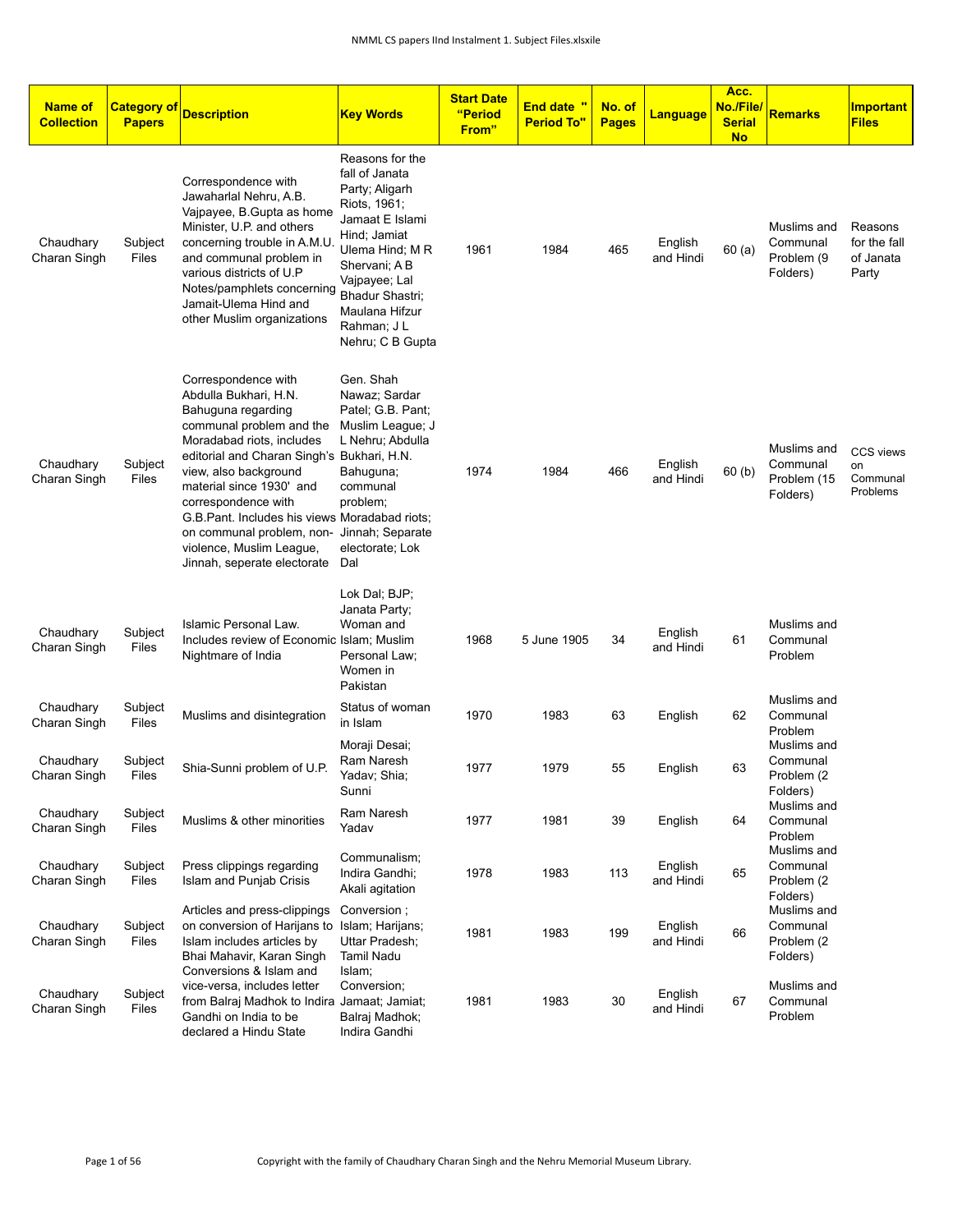| Chaudhary<br>Charan Singh | Subject<br>Files | Documents from Madhu<br>Mehta relating to Pakistan,<br>Communalism, Kashmir,<br>etc.                                                                           | Conversion in<br>Meenakshipuram-<br>Tamil Nadu:<br>Pakisatn; Islam;<br>Kashmir;<br>Assembly<br>election in<br>Kashmir, 1983;<br>Farooq Abdullah;<br>Palistine<br>Liberation<br>Organisation;<br>Madhu Mehta<br>Kashmir; Farooq | 1982 | 1984 | 199 | English<br>and Hindi | 68    | Muslims and<br>Communal<br>Problem                                                       |                                                                                                                                                                                                                                                                                                                                                                                |
|---------------------------|------------------|----------------------------------------------------------------------------------------------------------------------------------------------------------------|--------------------------------------------------------------------------------------------------------------------------------------------------------------------------------------------------------------------------------|------|------|-----|----------------------|-------|------------------------------------------------------------------------------------------|--------------------------------------------------------------------------------------------------------------------------------------------------------------------------------------------------------------------------------------------------------------------------------------------------------------------------------------------------------------------------------|
| Chaudhary<br>Charan Singh | Subject<br>Files | Islam and Kashmir                                                                                                                                              | Abdullah;<br>Opposition<br>conclave in<br>Srinagar                                                                                                                                                                             | 1983 | 1983 | 52  | English<br>and Hindi | 69    | Muslims and<br>Communal<br>Problem                                                       |                                                                                                                                                                                                                                                                                                                                                                                |
| Chaudhary<br>Charan Singh | Subject<br>Files | Revival of fundamentalism<br>amongst Muslims of India                                                                                                          | Islam; Problems<br>of Muslims; Milli<br>Conference<br>Pakistan;                                                                                                                                                                | 1983 | 1983 | 79  | English<br>and Hindi | 70    | Muslims and<br>Communal<br>Problem                                                       |                                                                                                                                                                                                                                                                                                                                                                                |
| Chaudhary<br>Charan Singh | Subject<br>Files | Islamic fundamentalism in<br>foreign countries                                                                                                                 | Banglasesh;<br>Egypt; Iran;<br>Islamic<br>fundamentalism;<br>Ayatollah                                                                                                                                                         | 1983 | 1985 | 162 | English<br>and Hindi | 71    | Muslims and<br>Communal<br>Problem                                                       |                                                                                                                                                                                                                                                                                                                                                                                |
| Chaudhary<br>Charan Singh | Subject<br>Files | The United Provinces<br><b>Agricultural Produce</b><br>Marketing Bill - correspon-<br>dence with K.N. Katju, G B<br>Pant and press clippings<br>regarding that | Khomeini:<br>Problems of<br>agriculturist; The<br><b>United Provinces</b><br>Agricultural<br><b>Produce Markets</b><br>Bill, 1938; U.P.<br>Cattle Market Bill                                                                  | 1938 | 1965 | 187 | English<br>and Hindi | 72    | Land<br>Reforms/agric<br>ulture<br>problems/of<br>Kisans/Kisan<br>rallies (3<br>folders) |                                                                                                                                                                                                                                                                                                                                                                                |
| Chaudhary<br>Charan Singh | Subject<br>Files | Noting by the Ministry and<br>by Charan Singh regarding<br>matters concerning<br>Agriculture and Animal<br>husbandry                                           | Agriculture and<br>Animal<br>husbandry;<br>Horticulture; G. B.<br>Pant                                                                                                                                                         | 1953 | 1964 | 136 | English<br>and Hindi | 73(a) | Land<br>Reforms/agric<br>ulture<br>problems/of<br>Kisans/Kisan<br>rallies                |                                                                                                                                                                                                                                                                                                                                                                                |
| Chaudhary<br>Charan Singh | Subject<br>Files | Press clippings and<br>speeches/ broadcast by<br>Charan Singh (as U.P.<br>Agriculture Minister)<br>concerning issues related to<br>agricultural production.    | Agriculture and<br>Irrigation; Radio<br>Talk; Livestock;<br>Agriculture<br>Production;                                                                                                                                         | 1951 | 1966 | 202 | English<br>and Hindi | 73(b) | Land<br>Reforms/agric<br>ulture<br>problems/of<br>Kisans/Kisan<br>rallies                | <b>Radio lalks</b><br>by CCS-<br>15/9/51-<br>Agriculture<br>and<br>Irrigation;<br>15/9/52-<br>Krishi ke<br>Navin<br>Prachar;<br>15/3/53- UP<br>mein Japani<br>Dang se<br>Dhan ke<br>Kheti ki<br>Yojana;<br>23/6/53-<br>Vrisharopad<br>$: 4/7/54-$<br>Vanmahots<br>ava;<br>21/9/53-<br>Goo<br>Samvardha<br>n; 18/1/54-<br>Pashu<br>Palan ki<br>Pragati;<br>17/5/63;<br>22/6/63- |

Kheton ko katav se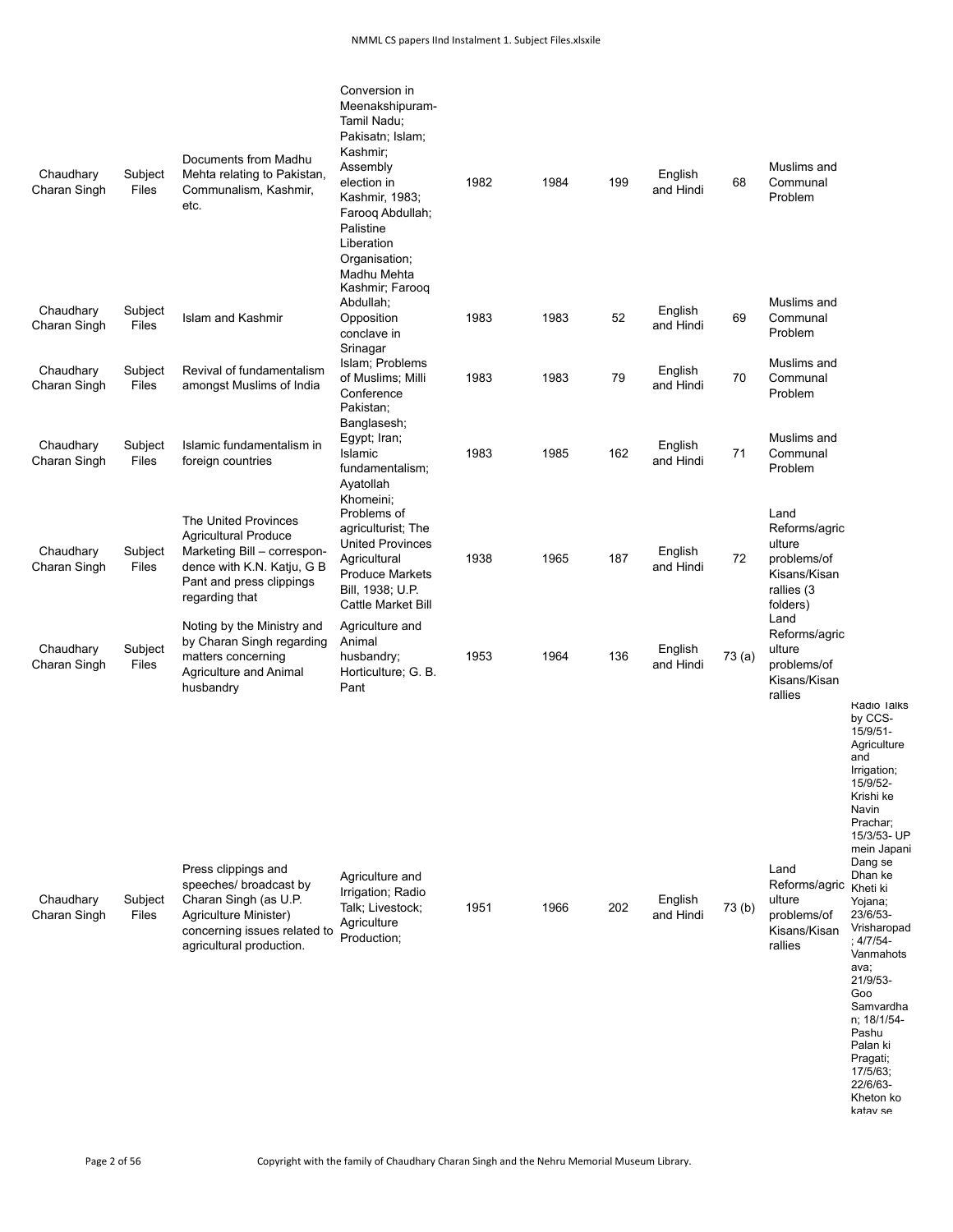| Chaudhary<br>Charan Singh | Subject<br>Files | Budget speeches on<br>agriculture in U.P. Vidhan<br>Sabha                                                                                                                                                                     | Budget speech;<br>agriculture<br>production; land;<br>labour; capital;<br>plant protection                                                                                                                                             | 1961 | 1964 | 78  | English<br>and Hindi | 73 (c)            | Land<br>Reforms/agric<br>ulture<br>problems/of<br>Kisans/Kisan<br>rallies<br>Land              |                                                           |
|---------------------------|------------------|-------------------------------------------------------------------------------------------------------------------------------------------------------------------------------------------------------------------------------|----------------------------------------------------------------------------------------------------------------------------------------------------------------------------------------------------------------------------------------|------|------|-----|----------------------|-------------------|------------------------------------------------------------------------------------------------|-----------------------------------------------------------|
| Chaudhary<br>Charan Singh | Subject<br>Files | Controversy in the Press<br>concerning problem of Rabi<br>seed.                                                                                                                                                               | Seed requirement<br>and supply;                                                                                                                                                                                                        | 1964 | 1964 | 24  | English<br>and Hindi | 73 <sub>(d)</sub> | Reforms/agric<br>ulture<br>problems/of<br>Kisans/Kisan<br>rallies                              |                                                           |
| Chaudhary<br>Charan Singh | Subject<br>Files | Notes on irrigation and<br>irrigation rates. Includes<br>Charan Singh opposition to<br>increased irrigation rates<br>and other papers<br>concerning irrigation<br>department                                                  | G B Pant;<br>Northern India<br>Canal and<br>Drainage (UP<br>Amendment) Act,<br>1963; Canal<br>irrigation in<br>Western UP;<br>Sucheta<br>Kripalani;<br>Irrigation rates;<br>Irrigation<br>department                                   | 1954 | 1964 | 112 | English<br>and Hindi | 74                | Land<br>Reforms/agric<br>ulture<br>problems/of<br>Kisans/Kisan<br>rallies (2<br>Folders)       |                                                           |
| Chaudhary<br>Charan Singh | Subject<br>Files | Correspondence with the<br>Chief Minister regarding the<br>place of agriculture in<br>national planning. Includes<br>Charan Singh<br>correspondence related to<br>opposition of Nehru                                         | Sampurnanand;<br>H. N. Bahuguna;                                                                                                                                                                                                       | 1959 | 1959 | 34  | English<br>and Hindi | 75                | Land<br>Reforms/agric<br>ulture<br>problems/of<br>Kisans/Kisan<br>rallies                      |                                                           |
| Chaudhary<br>Charan Singh | Subject<br>Files | Charan Singh's solicitude<br>and neglect of agriculture                                                                                                                                                                       | G. B. Pant; State<br>Trading; Kisan<br>Samaj;<br>Agriculture                                                                                                                                                                           | 1960 | 1968 | 49  | English<br>and Hindi | 76                | Land<br>Reforms/agric<br>ulture<br>problems/of<br>Kisans/Kisan<br>rallies                      |                                                           |
| Chaudhary<br>Charan Singh | Subject<br>Files | Integration of agriculture<br>and allied departments<br>includes press clippings and<br>correspondence with<br>Sucheta Kripalani, the chief<br>Minister of U.P. and<br>resignation of Charan Singh<br>as Agriculture Minister | Agricultural<br>administration;<br>Integration of<br>agriculture and<br>allied<br>departments;<br>Agricultural<br>production;<br>Resignation;<br>Factionalism in<br>UP Congress;<br>Sucheta<br>Kripalani; Lal<br><b>Bhadur Shastri</b> | 1963 | 1965 | 204 | English<br>and Hindi | 77                | Land<br>Reforms/agric<br>ulture<br>problems/of<br>Kisans/Kisan<br>rallies (4<br>folders)       |                                                           |
| Chaudhary<br>Charan Singh | Subject<br>Files | Notes on release of financial<br>resources for rural<br>development and<br>decentralization of economy Planning; Rural                                                                                                        | Investment in<br>agriculture;<br>Unemployment;<br>Decentralized<br>Development                                                                                                                                                         | 1977 | 1977 | 83  | English<br>and Hindi | 78                | Land<br>Reforms/agric Rural<br>ulture<br>problems/of<br>Kisans/Kisan<br>rallies (2<br>Folders) | Developme<br>nt and<br>Decentraliz<br>ation of<br>Economy |
| Chaudhary<br>Charan Singh | Subject<br>Files | Kisan Rally                                                                                                                                                                                                                   | Kisan Divas;<br>Kisan Rally;<br>Morarji Desai;<br>B.P. Singh;<br>Mahadeo Prasad<br>Verma                                                                                                                                               | 1977 | 1979 | 102 | English<br>and Hindi | 79                | Land<br>Reforms/agric<br>ulture<br>problems/of<br>Kisans/Kisan<br>rallies                      | Material<br>related to<br>Kisan Rally<br>in Delhi         |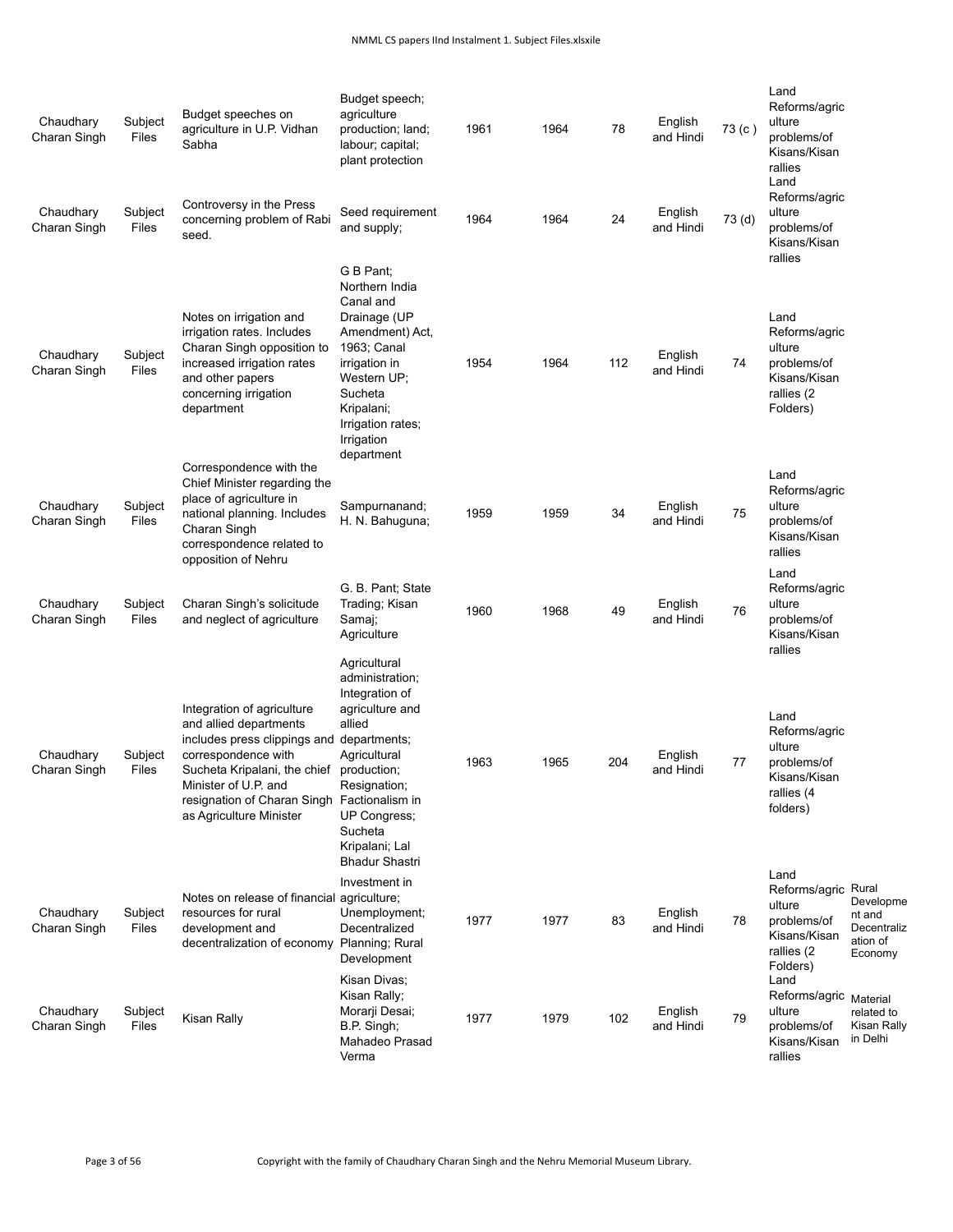| Chaudhary<br>Charan Singh | Subject<br>Files | 'Kisans' case for the parity<br>of price' and Marketing<br>System of Agriculture<br>Produce sent by Bhanu<br>Pratap Singh to Charan<br>Singh                                               | <b>Bhanu Pratap</b><br>Singh; Janata<br>Party Program;<br>Kisan; Parity of<br>Price                                       | 1978 | 1978 | 70        | English<br>and Hindi | 80     | Land<br>Reforms/agric<br>ulture<br>problems/of<br>Kisans/Kisan<br>rallies         |                                                                                                                                                                                                              |
|---------------------------|------------------|--------------------------------------------------------------------------------------------------------------------------------------------------------------------------------------------|---------------------------------------------------------------------------------------------------------------------------|------|------|-----------|----------------------|--------|-----------------------------------------------------------------------------------|--------------------------------------------------------------------------------------------------------------------------------------------------------------------------------------------------------------|
| Chaudhary<br>Charan Singh | Subject<br>Files | Articles on agriculture and<br>economic growth, includes a<br>booklet 'Kisans' case for<br>Parity Price. P.M.'s inaugural<br>speech at National<br>Development Council's<br>meet, 1963     | National<br>Development<br>Council; Raj<br>Narain; Rural<br>Development;<br>Janata Party;<br><b>Bhanu Pratap</b><br>Singh | 1963 | 1979 | 135       | English<br>and Hindi | 81     | Land<br>Reforms/agric<br>ulture<br>problems/of<br>Kisans/Kisan<br>rallies         |                                                                                                                                                                                                              |
| Chaudhary<br>Charan Singh | Subject<br>Files | Agricultural labour:<br>Proportion to cultivation &<br>total rural population.<br>Includes statistics related to<br>them                                                                   | Agricultural<br>labour; Rural<br>labour;                                                                                  | 1970 | 1970 | 1 to 22   | English<br>and Hindi | 82(a)  | Land<br>Reforms/agric<br>ulture<br>problems/of<br>Kisans/Kisan<br>rallies<br>Land |                                                                                                                                                                                                              |
| Chaudhary<br>Charan Singh | Subject<br>Files | Article on 'Our Labour Policy Labour Policy;<br>and extracts for the Indian<br>Labour Conference'                                                                                          | Labour Unrest:<br>Industrial Labour;                                                                                      | 1970 | 1970 | 23 to 59  | English<br>and Hindi | 82 (b) | Reforms/agric<br>ulture<br>problems/of<br>Kisans/Kisan<br>rallies                 |                                                                                                                                                                                                              |
| Chaudhary<br>Charan Singh | Subject<br>Files | Extract from the report of<br>the Study Group on Wages<br>and Prices                                                                                                                       | Payment of<br>Bonus; Public<br>sector<br>employees; Labor<br>in Organized<br>Sector; Wages;                               | 1970 | 1970 | 60 to 108 | English<br>and Hindi | 82 (c) | Land<br>Reforms/agric<br>ulture<br>problems/of<br>Kisans/Kisan<br>rallies         |                                                                                                                                                                                                              |
| Chaudhary<br>Charan Singh | Subject<br>Files | Press clippings relating to<br>Kisan rallies                                                                                                                                               | <b>Bhanu Pratap</b><br>Singh; Peasant<br>Exploitation;<br>Kisan Sammelan;<br>Janata Party;                                | 1979 | 1979 | 1 to 24   | English<br>and Hindi | 83(a)  | Land<br>Reforms/agric<br>ulture<br>problems/of<br>Kisans/Kisan<br>rallies<br>Land |                                                                                                                                                                                                              |
| Chaudhary<br>Charan Singh | Subject<br>Files | Kisan exploitations<br>systematized by Bhanu<br>Pratap Singh                                                                                                                               | <b>Bhanu Pratap</b><br>Singh; Peasant<br>Exploitation                                                                     | 1979 | 1979 | 24 to 45  | English<br>and Hindi | 83(b)  | Reforms/agric<br>ulture<br>problems/of<br>Kisans/Kisan<br>rallies                 |                                                                                                                                                                                                              |
| Chaudhary<br>Charan Singh | Subject<br>Files | Article on 'Rise of Peasant<br>Power II' by J.D. Sethi,<br>'Farmers on the War Path'<br>by K.C.Khanna and<br>'Kisanon Ki Samasyaein<br>Samajne Ki Zaroorať by<br>Jagdish Prasad Chaturvedi | Farmers<br>Agitations;<br><b>Peasant Power</b><br>and Struggle                                                            | 1980 | 1980 | 40-60     | English<br>and Hindi | 83 ©   | Land<br>Reforms/agric<br>ulture<br>problems/of<br>Kisans/Kisan<br>rallies         |                                                                                                                                                                                                              |
| Chaudhary<br>Charan Singh | Subject<br>Files | Kisan Problem - article on<br>'Peasant movement in India'<br>and correspon-dence with<br>the Bhanu Pratap Singh<br>regarding farmers' demands                                              | Peasant<br>Movement; Farm<br>Policy; South<br>Delhi Villages;                                                             | 1979 | 1984 | 55        | English<br>and Hindi | 84(a)  | Land<br>Reforms/agric<br>ulture<br>problems/of<br>Kisans/Kisan<br>rallies         | Article<br>"Peasant<br>Movement<br>in India" by<br>Tatu<br>Vanhanen,<br>Assistant<br>Professor in<br>Political<br>Science in<br>Univ. of<br>Helsinki<br>and<br>Tampere. It<br>discusses<br>CCS at<br>length. |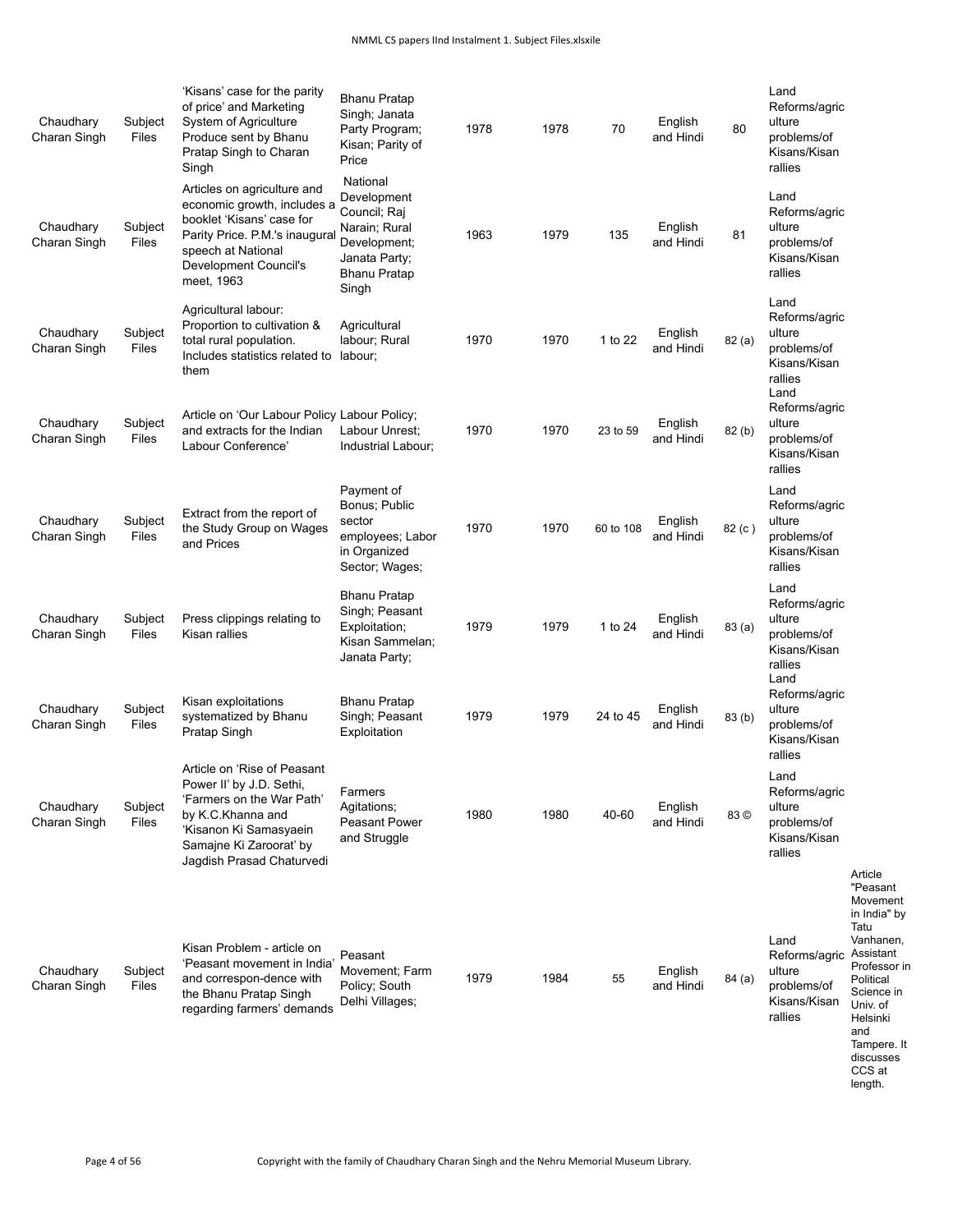| Chaudhary<br>Charan Singh | Subject<br>Files | Notification about Election<br>Schedule by the Election<br>commission of India                                                                                                                                                                                                                                                           | Election<br>commission                                                                                                                                       | 1984 | 1984 | 47  | English<br>and Hindi | 84(b)  | Land<br>Reforms/agric<br>ulture<br>problems/of<br>Kisans/Kisan<br>rallies<br>Land |                                                                                                                                                                                                                                                                                                               |
|---------------------------|------------------|------------------------------------------------------------------------------------------------------------------------------------------------------------------------------------------------------------------------------------------------------------------------------------------------------------------------------------------|--------------------------------------------------------------------------------------------------------------------------------------------------------------|------|------|-----|----------------------|--------|-----------------------------------------------------------------------------------|---------------------------------------------------------------------------------------------------------------------------------------------------------------------------------------------------------------------------------------------------------------------------------------------------------------|
| Chaudhary<br>Charan Singh | Subject<br>Files | Kisan rally organized by the<br>Congress at a heavy cost                                                                                                                                                                                                                                                                                 | Kisan Rally in<br>Delhi and<br>Lucknow;<br>Congress (I)                                                                                                      | 1981 | 1981 | 89  | English<br>and Hindi | 85     | Reforms/agric<br>ulture<br>problems/of<br>Kisans/Kisan<br>rallies<br>Land         |                                                                                                                                                                                                                                                                                                               |
| Chaudhary<br>Charan Singh | Subject<br>Files | Problems of Kisans                                                                                                                                                                                                                                                                                                                       | Asli Bharat;<br>Farmers agitation<br>in Tamil Nadu                                                                                                           | 1981 | 1981 | 27  | English<br>and Hindi | 86     | Reforms/agric<br>ulture<br>problems/of<br>Kisans/Kisan<br>rallies                 |                                                                                                                                                                                                                                                                                                               |
| Chaudhary<br>Charan Singh | Subject<br>Files | Capital starvation of<br>agriculture - papers &<br>cuttings relating to                                                                                                                                                                                                                                                                  | Subsidy in<br>Agriculture;<br><b>Bhanu Pratap</b><br>Singh; Law and<br>the farming<br>sector;                                                                | 1979 | 1983 | 82  | English<br>and Hindi | 87     | Land<br>Reforms/agric<br>ulture<br>problems/of<br>Kisans/Kisan<br>rallies         |                                                                                                                                                                                                                                                                                                               |
| Chaudhary<br>Charan Singh | Subject<br>Files | Kisan Sammelans and<br>Charan Singh's visit to<br>Banaras, Mau, Allahabad &<br>Faizabad in connection with<br>them                                                                                                                                                                                                                       | Kisan Sammelan:<br>Banaras; Mau,<br>Allahabad;<br>Faizabad; G. B.<br>Pant; Rajit Singh;<br>Kamlapati<br>Tripathi;                                            | 1952 | 1956 | 146 | English<br>and Hindi | 88 (a) | Land<br>Reforms/agric<br>ulture<br>problems/of<br>Kisans/Kisan<br>rallies         |                                                                                                                                                                                                                                                                                                               |
| Chaudhary<br>Charan Singh | Subject<br>Files | <b>Backward Classes</b><br>Conference at Gosaigani in<br>Faizabad and resolu-tions<br>passed in it                                                                                                                                                                                                                                       | Backward<br>Classes<br>Conference;<br>Faizabad                                                                                                               | 1956 | 1956 | 44  | English<br>and Hindi | 88 (b) | Land<br>Reforms/agric<br>ulture<br>problems/of<br>Kisans/Kisan<br>rallies         |                                                                                                                                                                                                                                                                                                               |
| Chaudhary<br>Charan Singh | Subject<br>Files | Papers relating to<br>agriculture: Includes the<br>following booklets<br>(i) Notes from Voelcker's<br>report on the Improvement<br>of Indian Agriculture<br>(ii) Report by the<br>businessmen's Commission<br>of Agriculture (iii) Pattern of<br>Agriculture in U.P. (1905-06<br>to 1960-61) and Myth of<br>bounty of our land resources | Improvement of<br>Indian Agriculture;<br>Organic Manures;<br>John A Voelcker                                                                                 | 1958 | 1965 | 295 | English<br>and Hindi | 89     | Land<br>Reforms/agric<br>ulture<br>problems/of<br>Kisans/Kisan<br>rallies         | CCS after<br>reading<br>report "The<br>Improveme<br>nt of Indian<br>Agriculture"<br>by John A<br>Voelcker,<br>1897,<br>recommend<br>ed it for all<br>senior<br>officers of<br>department<br>of<br>agriculture.<br>At that time<br>he was<br>Minister for<br>Agriculture,<br>Animal<br>Husbandry<br>and Forest |
| Chaudhary<br>Charan Singh | Subject<br>Files | Allegations against Ch.<br>Charan Singh for Casteism<br>in the Deptt. of Police,<br>allegations against allotment<br>of land to Ch. Shyam Singh,<br>coercion of Harijan voters in<br>Chhaprauli constituency                                                                                                                             | Corruption<br>allegations;<br>Defamation suit;<br>Allegation of<br>Casteism,<br>Nepotism and<br>Favourtism;<br>Harijan; G. B.<br>Pant; K.M.<br>Munshi; Shyam | 1947 | 1967 | 249 | English<br>and Hindi | 90     | Files relating<br>to Charan<br>Singh/his tour<br>programmes<br>(8 folders)        | in UP                                                                                                                                                                                                                                                                                                         |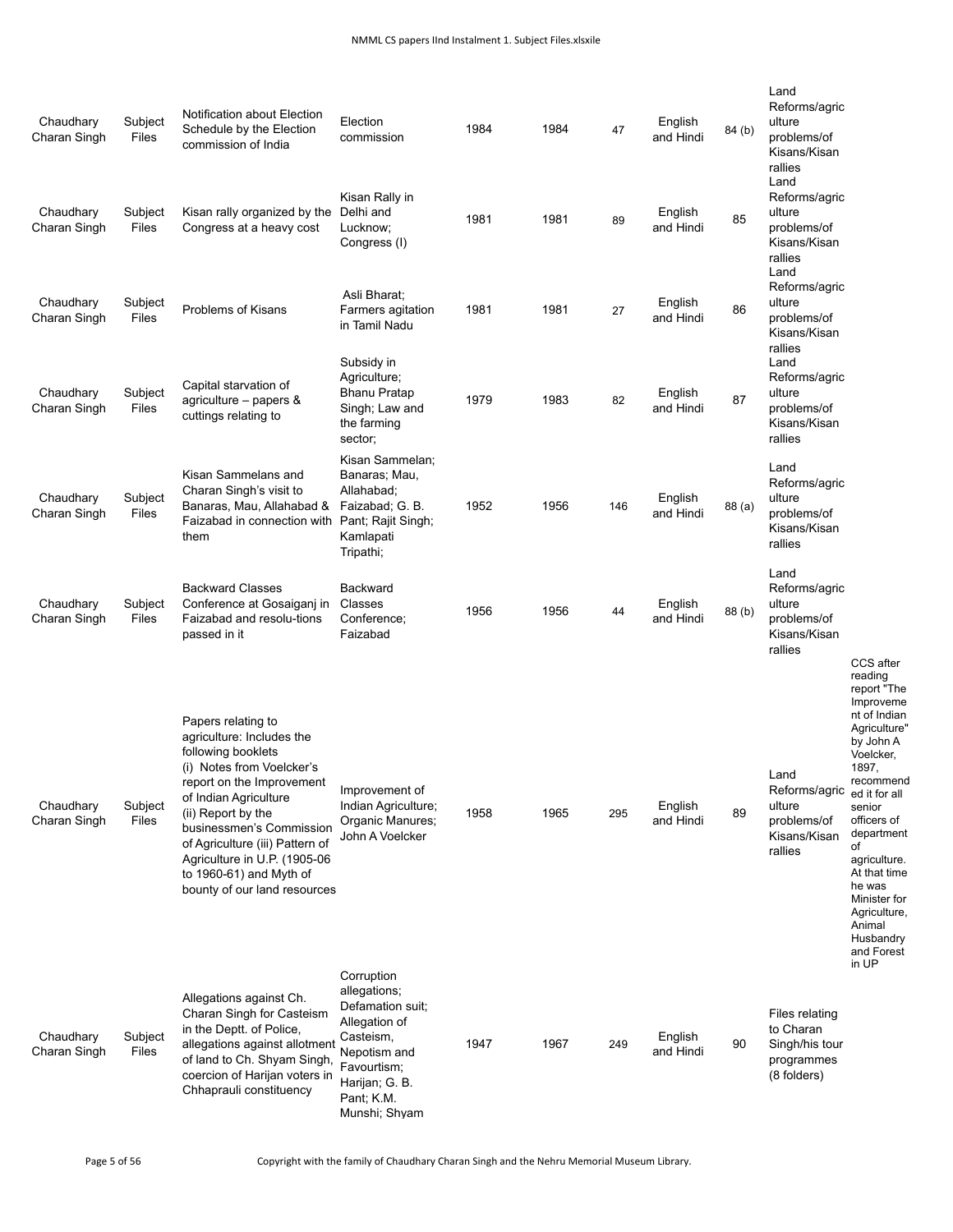| Chaudhary<br>Charan Singh | Subject<br>Files | Appointment as minister of<br>Justice and information -<br>U.P.                                                                                                                                            | <b>Justice Minister</b>                                                                                                                          | 1951             | 1951             | 43  | English<br>and Urdu  | 91                | Files relating<br>to Charan<br>Singh/his tour<br>programmes                |                                                                                                                                                                     |
|---------------------------|------------------|------------------------------------------------------------------------------------------------------------------------------------------------------------------------------------------------------------|--------------------------------------------------------------------------------------------------------------------------------------------------|------------------|------------------|-----|----------------------|-------------------|----------------------------------------------------------------------------|---------------------------------------------------------------------------------------------------------------------------------------------------------------------|
| Chaudhary<br>Charan Singh | Subject<br>Files | Charan Singh's election to<br>assembly. Allegation of<br>commnualism against him<br>and refutation of charges by<br>him. Includes<br>correspondence with J L<br>Nehru, Lal Bhadur Shastri<br>and G B Pant. | <b>UP Assembly</b><br>election 1951-<br>1952;<br>Communalism<br>allegations; J L<br>Nehru; Lal<br>Bahadur Shastri;<br>G B Pant:<br>Mahavir Tyagi | 1951             | 1953             | 146 | English<br>and Urdu  | 92(a)             | Files relating to<br>Charan<br>Singh/his tour<br>programmes                |                                                                                                                                                                     |
| Chaudhary<br>Charan Singh | Subject<br>Files | Election petition against<br>Charan Singh before the<br>Election Tribunal, Lucknow                                                                                                                         | Election Tribunal,<br>1952                                                                                                                       | 1951             | 1952             | 113 | English<br>and Hindi | 92(b)             | Files relating to<br>Charan<br>Singh/his tour<br>programmes                |                                                                                                                                                                     |
| Chaudhary<br>Charan Singh | Subject<br>Files | Leaflets and press clippings<br>concerning elections in<br>Meerut                                                                                                                                          | Communalism;<br>Meerut; Jan<br>Sangh                                                                                                             | 1951             | 1952             | 46  | English<br>and Urdu  | 92(c)             | Files relating to<br>Charan<br>Singh/his tour<br>programmes                |                                                                                                                                                                     |
| Chaudhary<br>Charan Singh | Subject<br>Files | Bio-data of Charan Singh<br>and letter from Charan<br>Singh to Indira Gandhi and<br>his resignations from<br>various posts from time to<br>time                                                            | Corruption<br>allegation; Indira<br>Gandhi; G B<br>Pant:<br>Samurnanand                                                                          | 1957             | 1977             | 55  | English<br>and Hindi | 93(a)             | Files relating to<br>Charan<br>Singh/his tour<br>programmes                | CCS<br>'unpopular'<br>measures<br>in favour of<br>austerity<br>and to<br>reduce<br>public<br>expenditure<br>. Important<br>letter to<br>Indira<br>Gandhi in<br>1977 |
| Chaudhary<br>Charan Singh | Subject<br>Files | Correspondence between<br>Sampurnanand and Charan<br>Singh and others regarding<br>resignation of Charan Singh<br>as Revenue Minister, U.P.<br>over differences with the<br>C.M.                           | Resignation Offer;<br>District Boards;<br>Sampurnanand                                                                                           | November<br>1957 | Dec-57           | 104 | English<br>and Hindi | 93(b)             | Files relating to<br>Charan<br>Singh/his tour<br>programmes                |                                                                                                                                                                     |
| Chaudhary<br>Charan Singh | Subject<br>Files | Press clipping articles,<br>correspon-dence with Rabi<br>Ray and Jayaprakash<br>Narayan concerning<br>maintaining unity in the<br>different wings of the Janata<br>Party                                   | Janata Party;<br>Rabi Ray;<br>Jayaprakash<br>Narayan; Morarji<br>Desai; George<br>Fernandes; Ram<br>Naresh Yadav;<br>Raj Narain                  | <b>July 1978</b> | <b>July 1978</b> | 164 | English<br>and Hindi | 93 (c)            | Files relating to<br>Charan<br>Singh/his tour<br>programmes (8<br>folders) |                                                                                                                                                                     |
| Chaudhary<br>Charan Singh | Subject<br>Files | Statement of Charan Singh<br>about his resignation and<br>copies of his<br>correspondence with Morarji Party<br>Desai                                                                                      | Morarji Desai; J B<br>Kripalani; Janata                                                                                                          | March 1978       | Jun-78           | 34  | English<br>and Hindi | 93 <sub>(d)</sub> | Files relating to<br>Charan<br>Singh/his tour<br>programmes                | CCS'<br>account of<br>his<br>resignation<br>from<br>Morarji's<br>government                                                                                         |
| Chaudhary<br>Charan Singh | Subject<br>Files | Statement of Charan Singh<br>before the National<br>Executive of the Lok Dal<br>and letters exchanged with<br>Madhu Limaye regarding<br>Charan Singh's resignation<br>from Presidentship of the<br>Lok Dal | Lok Dal; Madhu<br>Limaye                                                                                                                         | 1981             | 1982             | 22  | English<br>and Hindi | 93(e)             | Files relating to<br>Charan<br>Singh/his tour<br>programmes                |                                                                                                                                                                     |
| Chaudhary<br>Charan Singh | Subject<br>Files | Editorial and press -<br>clippings on 'Reservation<br>policy' by Ram Rup Singh,<br>A.K. Roy, and 'Need for<br>organizing Backward<br>Classes' by S.M. Joshi                                                | <b>Backward</b><br>Classes<br>Commission;<br>Reservation;<br>Caste                                                                               | 1984             | 1985             | 117 | English<br>and Hindi | 93(f)             | Files relating to<br>Charan<br>Singh/his tour<br>programmes                |                                                                                                                                                                     |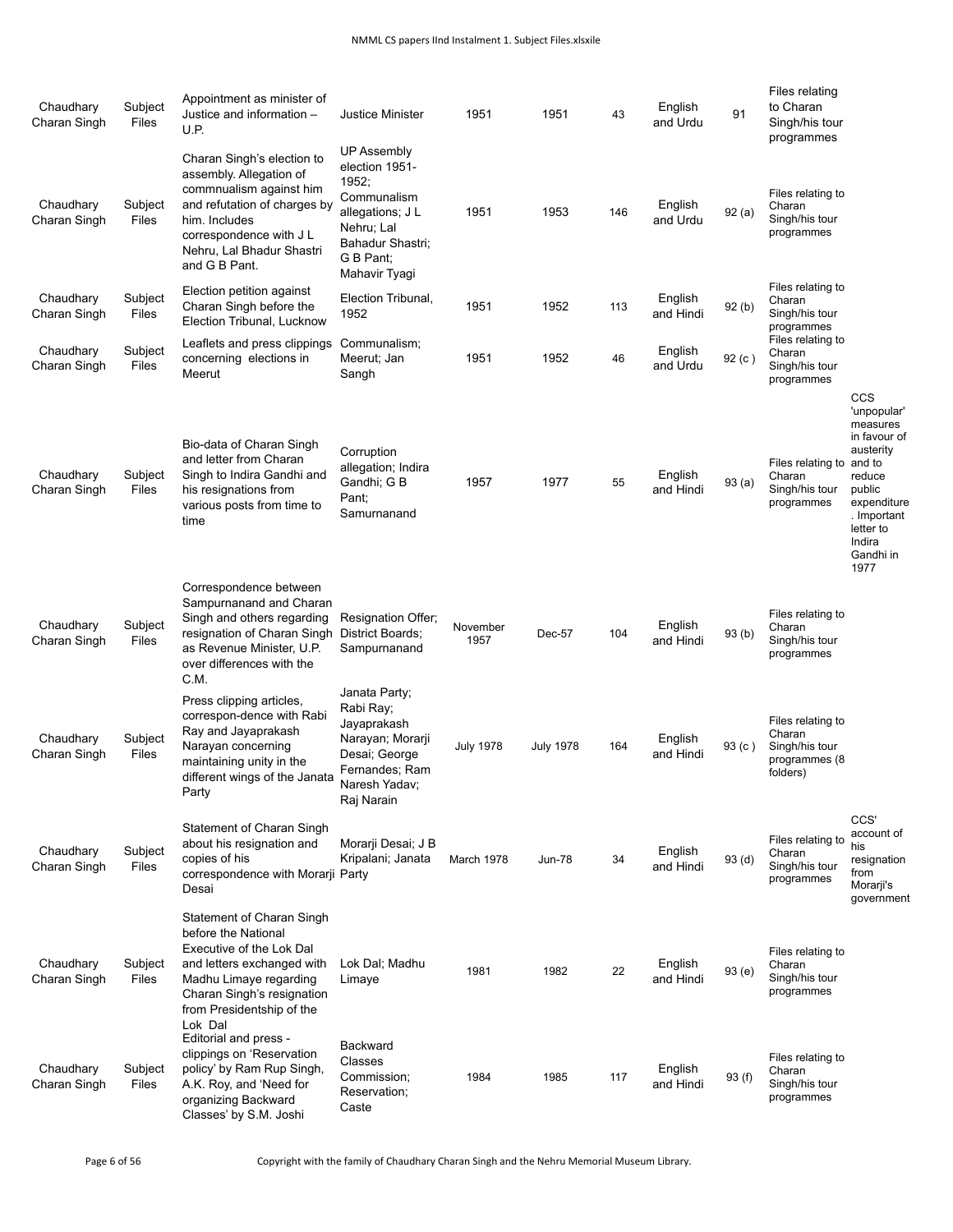| Chaudhary<br>Charan Singh | Subject<br>Files | Letters of appreciation of<br>Charan Singh and some<br>articles on him                                                                                                                                                                                                                                                             | 60% Reservation;<br>Sons of<br>Cultivators; V.V.<br>Giri; Shyamlal<br>Yadav                                                                                                                                 | 1946 | 1960 | 121 | English<br>and Hindi | 94(a) | Files relating to<br>Charan<br>Singh/his tour<br>programmes                           |                                                                                                                                                                                                                                                                                                                                                             |
|---------------------------|------------------|------------------------------------------------------------------------------------------------------------------------------------------------------------------------------------------------------------------------------------------------------------------------------------------------------------------------------------|-------------------------------------------------------------------------------------------------------------------------------------------------------------------------------------------------------------|------|------|-----|----------------------|-------|---------------------------------------------------------------------------------------|-------------------------------------------------------------------------------------------------------------------------------------------------------------------------------------------------------------------------------------------------------------------------------------------------------------------------------------------------------------|
| Chaudhary<br>Charan Singh | Subject<br>Files | Clippings and letters to the<br>editor by Charan Singh                                                                                                                                                                                                                                                                             | Nawal Kishore;<br>Nanaji<br>Deshmukh;<br>Sucheta Kriplani;<br>Ashok Mehta;<br>Palnnin<br>Commission                                                                                                         | 1964 | 1966 | 31  | English<br>and Hindi | 94(b) | Files relating to<br>Charan<br>Singh/his tour<br>programmes                           |                                                                                                                                                                                                                                                                                                                                                             |
| Chaudhary<br>Charan Singh | Subject<br>Files | Correspondence with Major<br>D.S.Tunwar, D.C.C. Meerut<br>and some editors<br>concerning personal<br>integrity of Charan Singh<br>and other miscellaneous<br>matters                                                                                                                                                               | Man Singh; Major<br>D.S. Tunwar;<br>Meerut                                                                                                                                                                  | 1952 | 1979 | 37  | English<br>and Hindi | 94 ©  | Files relating to<br>Charan<br>Singh/his tour<br>programmes                           |                                                                                                                                                                                                                                                                                                                                                             |
| Chaudhary<br>Charan Singh | Subject<br>Files | Memorandum of Agreement<br>and details of royalty<br>received - "Joint Farming X<br>Rayed: The Problem & its<br>Solution", "Abolition of<br>Zamindari" 'India's Poverty<br>and Its Solution' - book<br>reviews                                                                                                                     | Joint Farming X<br>Rayed; Abolition<br>of Zamindari;<br>India's Poverty<br>and Its Solution;<br>K. M. Munshi;<br>V.V. Giri; G.B.<br>Pant; Vishwa<br>Nath Prasad                                             | 1959 | 1978 | 249 | English<br>and Hindi | 95    | Files relating to Zamindari.<br>Charan<br>Singh/his tour<br>programmes (5<br>folders) | Contains<br>agreement<br>with<br>publishers<br>regarding<br>Joint<br>Farming X<br>Rayed,<br>India's<br>Poverty and<br><b>Its Solution</b><br>and<br>Abolition of<br>Also<br>contains<br>several<br>reviews,<br>publsihed in<br>national<br>and<br>internationa<br>newspapers<br>and<br>journals.<br>Also<br>contains<br>slokas on<br>trees by K<br>M Munshi |
| Chaudhary<br>Charan Singh | Subject<br>Files | Correspondence of Charan<br>Singh (as Minister, holding<br>different portfolios in the<br>U.P. Ministry) with Sucheta<br>Kripalani, complaints<br>against her over the<br>question of dissidents and<br>correspondence with Lal<br>Bahadur Shastri and others<br>regarding the food situation                                      | Economic<br>Backwardness;<br>Agriculture<br>Development;<br>Food situation in<br><b>UP: Congress</b><br>Legislature Party<br>Poll; G.B. Pant;<br>Banarsi Das;<br>Sucheta Kriplani;<br>Lal Bhadur<br>Shastri | 1948 | 1965 | 160 | English<br>and Hindi | 96    | Files relating to<br>Charan<br>Singh/his tour<br>programmes (7<br>folders)            |                                                                                                                                                                                                                                                                                                                                                             |
| Chaudhary<br>Charan Singh | Subject<br>Files | Papers and press clippings<br>on Charan Singh's tenure as U.P. Police;<br>U.P. Home Minister and<br>Union Home Minister.<br>Includes papers relating to<br>Nagarwala case, power of<br>the Police, functioning and<br>registration of cases by<br>C.B.I Includes connected<br>correspondence with Morarji Services<br>Desai (P.M.) | Criminalization of<br>Politics:<br>Nagarwala case;<br>CBI; Russian<br>Intelligence;<br>America;<br>Intelligence                                                                                             | 1962 | 1978 | 227 | English<br>and Hindi | 97    | Files relating to<br>Charan<br>Singh/his tour<br>programmes (7<br>folders)            |                                                                                                                                                                                                                                                                                                                                                             |

Page 7 of 56 Copyright with the family of Chaudhary Charan Singh and the Nehru Memorial Museum Library.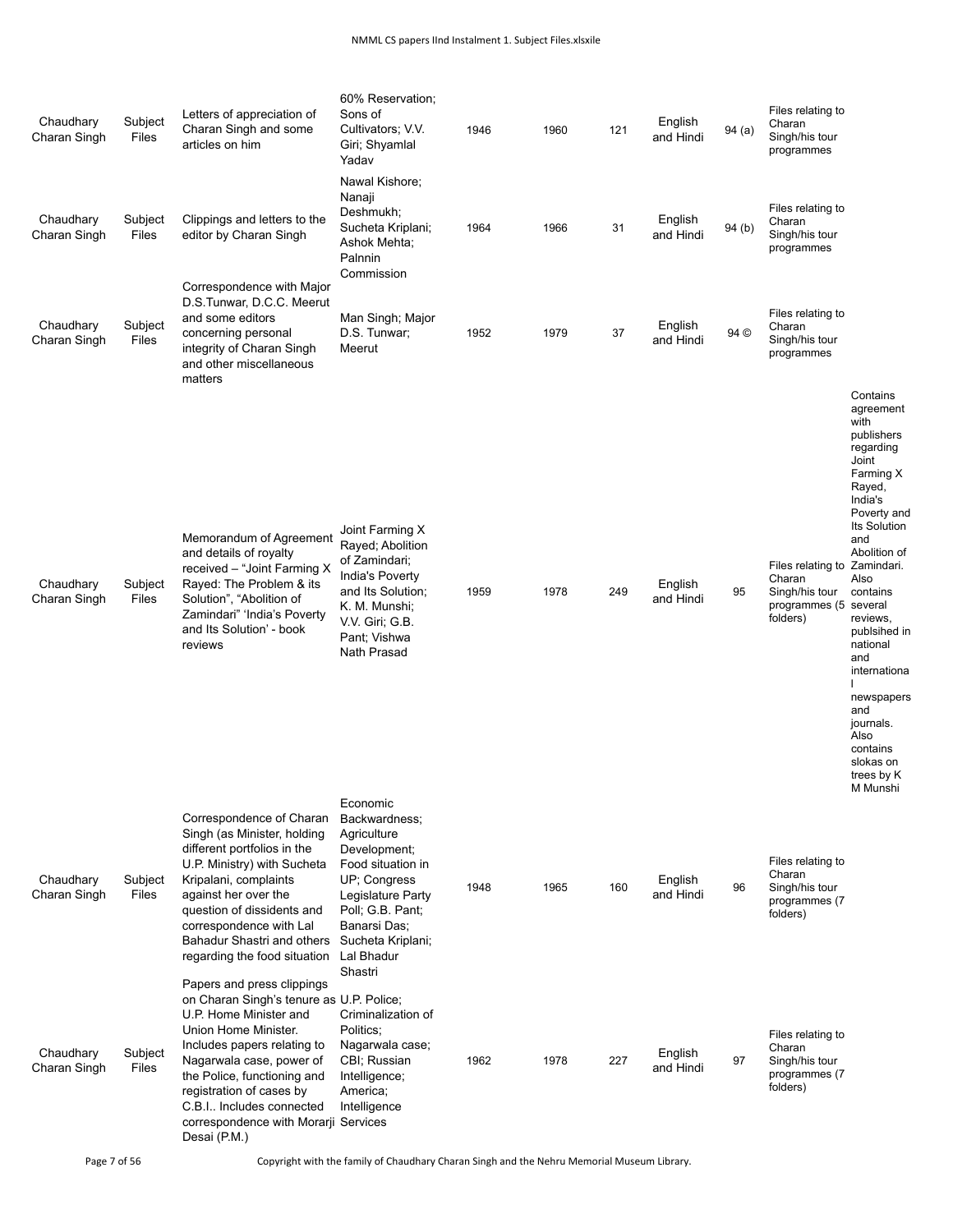## NMML CS papers IInd Instalment 1. Subject Files.xlsxile

| Chaudhary<br>Charan Singh | Subject<br>Files | Official notes written as<br>Local Self Govt. Minister in<br>U.P.                                                                                                                                                                                                                                  | <b>Local Self</b><br>Government:<br>Mahapalika;<br><b>Municipal Boards</b><br>Non-Congress                                                                                                                          | 1966 | 1967 | 115 | English<br>and Hindi | 98        | Files relating to<br>Charan<br>Singh/his tour<br>programmes                |                                                                                                                                                                 |
|---------------------------|------------------|----------------------------------------------------------------------------------------------------------------------------------------------------------------------------------------------------------------------------------------------------------------------------------------------------|---------------------------------------------------------------------------------------------------------------------------------------------------------------------------------------------------------------------|------|------|-----|----------------------|-----------|----------------------------------------------------------------------------|-----------------------------------------------------------------------------------------------------------------------------------------------------------------|
| Chaudhary<br>Charan Singh | Subject<br>Files | Criticism, denunciation,<br>justification or appreciation<br>of Charan Singh's views &<br>conduct.                                                                                                                                                                                                 | Government:<br>Samyukta<br>Vidhayak Dal<br>Government:<br>UPCC:                                                                                                                                                     | 1967 | 1970 | 53  | English<br>and Hindi | 99        | Files relating to<br>Charan<br>Singh/his tour<br>programmes                | CCS as UP<br>CM in 1967                                                                                                                                         |
| Chaudhary<br>Charan Singh | Subject<br>Files | Miscellaneous statements,<br>interviews and papers<br>regarding Charan Singh                                                                                                                                                                                                                       | BKD; Ram<br>Naresh Yadav;<br><b>Bhanu Pratap</b><br>Singh; Indira<br>Gandhi; Janata<br>Party;                                                                                                                       | 1967 | 1979 | 72  | English<br>and Hindi | 100       | Files relating to<br>Charan<br>Singh/his tour<br>programmes                |                                                                                                                                                                 |
| Chaudhary<br>Charan Singh | Subject<br>Files | Papers relating to U.P. Chief<br>Minister, miscellaneous<br>press clippings. Includes<br>draft statement of economic<br>policy of Janata Party by<br>Charan Singh.                                                                                                                                 | Janata Party;<br>Economic Policy;<br><b>B.</b> Gopal Reddy                                                                                                                                                          | 1967 | 1984 | 140 | English<br>and Hindi | 101       | Files relating to<br>Charan<br>Singh/his tour<br>programmes                | Draft<br>Statement<br>οf<br>Economic<br>Policy: For<br>the Janata<br>Party by<br>CCS, pg.<br>67-112                                                             |
| Chaudhary<br>Charan Singh | Subject<br>Files | Charan Singh's views about Women<br>employment of women                                                                                                                                                                                                                                            | Employment                                                                                                                                                                                                          | 1970 | 1972 | 8   | English<br>and Hindi | 102       | Files relating to<br>Charan<br>Singh/his tour<br>programmes                |                                                                                                                                                                 |
| Chaudhary<br>Charan Singh | Subject<br>Files | Correspondence with<br>J.P.Narayan and others and<br>efforts to form Janata party<br>and differences between<br>Charan Singh and Morarji<br>Desai                                                                                                                                                  | Merger of Parties;<br>Janata Party;<br>BLD, Jan Sangh;<br>Congress (O);<br>Socialist Party;<br>Bhanu Pratap<br>Singhl Madhu<br>Limaye; J.P.<br>Narayan; George<br>Fernandes:<br>Madhu Limayel<br>Rameshwar<br>Singh | 1976 | 1978 | 172 | English<br>and Hindi | 103(a)    | Files relating to<br>Charan<br>Singh/his tour<br>programmes (2<br>folders) | Correspond<br>ence<br>regarding<br>the<br>formation of<br>Janata<br>Party and<br>the efforts<br>taken to<br>reach<br>consensus<br>on policy<br>and<br>programme |
| Chaudhary<br>Charan Singh | Subject<br>Files | Difference of opinion in the<br>Janata Party and Charan<br>Singh's offer to resign-<br>correspondence with<br>Chandra Shekhar and press Morarji Desai;<br>clippings concerning                                                                                                                     | Lok Dal; Janata<br>Party;<br>Resignation;<br>Madhu Limaye;<br>Chandra Shekhar                                                                                                                                       | 1978 | 1978 | 98  | English<br>and Hindi | 103(b)    | Files relating to<br>Charan<br>Singh/his tour<br>programmes                |                                                                                                                                                                 |
| Chaudhary<br>Charan Singh | Subject<br>Files | Papers and clippings<br>relating to the period when<br>Ch. Charan Singh was<br>Home Minister, includes<br>matters such as political<br>corruption, crime, cases<br>against Indira Gandhi, and<br>the Shah Commission,<br>Charan Singh's statement in<br>Lok Sabha and excesses<br>during Emergency | Shah<br>Commission;<br>Home Minister;<br>Naga National<br>Council; Ram<br>Naresh Yadav;<br>Police; Crime;<br>Law & Order                                                                                            | 1977 | 1977 | 109 | English<br>and Hindi | 104 $(a)$ | Files relating to<br>Charan<br>Singh/his tour<br>programmes (4<br>folders) |                                                                                                                                                                 |
| Chaudhary<br>Charan Singh | Subject<br>Files | Talks with the President,<br>Naga National council and<br>Morarji Desai (P.M.), nuclear Desai; Nuclear<br>power station at Narora, etc. Power Station                                                                                                                                              | Naga National<br>council; Morarji                                                                                                                                                                                   | 1977 | 1977 | 46  | English<br>and Hindi | 104(b)    | Files relating to<br>Charan<br>Singh/his tour<br>programmes (3<br>folders) |                                                                                                                                                                 |
| Chaudhary<br>Charan Singh | Subject<br>Files | Tour to Bombay, Uttar<br>Pradesh, Punjab, Andhra<br>Pradesh, Sri Lanka and<br>other places                                                                                                                                                                                                         | Uttar Pradesh,<br>Punjab; Andhra<br>Pradesh; Sri<br>Lanka; Bombay                                                                                                                                                   | 1977 | 1977 | 674 | English<br>and Hindi | 105       | Files relating to<br>Charan<br>Singh/his tour<br>programmes                |                                                                                                                                                                 |

Page 8 of 56 Copyright with the family of Chaudhary Charan Singh and the Nehru Memorial Museum Library.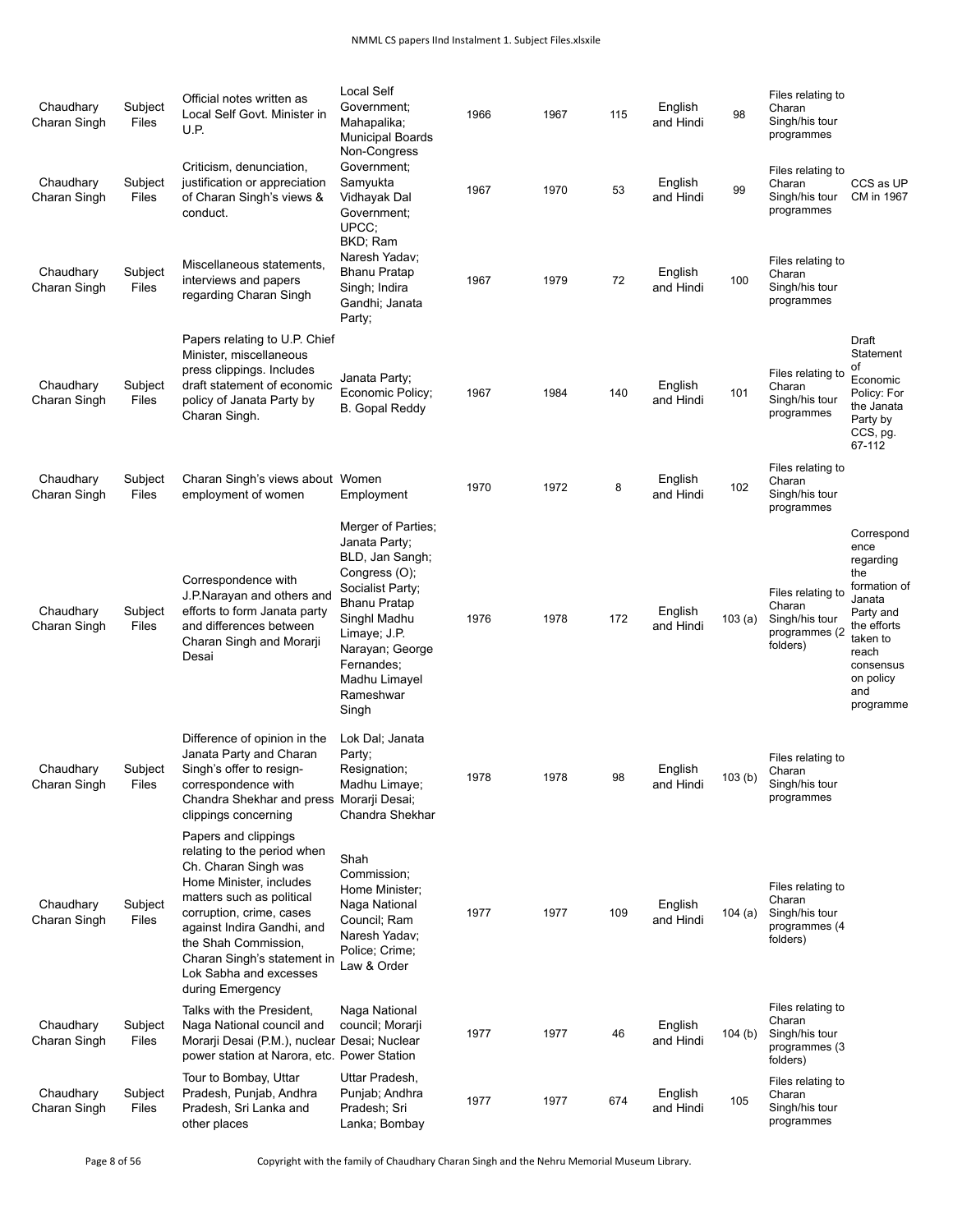| Chaudhary<br>Charan Singh | Subject<br>Files        | Union Home Minister.<br>Includes papers and press<br>clippings regardingh Shah<br>Commision and arrest of<br>Indira Gandhi                     | Shah<br>Commission;<br><b>National Police</b><br>Commission;<br>George<br>Fernandes; Indira<br>Gandhi | 1977 | 1978 | 173     | English<br>and Hindi | 106       | Files relating to<br>Charan<br>Singh/his tour<br>programmes (2<br>folders)               |                          |
|---------------------------|-------------------------|------------------------------------------------------------------------------------------------------------------------------------------------|-------------------------------------------------------------------------------------------------------|------|------|---------|----------------------|-----------|------------------------------------------------------------------------------------------|--------------------------|
| Chaudhary<br>Charan Singh | Subject<br><b>Files</b> | Tour register of Charan<br>Singh                                                                                                               |                                                                                                       | 1977 | 1979 | 69      | English              | 107       | Files relating to<br>Charan<br>Singh/his tour<br>programmes                              |                          |
| Chaudhary<br>Charan Singh | Subject<br>Files        | Letters received on Charan<br>Singh's resignation from the<br>Union Cabinet                                                                    |                                                                                                       | 1978 | 1978 | 184     | English<br>and Hindi | 108       | Files relating to<br>Charan<br>Singh/his tour<br>programmes                              |                          |
| Chaudhary<br>Charan Singh | Subject<br>Files        | Why Charan Singh was<br>asked to resign? - Papers<br>regarding                                                                                 | Janata Party;<br>Congress (I); Raj<br>Narain; J. P.<br>Kriplani; Morarji<br>Desai                     | 1978 | 1978 | 64      | English<br>and Hindi | 109       | Files relating to<br>Charan<br>Singh/his tour<br>programmes<br>(Some Press<br>Clippings) |                          |
| Chaudhary<br>Charan Singh | Subject<br>Files        | Engagement register                                                                                                                            |                                                                                                       | 1979 | 1979 | 104     | English<br>and Hindi | 110       | Files relating to<br>Charan<br>Singh/his tour<br>programmes                              |                          |
| Chaudhary<br>Charan Singh | Subject<br>Files        | Medical report of Charan<br>Singh                                                                                                              |                                                                                                       | 1979 | 1980 | 17      | English<br>and Hindi | 111       | Files relating to<br>Charan<br>Singh/his tour<br>programmes                              | One of<br>CCS's<br>photo |
| Chaudhary<br>Charan Singh | Subject<br><b>Files</b> | Letter regarding resignation<br>from active political life.                                                                                    |                                                                                                       | 1982 | 1982 | 153     | English<br>and Hindi | 112       | Files relating to<br>Charan<br>Singh/his tour<br>programmes                              |                          |
| Chaudhary<br>Charan Singh | Subject<br><b>Files</b> | Appeal to Charan Singh to<br>withdraw the decision to<br>retire                                                                                | Madhu<br>Dandavate; Rabi<br>Ray                                                                       | 1982 | 1982 | 542     | English<br>and Hindi | 113       | Files relating to<br>Charan<br>Singh/his tour<br>programmes (4<br>folders)               |                          |
| Chaudhary<br>Charan Singh | Subject<br>Files        | Case of Charan Singh v/s<br>M.R. Dhawan in the High<br>court, New Delhi and The<br>Supreme Court of India                                      | M.R. Dhawan                                                                                           | 1982 | 1982 | 145+182 | English<br>and Hindi | 114       | Files relating to<br>Charan<br>Singh/his tour<br>programmes                              |                          |
| Chaudhary<br>Charan Singh | Subject<br>Files        | Supersession of S.K. Sinha<br>by Gen A.S. Vaidya as Army Gen. S. K. Singh;<br>Chief and accusation by<br>Charan Singh against Rajiv<br>Gandhi. | A.S. Vaidya; Rajiv<br>Gandhi                                                                          | 1983 | 1985 | 24      | English<br>and Hindi | 115 $(a)$ | Files relating to<br>Charan<br>Singh/his tour<br>programmes                              |                          |
| Chaudhary<br>Charan Singh | Subject<br><b>Files</b> | Charan Singh's visit to Sri<br>Lanka and papers/articles<br>regarding Tamil problem in<br>Sri Lanka and Indo-Sri<br>Lankan relations           | Tamils in Sri Lanka;<br>Indo-Sri Lanka<br>realtions; Eelam<br>Demand                                  | 1978 | 1983 | 131     | English<br>and Hindi | 115 $(b)$ | Files relating to<br>Charan<br>Singh/his tour<br>programmes                              |                          |
| Chaudhary<br>Charan Singh | Subject<br><b>Files</b> | Clippings on Pakistan's<br>nuclear blast and arms aid<br>to Pakistan.                                                                          | U.S.; Pakistan;<br><b>Nuclear Test</b>                                                                | 1983 | 1984 | 132     | English<br>and Hindi | 115 ©     | Files relating to<br>Charan<br>Singh/his tour<br>programmes (3<br>Folders)               |                          |
| Chaudhary<br>Charan Singh | Subject<br>Files        | Papers and press clippings<br>concerning Bangladesh and China; Tibet<br>the North-Eastern States                                               |                                                                                                       | 1980 | 1983 | 16      | English<br>and Hindi | 115(d)    | Files relating to<br>Charan<br>Singh/his tour<br>programmes (2<br>folders)               |                          |
| Chaudhary<br>Charan Singh | Subject<br>Files        | Tour Programme                                                                                                                                 |                                                                                                       | 1983 | 1983 | 45      | English<br>and Hindi | 116       | Files relating to<br>Charan<br>Singh/his tour<br>programmes                              |                          |
| Chaudhary                 | Subject                 | Greetings received on                                                                                                                          |                                                                                                       | 1984 | 1984 |         | English              | 117       | Files relating to<br>Charan                                                              |                          |
| Charan Singh              | Files                   | Charan Singh's $83rd$ -<br>birthday                                                                                                            |                                                                                                       |      |      | 92      | and Hindi            |           | Singh/his tour<br>programmes                                                             |                          |
| Chaudhary<br>Charan Singh | Subject<br>Files        | Tour Programme                                                                                                                                 | Janvadi Party                                                                                         | 1984 | 1984 | 30      | English<br>and Hindi | 118       | Files relating to<br>Charan<br>Singh/his tour<br>programmes                              |                          |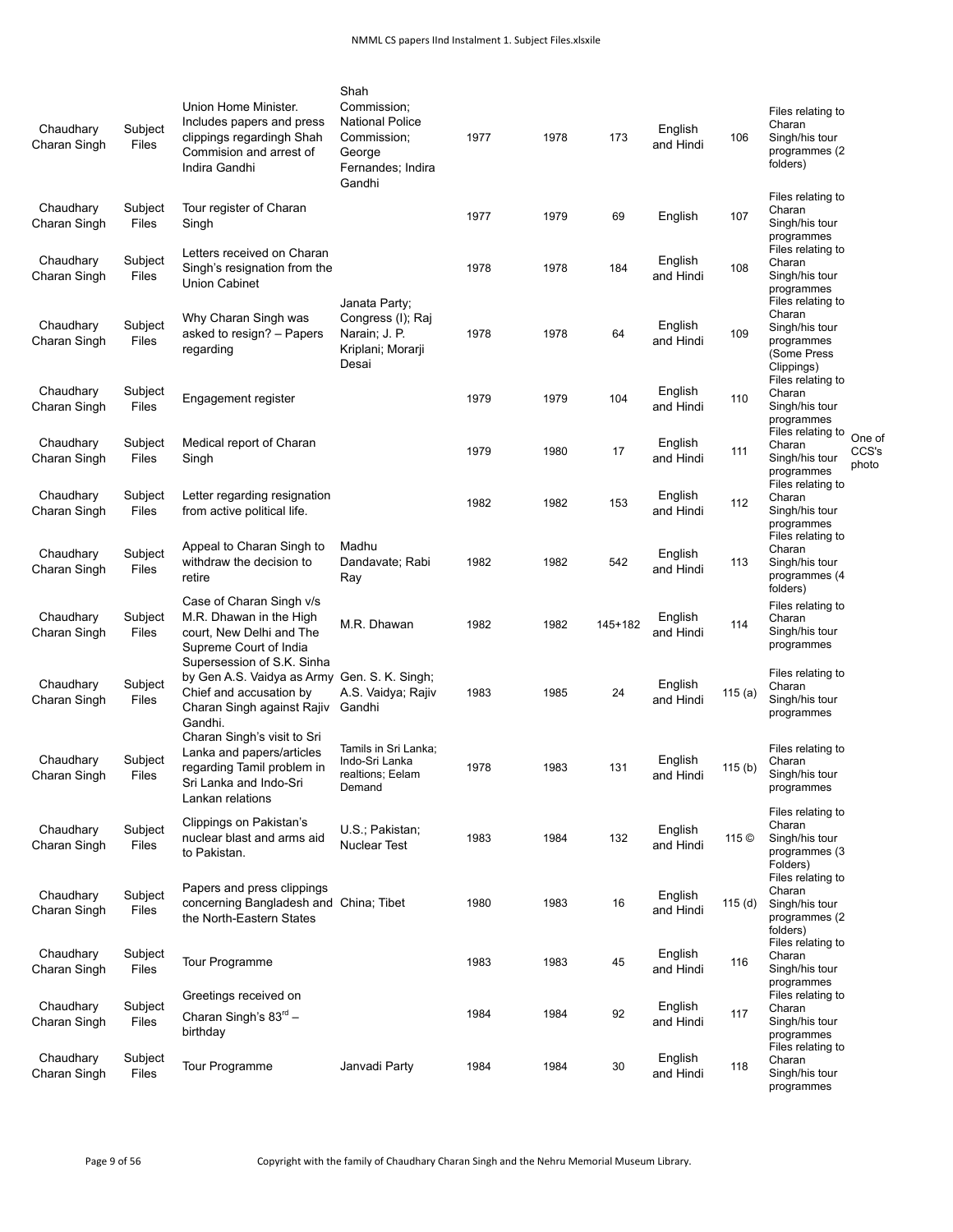| Chaudhary<br>Charan Singh | Subject<br>Files | Tour Programme. Includes<br>prologue to DMKP election<br>manifesto                                                                                                                                                                                  | Dalit Mazdoor<br>Kisan Party                                                                                            | 1984 | 1984 | 63  | English<br>and Hindi | 119    | Files relating to<br>Charan<br>Singh/his tour<br>programmes                | Prologue to<br><b>DMKP</b><br>election<br>manifesto.<br>Also<br>contains list<br>οf<br>candidates<br>for 1984<br>Lok Sabha<br>election                                                                                                       |
|---------------------------|------------------|-----------------------------------------------------------------------------------------------------------------------------------------------------------------------------------------------------------------------------------------------------|-------------------------------------------------------------------------------------------------------------------------|------|------|-----|----------------------|--------|----------------------------------------------------------------------------|----------------------------------------------------------------------------------------------------------------------------------------------------------------------------------------------------------------------------------------------|
| Chaudhary<br>Charan Singh | Subject<br>Files | Personal attacks against<br>Ch. Charan Singh                                                                                                                                                                                                        |                                                                                                                         | 1985 | 1985 | 3   | English<br>and Hindi | 120    | Files relating to<br>Charan<br>Singh/his tour<br>programmes                |                                                                                                                                                                                                                                              |
| Chaudhary<br>Charan Singh | Subject<br>Files | Eye Treatment abroad                                                                                                                                                                                                                                | H. N. Bahuguna                                                                                                          | 1985 | 1985 | 15  | English<br>and Hindi | 121    | Files relating to<br>Charan<br>Singh/his tour<br>programmes                |                                                                                                                                                                                                                                              |
| Chaudhary<br>Charan Singh | Subject<br>Files | Tour Programmes and<br>relates security papers and<br>Charan's Singh's suggestion<br>to retain Kartar Singh as his<br>Security Officer, related<br>Correspondence with Zail<br>Singh (Home Minister) and<br>Dr. K.K. Paul                           | Satya Prakash<br>Malviya; P.C.<br>Sethi; Zail Singh;<br>Kartar Singh;<br>Security concerns                              | 1986 | 1986 | 160 | English<br>and Hindi | 122    | Files relating to<br>Charan<br>Singh/his tour<br>programmes (5<br>folders) |                                                                                                                                                                                                                                              |
| Chaudhary<br>Charan Singh | Subject<br>Files | Letter from/to Jawaharlal<br>Nehru, Also includes<br>resignation letter,<br>complaints, Congress affairs                                                                                                                                            | G.B. Pant; J.L.<br>Nehru;<br>Sampurnanand                                                                               | 1949 | 1959 | 4   | English<br>and Hindi | 123    | Congress<br>Affairs                                                        |                                                                                                                                                                                                                                              |
| Chaudhary<br>Charan Singh | Subject<br>Files | Congress affairs                                                                                                                                                                                                                                    | Sampurnanand;<br>C.B. Gupta;<br>Banarsi Das:<br>Factionalism in<br>Congress                                             | 1956 | 1959 | 26  | English<br>and Hindi | 124    | Congress<br>Affairs                                                        |                                                                                                                                                                                                                                              |
| Chaudhary<br>Charan Singh | Subject<br>Files | Resignation by Charan<br>Singh as Parliamentary<br>Secretary, U.P. sent to G.B.<br>Pant, Premier, U.P., related<br>correspondence and<br>statements                                                                                                 | G. B. Pant; Nawal<br>Kishore;<br>Resignation;<br>Parliamentary<br>Secretary                                             | 1947 | 1968 | 37  | English<br>and Hindi | 125(a) | Congress<br>Affairs                                                        |                                                                                                                                                                                                                                              |
| Chaudhary<br>Charan Singh | Subject<br>Files | Correspondence with Dr.<br>Sampurnanand, J. L. Nehru, Congress;<br>G.B. Pant (Home Minister)<br>and Indira Gandhi; also<br>press clippings concerning<br>groupism in the Congress<br>and Charan Singh's<br>resignation as Revenue<br>Minister, U.P. | Factionalism in<br>Revenue<br>Minister;<br>Sampurnanand,<br>J. L.Nehru; G.B.<br>Pant; Indira<br>Gandhi; Banarsi<br>Das; | 1959 | 1960 | 98  | English<br>and Hindi | 125(b) | Congress<br>Affairs (2<br>Folders)                                         | CCS's<br>differences<br>with and his<br>resignation<br>from<br>Sampurnan<br>and govt.<br>Contains<br>reasons for<br>that. Also<br>contains<br>Nehru's<br>advice to<br>resign. Also<br>contains<br>why and in<br>what<br>circumstanc<br>es he |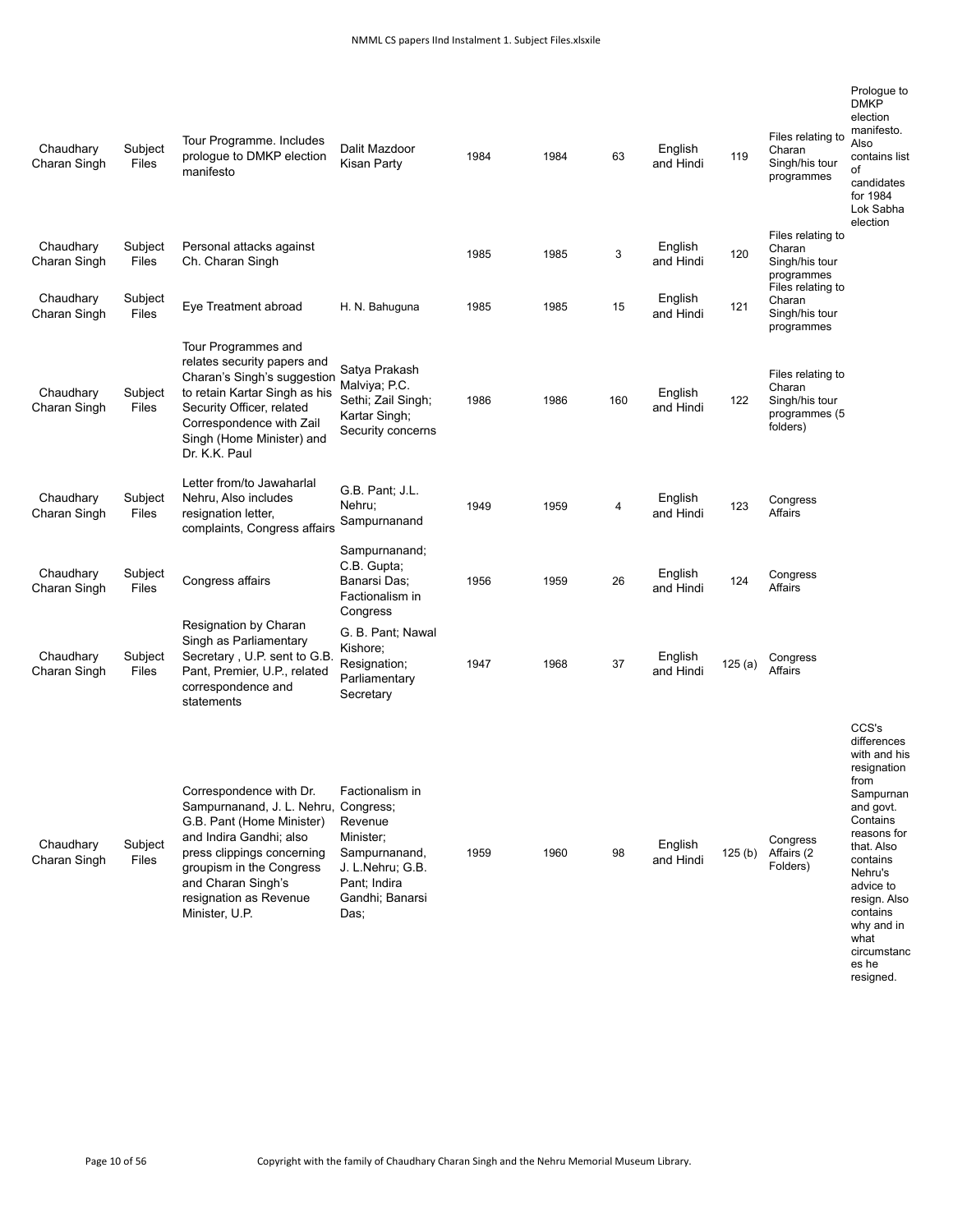| Chaudhary<br>Charan Singh | Subject<br>Files | Statement which was<br>proposed to be made in the<br>Assembly by Charan Singh<br>but was refrained from doing Subsidy to<br>so and material; a few<br>papers relate to supply of<br>cheap power to Hindalco<br>(1969) | C.B. Gupta; Birla;<br>Sampuranand;<br>Industrialists;<br>Rihand Dam;<br>Hindalco               | 1959 | 1969 | 268 | English<br>and Hindi | 125 ©  | Congress<br>Affairs (2<br>Folders)   | Reasons for<br>CCS<br>resignation<br>from<br>Sampurnan<br>and's govt.<br>In $pg$ 52 he<br>explains his<br>position.<br>Includes<br>CCS<br>opposition<br>to supply of<br>cheap<br>electricity<br>from<br>Rihand<br>Dam to<br><b>Birlas</b> |
|---------------------------|------------------|-----------------------------------------------------------------------------------------------------------------------------------------------------------------------------------------------------------------------|------------------------------------------------------------------------------------------------|------|------|-----|----------------------|--------|--------------------------------------|-------------------------------------------------------------------------------------------------------------------------------------------------------------------------------------------------------------------------------------------|
| Chaudhary<br>Charan Singh | Subject<br>Files | Press clippings and letters<br>received by Charan Singh<br>on his resignation as<br>Revenue Minister and (b)<br>C.B. Gupta's election as<br>Leader of the Congress<br>Legislature Party<br>Correspondence with Dr.    | Revenue<br>Minister;<br>Resignation; C.<br>B. Gupta                                            | 1959 | 1967 | 176 | English<br>and Hindi | 125(d) | Congress<br>Affairs (3<br>Folders)   |                                                                                                                                                                                                                                           |
| Chaudhary<br>Charan Singh | Subject<br>Files | Sampurnanand, U.P. Chief<br>Minister, regarding re-<br>adjustment in the ministries<br>of Agriculture, Revenue,<br>Transport.                                                                                         | Sampurnanand;<br><b>Revenue Minister</b>                                                       | 1955 | 1957 | 38  | English<br>and Hindi | 125(e) | Congress<br>Affairs                  |                                                                                                                                                                                                                                           |
| Chaudhary<br>Charan Singh | Subject<br>Files | Admission of Non-Congress<br>M.L.A.s into the Congress<br>Legislature Party                                                                                                                                           |                                                                                                | 1963 | 1963 |     | English<br>and Hindi | 126    | Congress<br>Affairs                  |                                                                                                                                                                                                                                           |
| Chaudhary<br>Charan Singh | Subject<br>Files | Parting of ways with the<br>Congress                                                                                                                                                                                  | Defection;<br>Factionalism in<br>Congress; BKD;<br>K Kamraj; Indira<br>Gandhi<br>Congress (I); | 1967 | 1977 | 60  | English<br>and Hindi | 127    | Congress<br>Affairs                  | Conatons<br>why CCS<br>left<br>Congress<br>party                                                                                                                                                                                          |
| Chaudhary<br>Charan Singh | Subject<br>Files | Failure of Congress - Lok<br>Dal coalition                                                                                                                                                                            | Coalition<br>Government; Lok<br>Dal; Devraj Urs                                                | 1979 | 1980 | 50  | English<br>and Hindi | 128    | Congress<br>Affairs                  |                                                                                                                                                                                                                                           |
| Chaudhary<br>Charan Singh | Subject<br>Files | Corrupt deeds of Congress I Corruption;<br>- Papers relating to                                                                                                                                                       | Congress (I);<br>Lawlessness;<br>Indira Gandhi                                                 | 1981 | 1981 | 30  | English<br>and Hindi | 129    | Congress<br>Affairs                  |                                                                                                                                                                                                                                           |
| Chaudhary<br>Charan Singh | Subject<br>Files | Disciplinary proceedings<br>against V.P. Bajpayee                                                                                                                                                                     | V.P. Bajpayee; lal<br>Bahadur Shastri;<br>Desciplinary<br>Committee                            | 1949 | 1950 | 146 | English<br>and Hindi | 130    | Files relating to<br>various leaders |                                                                                                                                                                                                                                           |
| Chaudhary<br>Charan Singh | Subject<br>Files | Formation of a Disciplinary<br>Committee, proceedings                                                                                                                                                                 | Congress<br>Disciplinary<br>Committee; V.D.<br>Bahpai                                          | 1949 | 1950 | 51  | English<br>and Hindi | 131    | Files relating to<br>various leaders |                                                                                                                                                                                                                                           |
| Chaudhary<br>Charan Singh | Subject<br>Files | Complaints which did not<br>result in disciplinary action                                                                                                                                                             |                                                                                                | 1949 | 1952 | 44  | English<br>and Hindi | 132    | Files relating to<br>various leaders |                                                                                                                                                                                                                                           |
| Chaudhary<br>Charan Singh | Subject<br>Files | Case of Shri Mahfuz-ul-<br>Rahman                                                                                                                                                                                     | Mahfuz-ul-<br>Rahman                                                                           | 1950 | 1950 | 10  | English<br>and Hindi | 133    | Files relating to<br>various leaders |                                                                                                                                                                                                                                           |
| Chaudhary<br>Charan Singh | Subject<br>Files | Papers relating to Arjun<br>Singh Bhadoria case                                                                                                                                                                       | Arjun Singh<br><b>Bhadoria</b>                                                                 | 1967 | 1967 | 73  | English<br>and Hindi | 134    | Files relating to<br>various leaders |                                                                                                                                                                                                                                           |
| Chaudhary<br>Charan Singh | Subject<br>Files | Disciplinary action against<br>Udit Narain Sharma MLA                                                                                                                                                                 | <b>Udit Narain</b><br>Sharma                                                                   | 1970 | 1970 | 42  | English<br>and Hindi | 135    | Files relating to<br>various leaders |                                                                                                                                                                                                                                           |
| Chaudhary<br>Charan Singh | Subject<br>Files | Congress, corruption and<br>papers regarding Zail Singh                                                                                                                                                               | Zail Singh;<br>Corruption                                                                      | 1972 | 1972 | 8   |                      |        | Files relating to<br>various leaders |                                                                                                                                                                                                                                           |

Page 11 of 56 Copyright with the family of Chaudhary Charan Singh and the Nehru Memorial Museum Library.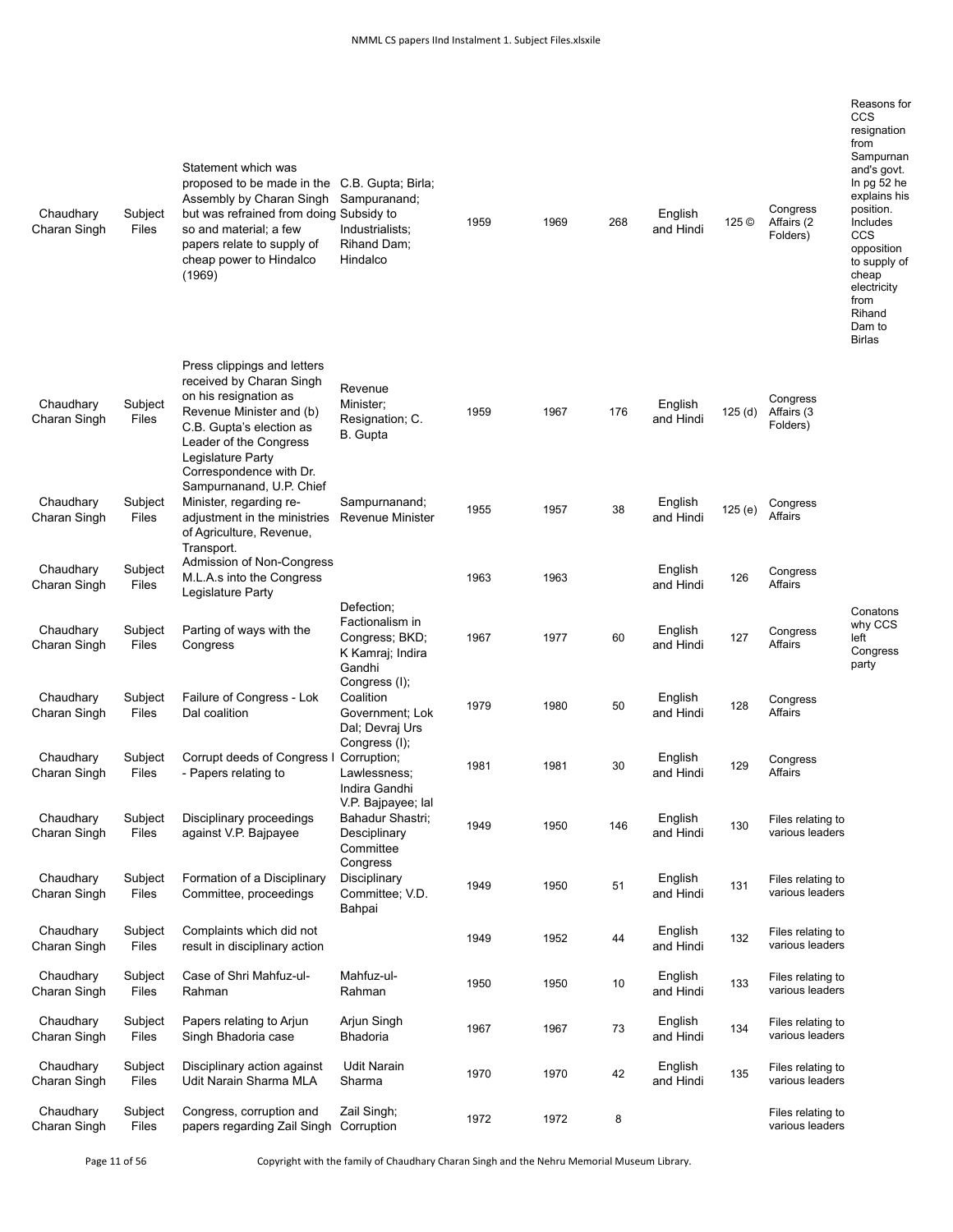| Chaudhary<br>Charan Singh | Subject<br>Files | Papers and clippings<br>relating to H.N.Bahuguna:<br>Letter from Charan Singh,<br>Morarji's Desai regarding<br>allegations against H.N.<br>Bahuguna, split in the<br>Democratic Socialist Party,<br>effort at opposition unity and<br>fasting by K.K. Toofan for<br>removal of Charan Singh                                           | Morarji Desai;<br>H.N. Bahuguna;<br>Shibban Lal<br>Saksena;<br>Democratoc<br>Socialist Party;<br>Jananta Party                                                                                                                        | 1972             | 1983             | 327 | English<br>and Hindi | 137       | Files relating to<br>various leaders<br>(6 Folders) |
|---------------------------|------------------|---------------------------------------------------------------------------------------------------------------------------------------------------------------------------------------------------------------------------------------------------------------------------------------------------------------------------------------|---------------------------------------------------------------------------------------------------------------------------------------------------------------------------------------------------------------------------------------|------------------|------------------|-----|----------------------|-----------|-----------------------------------------------------|
| Chaudhary<br>Charan Singh | Subject<br>Files | Papers relating to Smt.<br>Indira Gandhi includes<br>papers relating to<br>emergency and articles in<br>Blitz on her                                                                                                                                                                                                                  | Indira Gandhi;<br>Emergency                                                                                                                                                                                                           | 1972             | 1983             | 288 | English<br>and Hindi | 138       | Files relating to<br>various leaders<br>(3 Folders) |
| Chaudhary<br>Charan Singh | Subject<br>Files | Letters of Bhanu Pratap<br>Singh, allegations against<br>Zail Singh                                                                                                                                                                                                                                                                   | <b>Bhanu Pratap</b><br>Singh[ Zail Singh;<br>Janata Party                                                                                                                                                                             | 1975             | 1980             | 69  | English<br>and Hindi | 139       | Files relating to<br>various leaders<br>(2 Folders) |
| Chaudhary<br>Charan Singh | Subject<br>Files | Papers relating to Biju<br>Patnaik                                                                                                                                                                                                                                                                                                    | Biju Patnaik; Ram<br>Jethmalani; Lok<br>Dal, Orissa                                                                                                                                                                                   | 1975             | 1982             | 83  | English<br>and Hindi | 140       | Files relating to<br>various leaders                |
| Chaudhary<br>Charan Singh | Subject<br>Files | Papers relating to Satyapal<br>Malik, Om Pal Singh and<br>S.P. Gautam, expulsion of<br>Satpal Malik from the Lok<br>Dal, Correspondence with<br>Rameshwar Singh, Karpoori<br>Thakur and Kumbha Ram<br>Arya and clippings<br>concerning rift between Lok<br>Dal and National<br>Democratic front and<br>resignation of Anwar<br>Ahmad. | Satpal Malik; Om<br>Pal Singh;<br>Rameshwar<br>Singh; Karpoori<br>Thakur; Kumbha<br>Ram Arya; Anwar<br>Ahmad: Bhanu<br>Pratap Singh;<br>B.P. Maurya;<br>Banarsi Das;<br>Brahm Prakash;<br>Lok Dal; National<br>Democratic<br>Alliance | 1976             | 1983             | 179 | English<br>and Hindi | 141       | Files relating to<br>various leaders<br>(5 Folders) |
| Chaudhary<br>Charan Singh | Subject<br>Files | Papers relating to Abdullah<br><b>Bukhari</b>                                                                                                                                                                                                                                                                                         | Abdullah Bukhari                                                                                                                                                                                                                      | 1977             | 1979             | 63  | English<br>and Hindi | 142       | Files relating to<br>various leaders<br>(2 Folders) |
| Chaudhary<br>Charan Singh | Subject<br>Files | Press-clippings and papers<br>regarding misdeeds of<br>Chandra Shekhar, his<br>Padyatra and activities as<br>President, Janata Party                                                                                                                                                                                                  | Janata Party;<br>Chandra<br>Shekhar; S.<br>Nijalingappa;<br>Shiban Lal<br>Saxena; Raj<br>Narian; March                                                                                                                                | 1977             | 1983             | 157 | English<br>and Hindi | 143 $(a)$ | Files relating to<br>various leaders<br>(3 Folders) |
| Chaudhary<br>Charan Singh | Subject<br>Files | Letters exchanged with<br>Ramakrishna Hegde and<br>Chandra Shekhar regarding<br>affairs of Janata Party and<br>boycott of Janata Party<br>elections by B.L.D.                                                                                                                                                                         | Ramakrishna<br>Hegde; Chara<br>Shekhar; Janata<br>Party; BLD                                                                                                                                                                          | 1978             | 1978             | 157 | English<br>and Hindi | 143(b)    | Files relating to<br>various leaders                |
| Chaudhary<br>Charan Singh | Subject<br>Files | Arrest of Mrs. Indira Gandhi<br>and correspondence with<br>Chandra Shekhar and<br>Morarji Desai concerning<br>unsatisfactory conduct of<br>the whole operation and<br>reports from various places<br>about reactions to the<br>arrest.                                                                                                | Shah<br>Commission;<br>Janata Party<br>Government:<br>Arrest; Indira<br>Gandhi; Chandra<br>Shekhar; Morarji<br>Desai                                                                                                                  | 1977             | 1978             | 15  | English<br>and Hindi | 143 ©     | Files relating to<br>various leaders                |
| Chaudhary<br>Charan Singh | Subject<br>Files | Rabi Ray's resignation from<br>General Secretaryship of<br>the Janata Party and Raj<br>Narain from the Govt.                                                                                                                                                                                                                          | Rabi Ray; Raj<br>Narain; K. C.<br>Tyagi; Shanta<br>Kumar; Janata<br>Party                                                                                                                                                             | <b>June 1978</b> | <b>July 1978</b> | 39  | English<br>and Hindi | 144(a)    | Files relating to<br>various leaders                |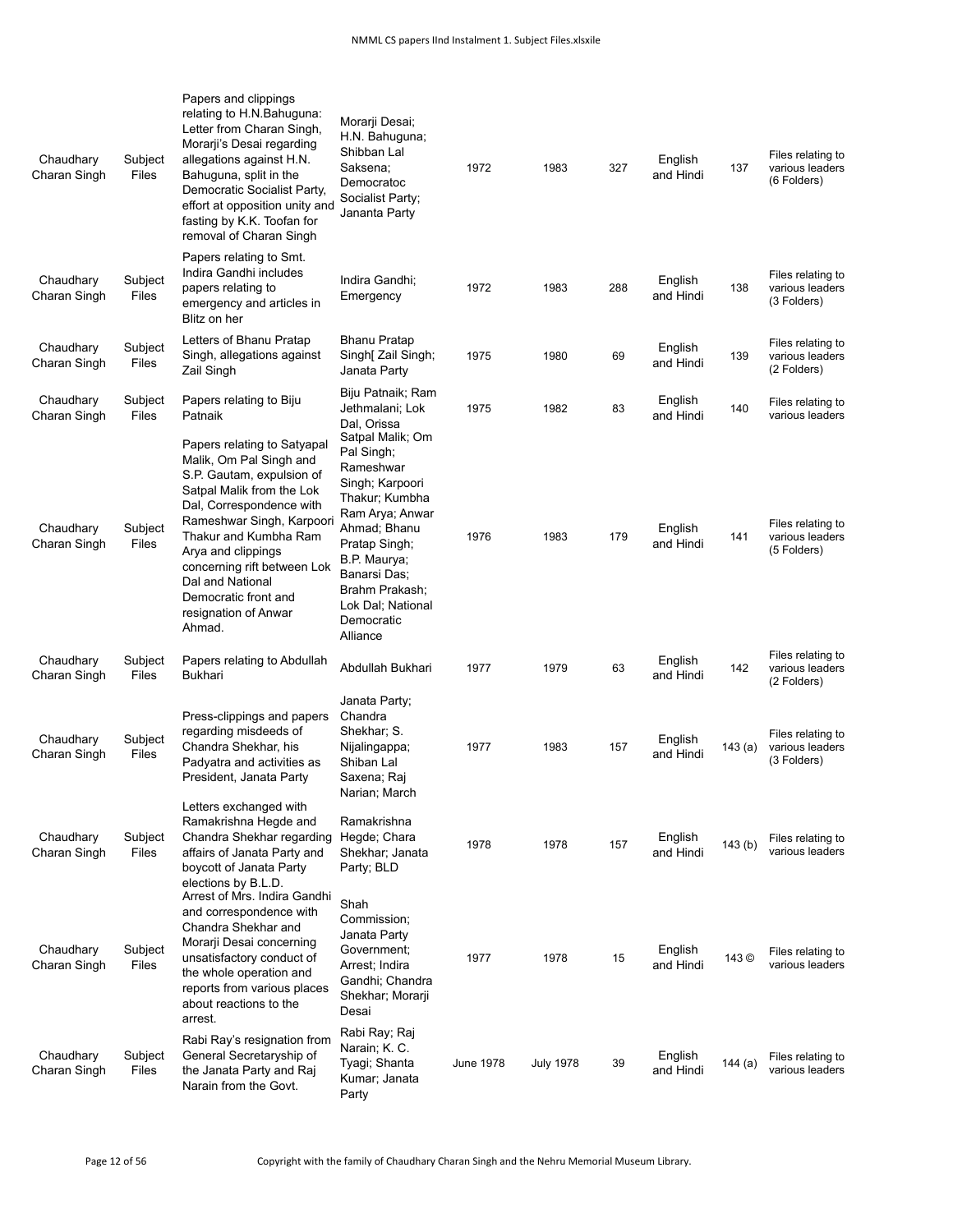| Chaudhary<br>Charan Singh | Subject<br>Files | Papers relating to Raj<br>Narain: Press clippings<br>concerning parting of ways<br>between Charan Singh and<br>Raj Narain.<br>Expulsion of Raj Narain<br>from Lok Dal and related          | Raj Narain;<br>Morarji Desai;<br>Janata Party<br>Government; Rift<br>in Lok Dal              | 1979 | 1979 | 83  | English<br>and Hindi | 144 (b)   | Files relating to<br>various leaders                |
|---------------------------|------------------|--------------------------------------------------------------------------------------------------------------------------------------------------------------------------------------------|----------------------------------------------------------------------------------------------|------|------|-----|----------------------|-----------|-----------------------------------------------------|
| Chaudhary<br>Charan Singh | Subject<br>Files | correspondence between<br>Raj Narain and Chaudhari<br>Charan Singh, Press<br>clippings relating to crisis in<br>the Lok Dal and demand by<br>Raj Narain for resignation of<br>Charan Singh | Raj Narain;<br>Madhu Limaye;<br>Expulsion; Rift in<br>Lok Dal                                | 1980 | 1983 | 35  | English<br>and Hindi | 144 ©     | Files relating to<br>various leaders                |
| Chaudhary<br>Charan Singh | Subject<br>Files | Arrest of Indira Gandhi and<br>her release. - includes<br>correspondence with<br>J.B.Kripalani                                                                                             | Indira Gandhi; J.<br>B. Kripalani; CBI;<br>Sanjay Gandhi;<br>K.D. Malaviya<br>Sanjiva Reddy; | 1977 | 1977 | 235 | English<br>and Hindi | 145 $(a)$ | Files relating to<br>various leaders<br>(2 Folders) |
| Chaudhary<br>Charan Singh | Subject<br>Files | Call by the President<br>Sanjiva Reddy to Charan<br>Singh from the Govt. upon<br>the resignation of Morarii<br>Desai                                                                       | Morarji Desai;<br>Janata (S) Party;<br>Y. B. Chavan;<br><b>Bhanu Pratap</b><br>Singh         | 1979 | 1979 | 103 | English<br>and Hindi | 145(b)    | Files relating to<br>various leaders                |
| Chaudhary<br>Charan Singh | Subject<br>Files | Papers concerning<br>corruption charges against<br>Chand Ram and references<br>to Kanti Desai                                                                                              | Chand Ram;<br>Kanti Desai                                                                    | 1978 | 1979 | 20  | English              | 145 ©     | Files relating to<br>various leaders                |
| Chaudhary<br>Charan Singh | Subject<br>Files | Papers relating to Chandrajit<br>Yadav                                                                                                                                                     | Chandrajit Yadav;<br>Suspension; Lok<br>Dal                                                  | 1980 | 1981 | 113 | English<br>and Hindi | 146       | Files relating to<br>various leaders                |
| Chaudhary<br>Charan Singh | Subject<br>Files | Papers relating to Sanjay<br>Gandhi & Maneka Gandhi                                                                                                                                        | Sanjay Gandhi;<br>Maneka Gandhi;<br>Plane Crash                                              | 1980 | 1981 | 138 | English<br>and Hindi | 147       | Files relating to<br>various leaders<br>(2 Folders) |
| Chaudhary<br>Charan Singh | Subject<br>Files | Papers relating to Chandrajit Banarsi Das; Lok<br>yadav and Banarsi Das                                                                                                                    | Chandrajit Yadav;<br>Dal; Expulsion;<br>Syed Hashimi                                         | 1980 | 1981 | 137 | English<br>and Hindi | 148       | Files relating to<br>various leaders                |
| Chaudhary<br>Charan Singh | Subject<br>Files | Papers regarding Narendra<br>Singh                                                                                                                                                         | Narendra Singh;<br>Banarsi Das;<br>Mulayam Singh<br>Yadav                                    | 1980 | 1981 | 67  | English<br>and Hindi | 149       | Files relating to<br>various leaders                |
| Chaudhary<br>Charan Singh | Subject<br>Files | Papers relating to Mohan<br>Singh, MLA Multan Singh,<br>M.P. and Suresh Chand Jain                                                                                                         | Mohan Singh;<br>Multan Singh;<br>Suresh Chand<br>Jain; Budget;<br>Fourth Pay<br>Commission   | 1982 | 1984 | 163 | English<br>and Hindi | 150       | Files relating to<br>various leaders<br>(3 Folders) |
| Chaudhary<br>Charan Singh | Subject<br>Files | Papers relating to Udai<br>Singh Dalal                                                                                                                                                     | Udai Singh Dalal                                                                             | 1982 | 1982 | 6   | Hindi                | 151       | Files relating to<br>various leaders                |
| Chaudhary<br>Charan Singh | Subject<br>Files | Election of Giani Zail Singh<br>as President of India                                                                                                                                      | Giani Zail Singh;<br>President<br>Election; indira<br>Gandhi; Chandra<br>Shekhar             | 1982 | 1982 | 113 | English<br>and Hindi | 152       | Files relating to<br>various leaders                |
| Chaudhary<br>Charan Singh | Subject<br>Files | Judicial papers of Devi Lal<br>and J.P. Goyal                                                                                                                                              | Devi Lal; J.P.<br>Goyal                                                                      | 1984 | 1984 | 3   | English<br>and Hindi | 153       | Files relating to<br>various leaders                |
| Chaudhary<br>Charan Singh | Subject<br>Files | Papers relating to Arun<br>Shourie                                                                                                                                                         | Arun Shourie;<br>Fascism; Sanjiva<br>Reddy                                                   | 1962 | 1984 | 217 | English<br>and Hindi | 154       | Files relating to<br>various leaders<br>(2 Folders) |
| Chaudhary<br>Charan Singh | Subject<br>Files | Papers relating to Satyapal<br>Malik                                                                                                                                                       | Satyapal Malik;<br>Lok Dal; Ude<br>Singh Dalal;<br>Expulsion                                 | 1984 | 1984 | 83  | English<br>and Hindi | 155       | Files relating to<br>various leaders                |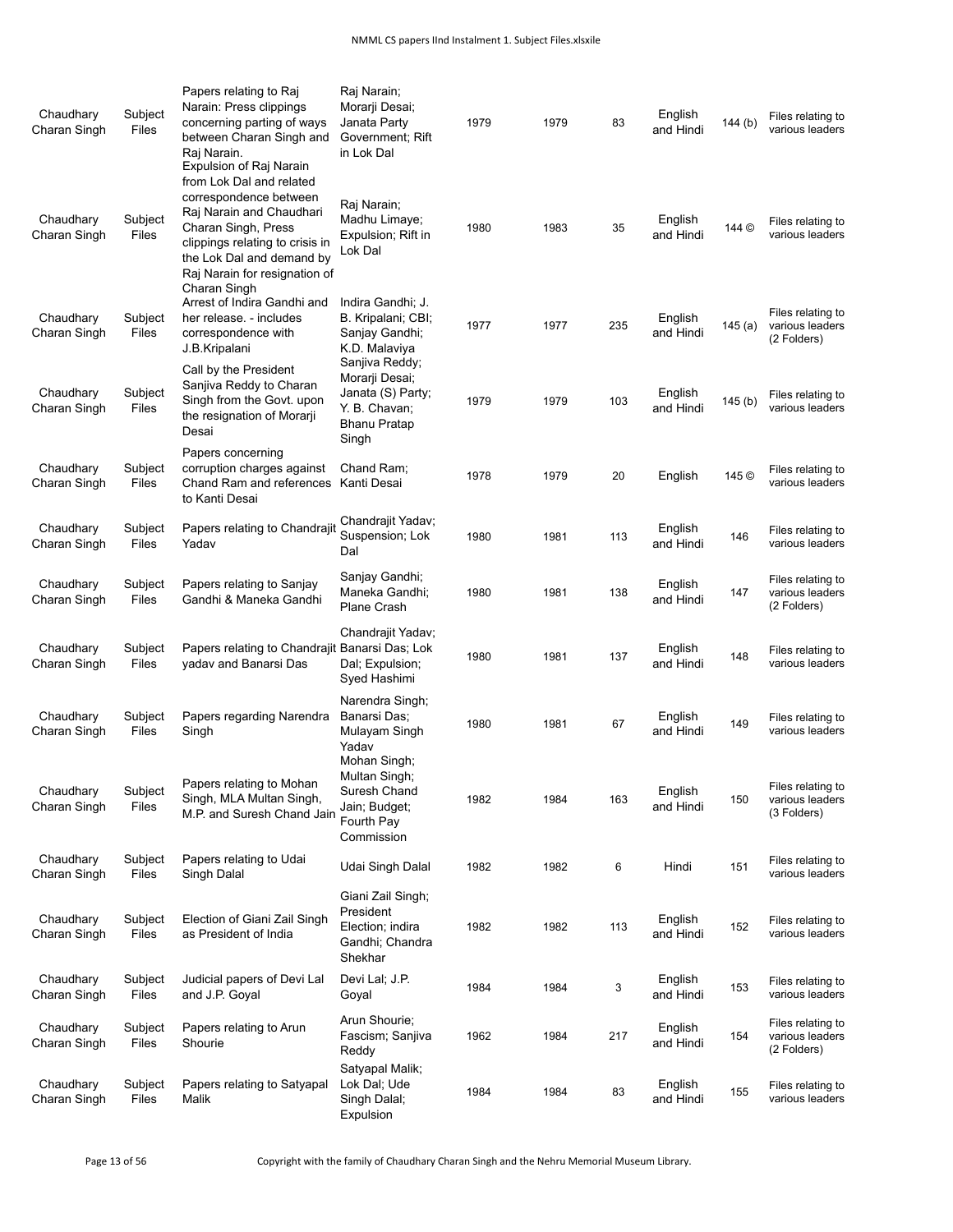| Chaudhary<br>Charan Singh | Subject<br>Files | Xerox copies of some<br>material regarding S.C.Bose<br>and a notice issued by<br>Chandragupt Srivastava                                                                                                                                     | S. C. Bose;<br>Chandragupt<br>Srivastava                                                                                                     | 1968 | 1969 | 10  | English<br>and Hindi | 156       | Files relating to<br>various leaders                     |                                                              |
|---------------------------|------------------|---------------------------------------------------------------------------------------------------------------------------------------------------------------------------------------------------------------------------------------------|----------------------------------------------------------------------------------------------------------------------------------------------|------|------|-----|----------------------|-----------|----------------------------------------------------------|--------------------------------------------------------------|
| Chaudhary<br>Charan Singh | Subject<br>Files | Papers & press clippings<br>relating to Bansi Lal                                                                                                                                                                                           | Bansi Lal;<br>Contempt of<br>Court; Shah<br>Commission;<br>Emergency;<br>Corruption                                                          |      |      | 113 | English<br>and Hindi | 157       | Files relating to<br>various leaders                     |                                                              |
| Chaudhary<br>Charan Singh | Subject<br>Files | Papers relating to Dhirendra<br>Brahmachari                                                                                                                                                                                                 | Dhirendra<br>Brahmachari;<br>Shah<br>Commission;<br>Corruption<br>Meerut; State                                                              |      |      | 12  | English<br>and Hindi | 158       | Files relating to<br>various leaders                     |                                                              |
| Chaudhary<br>Charan Singh | Subject<br>Files | Elections to assembly and<br>Parliament from Meerut<br>district                                                                                                                                                                             | Assembly<br>Elections;<br>Corruption<br>Allegations; V. S.<br>Dublish; Acharya<br>Jugal Kishore                                              | 1951 | 1957 | 184 | English<br>and Hindi | 159       | Election<br>(Parliamentary<br>and Assembly)<br>2 Folders |                                                              |
| Chaudhary<br>Charan Singh | Subject<br>Files | Meerut D.C.C. and P.C.C.<br>elections                                                                                                                                                                                                       | V. S. Dublish;<br>Sampuranand;<br>G.B. Pant;<br>Factionalism in<br>UP Congress                                                               | 1955 | 1956 | 51  | English<br>and Hindi | 160       | Election<br>(Parliamentary<br>and Assembly)              |                                                              |
| Chaudhary<br>Charan Singh | Subject<br>Files | Correspondence with Lal<br>Bahadur Shastri and Ajit<br>Prasad Jain concerning<br>selection of candidates for<br>various constituencies of<br>U.P. for assembly and<br>General elections.                                                    | <b>General Election</b><br>1962; Meerut; Lal<br>Bhadur Shastri;<br>Ajit Prasad Jain;<br>C B Gupta; V S<br>Dublish; Shah<br>Nawaz Khan        | 1961 | 1962 | 98  | English<br>and Hindi | 161 $(a)$ | Election<br>(Parliamentary<br>and Assembly)              |                                                              |
| Chaudhary<br>Charan Singh | Subject<br>Files | Papers concerning selection<br>of candidates for the U.P.<br>assembly elections and<br>Charan Singh's victroy<br>-connected correspondence<br>with Ram Subhag Singh and<br>Indira Gandhi                                                    | Meerut; U.P.<br>Assembly<br>Election, 1967;<br>Ram Subhag<br>Singh; Indira<br>Gandhi                                                         | 1966 | 1967 | 92  | English<br>and Hindi | 161 $(b)$ | Election<br>(Parliamentary<br>and Assembly)              |                                                              |
| Chaudhary<br>Charan Singh | Subject<br>Files | Press clippings regarding<br>prospects of various parties<br>in U.P. Mid-term polls and<br>Aims and principles of<br>Bharatiya Kranti Dal and<br>speeches of Indira Gandhi<br>and others in connection<br>with the approaching<br>elections | Bharatiya Kranti<br>Dal; U.P.<br>Assembly<br>Election, 1969;<br>Jan Sangh;<br>Congress;<br>Parliamentary<br>Election, 1971;<br>Indira Gandhi | 1969 | 1971 | 221 | English<br>and Hindi | 161 $(c)$ | Election<br>(Parliamentary<br>and Assembly)<br>2 Folders | Publication-<br>"Aims and<br>Princples-<br>BKD", Jan<br>1971 |
| Chaudhary<br>Charan Singh | Subject<br>Files | Results of the 4th general<br>elections to Lok Sabha and<br>other elections                                                                                                                                                                 | Lok Sabha<br>Election, 1967;<br>UP Assembly<br>Election, 1967;<br>UP Assembly<br>Election, 1969                                              | 1967 | 1969 | 204 | English<br>and Hindi | 162       | Election<br>(Parliamentary<br>and Assembly)              |                                                              |
| Chaudhary<br>Charan Singh | Subject<br>Files | An analysis of results of mid-<br>term elections to U.P.<br>legislative assembly, 1969<br>and list of contesting<br>candidates.                                                                                                             | <b>UP Assembly</b><br>Election, 1969                                                                                                         | 1969 | 1969 | 217 | English<br>and Hindi | 163       | Election<br>(Parliamentary<br>and Assembly)              |                                                              |
| Chaudhary<br>Charan Singh | Subject<br>Files | Mid-term poll-parliament<br>and allega-tions of tactics<br>employed to defeat<br>Bharatiya Kranti Dal                                                                                                                                       | BKD; Jaspat Roy<br>Kapoor; L. M.<br>Singhvi                                                                                                  | 1971 | 1971 | 201 | English<br>and Hindi | 164       | Election<br>(Parliamentary<br>and Assembly)<br>3 Folders |                                                              |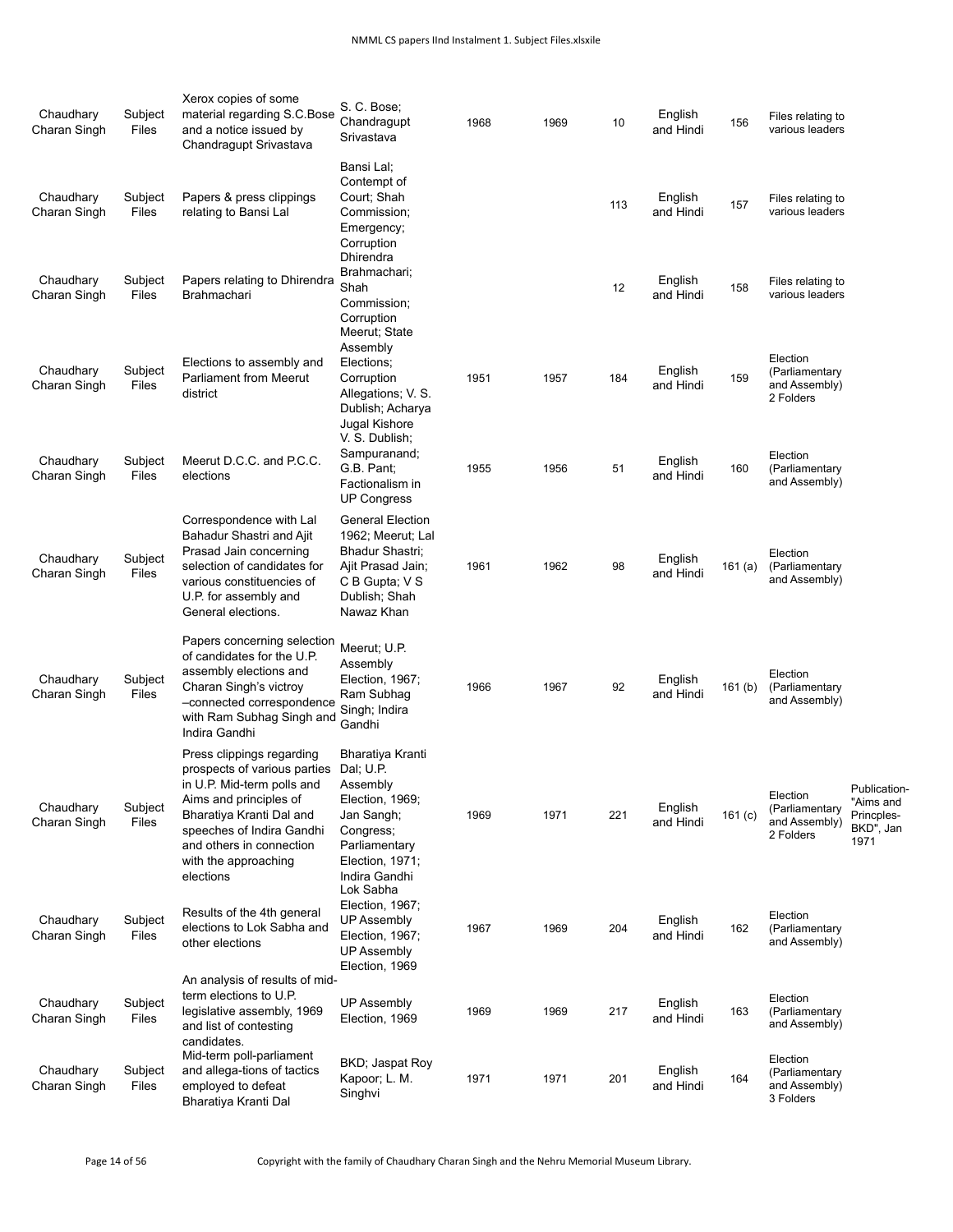| Chaudhary<br>Charan Singh | Subject<br>Files | Press clippings and papers<br>relating to election to U.P.<br>assembly                                                                                                                               | BKD; Poll<br>Irregularities;<br>Misue of State<br>Power<br><b>UP Assembly</b><br>Election;            | 1973             | 1974             | 311          | English<br>and Hindi | 165                | Election<br>(Parliamentary<br>and Assembly) |                                                                       |
|---------------------------|------------------|------------------------------------------------------------------------------------------------------------------------------------------------------------------------------------------------------|-------------------------------------------------------------------------------------------------------|------------------|------------------|--------------|----------------------|--------------------|---------------------------------------------|-----------------------------------------------------------------------|
| Chaudhary<br>Charan Singh | Subject<br>Files | Elections to U.P. Assembly                                                                                                                                                                           | Governor; BKD;<br><b>Corrupt Practices</b><br>during Election<br>Campaign;<br><b>Electoral Reform</b> | 1974             | 1974             | 70           | English<br>and Hindi | 166                | Election<br>(Parliamentary<br>and Assembly) |                                                                       |
| Chaudhary<br>Charan Singh | Subject<br>Files | Rigging of elections in U.P.                                                                                                                                                                         | Rigging' Election<br>Commission                                                                       | 1974             | 1974             | 68           | English<br>and Hindi | 167                | Election<br>(Parliamentary<br>and Assembly) |                                                                       |
| Chaudhary<br>Charan Singh | Subject<br>Files | Certificate issued on<br>election to U.P. Vidhan<br>Sabha                                                                                                                                            |                                                                                                       | 1974             | 1974             | $\mathbf{1}$ | English<br>and Hindi | 168                | Election<br>(Parliamentary<br>and Assembly) |                                                                       |
| Chaudhary<br>Charan Singh | Subject<br>Files | Circulars relating to<br>elections                                                                                                                                                                   | Lok Sewa Dal;<br>P.M.'s Visits                                                                        | 1979             | 1979             | 157          | English<br>and Hindi | 169(a)             | Election<br>(Parliamentary<br>and Assembly) |                                                                       |
| Chaudhary<br>Charan Singh | Subject<br>Files | Economic philosophy of the<br><b>National Democratic</b><br>Alliance and aims and<br>principles of Bharatiya<br>Karanti Dal and various<br>notes on agricultural<br>production                       | National<br>Democratic<br>Alliance; Aligarh;<br>Patwari; BKD;<br>Janata Party                         | 1973             | 1984             | 149          | English<br>and Hindi | 169 <sub>(b)</sub> | Election<br>(Parliamentary<br>and Assembly) | Publication-<br>"Aims and<br>Principles-<br>BKD", 1973                |
| Chaudhary<br>Charan Singh | Subject<br>Files | Charan Singh's three point<br>plan to remove<br>untouchability and some<br>miscellaneous papers                                                                                                      | Removal of<br>Untouchability;<br>Inter-Caste<br>Marriage                                              | 1955             | 1985             | 42           | English<br>and Hindi | 169 ©              | Election<br>(Parliamentary<br>and Assembly) | CCS's<br>approach<br>and policies<br>to abolish<br>untouchabili<br>ty |
| Chaudhary<br>Charan Singh | Subject<br>Files | Letters of support to the<br><b>President for Charan</b><br>Singh's premiership and<br>later Charan Singh's<br>resignation as P.M. and<br>constitutionality of his advice<br>to dissolve parliament. | Sanjiva Reddy;<br>Janata Party<br>Government;<br>George<br>Fernandes;<br>Madhu Limaye                 | <b>July 1979</b> | October 1979     | 123          | English<br>and Hindi | 170 $(a)$          | Election<br>(Parliamentary<br>and Assembly) |                                                                       |
| Chaudhary<br>Charan Singh | Subject<br>Files | Complaints against activities<br>of Devi Lal                                                                                                                                                         | Lok Dal, Haryana;<br>dissent in Lok<br>Dal; Devi Lal                                                  | 1982             | 1982             | 91           | English<br>and Hindi | 170(b)             | Election<br>(Parliamentary<br>and Assembly) |                                                                       |
| Chaudhary<br>Charan Singh | Subject<br>Files | Letters received by Charan Infighting in Lok<br>Singh as President, Lok Dal, Dal, Haryana;<br>efforts for opposition unity<br>and opinion against Devi Lal Hukumdev                                  | Opposition Unity;<br>Devi Lal:<br>Narayan Yadav                                                       | 1981             | 1985             | 103          | English<br>and Hindi | 170 ©              | Election<br>(Parliamentary<br>and Assembly) |                                                                       |
| Chaudhary<br>Charan Singh | Subject<br>Files | List of Lok Dal candidates<br>elected to Lok Sabha, Rajya Lok Dal; Elected<br>Sabha and Legislative<br>Assembly of Haryana                                                                           | Candidates                                                                                            | 1982             | 1982             | 21           | English<br>and Hindi | 170(d)             | Election<br>(Parliamentary<br>and Assembly) |                                                                       |
| Chaudhary<br>Charan Singh | Subject<br>Files | A note on reservation for<br>Backward Classes in<br>Central services by Charan<br>Singh                                                                                                              | Reservation;<br><b>Backward</b><br>Classes;<br>Backward<br>Classes<br>Commission                      | December<br>1982 | December<br>1982 | 17           | English<br>and Hindi | 170 (e)            | Election<br>(Parliamentary<br>and Assembly) |                                                                       |
| Chaudhary<br>Charan Singh | Subject<br>Files | Articles entitled 'The Posers'<br>and 'Why 60% services<br>should be reserved for sons<br>of cultivators' written by<br>Charan Singh                                                                 | 60% Reservation;<br>Sons of<br>Cultivators;<br>Jawaharlal Nehru                                       | 1947             | 1947             | 22           | English<br>and Hindi | 170 (f)            | Election<br>(Parliamentary<br>and Assembly) |                                                                       |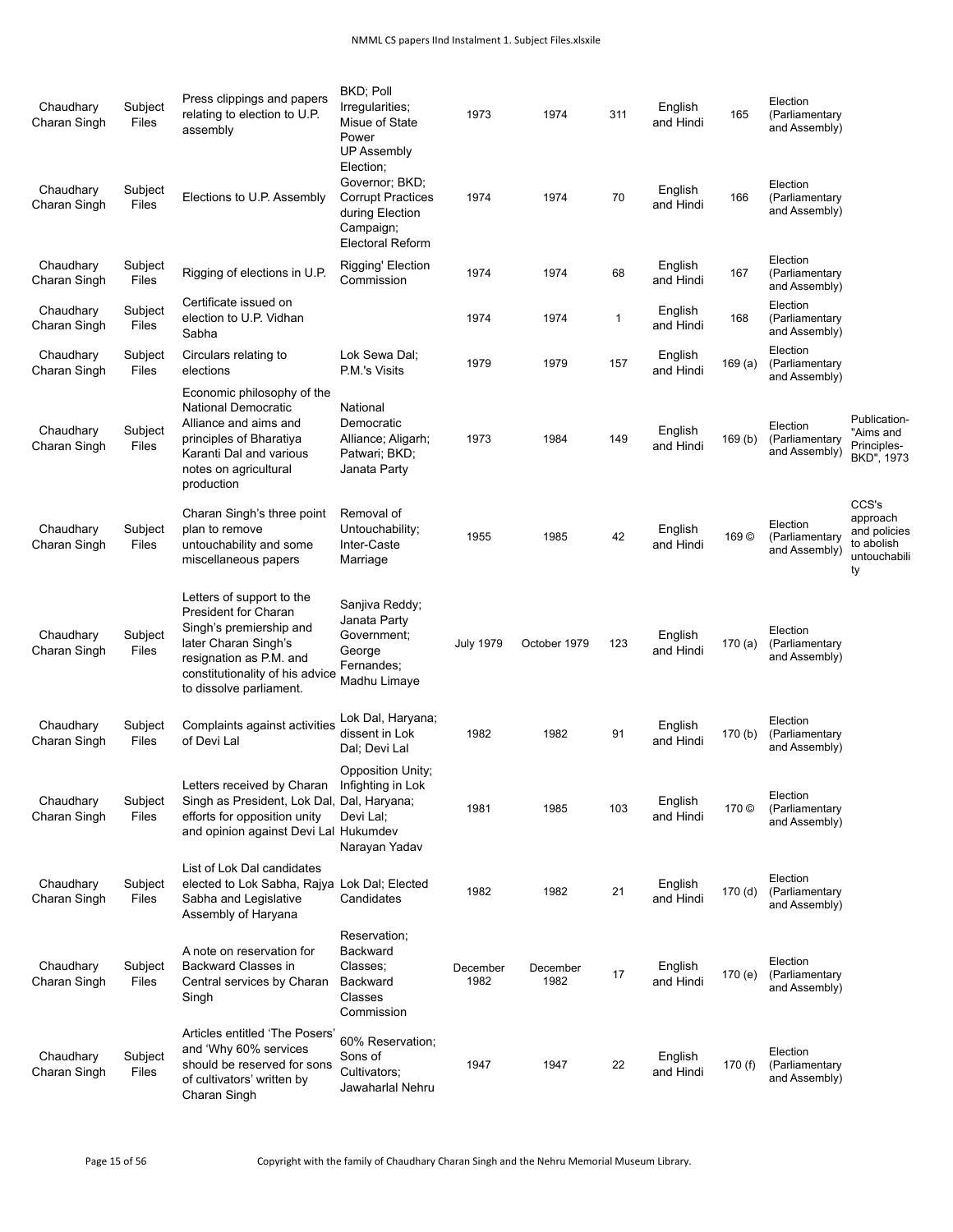| Chaudhary<br>Charan Singh | Subject<br>Files        | Results of election to<br>parliament                                                                         | Seventh Lok<br>Sabha                                                                                                                          | 1980 | 1980 | 41  | English<br>and Hindi | 171    | Election<br>(Parliamentary<br>and Assembly)              |                                                                               |
|---------------------------|-------------------------|--------------------------------------------------------------------------------------------------------------|-----------------------------------------------------------------------------------------------------------------------------------------------|------|------|-----|----------------------|--------|----------------------------------------------------------|-------------------------------------------------------------------------------|
| Chaudhary<br>Charan Singh | Subject<br>Files        | Election to parliament from<br>Baghpat                                                                       | Baghpat; Lok<br>Sabha Election                                                                                                                | 1980 | 1980 | 33  | English<br>and Hindi | 172    | Election<br>(Parliamentary<br>and Assembly)              |                                                                               |
| Chaudhary<br>Charan Singh | Subject<br>Files        | Dissolution of U.P. Govt. by<br>Indira Gandhi, elections to<br>U.P. Vidhan Sabha                             | Banarsi Das;<br>President:<br>Dissolution of UP<br>Government:<br>Mulayam Singh<br>Yadav; Rigging;                                            | 1980 | 1980 | 108 | English<br>and Hindi | 173    | Election<br>(Parliamentary<br>and Assembly)<br>3 Folders |                                                                               |
| Chaudhary<br>Charan Singh | Subject<br>Files        | Entry of Rajiv Gandhi into<br>the Congress and his<br>election from Amethi                                   | Rajiv Gandhi;<br>Congress                                                                                                                     | 1980 | 1983 | 75  | English<br>and Hindi | 174    | Election<br>(Parliamentary<br>and Assembly)              |                                                                               |
| Chaudhary<br>Charan Singh | Subject<br>Files        | Haryana Elections                                                                                            | Haryana; Lok Dal;<br>Madhu Limaye                                                                                                             | 1981 | 1981 | 29  | English<br>and Hindi | 175    | Election<br>(Parliamentary<br>and Assembly)              |                                                                               |
| Chaudhary<br>Charan Singh | Subject<br>Files        | Miscellaneous<br>Correspondence                                                                              | <b>Bhanu Pratap</b><br>Singh; Karpoori<br>Thakur; Virbhadra<br>Singh; George<br>Fernandes                                                     | 1981 | 1981 | 299 | English<br>and Hindi | 176    | Election<br>(Parliamentary<br>and Assembly)              |                                                                               |
| Chaudhary<br>Charan Singh | Subject<br>Files        | Haryana party election file                                                                                  | Madhu Limaye;<br>Biju Patnaik;<br>Manohar Lal<br>Saini; Bhanu<br>Pratap Singh; Lok<br>Dal                                                     | 1981 | 1984 | 62  | English<br>and Hindi | 177    | Election<br>(Parliamentary<br>and Assembly)<br>3 Folders |                                                                               |
| Chaudhary<br>Charan Singh | Subject<br>Files        | Election petition filed by<br>Giani Zail Singh and the<br>Election Commissioner in<br>the matter of 24 M.P's | Giani Zail Singh;<br>Petition                                                                                                                 | 1982 | 1982 | 18  | English<br>and Hindi | 178    | Election<br>(Parliamentary<br>and Assembly)              |                                                                               |
| Chaudhary<br>Charan Singh | Subject<br>Files        | Haryana elections                                                                                            | Haryana<br>Assembly<br>Election;<br>Governor; Lok<br>Dal; Rabi Ray;<br>Devi Lal                                                               | 1982 | 1982 | 112 | English<br>and Hindi | 179    | Election<br>(Parliamentary<br>and Assembly)              |                                                                               |
| Chaudhary<br>Charan Singh | Subject<br>Files        | Election campaign for<br>Haryana Assembly                                                                    | Election<br>Campaign;<br>Haryana; Lok Dal                                                                                                     | 1982 | 1982 | 37  | English<br>and Hindi | 180    | Election<br>(Parliamentary<br>and Assembly)              |                                                                               |
| Chaudhary<br>Charan Singh | Subject<br>Files        | Slogans for Haryana<br>elections                                                                             | Haryana; Lok Dal;<br>Sharad Yadav                                                                                                             | 1982 | 1982 | 29  | English<br>and Hindi | 181    | Election<br>(Parliamentary<br>and Assembly)              |                                                                               |
| Chaudhary<br>Charan Singh | Subject<br>Files        | Reactions regarding bye<br>elections                                                                         | Bye Elections;<br>Beni Prasad<br>Verma. Lok Dal;                                                                                              | 1983 | 1984 | 93  | English<br>and Hindi | 182    | Election<br>(Parliamentary<br>and Assembly)              |                                                                               |
| Chaudhary<br>Charan Singh | Subject<br>Files        | Election of Charan singh<br>and his wife. Press clippings<br>relating to and break up of<br>Lok-Dal alliance | Dalit Mazdoor<br>Kisan Party;<br>NDA; BJP; Break<br>up of BJP-Lok<br>Dal alliance                                                             | 1984 | 1984 | 117 | English<br>and Hindi | 183(a) | Election<br>(Parliamentary<br>and Assembly)<br>2 Folders |                                                                               |
| Chaudhary<br>Charan Singh | Subject<br>Files        | Press clippings relating to<br>opposition unity for<br>contesting U.P. elections.                            | Lok Dal;<br><b>Opposition Unity:</b><br>Madhu Limaye;<br>Janata Party;<br>Karpoori Thakur;<br>Rural Interest;<br>Dalit Mazdoor<br>Kisan Party | 1984 | 1984 | 308 | English<br>and Hindi | 183(b) | Election<br>(Parliamentary<br>and Assembly)<br>2 Folders | CCS<br>interview in<br>Surya and<br>in other<br>newspaper<br>and<br>magazines |
| Chaudhary<br>Charan Singh | Subject<br>Files        | Letters and telegram<br>received by Charan Singh<br>regarding Lok Sabha<br>election                          | Dalit Mazdoor<br>Kisan Party;<br>Election                                                                                                     | 1984 | 1984 | 448 | English<br>and Hindi | 184    | Election<br>(Parliamentary<br>and Assembly)              |                                                                               |
| Chaudhary<br>Charan Singh | Subject<br><b>Files</b> | Raj Narain v/s Charan Singh Raj Narain;<br>at Allahabad, election<br>petition                                | Election Petition;<br>Meerut                                                                                                                  | 1985 | 1985 | 262 | English<br>and Hindi | 185    | Election<br>(Parliamentary<br>and Assembly)              |                                                                               |

Page 16 of 56 Copyright with the family of Chaudhary Charan Singh and the Nehru Memorial Museum Library.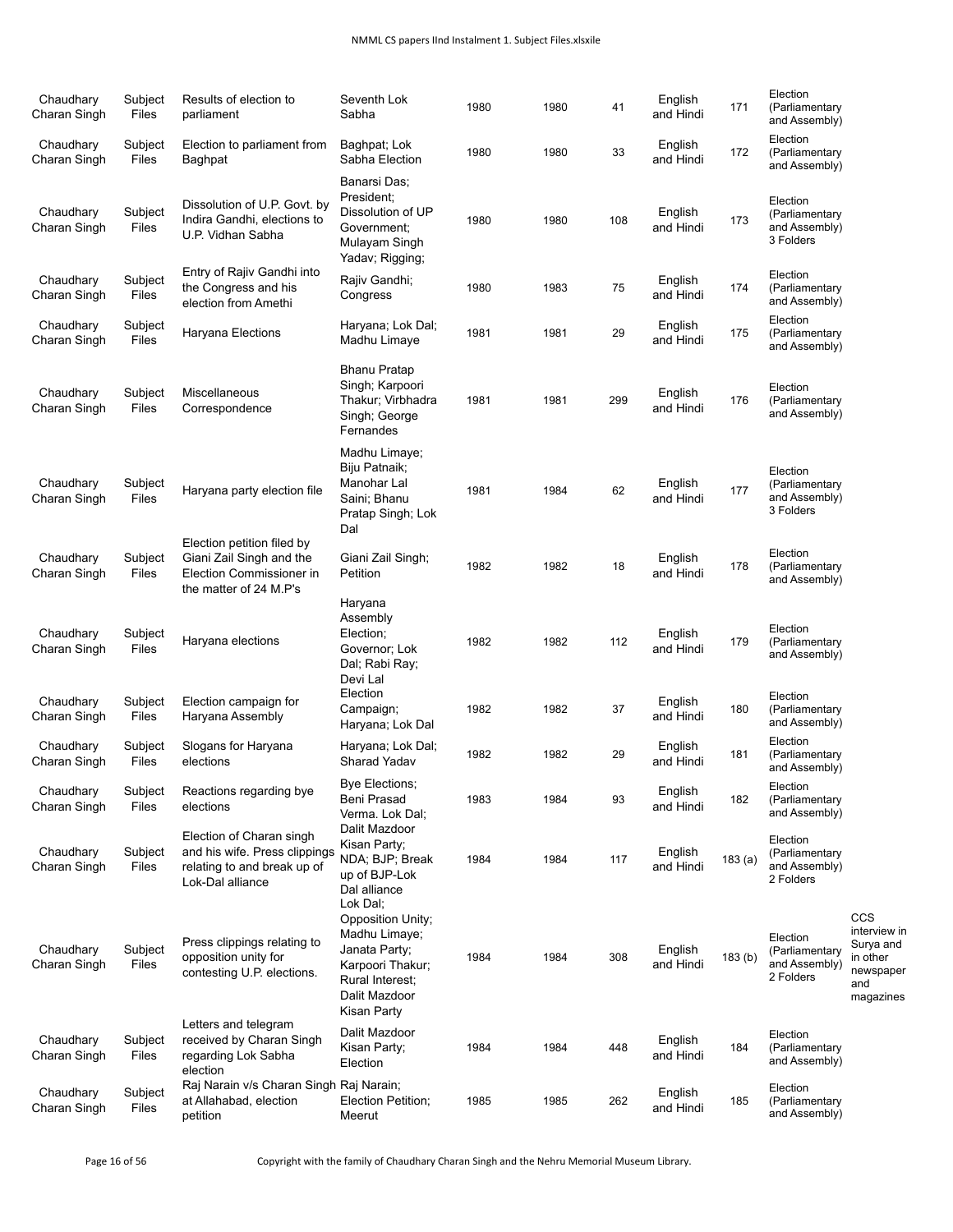## NMML CS papers IInd Instalment 1. Subject Files.xlsxile

| Chaudhary<br>Charan Singh | Subject<br>Files        | Congratulatory letters<br>received on his election to<br>Lok Sabha                                                                                                                                                                            | Lok Sabha<br>Election; Dalit<br>Mazdoor Kisan<br>Party                                                                                                   | 1984 | 1985 | 430 | English<br>and Hindi | 186                | Election<br>(Parliamentary<br>and Assembly)          |                                                                                                                                                                                                                                                               |
|---------------------------|-------------------------|-----------------------------------------------------------------------------------------------------------------------------------------------------------------------------------------------------------------------------------------------|----------------------------------------------------------------------------------------------------------------------------------------------------------|------|------|-----|----------------------|--------------------|------------------------------------------------------|---------------------------------------------------------------------------------------------------------------------------------------------------------------------------------------------------------------------------------------------------------------|
| Chaudhary<br>Charan Singh | Subject<br>Files        | Miscellaneous papers<br>relating to elections                                                                                                                                                                                                 |                                                                                                                                                          | 1985 | 1985 | 8   | English<br>and Hindi | 187                | Election<br>(Parliamentary<br>and Assembly)          |                                                                                                                                                                                                                                                               |
| Chaudhary<br>Charan Singh | Subject<br>Files        | Note by Charan Singh on<br>demonetization scheme of<br>black money and<br>devaluation and related<br>correspondence with Indira<br>Gandhi, Asoka Mehta, etc.                                                                                  | Demonetization;<br>Black Money;<br>Price Rise; Indira<br>Gandhi; Binesh<br>Singh; Ashok<br>Mehta; K Kamraj;<br><b>B</b> R Bhagat                         | 1966 | 1967 | 71  | English<br>and Hindi | 188(a)             | Economic and<br><b>Trade Policies</b>                |                                                                                                                                                                                                                                                               |
| Chaudhary<br>Charan Singh | Subject<br>Files        | A note on productivity of<br>Indian Labour and a<br>pamphlet- "Economy at<br>Cross Road' by FCCI                                                                                                                                              | Productivity;<br>Labour Force;<br>Wages; National<br>Income                                                                                              | 1967 | 1967 | 36  | English<br>and Hindi | 188 <sub>(b)</sub> | Economic and<br><b>Trade Policies</b><br>(2 Folders) |                                                                                                                                                                                                                                                               |
| Chaudhary<br>Charan Singh | Subject<br>Files        | Statements by Charan<br>Singh and others on land<br>reforms and economic<br>policy                                                                                                                                                            | Land Reforms;<br>Economic Policy,<br>Janata Party; D.<br>Bandyopadhya                                                                                    | 1977 | 1977 | 63  | English<br>and Hindi | 189                | Economic and<br><b>Trade Policies</b>                | "Draft<br>Statement<br>on<br>Economic<br>Policy"<br>submitted<br>by CCS to<br>Janata<br>Party<br>National<br>Executive<br>meeting, 11-<br>14 Nov.<br>1977                                                                                                     |
| Chaudhary<br>Charan Singh | Subject<br>Files        | Janata Party's economic<br>policy- related press<br>clippings and corres-<br>pondence with Vijay Kumar<br>Malhotra regarding<br>Industrial Policy statement<br>of the Govt. and a booklet<br>by Charan Singh and others<br>and other articles | Janata Party;<br>Economic Policy;<br>George<br>Fernandes;<br>Gandhian<br>Blueprint; Morarji<br>Desai;<br>Purushottam<br>Kaushik; Vijay<br>Kumar Malhotra | 1977 | 1978 | 429 | English<br>and Hindi | 190(a)             | Economic and<br><b>Trade Policies</b>                | Booklet-<br>"Janata<br>Party<br>Economic<br>Policy".<br>Other press<br>clippings<br>related to<br>CCS views<br>views on<br>economic<br>policy. Also<br>contains<br>copy of the<br>book-<br>India's<br>Economic<br>Policy: The<br>Gandhian<br><b>Blueprint</b> |
| Chaudhary<br>Charan Singh | Subject<br>Files        | Speeches or Statements on<br><b>Economic Policy</b>                                                                                                                                                                                           | Economic Policy;<br>Janata Party;<br>Morarji Desai;<br>George<br>Fernandes;<br>Trade Policy;<br>Sugarcane Price:                                         | 1977 | 1982 | 277 | English<br>and Hindi | 190(b)             | Economic and<br><b>Trade Policies</b>                |                                                                                                                                                                                                                                                               |
| Chaudhary<br>Charan Singh | Subject<br>Files        | Letters and notes regarding<br>prices and trade policy                                                                                                                                                                                        | New Sugar<br>Policy; Morarji<br>Desai;<br>Manmohan<br>Singh; Bhanu<br>Pratap Singh<br>Big Industries;<br>Small & Cottage                                 | 1978 | 1978 | 39  | English<br>and Hindi | 191                | Economic and<br><b>Trade Policies</b>                |                                                                                                                                                                                                                                                               |
| Chaudhary<br>Charan Singh | Subject<br><b>Files</b> | <b>Industrial Pattern</b>                                                                                                                                                                                                                     | Industries;<br>National Police<br>Commisson;<br><b>Industrial Pattern</b><br>& Development                                                               | 1980 | 1981 | 64  | English<br>and Hindi | 192                | Economic and<br><b>Trade Policies</b>                |                                                                                                                                                                                                                                                               |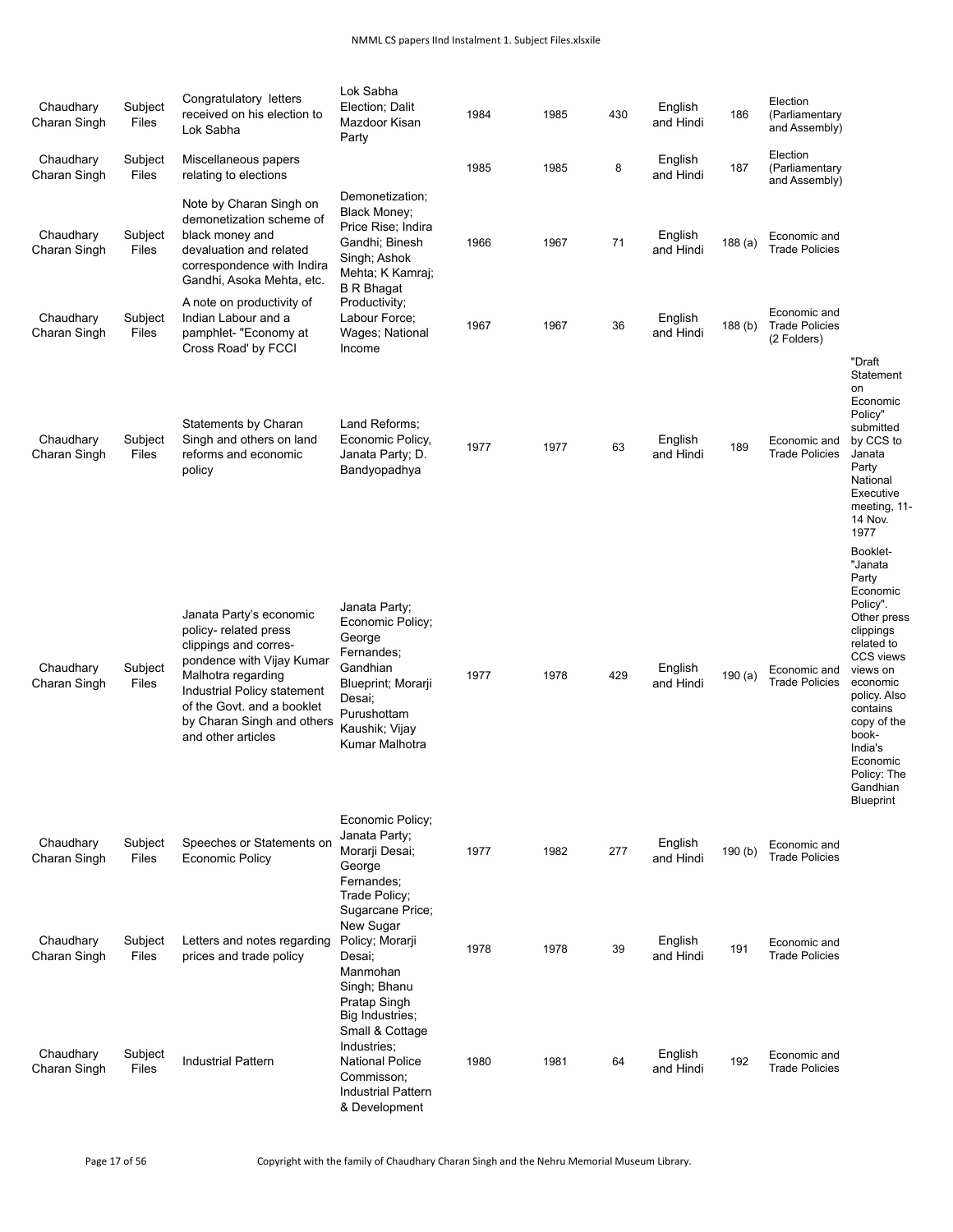| Chaudhary<br>Charan Singh | Subject<br>Files | Foreign Loans                                                                                                  | World Bank; IMF;<br>Foreign Debt                                                                                                                                                         | 1981       | 1983             | 25  | English<br>and Hindi | 193    | Economic and<br><b>Trade Policies</b>                |                                                                                                                                                                                                                            |
|---------------------------|------------------|----------------------------------------------------------------------------------------------------------------|------------------------------------------------------------------------------------------------------------------------------------------------------------------------------------------|------------|------------------|-----|----------------------|--------|------------------------------------------------------|----------------------------------------------------------------------------------------------------------------------------------------------------------------------------------------------------------------------------|
| Chaudhary<br>Charan Singh | Subject<br>Files | Private sector and<br>concentration of economic<br>power                                                       | Private Sector:<br><b>Economic Power</b>                                                                                                                                                 | 1981       | 1983             | 6   | English<br>and Hindi | 194    | Economic and<br><b>Trade Policies</b>                |                                                                                                                                                                                                                            |
| Chaudhary<br>Charan Singh | Subject<br>Files | Widening income disparities Desparitie;                                                                        | Income<br>V.K.R.V. Rao                                                                                                                                                                   | 1981       | 1983             | 47  | English<br>and Hindi | 195    | Economic and<br><b>Trade Policies</b>                |                                                                                                                                                                                                                            |
| Chaudhary<br>Charan Singh | Subject<br>Files | Foreign investment: multi<br>nationals or collaborations                                                       | Multinational;<br>Private<br>International<br>Capital                                                                                                                                    | 1982       | 1983             | 67  | English<br>and Hindi | 196    | Economic and<br><b>Trade Policies</b>                |                                                                                                                                                                                                                            |
| Chaudhary<br>Charan Singh | Subject<br>Files | <b>Labour Policy</b>                                                                                           | Labour Laws;<br>Trade Union;<br>Mimimum Wage;<br>Michael Lipton                                                                                                                          | 1980       | 1983             | 19  | English<br>and Hindi | 197    | Economic and<br><b>Trade Policies</b>                |                                                                                                                                                                                                                            |
| Chaudhary<br>Charan Singh | Subject<br>Files | Papers relating to public<br>Sector                                                                            | Public Sector;<br>Industrial<br>Development                                                                                                                                              | 1980       | 1983             | 142 | English<br>and Hindi | 198    | Economic and<br><b>Trade Policies</b>                |                                                                                                                                                                                                                            |
| Chaudhary<br>Charan Singh | Subject<br>Files | Static economic condition of<br>India                                                                          | Agrarian<br>Reforms:<br>Corperation<br>Economic Policy;                                                                                                                                  | 1983       | 1983             | 37  | English<br>and Hindi | 199    | Economic and<br><b>Trade Policies</b>                |                                                                                                                                                                                                                            |
| Chaudhary<br>Charan Singh | Subject<br>Files | Booklets regarding<br>economic policy,<br>development                                                          | Farm<br>Employment:<br>Economic<br>Development                                                                                                                                           | 1983       | 1984             | 139 | English<br>and Hindi | 200    | Economic and<br><b>Trade Policies</b>                |                                                                                                                                                                                                                            |
| Chaudhary<br>Charan Singh | Subject<br>Files | Economic policy notes                                                                                          | Caste System;<br>NDA; Economic<br>Philosophy;<br>Janata Party;<br>Industrial Policy;<br>Jawaharlal<br>Nehru; Indira<br>Gandhi                                                            | 1954       | 1983             | 368 | English<br>and Hindi | 201    | Economic and<br><b>Trade Policies</b>                | CCS view<br>on<br>Economic<br>Policy of<br>Janata<br>Party and<br>NDA.<br>Includes his<br>view on<br>Industrial<br>Policy and<br>capital<br>starved<br>agriculture<br>sector. Also<br>contains<br>CCS views<br>on Harijans |
| Chaudhary<br>Charan Singh | Subject<br>Files | Samyukta Vidhayak Dal<br>Govt. $- U.P. - its$<br>performance and<br>suggestions regarding<br>electoral reforms | Samyukta<br>Vidhayak Dal;<br>Electoral Reform;<br>Samyukta<br>Socialist Party;<br>Jana Sangh; Raj<br>Narian; C.B.<br>Gupta; Bhanu<br>Pratap Singh<br>All India Forward<br>Bloc; Samyukta | 1967       | 1967             | 191 | English<br>and Hindi | 202    | Samyukta<br>Vidhayak Dal<br>Govt. UP (2)<br>Folders) |                                                                                                                                                                                                                            |
| Chaudhary<br>Charan Singh | Subject<br>Files | Papers relating to Samyukta Procurement.<br>Vidhayak Dal                                                       | Vidhayak Dal;<br>CPI; Food Grain<br>Jana Sangh; CPI;<br>Nanaji<br>Deshmukh;<br>Samyukta<br>Socialist Party                                                                               | April 1967 | <b>July 1967</b> | 242 | English<br>and Hindi | 203(a) | Samyukta<br>Vidhayak Dal<br>Govt. UP (2)<br>Folders) |                                                                                                                                                                                                                            |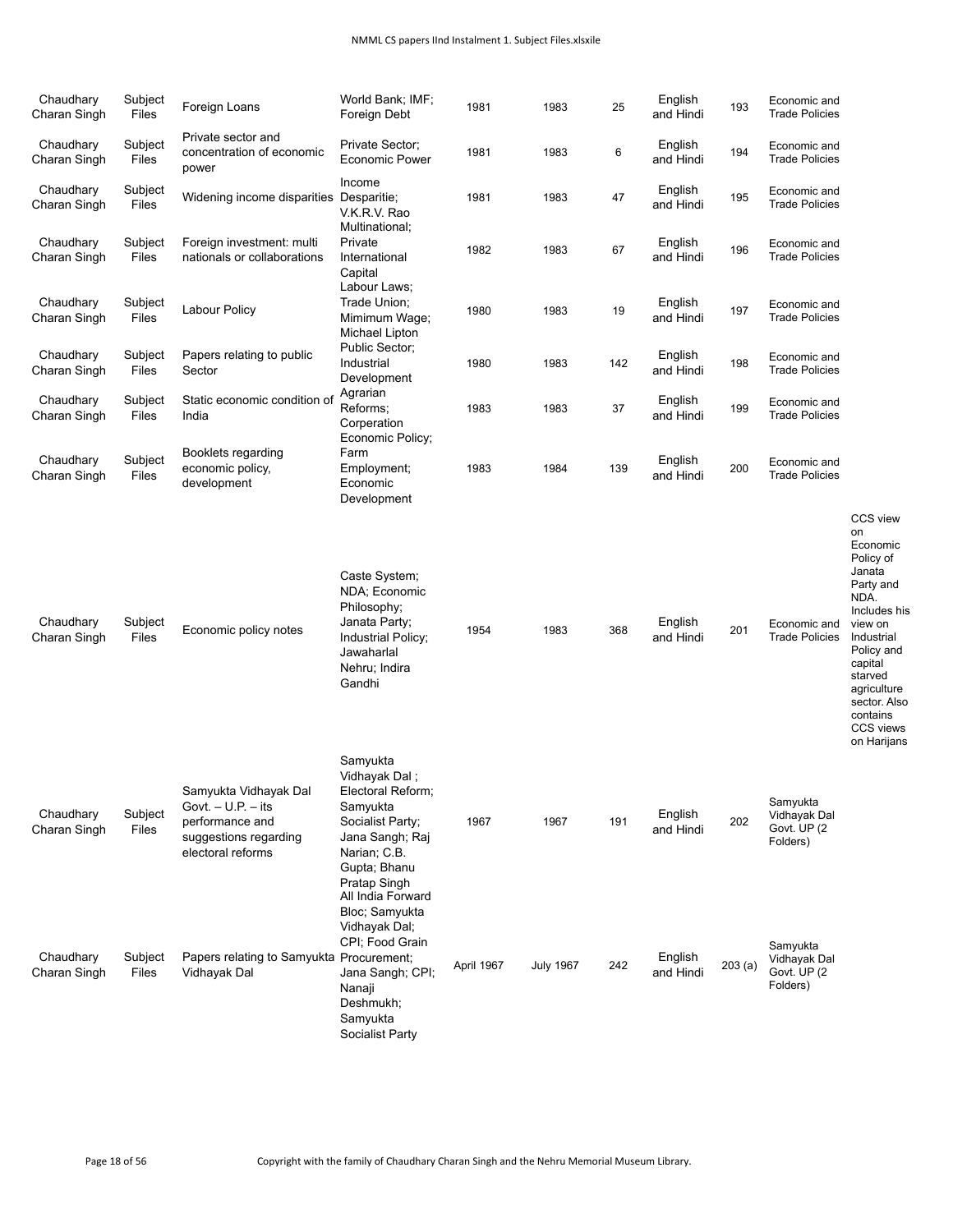| Chaudhary<br>Charan Singh | Subject<br>Files | Papers relating to Samyukta Coalition; United<br>Vidhayak Dal                                                                          | Swatantra Party;<br>Jan Sangh;<br>Samyukta<br>Socialist Party;<br>CPI; Crisis in<br>Legislator's Party;<br>Land Revenue;<br>Resignation by<br>CPI; M.R.<br>Masani;<br>Jharkhande Rai | October 1967              | November<br>1967 | 292 | English<br>and Hindi | 203(b)  | Samyukta<br>Vidhayak Dal<br>Govt. UP (3<br>Folders)  |                                                                                                                             |
|---------------------------|------------------|----------------------------------------------------------------------------------------------------------------------------------------|--------------------------------------------------------------------------------------------------------------------------------------------------------------------------------------|---------------------------|------------------|-----|----------------------|---------|------------------------------------------------------|-----------------------------------------------------------------------------------------------------------------------------|
| Chaudhary<br>Charan Singh | Subject<br>Files | Papers relating to Samyukta Communist;<br>Vidhayak Dal                                                                                 | Jharkhande Rai;<br>Resignation by<br><b>Bhanu Pratap</b><br>Singh; Samyukta<br>Socialist Party<br>Socialist; Prabhu                                                                  | December<br>1967          | December<br>1967 | 164 | English<br>and Hindi | 203 ©   | Samyukta<br>Vidhayak Dal<br>Govt. UP (2<br>Folders)  |                                                                                                                             |
| Chaudhary<br>Charan Singh | Subject<br>Files | Papers relating to Samyukta Resignation;<br>Vidhayak Dal                                                                               | Narain Singh;<br>Humayun Kabir;<br>Raj Narain; Jan<br>Sangh;                                                                                                                         | January 1968 January 1968 |                  | 301 | English<br>and Hindi | 203(d)  | Samyukta<br>Vidhayak Dal<br>Govt. UP (3<br>Folders)  |                                                                                                                             |
| Chaudhary<br>Charan Singh | Subject<br>Files | Papers relating to Samyukta Resignation; Raj<br>Vidhayak Dal                                                                           | Coalition;<br>Narain; BKD;<br>Swatantra Party                                                                                                                                        | Februray 1968             | April 1968       | 221 | English<br>and Hindi | 203(e)  | Samyukta<br>Vidhayak Dal<br>Govt. UP (2)<br>Folders) |                                                                                                                             |
| Chaudhary<br>Charan Singh | Subject<br>Files | Papers relating to Samyukta<br>Vidhayak Dal                                                                                            | Congress (O);<br>BKD; Raj Narain;<br>T.N. Singh                                                                                                                                      | January 1971 January 1971 |                  | 63  | English<br>and Hindi | 203 (f) | Samyukta<br>Vidhayak Dal<br>Govt. UP                 |                                                                                                                             |
| Chaudhary<br>Charan Singh | Subject<br>Files | Constitution and manifesto<br>of Bharatiya Kranti Dal                                                                                  | UP Jan<br>Congress;<br>Rashtriya Jan<br>Congress; BKD                                                                                                                                | 1968                      | 1968             | 105 | English<br>and Hindi | 204     | Samyukta<br>Vidhayak Dal<br>Govt. UP (2)<br>Folders) | Publication-<br>"BKD-Aims<br>and<br>Principles"<br>26 Sept<br>1968. Also<br>constitution<br>of Rashtriya<br>Jan<br>Congress |
| Chaudhary<br>Charan Singh | Subject<br>Files | Charan Singh's efforts at<br>building one strong<br>alternative to Congress, the<br><b>BLD</b> and its failure                         | <b>Opposition Unity;</b><br>BLD; J.B.<br>Kriplani; Morarji<br>Desai; D.P. Dhar;<br>Vijayanand<br>Patnaik; Bal Raj<br>Madhok; Ashok<br>Mehta; Piloo<br>Mody<br>National               | 1974                      | 1975             | 258 | English<br>and Hindi | 205     | Lok Dal (2<br>Folders)                               |                                                                                                                             |
| Chaudhary<br>Charan Singh | Subject<br>Files | Formation of BLD. Includes- Development;<br>Draft Statement of Policy of Jan Sangh; Piloo<br>the National Alternative-BLD Mody; Balraj | Alternative; BLD;<br>Decentralised<br>Madhok; Biju<br>Patnaik; J.B.<br>Kriplani<br><b>BLD</b> ; National                                                                             | 1974                      | 1976             | 206 | English<br>and Hindi | 206     | Lok Dal (2<br>Folders)                               | Draft<br>Statement<br>of Policy of<br>the National<br>Alternative-<br>BLD, 1974                                             |
| Chaudhary<br>Charan Singh | Subject<br>Files | Activities of Bharatiya Lok<br>Dal                                                                                                     | Alternative;<br>Federal Party;<br>Opposition Unity;<br>Piloo Mody;<br>Balraj Madhok;<br>Jayaprakash<br>Narayan                                                                       | 1975                      | 1975             | 82  | English<br>and Hindi | 207     | Lok Dal                                              |                                                                                                                             |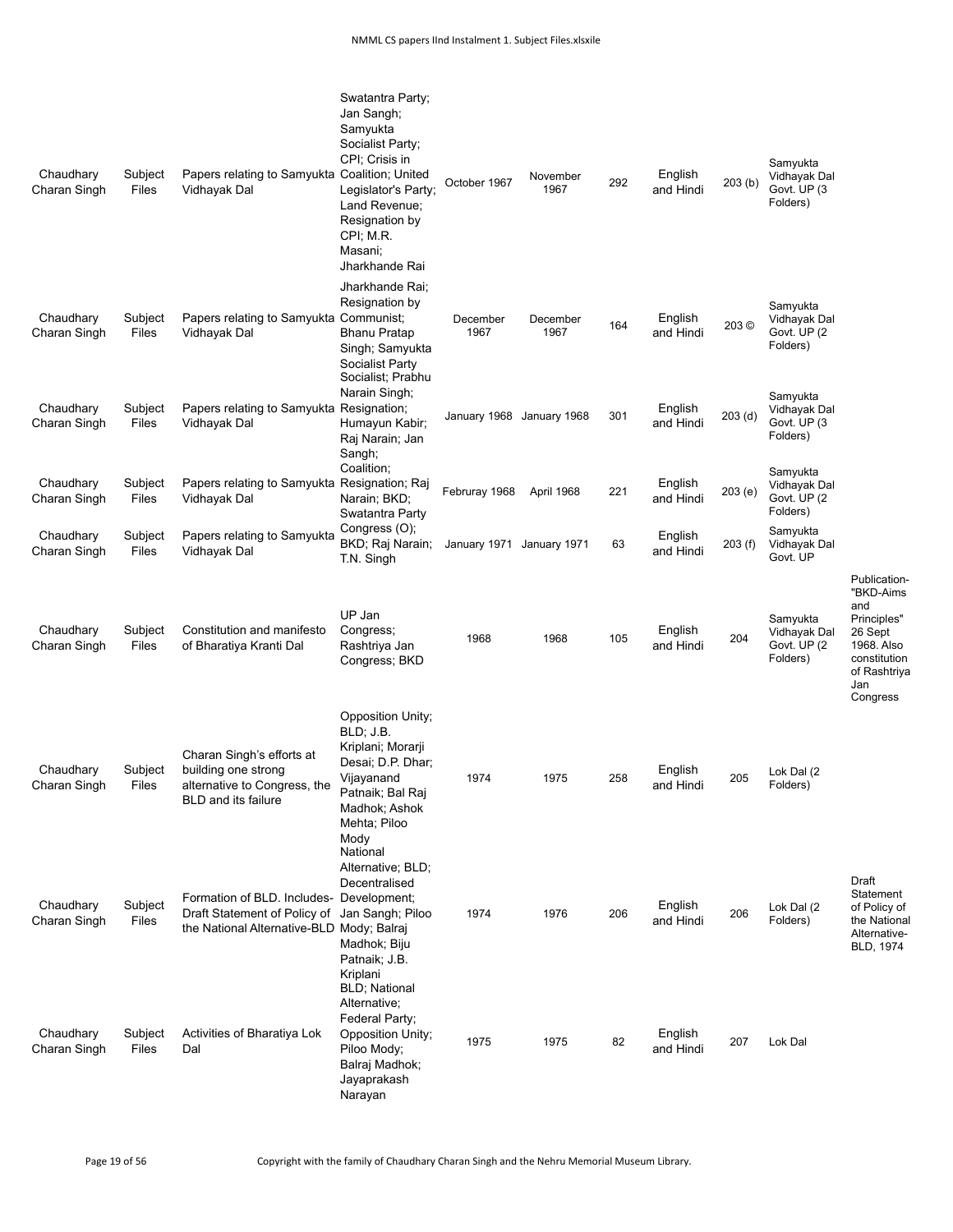| Chaudhary<br>Charan Singh | Subject<br>Files | Papers and press clippings<br>regarding Janata and BLD<br>symbol, includes a transcript Party; Party<br>of the P.M. Morarji Desai's<br>press conference and Lok<br>Sabha debates                              | Merger; Janata<br>Symbol; Election<br>Commission                                                                                          | 1977 | 1977 | 126 | English<br>and Hindi | 208(a) | Lok Dal (3<br>Folders) |
|---------------------------|------------------|---------------------------------------------------------------------------------------------------------------------------------------------------------------------------------------------------------------|-------------------------------------------------------------------------------------------------------------------------------------------|------|------|-----|----------------------|--------|------------------------|
| Chaudhary<br>Charan Singh | Subject<br>Files | Papers concerning<br>formation of the Bharatiya<br>Lok Dal, cuttings relating to<br>Bharatiya Lok Dal                                                                                                         | M.S. Oberoi;<br>BLD; Freedom of<br>Press; Balraj<br>Madhok<br>Janata Party;<br>Kisan Sammelan;                                            | 1979 | 1979 | 59  | English<br>and Hindi |        | 208 (b) Lok Dal        |
| Chaudhary<br>Charan Singh | Subject<br>Files | Press cuttings relating to<br>Lok Dal                                                                                                                                                                         | BLD: Janata<br>Party (S); Raj<br>Narain; Morarji<br>Desai                                                                                 | 1979 | 1979 | 91  | English<br>and Hindi | 209    | Lok Dal                |
| Chaudhary<br>Charan Singh | Subject<br>Files | Papers regarding Charan<br>Singh & Lok Dal                                                                                                                                                                    | Opposition; By-<br>Elections in UP;<br>Democratic<br>Socialist Party;<br>Khushwant Singh                                                  | 1980 | 1980 | 36  | English<br>and Hindi | 210    | Lok Dal                |
| Chaudhary<br>Charan Singh | Subject<br>Files | Correspondence of Charan<br>Singh as President, Lok Dal                                                                                                                                                       | Appeal in<br>Elections; Lok<br>Dal; Bhanu<br>Pratap Singh;<br>N.T. Rama Rao                                                               | 1980 | 1984 | 512 | English<br>and Hindi | 211    | Lok Dal                |
| Chaudhary<br>Charan Singh | Subject<br>Files | Letters pertaining to State<br>Lok Dal Parties                                                                                                                                                                | Tamil Nadu; West<br>Bengal; Lok Dal                                                                                                       | 1980 | 1982 | 25  | English<br>and Hindi | 212    | Lok Dal                |
| Chaudhary<br>Charan Singh | Subject<br>Files | Constitution & resolutions of<br>Lok Dal                                                                                                                                                                      | Lok Dal; Law<br>Lessness: Urban<br>Growth;Assam                                                                                           | 1982 | 1982 | 75  | English<br>and Hindi | 213    | Lok Dal                |
| Chaudhary<br>Charan Singh | Subject<br>Files | New Year greetings and<br>press cuttings relating to<br>Lok Dal                                                                                                                                               | Remove English;<br>Lok Dal                                                                                                                | 1986 | 1987 | 39  | English<br>and Hindi | 214    | Lok Dal                |
| Chaudhary<br>Charan Singh | Subject<br>Files | Papers concerning U.P. Lok<br>Dal                                                                                                                                                                             | Fake Encounter;<br>UP; Police<br><b>Excess</b>                                                                                            | 1982 | 1982 | 95  | English<br>and Hindi | 215    | Lok Dal                |
| Chaudhary<br>Charan Singh | Subject<br>Files | Split in Lok Dal                                                                                                                                                                                              | Devi Lal; Madhu<br>Limaye; Rabi<br>Ray; Haryana;<br>Action Against<br>Devi Lal                                                            | 1982 | 1982 | 73  | English<br>and Hindi | 216    | Lok Dal                |
| Chaudhary<br>Charan Singh | Subject<br>Files | Correspondence with Paul<br>Brass, extracts from his<br>book, with Vedanand Jha,<br>Ramvilas Paswan and Biju<br>Patnaik concerning<br>opposition unity includes<br>some material on land<br>reforms of 1950's | Paul Brass;<br>Ramvilas<br>Paswan; Biju<br>Patnaik; Factional<br>Politics;<br>Zamindari<br>Abolition; P.D.<br>Reeves; Giani<br>Zail Singh | 1981 | 1982 | 113 | English<br>and Hindi |        | 217 (a) Lok Dal        |

Lok Dal Constituionamended and adopted by Lok Dal National Council on 11/9/1980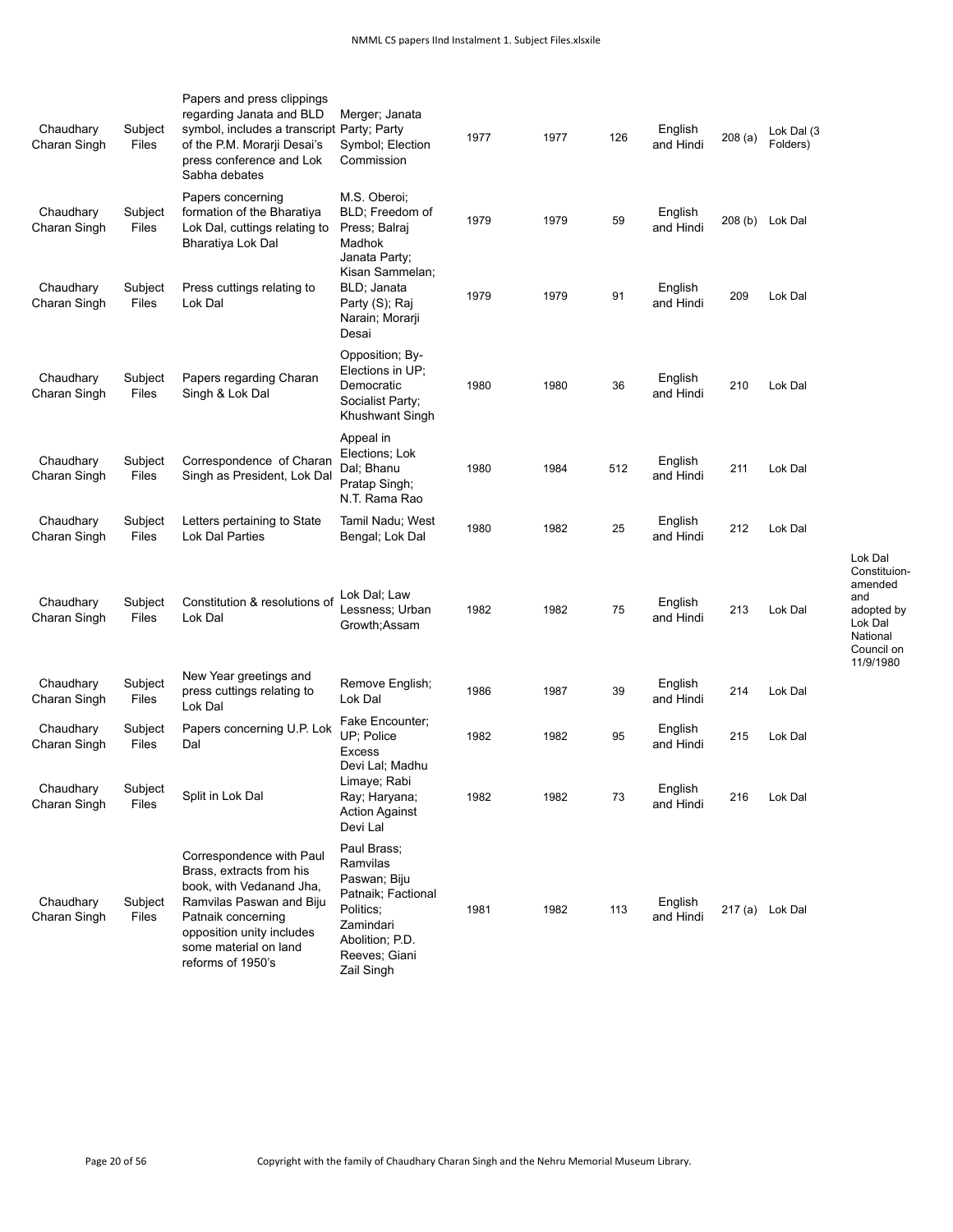| Chaudhary<br>Charan Singh | Subject<br>Files | <b>Important Correspondence</b><br>with Giani Zail Singh,<br>Madhu Limaye, George<br>Fernandes, Ram<br>Jethmalani, Anwar Ahmad<br>regarding political issues<br>and personal matters and<br>opposition meet. | Giani Zail Singh;<br>Madhu Limaye;<br>George<br>Fernandes; Ram<br>Jethmalani;<br>Anwar Ahmad;<br>M.S.<br>Swaminathan;<br>Neelam Sanjiv<br>Reddy; Balram<br>Jakhar<br>Chandra | 1980             | 1982             | 115 | English<br>and Hindi |       | 217 (b) Lok Dal        | CCS                                          |
|---------------------------|------------------|--------------------------------------------------------------------------------------------------------------------------------------------------------------------------------------------------------------|------------------------------------------------------------------------------------------------------------------------------------------------------------------------------|------------------|------------------|-----|----------------------|-------|------------------------|----------------------------------------------|
| Chaudhary<br>Charan Singh | Subject<br>Files | Public meeting at Bhiwani<br>and Charan Singh's speech<br>through A.I.R. Rohtak                                                                                                                              | Shekhar; Janata<br>Party; Devraj Urs;<br>Atal Bihari<br>Vajpayee                                                                                                             | December<br>1981 | May 1982         | 43  | English<br>and Hindi | 217 © | Lok Dal                | speech<br>through AIR<br>Rohtak,<br>7/5/1982 |
| Chaudhary<br>Charan Singh | Subject<br>Files | Correspondence with Atal<br>Bihari Vajpayee and BJP<br>leaders regarding Garhwal<br>election                                                                                                                 | Ram<br>Jethamalani;<br>Garwhal                                                                                                                                               | Februray 1982    | Februray<br>1982 | 10  | English<br>and Hindi |       | 217 (d) Lok Dal        |                                              |
| Chaudhary<br>Charan Singh | Subject<br>Files | Party papers and<br>correspondence received<br>from Haryana, Rajasthan &<br><b>Bihar</b>                                                                                                                     | Haryana;<br>Rajasthan; Bihar;<br>Lok Dal                                                                                                                                     | 1981             | 1982             | 83  | English<br>and Hindi | 218   | Lok Dal (3<br>Folders) |                                              |
| Chaudhary<br>Charan Singh | Subject<br>Files | Lok Dal's party papers and<br>miscellaneous papers                                                                                                                                                           | Assam Crisis:<br>Religious<br>Conversion;<br>Mulayam Singh<br>Yadav; Jammu<br>and Kashmir                                                                                    | 1984             | 1984             | 18  | English<br>and Hindi | 219   | Lok Dal                |                                              |
| Chaudhary<br>Charan Singh | Subject<br>Files | Lok Dal's National<br><b>Convention at Gwallor</b>                                                                                                                                                           | National<br>Convention<br>Gwalior<br>Caste; Mulayam                                                                                                                          | 1984             | 1984             | 18  | English<br>and Hindi | 220   | Lok Dal                |                                              |
| Chaudhary<br>Charan Singh | Subject<br>Files | Lok Dal: miscellaneous<br>papers relating to                                                                                                                                                                 | Singh;<br>Ghaziabad;<br>Modinagar                                                                                                                                            | 1984             | 1984             | 39  | English<br>and Hindi | 221   | Lok Dal                |                                              |
| Chaudhary<br>Charan Singh | Subject<br>Files | Lok Dal Papers                                                                                                                                                                                               | Arya Samaj; By-<br>election in Bihar                                                                                                                                         | 1985             | 1985             | 13  | English<br>and Hindi | 222   | Lok Dal                |                                              |
| Chaudhary<br>Charan Singh | Subject<br>Files | U.P. Lok Dal                                                                                                                                                                                                 | Shivanand<br>Nautiyal;<br>Discontent in Lok<br>Dal; Congress (I);<br>Riots in Meerut                                                                                         | 1985             | 1986             | 43  | English<br>and Hindi | 223   | Lok Dal (2<br>Folders) |                                              |
| Chaudhary<br>Charan Singh | Subject<br>Files | Petitions received by<br>Charan Singh as President<br>of Lok Dal                                                                                                                                             | Petitions; Lok Dal                                                                                                                                                           | 1986             | 1986             | 71  | English<br>and Hindi | 224   | Lok Dal                |                                              |
| Chaudhary<br>Charan Singh | Subject<br>Files | Nainital, Dehradun, Etah,<br>Ghazipur, Rai Bareilly,<br>Sultanpur, Pratapgarh, - Lok<br>Dal Party files of                                                                                                   | Ajit Singh; DMKP;<br>Mandal<br>Commission                                                                                                                                    | 1986             | 1986             | 142 | English<br>and Hindi | 225   | Lok Dal (7<br>Folders) |                                              |
| Chaudhary<br>Charan Singh | Subject<br>Files | Lok Dal party papers from<br>Lucknow, Bara Banki,<br>Bulandshahr                                                                                                                                             | Ajit Singh; Protest<br>by Lok<br>Dal;DMKP;<br>Mulayam Singh<br>Yadav                                                                                                         | 1986             | 1986             | 121 | English<br>and Hindi | 226   | Lok Dal (2<br>Folders) |                                              |
| Chaudhary<br>Charan Singh | Subject<br>Files | Lok Dal-party circulars                                                                                                                                                                                      | Ajit Singh; Satya<br>Prakash Malviya;<br>Rajiv Gandhi;<br>Rasheed<br>Masood; Remove<br>English; Mandal<br>Commission;<br>Kisan Trust                                         | 1986             | 1987             | 126 | English<br>and Hindi | 227   | Lok Dal                |                                              |
| Chaudhary<br>Charan Singh | Subject<br>Files | Constitution & manifesto of<br>Lok Dal                                                                                                                                                                       |                                                                                                                                                                              |                  |                  |     |                      | 228   | Lok Dal                |                                              |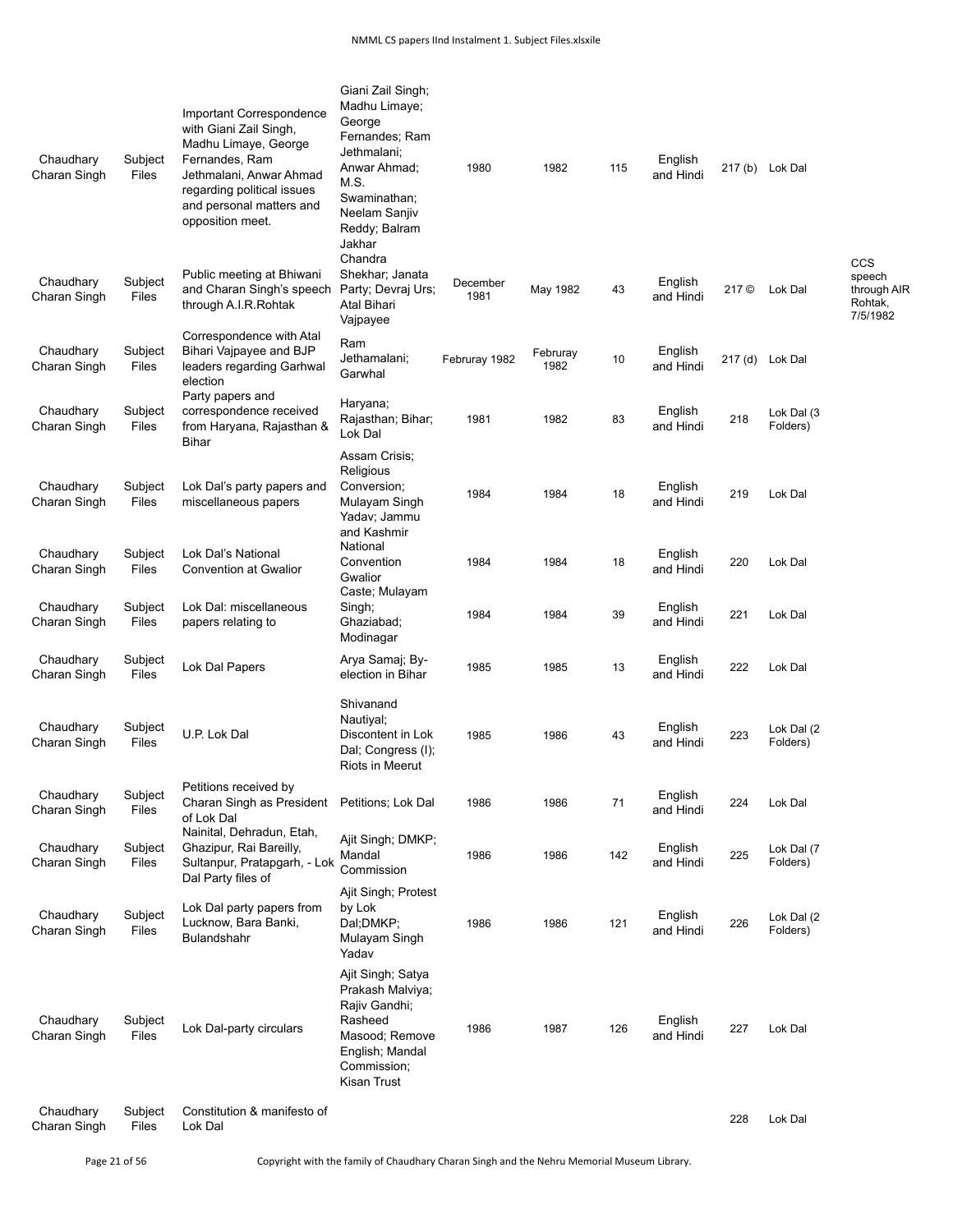| Chaudhary<br>Charan Singh | Subject<br>Files | Yuva Lok Dal                                                                                                                                                                                                                                           |                                                                                                                                                                                                              |                  |                  | 3   | English<br>and Hindi | 229     | Lok Dal                                             |
|---------------------------|------------------|--------------------------------------------------------------------------------------------------------------------------------------------------------------------------------------------------------------------------------------------------------|--------------------------------------------------------------------------------------------------------------------------------------------------------------------------------------------------------------|------------------|------------------|-----|----------------------|---------|-----------------------------------------------------|
| Chaudhary<br>Charan Singh | Subject<br>Files | Articles & Lok Dal Papers                                                                                                                                                                                                                              | Buta Singh;<br>Harijans; Janata<br>Party; Morarji<br>Desai: BKD                                                                                                                                              | 1978             | 1984             | 193 | English<br>and Hindi | 230     | Lok Dal                                             |
| Chaudhary<br>Charan Singh | Subject<br>Files | Lok Dal papers                                                                                                                                                                                                                                         | Atrocities on Lok<br>Dal; Ependiture<br>on Agriculture<br>Emergency; K                                                                                                                                       |                  |                  | 83  | English<br>and Hindi | 231     | Lok Dal<br>(Printed)                                |
| Chaudhary<br>Charan Singh | Subject<br>Files | Charan Sigh's speeches<br>against emergency and<br>other papers related to<br>emergency                                                                                                                                                                | Subba Rao;<br>Political<br>Prisoners;<br>Chenna Reddy;<br>George<br>Fernandes; Indira<br>Gandhi;<br>Jayaprakash<br>Narayan; Press<br>Censorship;<br>George                                                   | 1975             | 1976             | 143 | English<br>and Hindi | 232(a)  | Emergency and<br>Shah<br>Commission (2)<br>Folders) |
| Chaudhary<br>Charan Singh | Subject<br>Files | Speeches and letters<br>expressing opinion against<br>imposition of emergency by<br>J.P.Narayan and others                                                                                                                                             | Fernandes; Indira<br>Gandhi;<br>Jayaprakash<br>Narayan; Press<br>Censorship;                                                                                                                                 | 1975             | 1984             | 277 | English<br>and Hindi | 232(b)  | Emergency and<br>Shah<br>Commission                 |
| Chaudhary<br>Charan Singh | Subject<br>Files | Imposition of emergency<br>and articles on the<br>unconstitutional steps of<br>Mrs. Indira Gandhi,<br>formation of Lok Sangharsh<br>Samiti, letter to Indira<br>Gandhi by the L.S.S.<br>includes an article by<br>J.B.Kripalani                        | Lok Sangharsh<br>Samiti; J. P.<br>Narayan; J.B.<br>Kriplani;<br>Emergency;<br>Indira Gandhi                                                                                                                  | <b>June 1975</b> | June 1975        | 144 | English<br>and Hindi | 233 (a) | Emergency and<br>Shah<br>Commission                 |
| Chaudhary<br>Charan Singh | Subject<br>Files | Booklets relating to<br>emergency: 'The Voice of<br>the opposition in Parliament'<br>'Anatomy of Dictatorship',<br>'Why Emergency' 'The<br>Erosion of Fundamental<br>Rights in India Today', etc.                                                      | Emergency;<br>Fundamental<br>Rights; Madhu<br>Limaye; Era<br>Sezhiyan; Lok<br>Sangharsh Samiti                                                                                                               | 1976             | 1976             | 459 | English<br>and Hindi | 233(b)  | Emergency and<br>Shah<br>Commission                 |
| Chaudhary<br>Charan Singh | Subject<br>Files | Correspondence, interviews, Mehta; Merger;<br>articles and press clippings<br>regarding criticism of<br>Emergency, attempt at<br>opposition Unity and<br>resolution passed at<br>Bombay meet.                                                          | Vinoba Bhave;<br>N.G. Goray;<br>Emergency; Ahok<br>Janata Front:<br>K.N. Rao; Jai<br>Prakash Narayan;<br>Total Revolution;<br>Censorship;<br>Indira Gandhi;<br>George<br>Fernandes; Ahok<br>Mehta; New Party |                  |                  | 319 | English<br>and Hindi | 233 ©   | Emergency and<br>Shah<br>Commission (4<br>Folders)  |
| Chaudhary<br>Charan Singh | Subject<br>Files | Effort at opposition unity by<br>merger of four opposition<br>parties correspon- dence<br>with J.P.Narayan, N.G.<br>Goray and Indira Gandhi<br>and a conference of B.L.D.<br>workers and legislators and<br>notes, resolutions passed by<br>the B.L.D. | BLD; Lak<br>Sangarsh Samiti;<br>Jai Prakash<br>Narayan; Merger;<br>Ashoka Mehta;<br>N.G. Goray;<br>Indira Gandhi;<br>Emergency                                                                               | June 1976        | <b>July 1976</b> | 171 | English<br>and Hindi | 233(d)  | Emergency and<br>Shah<br>Commission (2)<br>Folders) |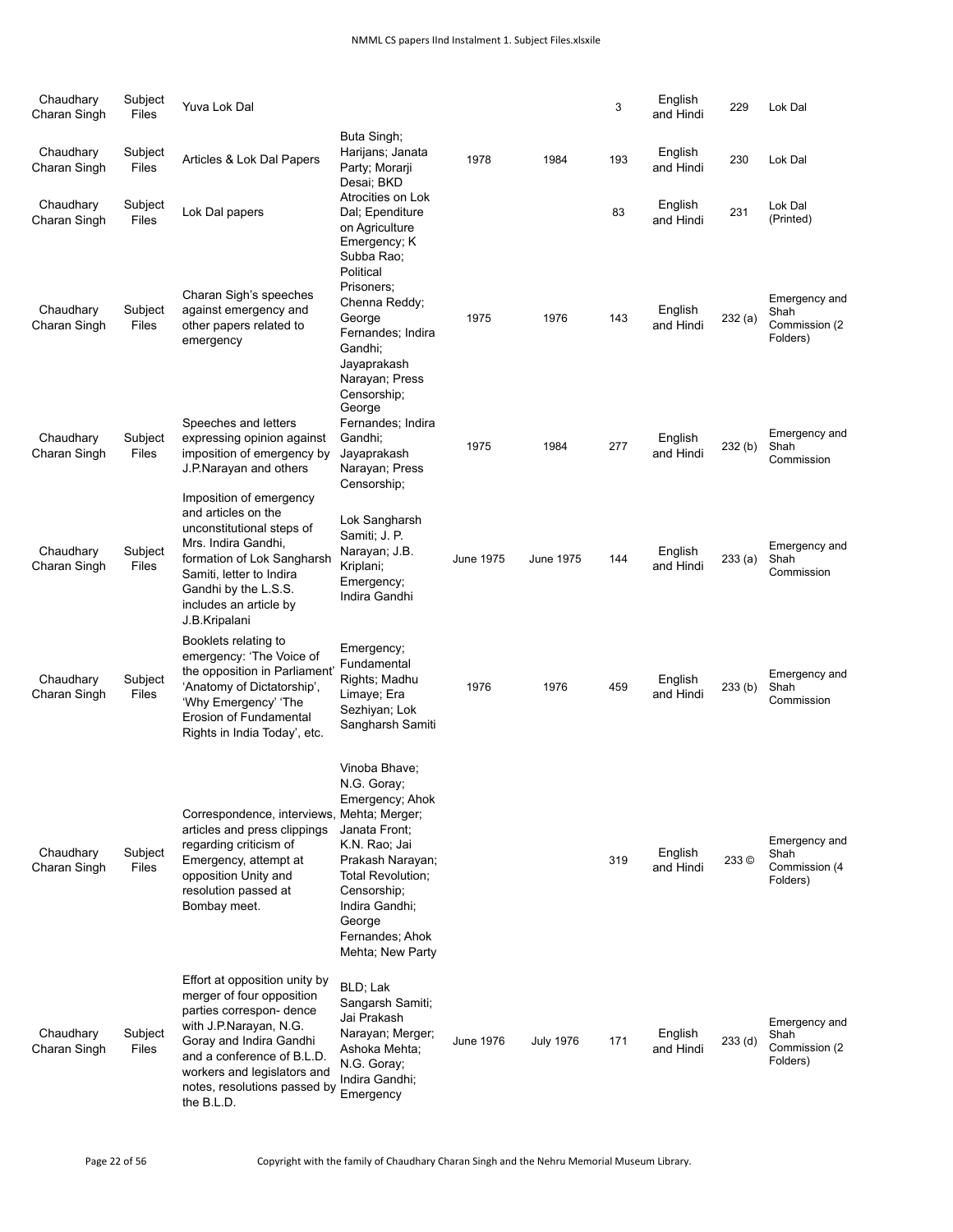| Chaudhary<br>Charan Singh | Subject<br>Files        | Correspondence amongst<br>leaders of Congress (O),<br>Socialist Party, Lok Dal,<br>Bhartiya Yuva Sangh to form<br>one party, includes<br>objectives and nature of the<br>Party                                       | <b>BLD</b> ; Oppistion<br>Unity, Ashoka<br>Mehta; Bhanu<br>Pratap Singh;<br>Surendra Mohan;<br>Jai Prakash<br>Narayan;<br>Subramanian<br>Swamy;<br>Oppistion Unity;<br>Jan Sangh;<br>Emergency | September<br>1976 | December<br>1976 | 275 | English<br>and Hindi | 233 (e) | Emergency and<br>Shah<br>Commission (2)<br>Folders) |
|---------------------------|-------------------------|----------------------------------------------------------------------------------------------------------------------------------------------------------------------------------------------------------------------|------------------------------------------------------------------------------------------------------------------------------------------------------------------------------------------------|-------------------|------------------|-----|----------------------|---------|-----------------------------------------------------|
| Chaudhary<br>Charan Singh | Subject<br>Files        | Excesses committed during<br>emergency including family<br>planning excesses                                                                                                                                         | Family Planning;<br>Atrocities; Firing<br>in Muzaffarnagar;<br>Emergency                                                                                                                       | 1976              | 1976             | 88  | English<br>and Hindi | 233(f)  | Emergency and<br>Shah<br>Commission                 |
| Chaudhary<br>Charan Singh | Subject<br>Files        | Report of the Shah<br>Commission                                                                                                                                                                                     | Shah<br>Commission;<br>Emergency;<br>MISA; Police<br>Commission<br>Indira Gandhi;                                                                                                              | 1978              | 1978             | 145 | English<br>and Hindi | 234     | Emergency and<br>Shah<br>Commission                 |
| Chaudhary<br>Charan Singh | Subject<br>Files        | Extract from Allahabad High<br>Court's judgment against<br>Indira Gandhi and summary<br>of the Shah Commission                                                                                                       | Disqualification;<br>Shah<br>Commission;<br>Gayatri Devi;<br><b>Nikhil</b>                                                                                                                     | 1979              | 1979             | 202 | English<br>and Hindi | 235     | Emergency and<br>Shah<br>Commission                 |
| Chaudhary<br>Charan Singh | Subject<br>Files        | Evidence before the Shah -<br>Commission - press<br>clippings                                                                                                                                                        | Chakravarty<br>Sanjay Gandhi;<br>Maruti; Bansi Lal;<br>Shah<br>Commission                                                                                                                      | 1979              | 1979             | 38  | English<br>and Hindi | 236     | Emergency and<br>Shah<br>Commission                 |
| Chaudhary<br>Charan Singh | Subject<br>Files        | Caste-wise statistics of<br>Haryana                                                                                                                                                                                  | Caste; Haryana                                                                                                                                                                                 | 1976              | 1976             | 31  | English<br>and Hindi | 237     | Harijans/Reser<br>vation                            |
| Chaudhary<br>Charan Singh | Subject<br>Files        | Attitude of Charan Singh<br>and his Govt. towards<br>Harijans and a brief note on Atrocities;<br>the Belehi incident, incidents Meerut; Jats; CPI;<br>of wrong attitude towards<br>them in Meerut, Azamgarh,<br>etc. | Belchi; Bihar;<br>Janata Party;<br>Law&Order                                                                                                                                                   | 1977              | 1977             | 86  | English<br>and Hindi | 238     | Harijans/Reser<br>vation (2<br>Folders)             |
| Chaudhary<br>Charan Singh | Subject<br>Files        | Press note and Charan<br>Singh's attitude towards<br>Harijans                                                                                                                                                        | Harijans; Janata<br>Party; Law&Order                                                                                                                                                           | 1977              | 1977             | 57  | English<br>and Hindi | 239     | Harijans/Reser<br>vation                            |
| Chaudhary<br>Charan Singh | Subject<br><b>Files</b> | Problem of Harijans                                                                                                                                                                                                  | Harijans; Morarji<br>Desai; Banarsi<br>Das; Janata<br>Party; Jagjivan<br>Ram; Atrocities;<br><b>Scheduled Caste</b>                                                                            | 1977              | 1979             | 125 | English<br>and Hindi | 240     | Harijans/Reser<br>vation                            |
| Chaudhary<br>Charan Singh | Subject<br>Files        | Charan Singh's statements<br>in Lok Sabha and Rajya<br>Sabha and tirade of Harijan<br>leaders against Charan<br>Singh as Home Minister.                                                                              | Harijans;<br>Atrocities; Janata<br>Prty; Protection of<br>Civil Rights Act;<br>Belchi; Patna;<br>Caste; Indira<br>Gandhi                                                                       | 1977              | 1977             | 205 | English<br>and Hindi | 241(a)  | Harijans/Reser<br>vation                            |
| Chaudhary<br>Charan Singh | Subject<br>Files        | Correspondence and<br>clippings relating to<br>infighting in Janata Party -<br>accusations against Charan<br>Singh and his<br>correspondence with<br>Sanjiva Reddy and<br>resignation from<br>Government             | Resignation; Raj<br>Narain; Rabi Ray;<br>Jaya Prakash<br>Narayan;<br>Sanjeeva Reddy;<br>Barut; Madhu<br>Limaye                                                                                 | August 1978       | October 1978     | 200 | English<br>and Hindi | 241 (b) | Harijans/Reser<br>vation (2<br>Folders)             |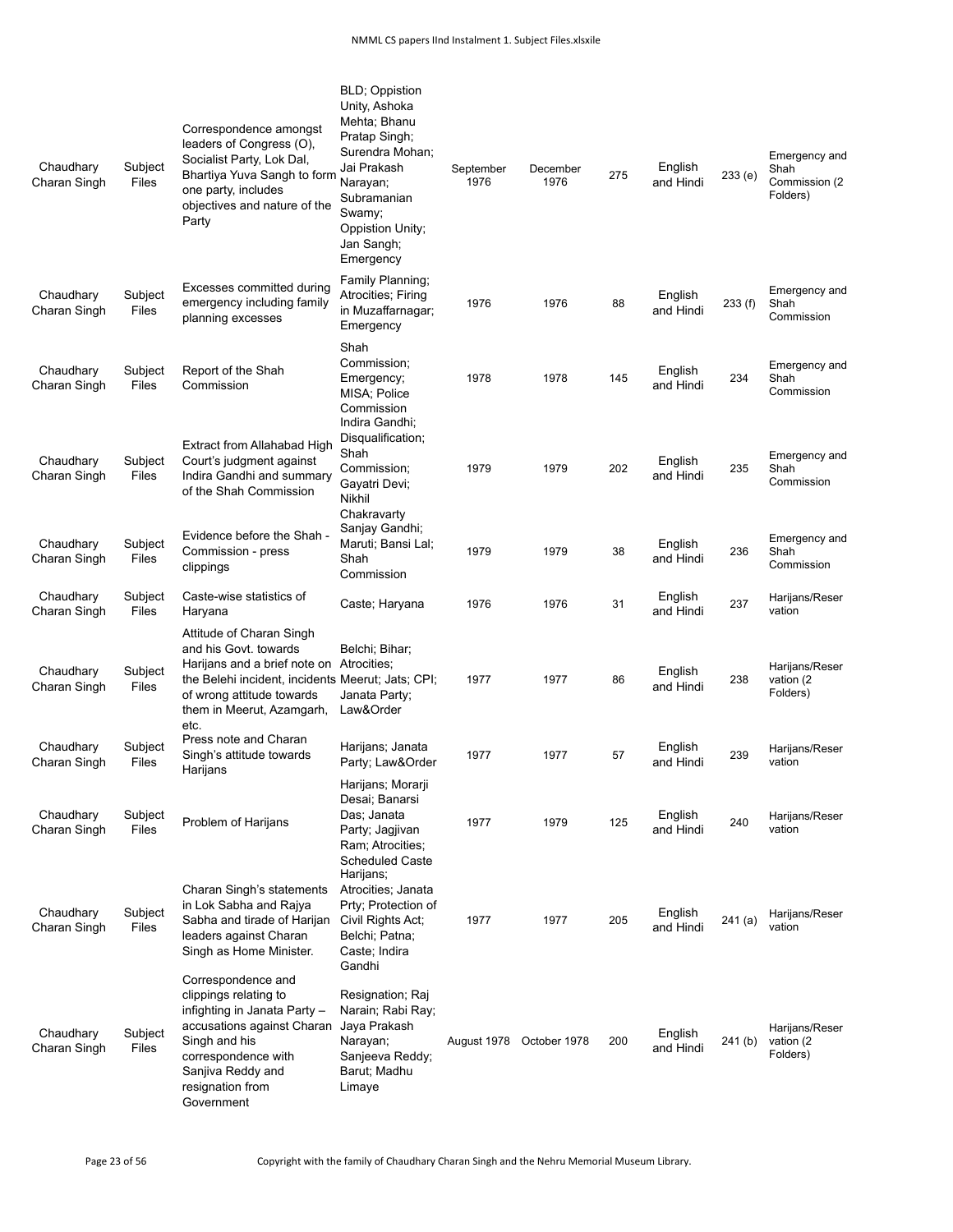| Chaudhary<br>Charan Singh | Subject<br>Files | Correspondence with<br>Morarji Desai, J.B.Kripalani<br>and others and statement of<br>Charan Singh concer-ning<br>his resignation                                                                                                       | Resignation;<br>Morarji Desai; J<br>Kripalani; H.D.<br>Dev Gowda;<br>Janata Party                                                                                                         | November<br>1978 | December<br>1978  | 63             | English<br>and Hindi | 241 ©   | Harijans/Reser<br>vation                |
|---------------------------|------------------|-----------------------------------------------------------------------------------------------------------------------------------------------------------------------------------------------------------------------------------------|-------------------------------------------------------------------------------------------------------------------------------------------------------------------------------------------|------------------|-------------------|----------------|----------------------|---------|-----------------------------------------|
| Chaudhary<br>Charan Singh | Subject<br>Files | Case of attempt by Jai<br>Narain of Bihar to Murder<br>Charan Singh                                                                                                                                                                     | Attempt to Murder Februray 1980                                                                                                                                                           |                  | Februrary<br>1980 | $\overline{7}$ | English<br>and Hindi | 241 (d) | Harijans/Reser<br>vation                |
| Chaudhary<br>Charan Singh | Subject<br>Files | Harijans and backward<br>classes                                                                                                                                                                                                        | Reservation;<br>Scheduled<br>Castes:<br>Allegations;<br>Representation of<br>Scheduled<br>Castes:<br><b>Backward</b><br>Classes                                                           | 1979             | 1979              | 180            | English<br>and Hindi | 242     | Harijans/Reser<br>vation                |
| Chaudhary<br>Charan Singh | Subject<br>Files | Reservation for backward<br>classes. Includes<br>memorandum on the report<br>of the Backward Classes<br>Commission                                                                                                                      | <b>Baclward</b><br>Classes; Caste<br>System; Y.B.<br>Chavan; S.N.<br>Kacker:<br>Reservation;<br>Harijans<br>Ant-Reservation<br>Agitation;                                                 | 1979             | 1979              | 299            | English<br>and Hindi | 243     | Harijans/Reser<br>vation (3<br>Folders) |
| Chaudhary<br>Charan Singh | Subject<br>Files | Agitation against reservation Caste Conflicts:<br>on the basis of caste                                                                                                                                                                 | Reservation;<br>Lok Dal; A.B.<br>Vajpayee; Madhu<br>Limaye; R.S.<br>Gavai                                                                                                                 | 1981             | 1982              | 256            | English<br>and Hindi | 244     | Harijans/Reser<br>vation (4<br>Folders) |
| Chaudhary<br>Charan Singh | Subject<br>Files | Atrocities against Harijans                                                                                                                                                                                                             | Real India; Caste;<br>Harijans; Unrest;<br><b>Atrocities</b>                                                                                                                              | 1985             | 1985              | 48             | English<br>and Hindi | 245     | Harijans/Reser<br>vation                |
| Chaudhary<br>Charan Singh | Subject<br>Files | Complaints to President,<br>Lok Dal against Mulayam<br>Singh Yadav and others in<br>U.P. and Haryana and to Ajit<br>Singh on being elected to<br>Rajya Sabha and a few<br>miscellaneous papers                                          | Lok Dal; Mulayan<br>Singh Yadav; Ajit<br>Singh; Haryana;<br>H.N. Bahuguna                                                                                                                 | 1981             | 1986              | 79             | English<br>and Hindi | 246(a)  | Harijans/Reser<br>vation (4<br>Folders) |
| Chaudhary<br>Charan Singh | Subject<br>Files | Complaints received by<br>Charan Singh and Ajit Singh<br>from Lok Dal, Bihar,<br>includes letters from / to<br>Ram Vilas Paswan,<br>Shivnanda Paswan and<br>H.N. Bahuguna                                                               | H.N. Bahuguna;<br>Ram Vilas<br>Paswan;<br>Shivnanda<br>Paswan; Ajit<br>Singh; U.P.                                                                                                        | <b>June 1986</b> | <b>July 1986</b>  |                | English<br>and Hindi | 246 (b) | Harijans/Reser<br>vation (2<br>Folders) |
| Chaudhary<br>Charan Singh | Subject<br>Files | Letters to Ajit Singh for<br>Yadunath Singh regarding<br>the defeat of Kumbharam<br>Arya for elections to Rajya<br>Sabha                                                                                                                | Yadunath Singh;<br>H.N. Bahuguna;<br>Kumbha Ram Arya,<br>Rajasthan                                                                                                                        | 1986             | 1986              | 6              | English<br>and Hindi | 246 ©   | Harijans/Reser<br>vation                |
| Chaudhary<br>Charan Singh | Subject<br>Files | Papers concerning merger<br>of opposition parties,<br>B.L.D.'s stand on merger<br>and important correspon-<br>dence with Pilloo Mody, M.<br>Karunridhi, Biju Patnaik and<br>between J.P.Narayan and<br>Asoka Mehta (Socialist<br>Party) | BLD; Merger;<br>Unification of<br>Opposition; M.<br>Karunanidhi;<br>DMK; Jai Prakash<br>Narayan; George<br>Fernandes; Piloo<br>Mody; Ashoka<br>Mehta; Indira<br>Gandhi; Surendra<br>Mohan | December<br>1976 | January 1977      | 119            | English<br>and Hindi | 247(a)  | Janata Party (3<br>Folders)             |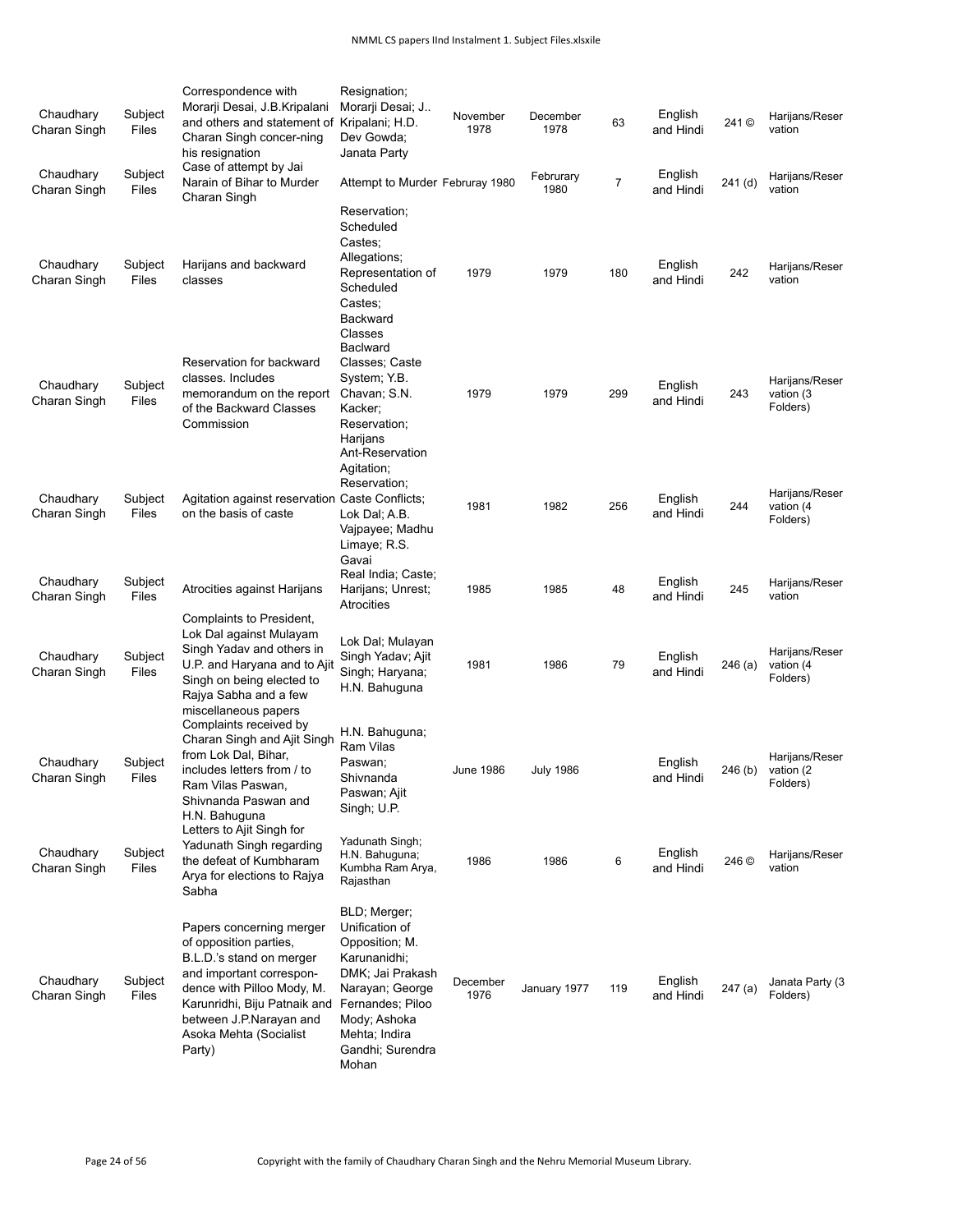| Chaudhary<br>Charan Singh | Subject<br>Files        | Editorials, articles and press<br>- clippings concerning<br>infighting and differences in<br>Janata party constituents<br>and resignation of Charan<br>Singh                    | Janata Party;<br>Split; Jan Sangh;<br>Jai Prakash<br>Narayan                                                                                                                                         | January 1978 August 1978 |                   | 162 | English<br>and Hindi | 247 (b) | Janata Party (2 Party in The<br>Folders) | CCS<br>interview on<br>Janata<br>Illustrated<br>Weekly<br>and in other<br>magazines                                                                                                                               |
|---------------------------|-------------------------|---------------------------------------------------------------------------------------------------------------------------------------------------------------------------------|------------------------------------------------------------------------------------------------------------------------------------------------------------------------------------------------------|--------------------------|-------------------|-----|----------------------|---------|------------------------------------------|-------------------------------------------------------------------------------------------------------------------------------------------------------------------------------------------------------------------|
| Chaudhary<br>Charan Singh | Subject<br>Files        | Letter to Sanjiva Reddy and<br>clippings concerning<br>suggestion of Charan Singh<br>to dissolve the house                                                                      | Sanjiva Reddy;<br>Dissolution of Lok<br>Sabha; Janata<br>(S); Kamal Nath;<br>H.N. Bahuguna;<br>Chandra Shekhar<br>Singh; Atal Bihari<br>Vajpayee; Indira<br>Gandhi; Madhu<br>Limaye; Jagjivan<br>Ram | August 1979              | September<br>1979 | 279 | English<br>and Hindi | 247 ©   | Janata Party (2<br>Folders)              | Article by<br>CCS in<br>Sunday,<br>Aug. 1979<br>(pg. 129).<br>Includes<br>press<br>reports<br>regarding<br>CCS<br>becoming<br>P.M. CCS<br>interview by<br>M J Akbar<br>in Sunday,<br>26 Aug.<br>1979 (pg.<br>236) |
| Chaudhary<br>Charan Singh | Subject<br>Files        | Jagjivan Ram's role in<br>breaking the Janata Party,<br>includes some background<br>material and his intervention Party; Atrocities<br>during Lok Sabha debates<br>of July 1975 | Jagjivan Ram;<br>split; Janata<br>on Harijans                                                                                                                                                        | <b>July 1975</b>         | 1981              | 108 | English<br>and Hindi | 248 (a) | Janata Party (2<br>Folders)              |                                                                                                                                                                                                                   |
| Chaudhary<br>Charan Singh | Subject<br>Files        | Probe into centurian Tank<br>Deal and other defence<br>deals: related<br>correspondence with N.G.<br>Goray and Raj Narain and<br>charges against Jagjivan<br>Ram's son          | Defence Deal;<br>Jaguar; Aircraft;<br>Vijayanta Tank;<br>Jagjivan Ram;<br>N.G. Goray; Raj<br>Narain;<br>Corruption                                                                                   | 1978                     | 1979              | 112 | English<br>and Hindi | 248 (b) | Janata Party                             |                                                                                                                                                                                                                   |
| Chaudhary<br>Charan Singh | Subject<br>Files        | Ram Naresh Yadav, C.M.,<br>U.P. seeking vote of<br>confidence for second time<br>from Janata Legislature<br>Party                                                               | Ram Naresh<br>Yadav; Janata<br>Party; U.P.; Vote<br>of Confidence;<br>Jan Sangh                                                                                                                      | 1979                     | 1981              | 128 | English<br>and Hindi | 249     | Janata Party (2<br>Folders)              |                                                                                                                                                                                                                   |
| Chaudhary<br>Charan Singh | Subject<br>Files        | Janata Party & Congress(S)<br>- election propaganda. Draft<br>of objectives of the New<br>Government                                                                            | Congress (I);<br>Jagjivan Ram;<br>Indira Gandhi:<br>Janata Party;<br>Cpngress (S)                                                                                                                    | 1979                     | 1979              | 32  | English<br>and Hindi | 250     | Janata Party                             |                                                                                                                                                                                                                   |
| Chaudhary<br>Charan Singh | Subject<br>Files        | Morarji Desai and Janata<br>Party                                                                                                                                               | Morarji Desai;<br>Janata Party; Brij<br>Lal Verma; ITI,<br>Banglore; Raw                                                                                                                             | 1981                     | 1982              | 34  | English<br>and Hindi | 251     | Janata Party                             |                                                                                                                                                                                                                   |
| Chaudhary<br>Charan Singh | Subject<br>Files        | Papers relating to Janata<br>Party                                                                                                                                              | I.K. Gujral;<br>Chandra Shekhar                                                                                                                                                                      | 1983                     | 1983              | 6   | English<br>and Hindi | 252     | Janata Party                             |                                                                                                                                                                                                                   |
| Chaudhary<br>Charan Singh | Subject<br><b>Files</b> | Failure to re-organize<br>Janata Party - Press<br>clippings                                                                                                                     | Janata Party;<br>Devi Lal                                                                                                                                                                            | 1983                     | 1983              | 8   | English<br>and Hindi | 253     | Janata Party                             |                                                                                                                                                                                                                   |
| Chaudhary<br>Charan Singh | Subject<br>Files        | Rashtriya Janata Party                                                                                                                                                          | Oppostion Unity;<br>Raj Narain; Ram<br>Krishna Hegde;<br>Subramaniam<br>Swamy; Lok Dal;<br>Janata Party                                                                                              | 1984                     | 1984              | 58  | English<br>and Hindi | 254     | Janata Party                             |                                                                                                                                                                                                                   |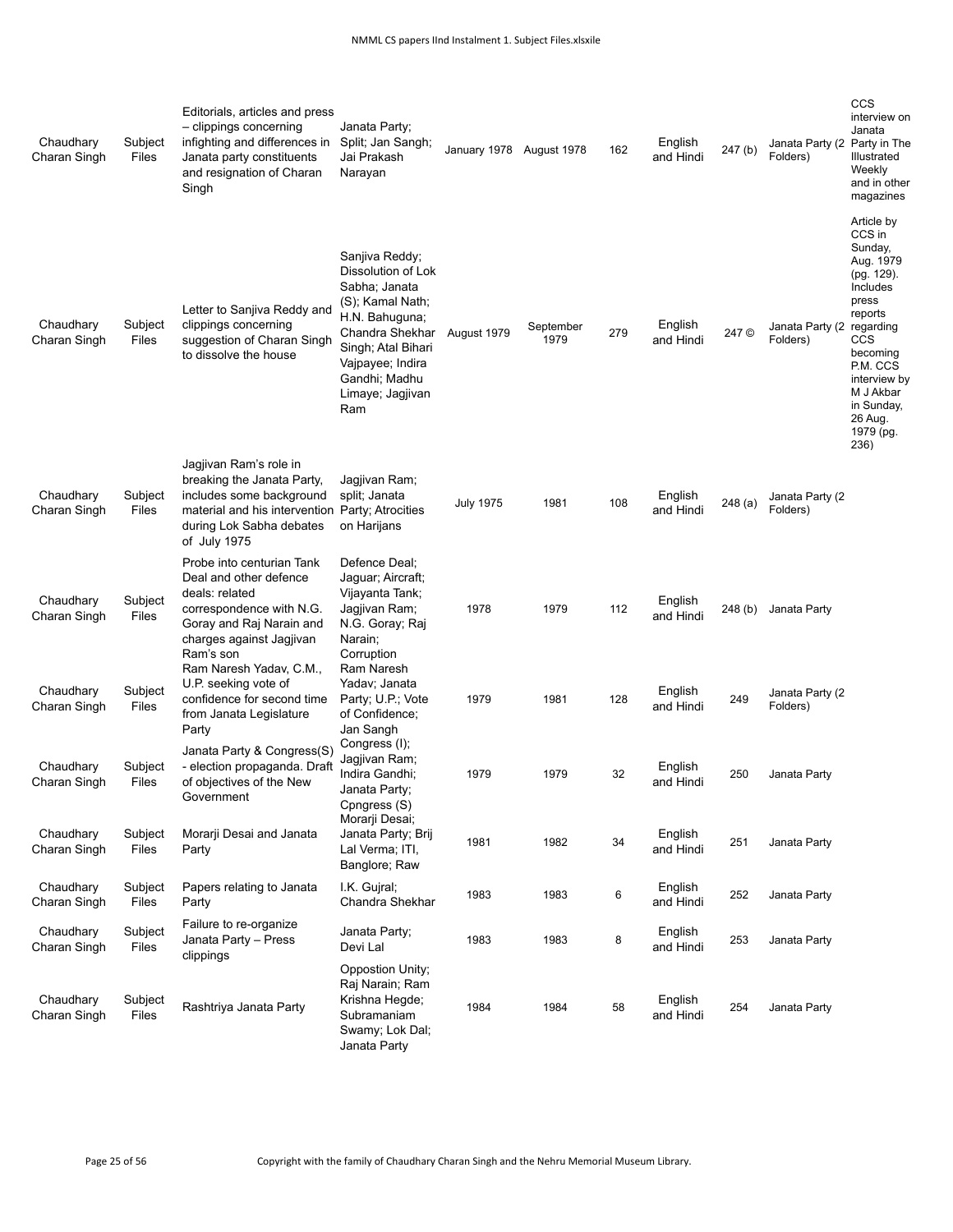| Chaudhary<br>Charan Singh<br>Chaudhary<br>Charan Singh | Subject<br>Files<br>Subject<br>Files | Papers relating to Janata<br>Party<br>Letters regarding Christian<br>missionaries                                                      | Subramaniam<br>Swamy; Golden<br>Temple;<br>Opposition<br>Alliance; Lok Dal;<br>Janata Party;<br>Chadra Shekhar;<br>Sharad Yadav<br>Christian<br>Missionaries;<br>Proselytizing;<br>Coversion; G.B.<br>Pant | 1984<br>1924 | 1984<br>1985 | 154<br>235 | English<br>and Hindi<br>English<br>and Hindi | 255<br>256 | Janata Party<br>Miscellaneous<br>Files (2<br>Folders) |                                                                                                                                                                                                                                                                                                                                  |
|--------------------------------------------------------|--------------------------------------|----------------------------------------------------------------------------------------------------------------------------------------|------------------------------------------------------------------------------------------------------------------------------------------------------------------------------------------------------------|--------------|--------------|------------|----------------------------------------------|------------|-------------------------------------------------------|----------------------------------------------------------------------------------------------------------------------------------------------------------------------------------------------------------------------------------------------------------------------------------------------------------------------------------|
| Chaudhary<br>Charan Singh                              | Subject<br>Files                     | Miscellaneous notes, letters<br>speeches, articles, etc. by<br>Charan Singh                                                            | Dayanand<br>Saraswati;<br>Hinduism; G.B.<br>Pant; C.B. Gupta;<br>Mahatma Gandhi;<br><b>Banarsi Das</b>                                                                                                     | 1931         | 1986         | 124        | English<br>and Hindi                         | 257        | Miscellaneous<br>Files                                | CCS article<br>on<br>Dayananda<br>Saraswati<br>in.<br>Hindustan<br>Times,<br>June 3,<br>1933. Also<br>includes<br>CCS's other<br>articles in<br>hindi<br>newspaper<br>$(pg. 41)$ .<br><b>CCS</b><br>sppech in<br>AIR-<br>"Gandhiji<br>Punya<br>Smriti<br>Mein",<br>$30/1/51$ .<br>CCS note<br>on Family<br>Planning,<br>18/12/59 |
| Chaudhary<br>Charan Singh                              | Subject<br>Files                     | Census statistics - U.P.,<br>Bihar, Punjab and other<br>states                                                                         |                                                                                                                                                                                                            | 1931         | 1971         | 193        | English<br>and Hindi                         | 258        | Miscellaneous<br>Files (5<br>Folders)                 |                                                                                                                                                                                                                                                                                                                                  |
| Chaudhary<br>Charan Singh                              | Subject<br>Files                     | Partition of the country – the<br>reactions it evoked                                                                                  | Partition;<br>Jawaharlal<br>Nehru;<br>Communalism;<br>Jinnah; Liaquat<br>Ali Khan; G.B.<br>Pant                                                                                                            | 1939         | 1947         | 145        | English<br>and Hindi                         | 259        | Miscellaneous<br>Files (3<br>Folders)                 | CCS reply<br>to Liaguat<br>Ali Khan on<br>Partition,<br>Oct 9, 1947<br>(pg. 78)                                                                                                                                                                                                                                                  |
| Chaudhary<br>Charan Singh                              | Subject<br>Files                     | Hindon reservoir papers.<br>Includes other<br>miscellaneous papers<br>regarding Sugar Factory in<br>Baraut and delimitation in<br>U.P. | Irrigation Canal;<br>Hindon; G.B.<br>Pant; K.N. Katju;<br>Land Distribution;<br>Land<br>Consolidation;<br>Delimitation, U.P.;<br>Meerut; Sugar<br>Factory; Baraut;<br>Sampurnanand                         | 1947         | 1966         | 173        | English<br>and Hindi                         | 260        | Miscellaneous<br>Files (2<br>Folders)                 |                                                                                                                                                                                                                                                                                                                                  |
| Chaudhary<br>Charan Singh                              | Subject<br>Files                     | Personal file relating to<br>various individuals during<br>Charan Singh's tenure as<br>Revenue Minister, U.P.-<br>Vijaipal Singh       | Meerut; Vijaipal<br>Singh;<br>Disciplinary<br>Action; K. Kamraj<br>Nadar                                                                                                                                   | 1942         | 1965         | 66         | English<br>and Hindi                         | 261(a)     | Miscellaneous<br><b>Files</b>                         |                                                                                                                                                                                                                                                                                                                                  |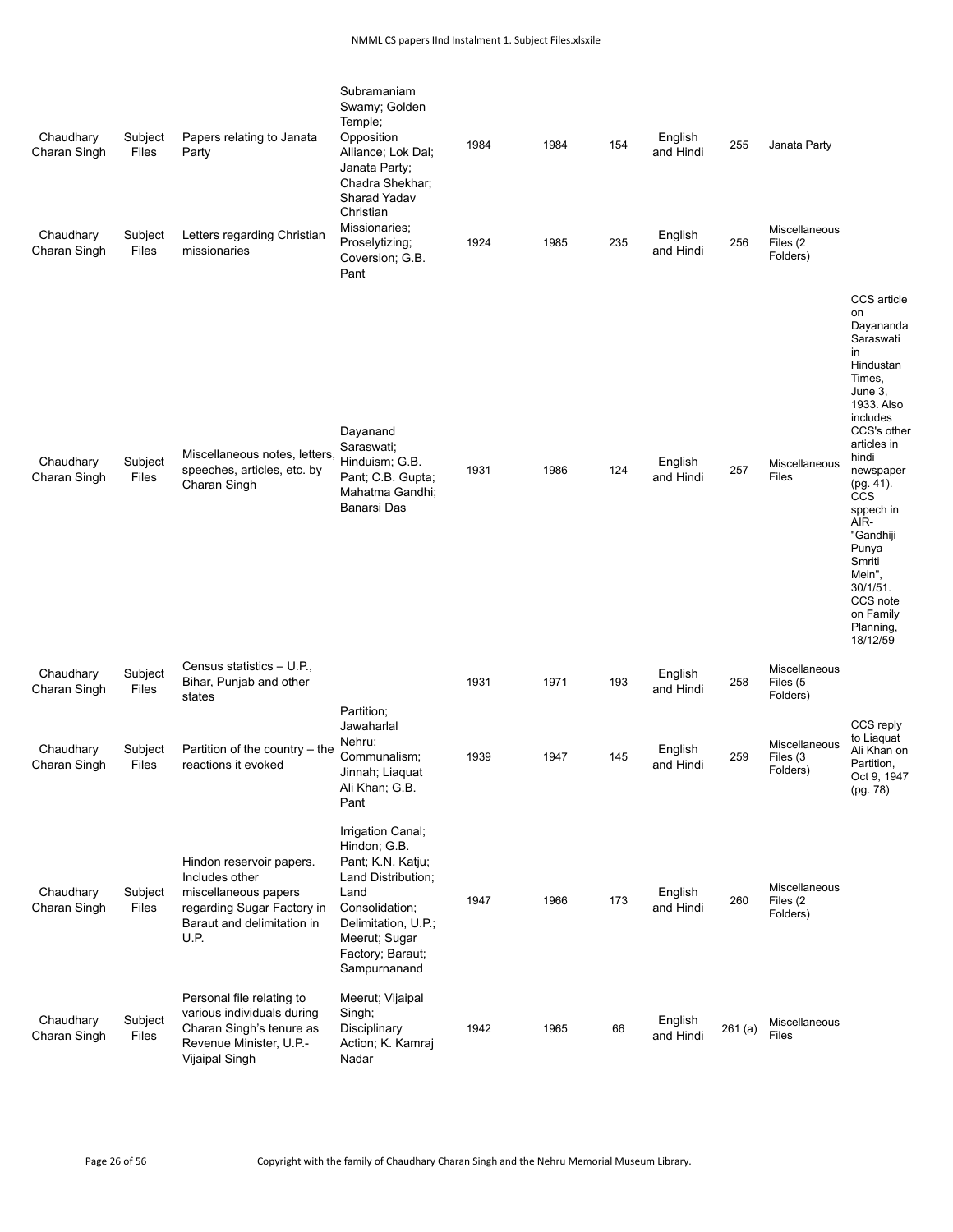| Chaudhary<br>Charan Singh | Subject<br>Files | Personal file relating to<br>various individuals during<br>Charan Singh's tenure as<br>Revenue Minister, U.P.-<br>Pirthi Singh Premi                                                        | Pirthi Singh<br>Premi; Meerut;<br>G.B. Pant;<br>Communalism;<br>Casteism;<br>Bansidhar Misra;<br>Factionalism in                                                                                                                  | 1943 | 1947 | 119 | English<br>and Hindi | 261(b)  | Miscellaneous<br>Files                |
|---------------------------|------------------|---------------------------------------------------------------------------------------------------------------------------------------------------------------------------------------------|-----------------------------------------------------------------------------------------------------------------------------------------------------------------------------------------------------------------------------------|------|------|-----|----------------------|---------|---------------------------------------|
| Chaudhary<br>Charan Singh | Subject<br>Files | Personal file relating to<br>various individuals during<br>Charan Singh's tenure as<br>Revenue Minister, U.P.-<br>Khushi Ram Sharma,<br>District board, Meerut<br>Personal file relating to | Congress<br>Khushi Ram<br>Sharma; Public<br>Fund; Meerut;<br>Sectarianism;<br>Casteism;<br>Raghubir Saran<br>Raghubir Saran;                                                                                                      | 1947 | 1952 | 36  | English<br>and Hindi | 261 ©   | Miscellaneous<br>Files                |
| Chaudhary<br>Charan Singh | Subject<br>Files | various individuals during<br>Charan Singh's tenure as<br>Revenue Minister, U.P.-<br>Raghubir Saran Guyal, Hon. V.S. Dublish;<br>Special Magistrate of<br>Baraut.                           | Hindu<br>Mahasabha; Lal<br>Bhadur Shastri;<br>Barut; Cloth<br>Permit                                                                                                                                                              | 1948 | 1958 | 87  | English<br>and Hindi | 261 (d) | Miscellaneous<br>Files                |
| Chaudhary<br>Charan Singh | Subject<br>Files | Personal file relating to<br>various individuals during<br>Charan Singh's tenure as<br>Revenue Minister, U.P.-<br>Narayan Dev Shastri<br>Personal file relating to                          | Narayan Dev<br>Shastri;<br>Factionalism;<br>Meerut: Land<br>Reform                                                                                                                                                                | 1951 | 1951 | 42  | English<br>and Hindi | 261 (e) | Miscellaneous<br>Files                |
| Chaudhary<br>Charan Singh | Subject<br>Files | various individuals during<br>Charan Singh's tenure as<br>Revenue Minister, U.P.-<br>Election petition of Acharya<br>Dipankar                                                               | Acharya<br>Dipankar; Land<br>Reform; Meerut                                                                                                                                                                                       | 1957 | 1957 | 17  | English<br>and Hindi | 261 (f) | Miscellaneous<br>Files                |
| Chaudhary<br>Charan Singh | Subject<br>Files | Personal file relating to<br>various individuals during<br>Charan Singh's tenure as<br>Revenue Minister, U.P.- Pt.<br>Krishna Chand Sharma                                                  | Meerut; Krishna<br>Chand Sharma;<br>State<br>Reorganisation;<br>Commission;<br>Ranbir Singh                                                                                                                                       | 1951 | 1956 | 38  | English<br>and Hindi | 261 (g) | Miscellaneous<br>Files                |
| Chaudhary<br>Charan Singh | Subject<br>Files | Personal file relating to<br>various individuals during<br>Charan Singh's tenure as<br>Revenue Minister, U.P.<br>Hoshiar Singh<br>Personal file relating to                                 | Hoshiar Singh;<br>Meerut; Kushi<br>Ram Saran;<br>Factionalism;<br>C.B. Gupta                                                                                                                                                      | 1948 | 1957 | 99  | English<br>and Hindi | 261 (h) | Miscellaneous<br>Files                |
| Chaudhary<br>Charan Singh | Subject<br>Files | various individuals during<br>Charan Singh's tenure as<br>Revenue Minister, U.P.-<br>Sunder Lal                                                                                             | Sunder Lal;<br>Meerut;<br>Factionalism                                                                                                                                                                                            | 1947 | 1956 | 66  | English<br>and Hindi | 261 (i) | Miscellaneous<br>Files                |
| Chaudhary<br>Charan Singh | Subject<br>Files | Case of Udaibir Singh<br>Parliamentary Secretary and<br>controversy over by election<br>in Meerut                                                                                           | Udaibir Singh;<br>Parliamentary<br>Secretary; Rafi<br>Ahmed Kidwai:<br>G.B. Pant;<br>Raghukul Tilak;<br>Bye-Elections in<br>Meerut; Socialist;<br>Jayaprakash<br>Narayan; Vishnu<br>Saran Dublish;<br>Corruption;<br>Factionalism | 1948 | 1966 | 111 | English<br>and Hindi | 262(a)  | Miscellaneous<br>Files (3<br>Folders) |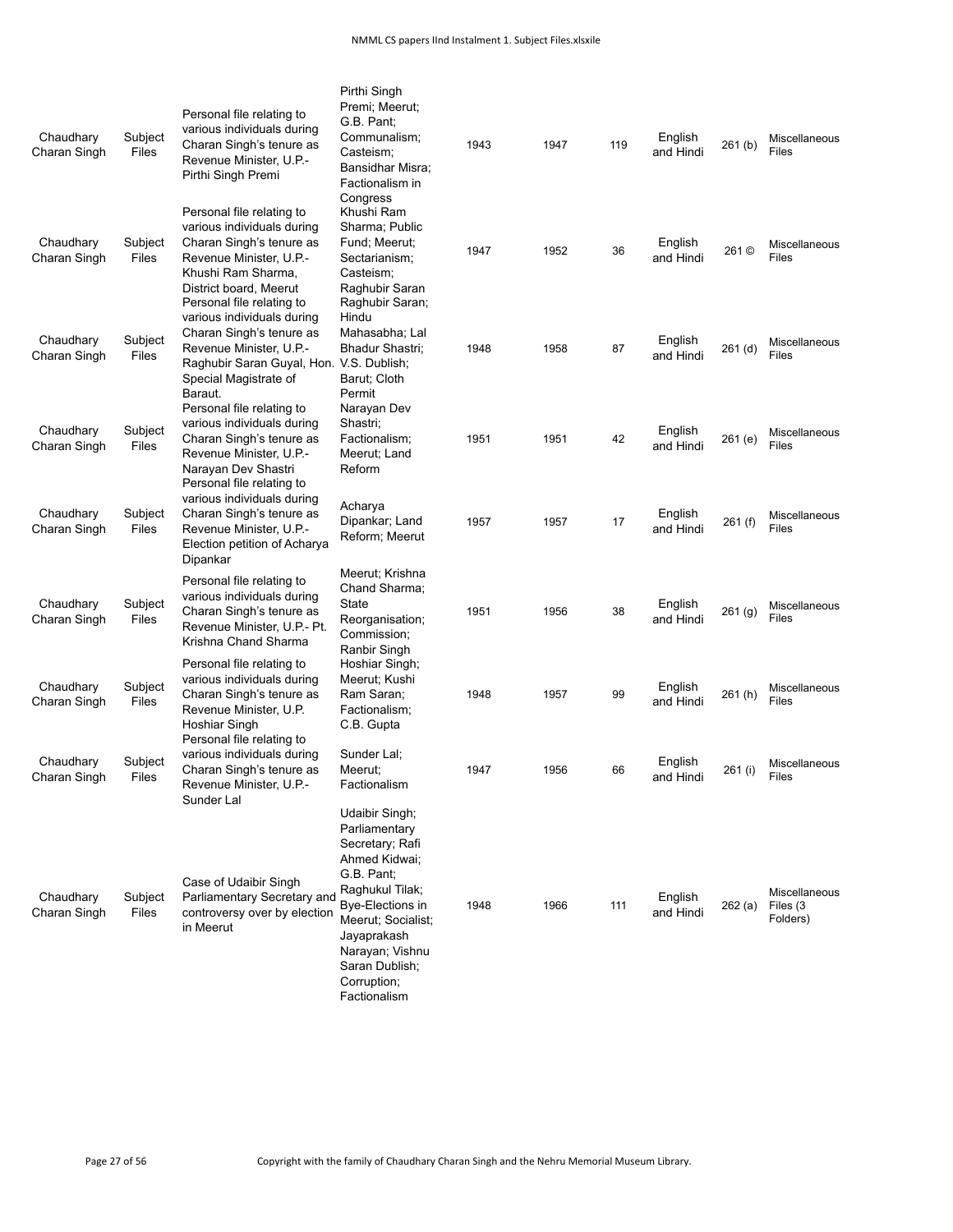| Chaudhary<br>Charan Singh | Subject<br>Files | Affairs of the congress<br>Legislature Party during<br>Charan Singh's General<br>Secretaryship,<br>correspondence with<br>G.B.Pant                                                                                                                                                        | Complaints;<br>Disciplinary<br>action; R.A.<br>Kidwai;<br>Corruption<br>Charge; Triloki<br>Singh; Radhey<br>Shyam Sharma;<br>Congress Party;<br>Socialist Party;<br>G.B. Pant;<br>Krishna Chandra                                                                                                                                                         | 1948 | 1951 | 72  | English<br>and Hindi | 262(b) | Miscellaneous<br>Files                       |
|---------------------------|------------------|-------------------------------------------------------------------------------------------------------------------------------------------------------------------------------------------------------------------------------------------------------------------------------------------|-----------------------------------------------------------------------------------------------------------------------------------------------------------------------------------------------------------------------------------------------------------------------------------------------------------------------------------------------------------|------|------|-----|----------------------|--------|----------------------------------------------|
| Chaudhary<br>Charan Singh | Subject<br>Files | Letters to Pt. Nehru/Indira<br>Gandhi and a note on<br>Harijans, includes Charan<br>Singh's speeches                                                                                                                                                                                      | Jawaharlal<br>Nehru; Caste;<br>Harijans; BLD;<br>Indira Gandhi;<br><b>Budget</b><br>Zamindari                                                                                                                                                                                                                                                             | 1954 | 1954 | 29  | English<br>and Hindi | 263    | Miscellaneous<br>Files                       |
| Chaudhary<br>Charan Singh | Subject<br>Files | Interest on Rehabilitation<br>grant bonds                                                                                                                                                                                                                                                 | Abolition;<br>Rehabilitation<br>Grant; Interets                                                                                                                                                                                                                                                                                                           | 1954 | 1954 | 17  | English<br>and Hindi | 264    | Miscellaneous<br>Files                       |
| Chaudhary<br>Charan Singh | Subject<br>Files | Activities of C.B.Gupta and<br>Kailash in Meerut District<br>and various complaints<br>against C.B. Gupta and his<br>opposition to Charan Singh-<br>includes Charan Singh's<br>Correspondence with Indira<br>Gandhi, Lal Bahadur,<br>Shastri, Jawaharlal Nehru,<br>C.B. Gupta and others. | Algu Rai Shastri;<br>Kamlapati<br>Tripathi; K.<br>Kamraj Nadar;<br>C.B. Gupta; Indira<br>Gandhi; Lal<br>Bhadur Shastri;<br>Jawaharlal<br>Nehru;<br>Corruption;<br>Factionalism;<br>Sampurnanand;<br>Kailash Prakash;<br>V.S. Dublish;<br>Meerut; U.N.<br>Dhebar; Cabinet<br>Crisis; Zila<br>Parishad Chief;<br>Uttar Pradesh:<br>Minister<br>Resignation; | 1949 | 1963 | 694 | English<br>and Hindi | 265    | Miscellaneous<br>Files (11<br>Folders)       |
| Chaudhary<br>Charan Singh | Subject<br>Files | Papers relating to Mool<br>Chandra Shastri, Meerut                                                                                                                                                                                                                                        | Mool Chandra<br>Shastri,<br>Factionalism;<br>Groupism;<br>Congress Party;<br><b>Meerut District</b><br>Board; Algu Rai<br>Shastri; Krishna<br>Chandra Sharma:<br>Hafiz Mohammad<br>Ibrahim; V.S.<br>Dublish;<br>Sampurnanand;<br>Kamplapati<br>Tripathi; G.B.<br>Pant                                                                                     | 1956 | 1956 | 471 | English<br>and Hindi | 266    | <b>Miscellaneous</b><br>Files (2<br>Folders) |
| Chaudhary<br>Charan Singh | Subject<br>Files | Udai Singh Dalal - papers<br>relating to                                                                                                                                                                                                                                                  | Udai Singh Dalal;<br>Lok Dal                                                                                                                                                                                                                                                                                                                              | 1956 | 1983 | 87  | English<br>and Hindi | 267    | Miscellaneous<br>Files (Xerox<br>Copies)     |
| Chaudhary<br>Charan Singh | Subject<br>Files | Notes on police<br>administration in U.P.                                                                                                                                                                                                                                                 | Sampurnanand;<br>Police<br>Administration;<br>U.P.; Crime; G.B.<br>Pant; V.S.<br>Dublish; Meerut                                                                                                                                                                                                                                                          | 1956 | 1961 | 131 | English<br>and Hindi | 268    | Miscellaneous<br>Files (2)<br>Folders)       |

Page 28 of 56 Copyright with the family of Chaudhary Charan Singh and the Nehru Memorial Museum Library.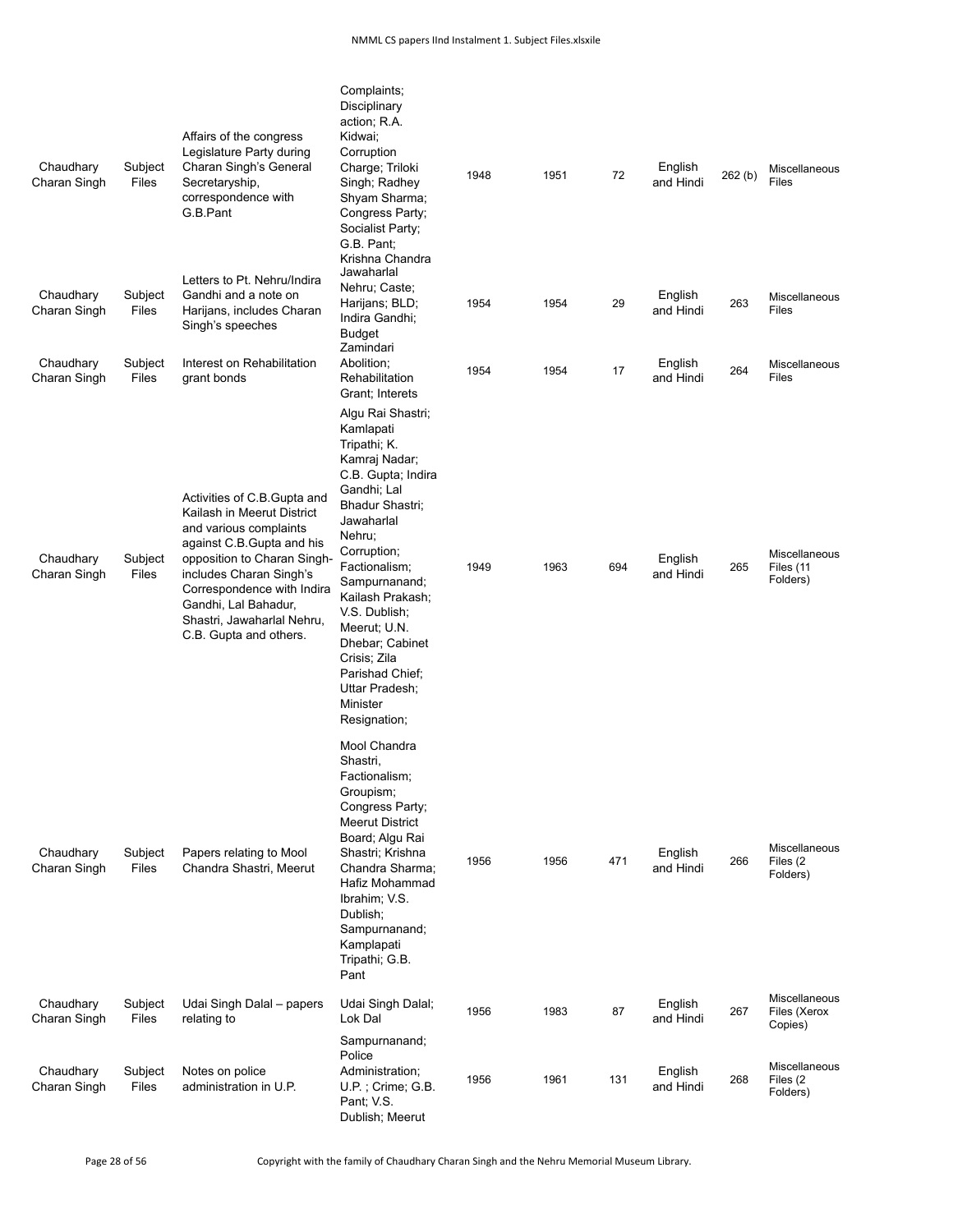| Chaudhary<br>Charan Singh | Subject<br>Files | Agriculture in USSR                                                                                                                                                                                                                                                                    | USSR;<br>Centralised<br>Planning;<br>Collective<br>Farming; Crop<br>Failure; Stalin;<br>Khrushchev                                       | 1956 | 1965 | 32  | English<br>and Hindi | 269     | Miscellaneous<br>Files                |
|---------------------------|------------------|----------------------------------------------------------------------------------------------------------------------------------------------------------------------------------------------------------------------------------------------------------------------------------------|------------------------------------------------------------------------------------------------------------------------------------------|------|------|-----|----------------------|---------|---------------------------------------|
| Chaudhary<br>Charan Singh | Subject<br>Files | Hinduism                                                                                                                                                                                                                                                                               | Vivekananda;<br>Hinduism;<br>Somnath; Islam;<br>Communalism:<br>Bal Raj Madhok;<br>Day Dyal Khanna                                       | 1956 | 1984 | 144 | English<br>and Hindi | 270     | Miscellaneous<br>Files (2<br>Folders) |
| Chaudhary<br>Charan Singh | Subject<br>Files | Gainda Singh's misbehavior<br>in a meeting of Deoria Zila<br>Parishad                                                                                                                                                                                                                  | Gainda Singh;<br>Deoria Zila<br>Parishad:<br><b>Starvation Death</b>                                                                     | 1958 | 1958 | 279 | English<br>and Hindi | 271     | Miscellaneous<br>Files                |
| Chaudhary<br>Charan Singh | Subject<br>Files | Algu Ram Shastri's<br>candidature for<br>chairmanship of the<br>Legislative Council during<br>Sampurnanand's period as<br>C.M. U.P.                                                                                                                                                    | Sampurnanand;<br>Legislative<br>Council; Hafiz<br>Mohd; Ibrahim;<br>Jawaharlal Nehru                                                     | 1958 | 1958 | 35  | English<br>and Hindi | 272     | Miscellaneous<br>Files                |
| Chaudhary<br>Charan Singh | Subject<br>Files | Charges of corruption in the<br>Irrigation Deptt. and papers<br>concerning Sarda Sagar<br>Division, Bareilly - includes<br>correspondence with Dr.<br>Sampurnanand.                                                                                                                    | Corruption; Sarda<br>Sagar Scandal;<br>Varansi;<br>Sampurnanand;<br>Hindustan<br>Commercial<br>Corporation; Raj<br>Narain                | 1958 | 1959 | 66  | English<br>and Hindi | 273(a)  | Miscellaneous<br>Files                |
| Chaudhary<br>Charan Singh | Subject<br>Files | Attack by Charan Singh on<br>Kamalapati Tripathi Ministry<br>and cases of excesses<br>against Harijans and<br>Muslims.                                                                                                                                                                 | Factionalism;<br>BKD; Corruption;<br>Defection;<br>Budget; U.P.;<br>Atrocities;<br>Harijans                                              | 1971 | 1973 | 133 | English<br>and Hindi | 273 (b) | Miscellaneous<br>Files (2<br>Folders) |
| Chaudhary<br>Charan Singh | Subject<br>Files | Suggestions for improving<br>administra-tion, rooting out<br>corruption in Public<br>administration and<br>standards of Ministers in<br>general – includes a letter<br>from Charan Singh to Ranjit<br>Pandit and Attlee<br>government's precautions<br>against Communists - a<br>note. | Corruption;<br>Inefficiency;<br>Administration;<br>Law&Order                                                                             | 1939 | 1959 | 131 | English<br>and Hindi | 274(a)  | Miscellaneous<br>Files                |
| Chaudhary<br>Charan Singh | Subject<br>Files | Donations by companies to<br>political parties, papers<br>regarding charges against<br>Kanti Desai and alleged bid<br>to remove Aiyar<br>Commission files.                                                                                                                             | Bribe; S.<br>Nijalingappa;<br>Inquiry; Kanti<br>Desai; Donation<br>by Companies;<br>Congress;<br>Corruption; Birla                       | 1968 | 1969 | 39  | English<br>and Hindi | 274 (b) | Miscellaneous<br>Files                |
| Chaudhary<br>Charan Singh | Subject<br>Files | Some articles <i>i.e.</i> 'Treasury<br>Contract by Sir John Woods' Administration; All<br>'Civil Servant, Ministers' by<br>C.R. Attlee 'Efficiency in<br>Public Administration in<br>India' by D.N. Sah                                                                                | Corruption; A.D.<br>Gorwala; Public<br>India Services;<br>Sir John Woods;<br>C.R. Attlee;<br>Parkinson's Law;<br><b>Treasury Control</b> | 1956 | 1968 | 102 | English<br>and Hindi | 274 ©   | Miscellaneous<br>Files                |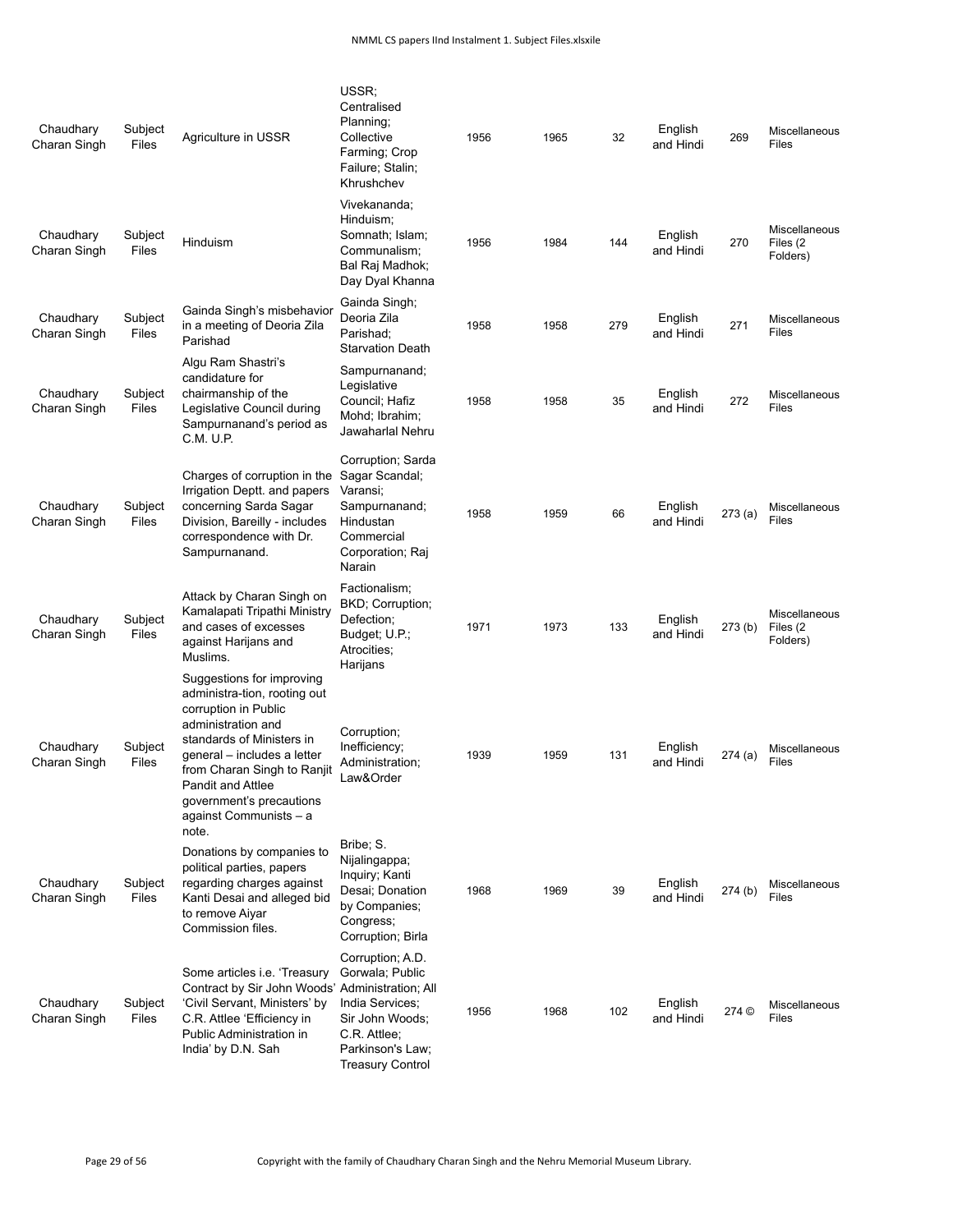| Chaudhary<br>Charan Singh<br>Chaudhary<br>Charan Singh | Subject<br>Files<br>Subject<br>Files | Debate on the police budget Police Budget;<br>of the state - U.P. Sppech<br>by Charan Singh<br>Retirement age<br>Articles/papers and<br>clippings on communal<br>infiltration in Assam and<br>P.M. accusing Janata Party                                                                                                                                                                      | C.B. Gupta<br>U.P. Police; Home<br>Minister<br>Retirement Age<br>Assam;<br>Citizenship<br>Rights; Infiltration;<br>Bangladesh;<br>Indira Gandhi; | 1961<br>1957 | 1961<br>1961 | 138<br>76 | English<br>and Hindi<br>English<br>and Hindi | 276<br>277 | <b>Miscellaneous</b><br>Files (2<br>Folders)<br>Miscellaneous<br>Files |                                                                                                                                                                           |
|--------------------------------------------------------|--------------------------------------|-----------------------------------------------------------------------------------------------------------------------------------------------------------------------------------------------------------------------------------------------------------------------------------------------------------------------------------------------------------------------------------------------|--------------------------------------------------------------------------------------------------------------------------------------------------|--------------|--------------|-----------|----------------------------------------------|------------|------------------------------------------------------------------------|---------------------------------------------------------------------------------------------------------------------------------------------------------------------------|
| Chaudhary<br>Charan Singh                              | Subject<br>Files                     | for the ills in Assam and<br>correspondence of Charan<br>Singh with the Leader of<br>Janata Dal Legislative Wing. Manipur;                                                                                                                                                                                                                                                                    | Janata Party;<br>George<br>Fernandes;<br>Violence; All<br>Assam Student's<br>Union                                                               | 1978         | 1980         | 325       | English<br>and Hindi                         | 278(a)     | Miscellaneous<br>Files                                                 |                                                                                                                                                                           |
| Chaudhary<br>Charan Singh                              | Subject<br>Files                     | Press clippings and<br>problems of immigration in<br>Assam, the foreigners<br>issues, an article 'The Laws<br>and Commonsense' by Dr.<br><b>B.P.Misra, includes</b><br>statement of Charan Singh.<br>President, Lok Dal on Nellie<br>Killings and wave of<br>violence in Assam and its<br>condemnation by Mrs.<br>Gandhi, also a note on<br>'Legal position regarding<br>elections in Assam'. | Assam Crisis;<br>Bangladesh;<br>Infiltration;<br>Violence; Lok Dal;<br><b>B.P. Misra' Nellie</b><br>Killings; Indira<br>Gandhi                   | 1981         | 1983         | 269       | English<br>and Hindi                         | 278(b)     | Miscellaneous<br>Files (2<br>Folders)                                  |                                                                                                                                                                           |
| Chaudhary<br>Charan Singh                              | Subject<br>Files                     | Infiltration from Pakistan into Infiltration; East<br>Assam and a booklet<br>"Jamait Ulama - I - Hind by<br>Asrard Hug Qasmi                                                                                                                                                                                                                                                                  | Holocaust;<br>Assam;<br>Pakistan; North-<br>East; Tribals;<br>Nelliel Jamait<br>Ulama-I-Hind;<br>Punjab Crisis                                   | 1980         | 1984         | 530       | English<br>and Hindi                         | 278 ©      | Miscellaneous<br>Files                                                 |                                                                                                                                                                           |
| Chaudhary<br>Charan Singh                              | Subject<br>Files                     | Some notes on forests and<br>papers relating to it                                                                                                                                                                                                                                                                                                                                            | Forest;<br>Conservation;<br>Wild Life;<br><b>Reserved Forests</b>                                                                                | 1962         | 1964         | 92        | English<br>and Hindi                         | 279        | Miscellaneous<br>Files                                                 | CCS talk on<br>Radio-<br>"Vanya-<br>Jantu<br>Saptah"<br>(pg. 69)<br>Speech<br>delivered by<br>CCS as                                                                      |
| Chaudhary<br>Charan Singh                              | Subject<br>Files                     | Articles and press clippings<br>on corruption cases in high<br>places in U.P. and at Centre,<br>Charan Singh's speech to<br>the I.A.S. probationers and<br>extracts from various books<br>and articles                                                                                                                                                                                        | Reform of Judicial<br>Administration:<br>Law&Order U.P.;<br>Honesty;<br>Agriculture; IAS;<br>Police;<br>Corruption; Asiad;<br>Plato; Republic    | 1962         | 1984         | 212       | English<br>and Hindi                         | 280        | Miscellaneous<br>Files (4<br>Folders)                                  | Minsiter of<br>Home to<br>IAS<br>probation<br>officers on<br>Feb. 25,<br>1978 at<br>main<br>committee<br>room,<br>Parliameny<br>House<br>Annexe,<br>New Delhi<br>(pg. 51) |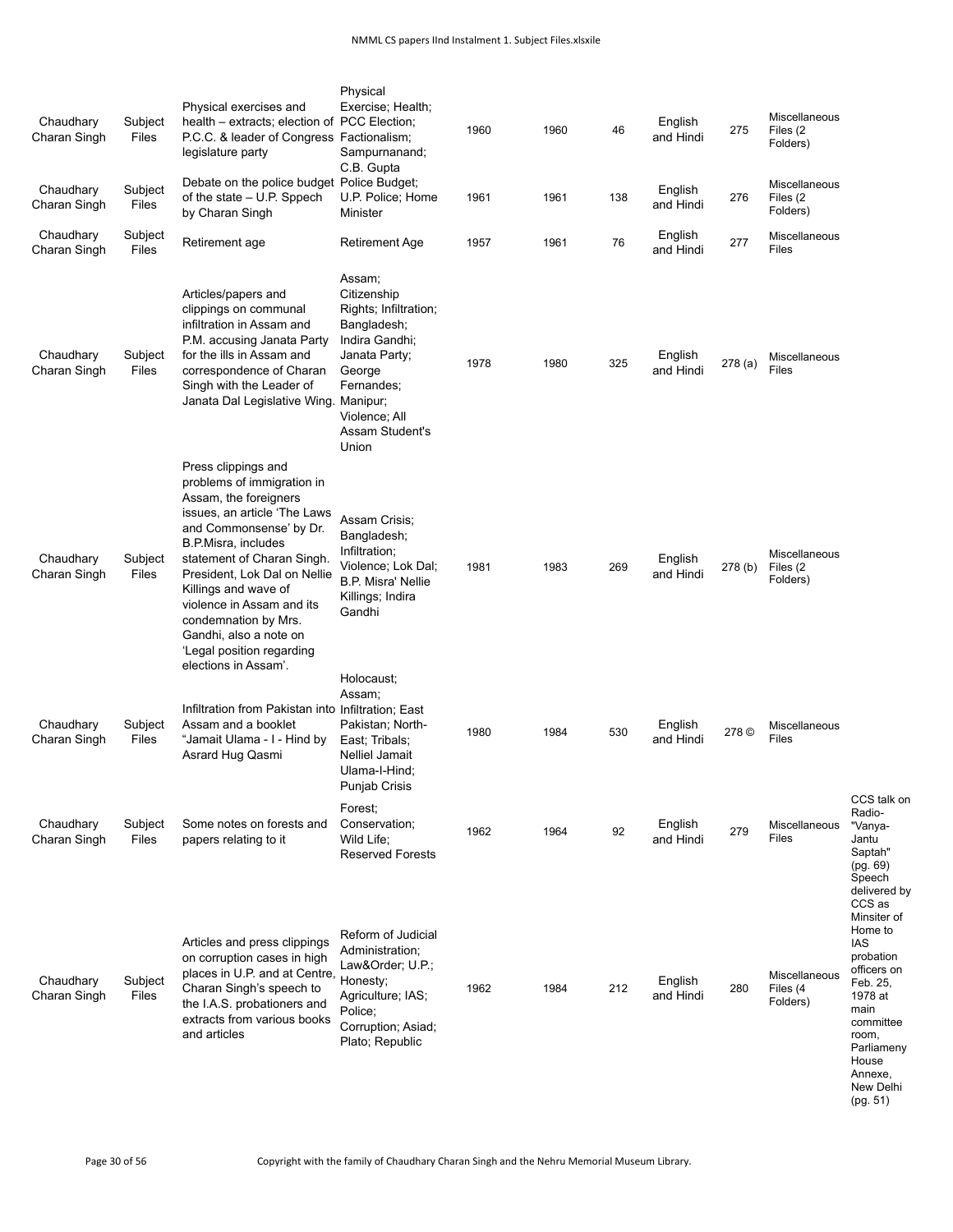| Chaudhary<br>Charan Singh | Subject<br>Files | Activities of foreign Christian<br>missionaries in NEFA and<br>Life of Jesus Christ                                                                                                                                                                                  | NEFA; Christian<br>Missionaries;<br>Proselytization;<br>Gulzarilal Nanda;<br>Tribals; Illicit<br>Migration                                                            | 1962 | 1985 | 104 | English<br>and Hindi | 281       | Miscellaneous<br>Files (3<br>Folders)  |                                                                                                                  |
|---------------------------|------------------|----------------------------------------------------------------------------------------------------------------------------------------------------------------------------------------------------------------------------------------------------------------------|-----------------------------------------------------------------------------------------------------------------------------------------------------------------------|------|------|-----|----------------------|-----------|----------------------------------------|------------------------------------------------------------------------------------------------------------------|
| Chaudhary<br>Charan Singh | Subject<br>Files | Correspondence received<br>by Charan Singh from<br>Mahabir Tyagi, Khushi Ram<br>Sharma and other M.L.As<br>regarding Charan Singh's<br>stand on reorganization and Greater Delhi<br>some statistics concerning<br>districtwise population/<br>religion in Delhi/U.P. | Reorganisation of<br>U.P.; State<br>Reorganisation;<br>Krishna Chanda;<br>Sampurnanand;<br>G.B. Pant;<br>State; Delhi<br>Suba; Mahabir<br>Tyagi; Khushi<br>Ram Sharma | 1948 | 1965 | 125 | English<br>and Hindi | 282 (a)   | Miscellaneous<br>Files (2)<br>Folders) |                                                                                                                  |
| Chaudhary<br>Charan Singh | Subject<br>Files | A plea for having smaller<br>states and to set up a<br>branch of the Allahabad<br>High Court at Agra                                                                                                                                                                 | Delimitation of<br>Constituencies;<br>Small States;<br>Division of<br>Allahabad High<br>Court; BKD; U.P<br>Division                                                   | 1956 | 1973 | 37  | English<br>and Hindi | 282 (b)   | <b>Miscellaneous</b><br><b>Files</b>   |                                                                                                                  |
| Chaudhary<br>Charan Singh | Subject<br>Files | Charan Singh on creation of<br>Greater Haryana and re-<br>organization of Uttar<br>Pradesh and clippings on<br>dissolution of Pepsu and re-<br>organization of Delhi and<br>U.P.                                                                                     | Vishal Haryana;<br>Small States;<br>Western U.P.;<br>Reorganisation of<br>U.P.; Delhi Suba                                                                            | 1953 | 1967 | 201 | English<br>and Hindi | 282 ©     | Miscellaneous<br>Files (2<br>Folders)  |                                                                                                                  |
| Chaudhary<br>Charan Singh | Subject<br>Files | Correspondence with Brij<br>Pradesh Nirman Parishad<br>and demand for a new<br>Haryana Province and<br>Indivisible Uttar Pradesh - a<br>pamphlet                                                                                                                     | Delhi Suba;<br>Reorganisation of<br>States; Division of<br>U.P.; Haryana<br>Province; Punjabi<br>Suba; Indivisible<br>U.P.                                            | 1965 | 1966 | 127 | English<br>and Hindi | $282$ (d) | Miscellaneous<br>Files                 | <b>CCS</b> letter<br>to Indira<br>Gandhi on<br>amending<br>Land<br>Acquistion<br>Act in<br>favour of<br>farmers. |
| Chaudhary<br>Charan Singh | Subject<br>Files | A case for restoration of<br>Delhi Suba- Data showing<br>the area and population of<br>Delhi                                                                                                                                                                         | Delhi Suba;<br>Haryana<br>Province; Vishal<br>Haryana;<br>Chandigarh<br>Dispute; Indira<br>Gandhi; Small<br>States; State<br>Reorganisation                           | 1967 | 1971 | 76  | English<br>and Hindi | 282 (e)   | Miscellaneous<br>Files                 |                                                                                                                  |
| Chaudhary<br>Charan Singh | Subject<br>Files | Amendment to the Land<br><b>Acquisition Act suggested</b><br>on behalf of the National<br>Democratic Alliance and<br>12th Congress of the C.P.I.<br>(M.)                                                                                                             | National<br>Democratic<br>Alliance: Land<br>Acquistion<br>(Amendment) Bill;<br>Indira Gandhi;<br>CPI (M) Party<br>Congress                                            | 1983 | 1985 | 70  | English<br>and Hindi | 282 (f)   | Miscellaneous<br><b>Files</b>          |                                                                                                                  |
| Chaudhary<br>Charan Singh | Subject<br>Files | Correspondence with Asia<br>Publishing House Pvt. Ltd.<br>Regarding "India's Poverty<br>and its Solution"                                                                                                                                                            | Asia Publishing<br>House; India's<br>Poverty and Its<br>Solutions                                                                                                     | 1964 | 1971 | 103 | English<br>and Hindi | 283       | Miscellaneous<br><b>Files</b>          | Correspond<br>ence with<br>Asia<br>Publishing<br>House<br>regarding<br>"India's<br>Poverty and<br>lts            |

Solutions"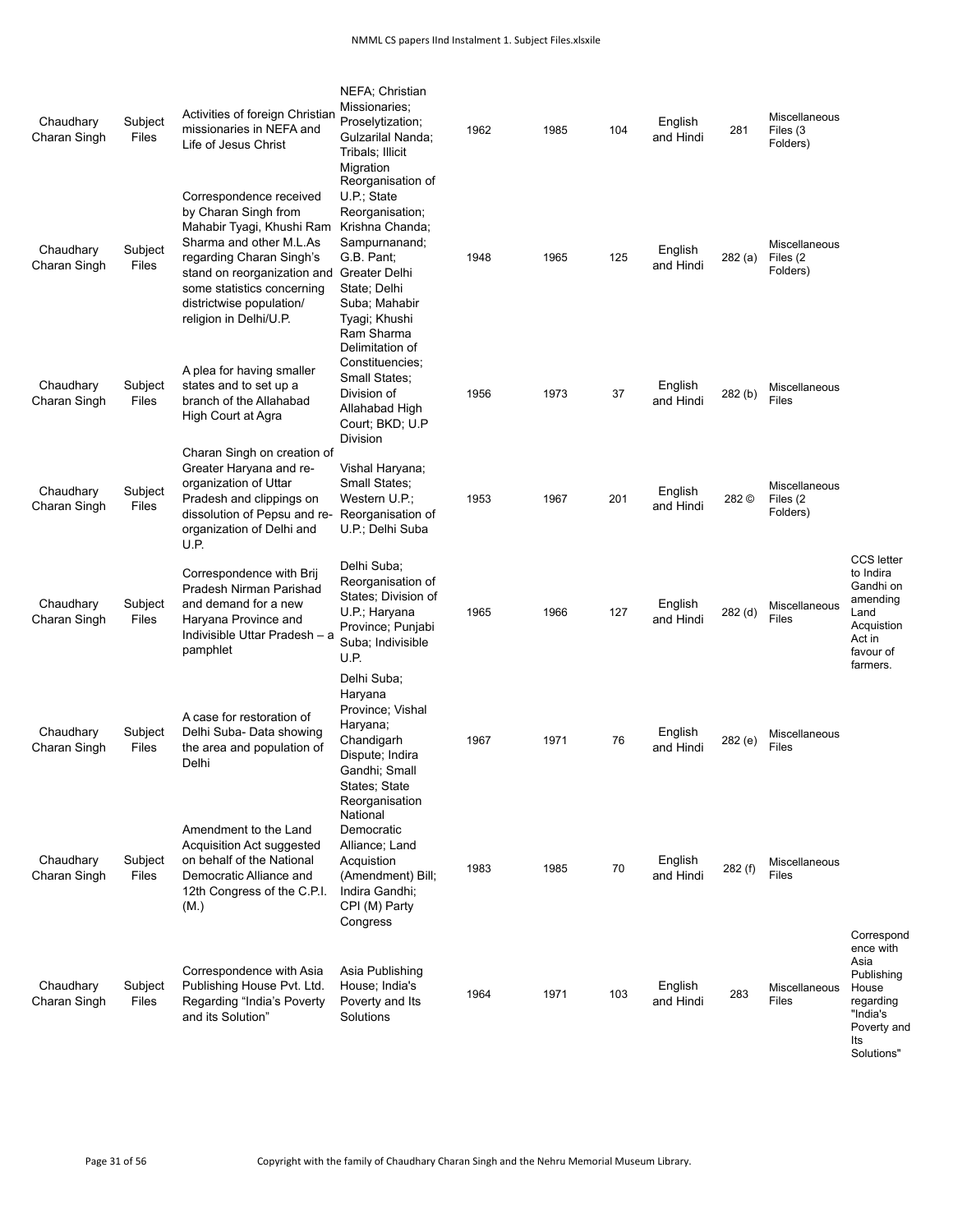| Chaudhary<br>Charan Singh | Subject<br>Files | Press clippings and printed<br>material relating to Pakistan<br>and Kashmir problem -<br>includes booklets such as<br>'Let Pakistan Speak for<br>Herself', 'Indo-China<br>Pakistan Problem',<br>'Pakistan's aggression in<br>Kutch' and 'The crisis in<br>Perspective', etc. | Pakistan;<br>Kashmir;<br>Aggression; Indo-<br>Pak Conflict:<br>Infiltration; Ayub<br>Khan; Conflict;<br>Kutch                                                        | 1965                      | 1965             | 281 | English<br>and Hindi | 284(a)  | Miscellaneous<br>Files                |
|---------------------------|------------------|------------------------------------------------------------------------------------------------------------------------------------------------------------------------------------------------------------------------------------------------------------------------------|----------------------------------------------------------------------------------------------------------------------------------------------------------------------|---------------------------|------------------|-----|----------------------|---------|---------------------------------------|
| Chaudhary<br>Charan Singh | Subject<br>Files | Miscellaneous clippings<br>relating to China and India's Pakistan;<br>North East Frontier; also<br>editorials by K.<br>Subramanyam on 'Realism<br>on Pakistan'                                                                                                               | Partition;<br>Nagaland; China;<br>North-East<br>Frontier; K.<br>Subramanyam                                                                                          | 1965                      | 1984             | 29  | English<br>and Hindi | 284(b)  | Miscellaneous<br>Files (2<br>Folders) |
| Chaudhary<br>Charan Singh | Subject<br>Files | Press clipping articles on<br>the creation of Pakistan and<br>on Jinnah by Madhu<br>Limaye, Nirad C.Chaudhary,<br>etc.                                                                                                                                                       | Partition; Jinnah;<br>Madhu Limaye;<br>Nirad C<br>Chaudhary                                                                                                          | 1969                      | 1983             | 48  | English<br>and Hindi | 284 ©   | Miscellaneous<br>Files                |
| Chaudhary<br>Charan Singh | Subject<br>Files | U.S.A., India, Pakistan and<br>Bangladesh and U.S. and<br>China's military aid to<br>Pakistan and plight of<br>Hindus in Bangladesh -<br>press clippings and<br>editorials relating to                                                                                       | Partition;<br>Kashmir;<br>Bangladesh;<br>Foreign Policy;<br>Nuclear Bomb;<br>Afghanistan<br>Crisis; War;<br>China; Hindus in<br>Bangladesh; U.S.                     | 1967                      | 1983             | 179 | English<br>and Hindi | 284 (d) | Miscellaneous<br>Files (3<br>Folders) |
| Chaudhary<br>Charan Singh | Subject<br>Files | Clippings on the creation of<br>Bangladesh and its<br>recognition, genocide in<br>Bangladesh, plight of<br>Hindus there, influx of<br>refugees into India; includes with Pakistan;<br>Charan Singh's letter to<br>Indira Gandhi                                              | Genocide in<br>Bangladesh;<br>Atrocities on<br>Hindus; Chinese<br>Threat; Pakistan;<br>Infiltration; War<br>Indo-Soviet<br>Treaty; Indira<br>Gandhi<br>Resolution on | May 1971                  | December<br>1971 | 285 | English<br>and Hindi | 284 (e) | Miscellaneous<br>Files (4<br>Folders) |
| Chaudhary<br>Charan Singh | Subject<br>Files | Charan Singh's comments<br>on U.P. Chief Minister's<br>resolution of Bangladesh<br>and press-clippings related<br>to Simla agreement                                                                                                                                         | Bangladesh;<br>BKD; Kamlapati<br>Tripathi; UP<br>Assembly;<br>Pakistan; Indo-<br>Soviet Treaty;<br>Shimla<br>Agreement; Indira<br>Gandhi                             | January 1972 October 1973 |                  | 113 | English<br>and Hindi | 284 (f) | Miscellaneous<br>Files (2<br>Folders) |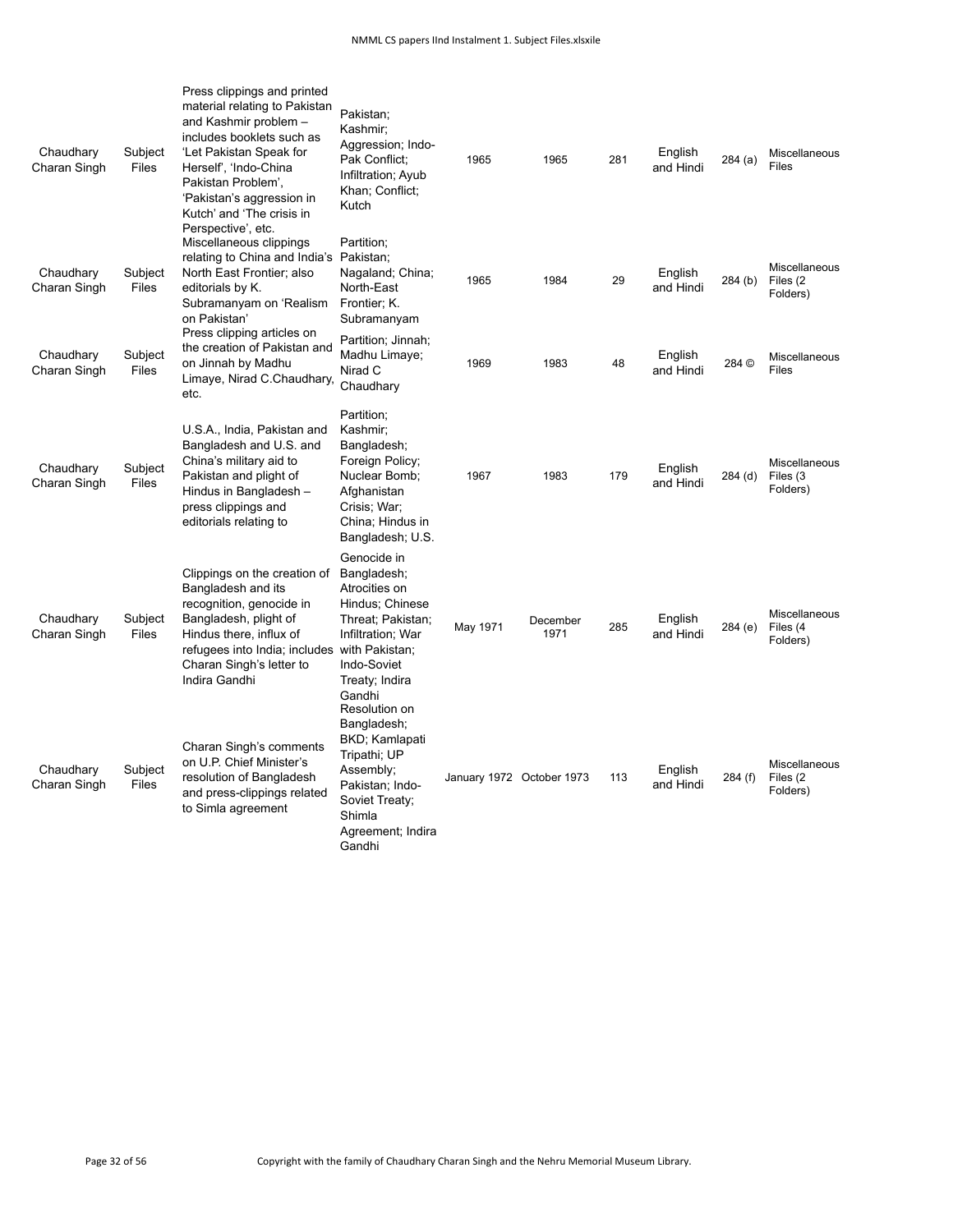| Chaudhary<br>Charan Singh | Subject<br>Files | U.P. State Government<br>employees agitation over<br>Dearness allowance and<br>other problems. Charan<br>Singh's correspondence<br>with Indira Gandhi, Morarji<br>Desai, Sucheta Kripalani<br>and notes etc on grant of<br>D.A. to U.P. govt.<br>employees, includes a note<br>by Charan Singh. | U.P. State<br>Employee<br>Agitation;<br>Dearness<br>Allowance; U.P.<br>Income<br>Disparities; Urban<br>vs Rural; Sucheta<br>Kripalani; Indira<br>Gandhi; Ram<br>Subhag Singh;<br>Morarji Desai;<br>Pay Rise; Ashoka<br>Mehta;<br>Emolument:<br>Administrative<br>Reform<br>Commission;<br>Strike; Pay<br>Rationalization<br>Committe | 1965 | 1966             | 310 | English<br>and Hindi | 285 | Miscellaneous<br>Files (5<br>Folders)  | CCS notes<br>on UP State<br>Govt.<br>employee's<br>agitation<br>and his<br>opposition                               |
|---------------------------|------------------|-------------------------------------------------------------------------------------------------------------------------------------------------------------------------------------------------------------------------------------------------------------------------------------------------|--------------------------------------------------------------------------------------------------------------------------------------------------------------------------------------------------------------------------------------------------------------------------------------------------------------------------------------|------|------------------|-----|----------------------|-----|----------------------------------------|---------------------------------------------------------------------------------------------------------------------|
| Chaudhary<br>Charan Singh | Subject<br>Files | Bonus issue - papers &<br>articles relating to                                                                                                                                                                                                                                                  | Bonus; Payment<br>of Bonus Act;<br>Dearness<br>Allowance;<br>Emolument                                                                                                                                                                                                                                                               | 1966 | 1976             | 61  | English<br>and Hindi | 286 | Miscellaneous<br>Files                 |                                                                                                                     |
| Chaudhary<br>Charan Singh | Subject<br>Files | Food prices                                                                                                                                                                                                                                                                                     |                                                                                                                                                                                                                                                                                                                                      | 1967 | 1967             | 8   | English<br>and Hindi | 287 | Miscellaneous<br>Files                 |                                                                                                                     |
| Chaudhary<br>Charan Singh | Subject<br>Files | Dissolution of legislative<br>assembly, law and<br>convention about<br>Governor's power                                                                                                                                                                                                         | Duties and<br>Function of<br>Governor;<br>Council of<br>Ministers;<br>Coalition<br>Government;<br>State Autonomy;<br>Mid-Term<br>Elections;<br>Constituion;<br>Gopala Reddy                                                                                                                                                          | 1967 | 1967             | 94  | English<br>and Hindi | 288 | Miscellaneous<br>Files                 | CCS notes<br>$on -$<br><b>Dissolution</b><br>of<br>Legislative<br>Assembly-<br>Governor's<br>Power (pg.<br>$36-42)$ |
| Chaudhary<br>Charan Singh | Subject<br>Files | Hindi agitation and arrest of<br>two U.P. ministers on<br>Language Bill                                                                                                                                                                                                                         | Official Language<br>Bill; Student<br>Protest; R.S.<br>Verma; Prabhu<br>Narain Singh                                                                                                                                                                                                                                                 | 1967 | 1967             | 117 | English<br>and Hindi | 289 | Miscellaneous<br>Files (2)<br>Folders) |                                                                                                                     |
| Chaudhary<br>Charan Singh | Subject<br>Files | The U.P. Public men<br>Enquiries Bill and U.P.<br>Public men Enquiry<br>Ordinance related<br>correspondence with Vijay<br>Kumar Malhotra, Prem<br>Bhasin, C.M. Punjab and<br>connected press clippings                                                                                          | Lokpal; Lokayukt;<br>Corruption;<br>Administrative<br>Reform<br>Commission;<br>Ombudsman                                                                                                                                                                                                                                             | 1967 | February<br>1968 | 184 | English<br>and Hindi | 290 | Miscellaneous<br>Files (3<br>Folders)  |                                                                                                                     |
| Chaudhary<br>Charan Singh | Subject<br>Files | Price of sugarcane in U.P.                                                                                                                                                                                                                                                                      | Sugarcane<br>Industry; Sugar<br>Price; B. Gopala<br>Reddi                                                                                                                                                                                                                                                                            | 1967 | 1968             | 69  | English<br>and Hindi | 291 | Miscellaneous<br>Files                 |                                                                                                                     |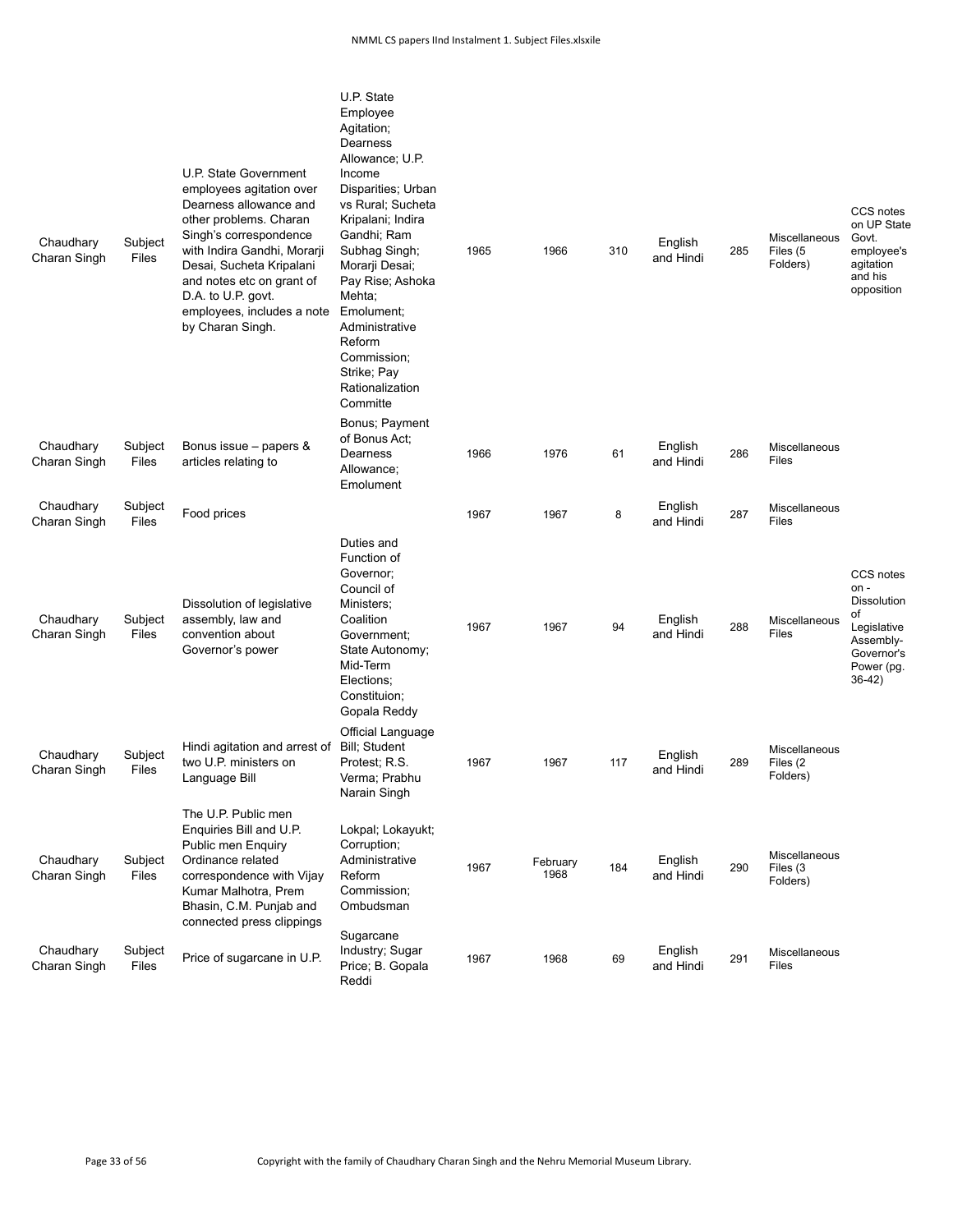| Chaudhary<br>Charan Singh | Subject<br>Files | Views of Ram Gopalji and<br>his correspondence with<br>Charan Singh                                                                                                                               | Gandhian<br>Economy; Ram<br>Gopal; Jan<br>Congress;<br>Economic Policy;<br>BKD                                                                                               | 1967 | 1969 | 37  | English<br>and Hindi | 292    | Miscellaneous<br>Files                                                                 | Important<br>correspond<br>ence<br>between<br>Ram<br>Gopalji<br>(Gandhian<br>from<br>Lucknow)<br>and CCS<br>on<br>Gandhian<br>economy,<br>privy purse |
|---------------------------|------------------|---------------------------------------------------------------------------------------------------------------------------------------------------------------------------------------------------|------------------------------------------------------------------------------------------------------------------------------------------------------------------------------|------|------|-----|----------------------|--------|----------------------------------------------------------------------------------------|-------------------------------------------------------------------------------------------------------------------------------------------------------|
| Chaudhary<br>Charan Singh | Subject<br>Files | Complaints against VIPs of<br>$U.P. - including ministers$<br>such as Rajendra Singh,<br>Dharam Singh, Anant Ram<br>Jaiswal and Girdhari Lal                                                      | Corruption;<br>Complaint:<br>Funding of<br><b>Political Parties;</b><br>Rajendra Singh;<br>Dharam Singh;<br>Anant Ram;<br>Jaiswal; Girdhari<br>Lal<br><b>Students Union:</b> | 1966 | 1979 | 346 | English<br>and Hindi | 293    | Miscellaneous<br>Files (7<br>Folders.<br>Includes some<br>background<br>material also) | and BKD                                                                                                                                               |
| Chaudhary<br>Charan Singh | Subject<br>Files | <b>Students Union Ordinance</b>                                                                                                                                                                   | Ordinance:<br><b>Student Unrest;</b><br>Preventive<br>Detention<br>Ordinance; B.<br>Gopala Reddi;<br>Nationalisation of<br>Sugar Industry                                    | 1967 | 1971 | 274 | English<br>and Hindi | 294    | Miscellaneous<br>Files                                                                 |                                                                                                                                                       |
| Chaudhary<br>Charan Singh | Subject<br>Files | Defections - law and<br>precedence regarding.<br>Includes article by Charan<br>Singh- Defections: What is<br>the way out?                                                                         | Defection; Ram<br>Gopal; Congress<br>Party; Crossing<br>the Floor; BKD;<br>Indira Gandhi                                                                                     | 1967 | 1982 | 131 | English<br>and Hindi | 295    | Miscellaneous<br>Files (2<br>Folders)                                                  | CCS' article-<br>"Defections:<br>What is the<br>way out"<br>(pg. 56)                                                                                  |
| Chaudhary<br>Charan Singh | Subject<br>Files | The language problem                                                                                                                                                                              | Urdu. Hindi;<br>Ounjabi;<br>Khushwant<br>Singh; M.G.<br>Ramachandran;<br>Ram Subhaq<br>Singh                                                                                 | 1967 | 1985 | 220 | English<br>and Hindi | 296    | Miscellaneous<br>Files (2)<br>Folders)                                                 |                                                                                                                                                       |
| Chaudhary<br>Charan Singh | Subject<br>Files | Letter written by Charan<br>Singh to MLAs'                                                                                                                                                        | Samyukta<br>Vidhayak Dal                                                                                                                                                     | 1968 | 1968 | 22  | English<br>and Hindi | 297    | Miscellaneous<br>Files                                                                 |                                                                                                                                                       |
| Chaudhary<br>Charan Singh | Subject<br>Files | General/miscellaneous<br>papers: also includes<br>papers on disintegration of<br>the country                                                                                                      | Denationalisation;<br><b>Political Crisis:</b><br>Jaspat Roy<br>Kapoor                                                                                                       | 1968 | 1983 | 80  | English<br>and Hindi | 298    | Miscellaneous<br><b>Files</b>                                                          | Press<br>relase by<br>CCS on<br>communalis<br>m,<br>language<br>and caste                                                                             |
| Chaudhary<br>Charan Singh | Subject<br>Files | Salekh Chandra Murder<br>case and papers relating to<br>riot in Mau, Lucknow and<br>Muzaffarnagar                                                                                                 | Muzaffarnagar;<br>Riot; B Gopala<br>Reddi; Mau;<br>Communal Riots;<br>Lucknow                                                                                                | 1969 | 1969 | 46  | English<br>and Hindi | 299    | Miscellaneous<br>Files                                                                 |                                                                                                                                                       |
| Chaudhary<br>Charan Singh | Subject<br>Files | Papers relating to sugar<br>mills and their taking over by<br>the Govt.                                                                                                                           | Suggar Mill; C B<br>Gupta;<br>Nationalisation;                                                                                                                               | 1969 | 1970 | 76  | English<br>and Hindi | 300    | Miscellaneous<br>Files                                                                 |                                                                                                                                                       |
| Chaudhary<br>Charan Singh | Subject<br>Files | Report on Moradabad<br>incident and<br>correspondence with S.<br>Shahabuddin, Gen. Secty;<br>Janata Party, over their<br>views on the composition of<br>P.A.C. and police force<br>composition of | <b>BKD</b>                                                                                                                                                                   | 1980 | 1982 | 58  | English<br>and Hindi | 301(a) | Miscellaneous<br>Files                                                                 |                                                                                                                                                       |

Page 34 of 56 Copyright with the family of Chaudhary Charan Singh and the Nehru Memorial Museum Library.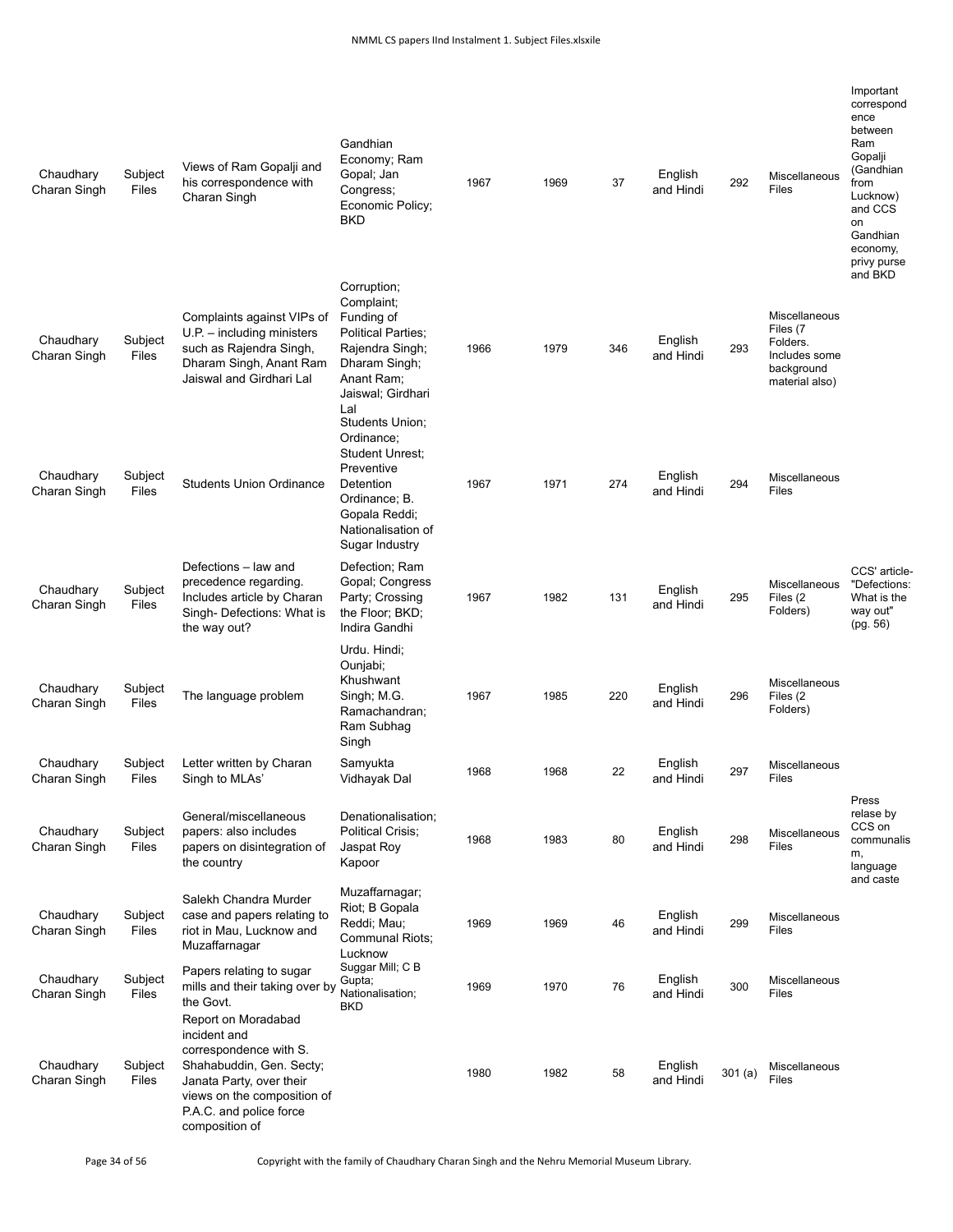| Chaudhary<br>Charan Singh | Subject<br>Files | Articles and press clippings<br>on 'Islam and Violence',<br>'Communal Malady',<br>'Fundamentalism', 'Influence<br>of Indians Scholars on<br>Islam', 'the Meaning of<br>Ziaism' etc and 'Islam in<br>other countries' | Rabat Affair;<br>Muslims in India;<br>Secularism;<br>Communalism;<br>Indian Culture;<br>Fundamentalism;<br>Ziaism          | 1969 | 1983 | 116 |         | 301 <sub>(b)</sub> | Miscellaneous<br>Files (3<br>Folders)        |                                                                                                                                                            |
|---------------------------|------------------|----------------------------------------------------------------------------------------------------------------------------------------------------------------------------------------------------------------------|----------------------------------------------------------------------------------------------------------------------------|------|------|-----|---------|--------------------|----------------------------------------------|------------------------------------------------------------------------------------------------------------------------------------------------------------|
| Chaudhary<br>Charan Singh | Subject<br>Files | Nationalization of sugar<br>mills                                                                                                                                                                                    | Nationalization;<br>Sugar Miils; Indira<br>Gandhi;<br>Compensation;<br>Bank<br>Nationalization;<br>Fakhruddin Ali<br>Ahmad | 1970 | 1970 | 146 |         | 302                | <b>Miscellaneous</b><br>Files (3<br>Folders) | CCS<br>statemnt as<br>CM on 18<br>Aug. 1970-<br>Take over<br>of sugar<br>mills in UP.<br>Published<br>by<br>Information<br>Department<br>, UP (pg.<br>102) |
| Chaudhary<br>Charan Singh | Subject<br>Files | Some problems posed by<br>members and ministers                                                                                                                                                                      | Starvation;<br>Kamlapati<br>Tripathi; Meerut;<br>BKD; PAC Force                                                            | 1970 | 1970 | 38  |         | 303                | Miscellaneous<br>Files (2<br>Folders)        |                                                                                                                                                            |
| Chaudhary<br>Charan Singh | Subject<br>Files | Size of holdings and number Refom; Adhivasi;<br>of tractors                                                                                                                                                          | Zamindari<br>Abolition; Land<br>Tenancy Act:<br>Sharda Bhakt<br>Singh                                                      | 1970 | 1976 | 37  |         | 304                | Miscellaneous<br><b>Files</b>                | The Uttar<br>Pradesh<br>Land<br>Reforms<br>(Amendme<br>nt) Act,<br>1954                                                                                    |
| Chaudhary<br>Charan Singh | Subject<br>Files | Papers regarding<br>Nagarwala                                                                                                                                                                                        | Nagarwala; Bank<br>Scandal                                                                                                 | 1971 | 1971 | 10  |         | 305                | Miscellaneous<br>Files                       |                                                                                                                                                            |
| Chaudhary<br>Charan Singh | Subject<br>Files | Allegations against ministers Balram Singh                                                                                                                                                                           | Corruption;<br>Yadav, U.P.                                                                                                 | 1971 | 1972 | 75  |         | 306                | Miscellaneous<br><b>Files</b>                |                                                                                                                                                            |
| Chaudhary<br>Charan Singh | Subject<br>Files | Astrological forecasts and<br>predictions for Chaudhary<br>Charan Singh. Corres-<br>pondence with Dr.<br>B.Y.Raman, K.Koteswara<br>Dr. P.S.R. Sastry<br>Rao and                                                      | Astrology;<br>Numerology                                                                                                   | 1971 | 1985 | 289 |         | 307                | Miscellaneous<br>Files (4<br>Folders)        | CCS photo<br>(pg. 235)                                                                                                                                     |
| Chaudhary<br>Charan Singh | Subject<br>Files | PAC trouble - U.P.                                                                                                                                                                                                   | Police<br>Karamchari<br>Parishad;<br>Lucknow; Armed<br>Mutiny; Army;<br>PAC Force<br>E. F.                                 | 1973 | 1973 | 55  |         | 308                | Miscellaneous<br>Files                       |                                                                                                                                                            |
| Chaudhary<br>Charan Singh | Subject<br>Files | Dr. E.F.Schumachar                                                                                                                                                                                                   | Schumachar;<br>Economic<br>Growth; New                                                                                     | 1973 | 1973 | 164 | English | 309                | Miscellaneous<br>Files                       |                                                                                                                                                            |
| Chaudhary<br>Charan Singh | Subject<br>Files | Question for caste<br>Information of Western U.P.<br>as a separate state.                                                                                                                                            | Economics<br>Reorganiation of<br>State; Western<br>U.P.                                                                    | 1973 | 1973 | 13  | English | 310                | Miscellaneous<br>Files                       |                                                                                                                                                            |
| Chaudhary<br>Charan Singh | Subject<br>Files | Smugglers in league with<br>ruling party                                                                                                                                                                             | Smugglers;<br>Political Party;<br>Congress                                                                                 | 1974 | 1974 | 29  |         | 311                | Miscellaneous<br>Files                       |                                                                                                                                                            |
| Chaudhary<br>Charan Singh | Subject<br>Files | Papers relating to the sex<br>scandal case involving<br>Bhajan Lal-Minister in<br>Haryana Government                                                                                                                 | Sex Scandal;<br>Bhajan Lal;<br>Haryana                                                                                     | 1974 | 1974 | 40  |         | 311(a)             | Miscellaneous<br>Files                       |                                                                                                                                                            |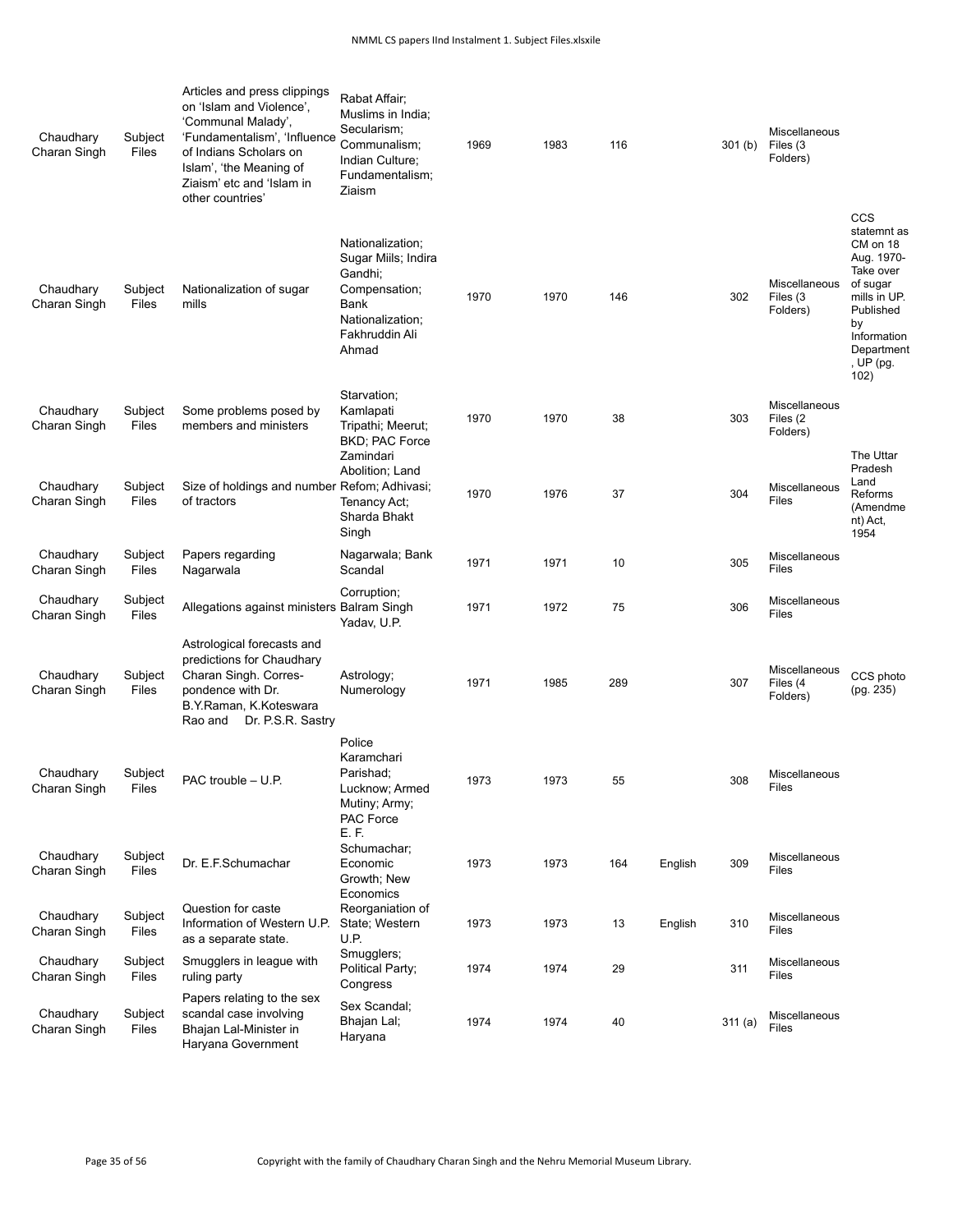| Chaudhary<br>Charan Singh | Subject<br>Files | Question of levy of price of<br>wheat                                                                                                                                                                                           | Levy; Wheat<br>Price; Balraj<br>Madhok;<br>Democratic<br>Alternative;<br>Barrington Moore;<br>Socialism;<br>Loktantric Sangh                                                                                                               | 1975 | 1975 | 106 | 312 | Miscellaneous<br>Files (2)<br>Folders) |                                                                                                         |
|---------------------------|------------------|---------------------------------------------------------------------------------------------------------------------------------------------------------------------------------------------------------------------------------|--------------------------------------------------------------------------------------------------------------------------------------------------------------------------------------------------------------------------------------------|------|------|-----|-----|----------------------------------------|---------------------------------------------------------------------------------------------------------|
| Chaudhary<br>Charan Singh | Subject<br>Files | Miscellaneous papers,<br>clippings etc.                                                                                                                                                                                         | Janata Party<br>Breakup; Sonepat<br>by-epection,<br>1983; SriLanka-<br>Tamil Issue;<br>Punjab and Sikh<br>Militancy                                                                                                                        | 1975 | 1984 | 572 | 313 | Miscellaneous<br>Files                 |                                                                                                         |
| Chaudhary<br>Charan Singh | Subject<br>Files | Amendment of constitution                                                                                                                                                                                                       | Fourty Four<br>Amendment; J.B<br>Kriplani; B.C.<br>Kamble;<br>Costituional<br>Amendment;<br>Fundamental<br>Rights; Krishan<br>Kant                                                                                                         | 1976 | 1976 | 217 | 314 | <b>Miscellaneous</b><br>Files          |                                                                                                         |
| Chaudhary<br>Charan Singh | Subject<br>Files | Correspondence with<br>Jayaprakash Narayan and<br>others regarding opposition<br>unity and resolutions passed<br>by the B.L.D. and the<br>Bombay meet.                                                                          | Opposition Unity;<br>Dictatorship;<br>Emergency;<br>National<br>Alternatives;<br>Marger of Parties;<br>Biju Patnaik;<br>Jayaprakash<br>Narayan;<br>Karpoori Thakur;<br>Janata Party;<br>George<br>Fernandes; N.G.<br>Goray; Bombay<br>Meet | 1976 | 1976 | 188 | 315 | Miscellaneous<br>Files                 |                                                                                                         |
| Chaudhary<br>Charan Singh | Subject<br>Files | Complaints against<br>Ministers                                                                                                                                                                                                 | Harideo Joshi;<br>Factionalism;<br>Rajasthan;<br>Kamlapati<br>Tripathi;<br>Rajasthan;<br>Corruption; Land<br>Grab; Morarji                                                                                                                 | 1976 | 1976 | 90  | 316 | Miscellaneous<br>Files                 |                                                                                                         |
| Chaudhary<br>Charan Singh | Subject<br>Files | Debate on the kind of<br>political system that would<br>suit India                                                                                                                                                              | Desai<br>Parliamentary<br>System;<br>Presidential<br>System; American<br>System; Indian<br>System                                                                                                                                          | 1977 | 1977 | 37  | 317 | <b>Miscellaneous</b><br>Files          |                                                                                                         |
| Chaudhary<br>Charan Singh | Subject<br>Files | Imposition of President's<br>rule and dissolution of nine<br>state assemblies -<br>correspondence with the<br>C.M.s of Himachal Pradesh,<br>Rajasthan, Madhya<br>Pradesh, Orissa & West<br>Bengal and a note for the<br>Cabinet | Emergency;<br>Gandhi; Sanjay<br>Gandhi; Shah<br>Commission;<br>Dissolution of<br><b>State Assembly</b>                                                                                                                                     | 1977 | 1977 | 206 | 318 | <b>Miscellaneous</b><br>Files          | CCS<br>interview as<br>Home<br>Minister in<br>the<br>Spotlight<br>programe of<br>AIR, 20<br>April, 1977 |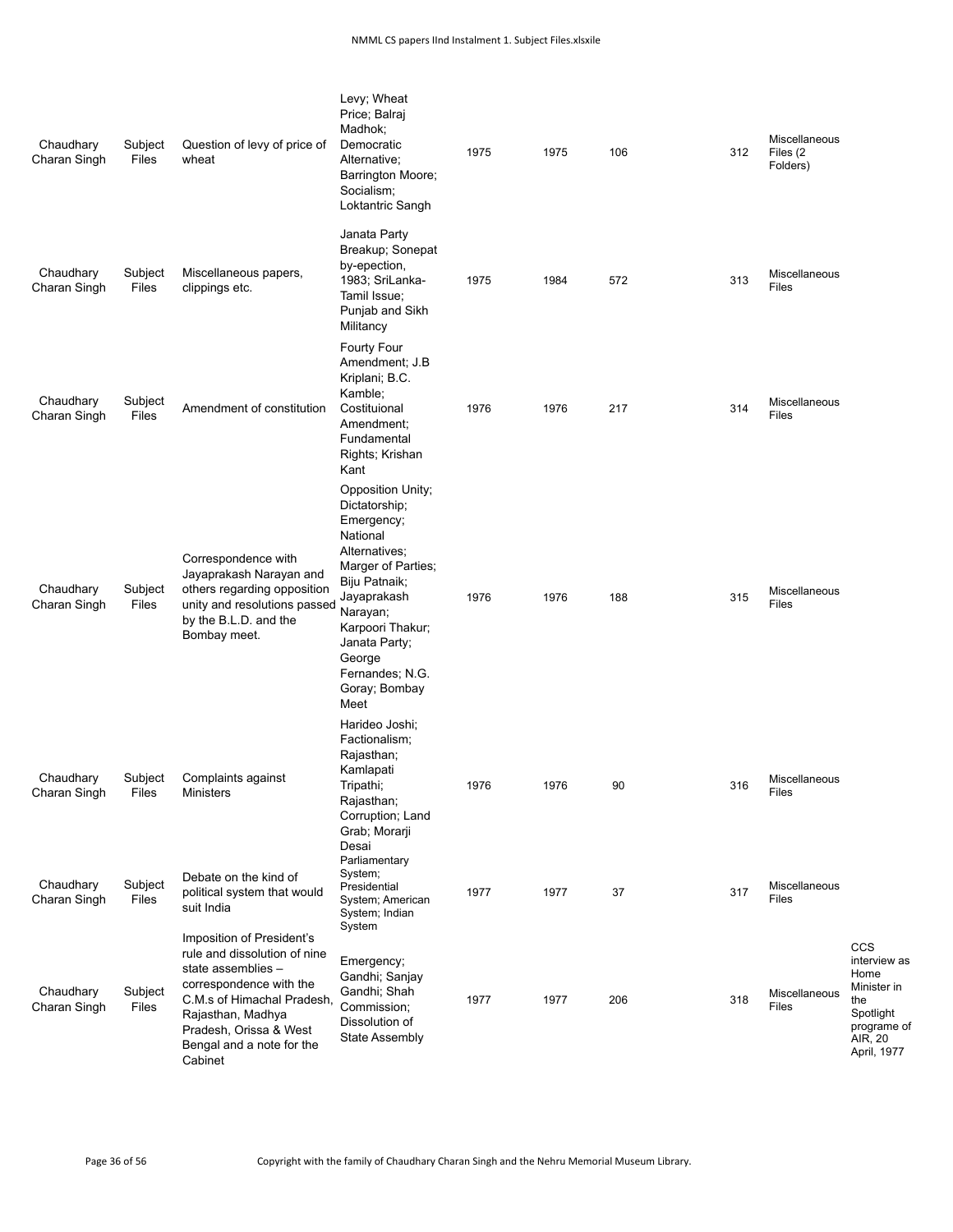| Chaudhary<br>Charan Singh<br>Chaudhary<br>Charan Singh | Subject<br>Files<br>Subject<br>Files | Orissa Affairs: case of<br>disproportionate assets<br>against Nandini Satpathy -<br>report sent to Charan Singh<br>as Union Home Minister<br>Notes on re-organization of<br>states of U.P., Bihar and<br>M.P.                                                                            | Oriisa; Nilamani<br>Routray;<br>Corruption;<br>Disproportionate<br>Wealth; Nandini<br>Satpathy<br>Reorganization of<br>States; Small<br>States                                                                                    | 1977<br>1977 | 1977<br>1977 | 242<br>29 | 319<br>320 | Miscellaneous<br>Files<br>Miscellaneous<br>Files |
|--------------------------------------------------------|--------------------------------------|------------------------------------------------------------------------------------------------------------------------------------------------------------------------------------------------------------------------------------------------------------------------------------------|-----------------------------------------------------------------------------------------------------------------------------------------------------------------------------------------------------------------------------------|--------------|--------------|-----------|------------|--------------------------------------------------|
| Chaudhary<br>Charan Singh                              | Subject<br>Files                     | Haryana Affairs                                                                                                                                                                                                                                                                          | Devi Lal; Factoey<br><b>Worker Union</b><br>Unrest; Sushma<br>Swaraj; Bhajan<br>Lal; Janata Party;<br>Mool Chand Jain                                                                                                             | 1977         | 1979         | 123       | 321        | Miscellaneous<br>Files                           |
| Chaudhary<br>Charan Singh                              | Subject<br>Files                     | Evidence before<br>Vaidyalingam Commission<br>regarding charges against<br>family members of Morarji<br>Desai and Charan Singh,<br>press conference by Ram<br>Vilas Paswan                                                                                                               | Morarji Desai;<br>Vaidyalingam<br>Commission;<br>Kanti Desai; Ram<br>Vilas Paswan                                                                                                                                                 | 1977         | 1980         | 393       | 322        | Miscellaneous<br>Files (5<br>Folders)            |
| Chaudhary<br>Charan Singh                              | Subject<br>Files                     | Dissolution of state<br>assemblies & its<br>performance                                                                                                                                                                                                                                  | Naga National<br>council; Morarji<br>Desai; A.Z. Phizo;<br>Congress Party;<br>Bride Burning:<br>Dowry                                                                                                                             | 1977         | 1984         | 195       | 323        | Miscellaneous<br>Files (2)<br>Folders)           |
| Chaudhary<br>Charan Singh                              | Subject<br>Files                     | Miscellaneous<br>correspondence & papers                                                                                                                                                                                                                                                 | Ajit Singh; Lok<br>Dal                                                                                                                                                                                                            | 1977         | 1986         | 295       | 324        | Miscellaneous<br>Files (2)<br>Folders)           |
| Chaudhary<br>Charan Singh                              | Subject<br>Files                     | Correspondence with Devi<br>Lal, Brig Ram Singh,<br>Chandra Shekhar, etc.<br>regarding Haryana Affairs.<br>Also Janata Party<br>Parliamentary Board's<br>decision seeking vote of<br>confidence by Devi Lal in<br>Haryana Assembly, Raj<br>Narain's resignation from<br>the Janata Party | Mool Chand Jain;<br>Dicontent in Lo<br>Dal-Haryana;<br>Bhajan Lal;<br>Janata Party;<br>Chandra<br>Shekhar;<br>Factionalism;<br>Haryana;<br>Ramkrishna<br>Hegde;<br>Indiscipline;<br>Nanaji<br>Deshmukh; Crisis<br>in Janata Party | 1978         | 1979         | 167       | 325        | Miscellaneous<br>Files (3<br>Folders)            |
| Chaudhary<br>Charan Singh                              | Subject<br>Files                     | Papers relating to Tricolor<br>Flag                                                                                                                                                                                                                                                      | Congress Flag;<br><b>National Flag</b>                                                                                                                                                                                            | 1978         | 1978         | 37        | 326        | Miscellaneous<br><b>Files</b>                    |
| Chaudhary<br>Charan Singh                              | Subject<br>Files                     | Correspondence with<br>Speaker, Lok Sabha &<br>papers relating to party<br>affairs.                                                                                                                                                                                                      | Morarji Desai; Raj<br>Narain; Janata<br>Party Split;<br>Commission of<br>Inquiry Act 1952;<br>Collective<br>Responsibility;<br>Kisan Rally;<br>Resignation;<br>Sikkim; Indira<br>Gandhi; Atomic<br>Energy                         | 1978         | 1978         | 116       | 327        | Miscellaneous<br>Files (3<br>Folders)            |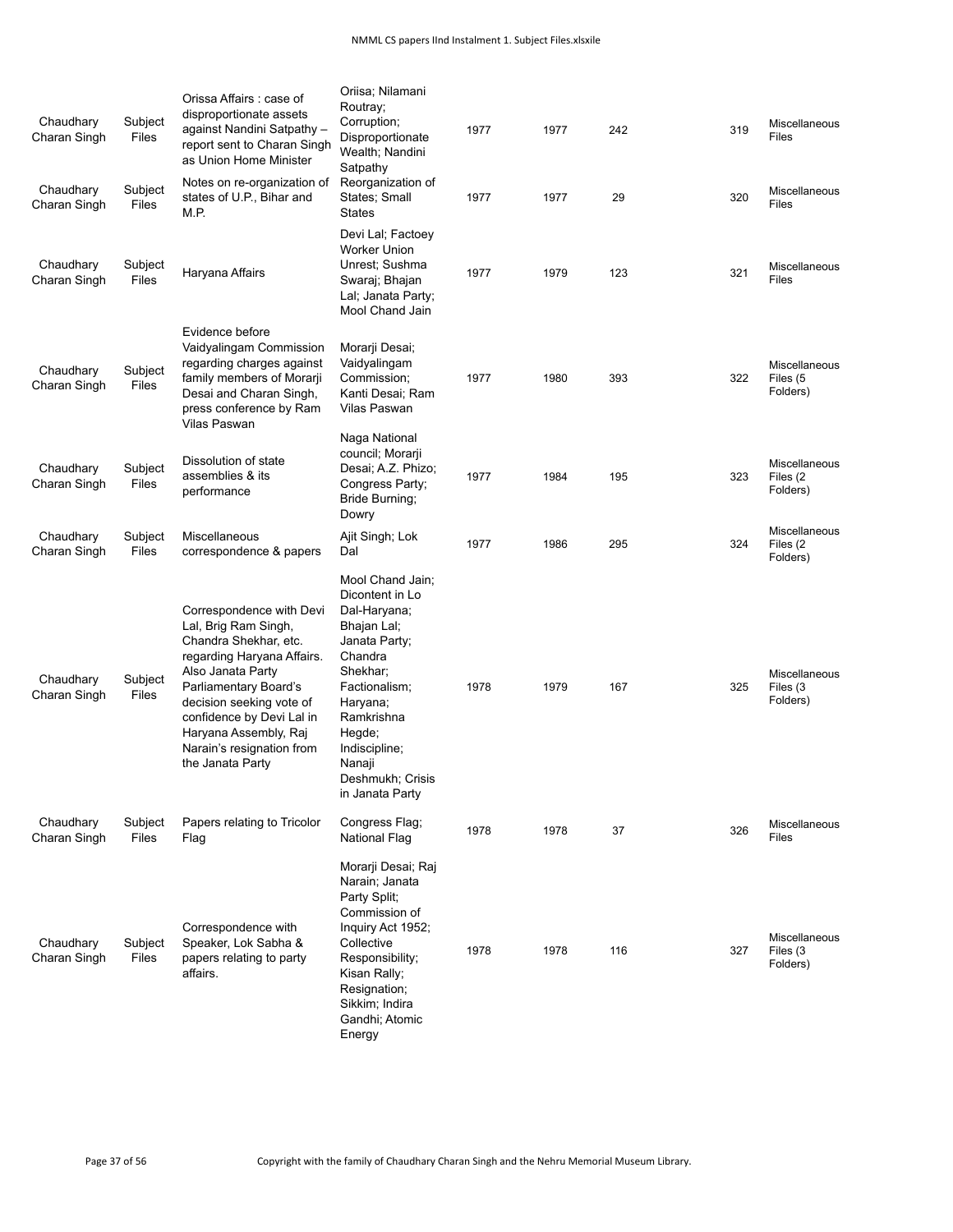| Chaudhary<br>Charan Singh | Subject<br>Files | Centre-State relations.<br>Includes questionnaire of<br>Commission on Centre-<br>State Relations; 1984.                                                                                                                                                                                                                                                                 | State Autonomy;<br>Federal Stricture;<br>DMK; CPI(M);<br>Role of Governor;<br>Financial<br>Relation; All India<br>Forward Bloc; Co-<br>operative<br>Federalism;<br>Democratic<br>Socialist Party;<br><b>Eighth Finance</b><br>Commission | 1978 | 1983 | 274 | 328 | Miscellaneous<br>Files                       |
|---------------------------|------------------|-------------------------------------------------------------------------------------------------------------------------------------------------------------------------------------------------------------------------------------------------------------------------------------------------------------------------------------------------------------------------|------------------------------------------------------------------------------------------------------------------------------------------------------------------------------------------------------------------------------------------|------|------|-----|-----|----------------------------------------------|
| Chaudhary<br>Charan Singh | Subject<br>Files | George Fernandes and<br>corruption                                                                                                                                                                                                                                                                                                                                      | George<br>Fernandes;<br>Corruption;<br>Swadeshi Cotton<br>Mill; Socialist                                                                                                                                                                | 1978 | 1984 | 63  | 329 | <b>Miscellaneous</b><br>Files (2<br>Folders) |
| Chaudhary<br>Charan Singh | Subject<br>Files | Offences under the Foreign<br><b>Exchange Regulations</b><br>against P.N.<br>Balasubramaniam. His<br>attemot to flee from the<br>country, related case<br>documents and<br>correspondence between<br>Charan Singh and Morarji<br>Desai                                                                                                                                  | Foreign<br>Exchange<br>Violations:<br>Directorate<br>Enforcement;<br>Morarii Desai; Raj<br>Narain                                                                                                                                        | 1979 | 1979 | 234 | 330 | Miscellaneous<br>Files (4<br>Folders)        |
| Chaudhary<br>Charan Singh | Subject<br>Files | Papers relating to Chand<br>Ram - Minister for Shipping<br>& Transport                                                                                                                                                                                                                                                                                                  | Chand Ram; Sex<br>Scandal:<br>Molestation;<br>Corruption; Bribe;<br>Haryana                                                                                                                                                              | 1979 | 1979 | 117 | 331 | Miscellaneous<br>Files (3<br>Folders)        |
| Chaudhary<br>Charan Singh | Subject<br>Files | Report of the Commission of<br>inguiry on Maruti Affairs                                                                                                                                                                                                                                                                                                                | Maruti Affairs                                                                                                                                                                                                                           | 1978 | 1978 | 141 | 332 | Miscellaneous<br>Files                       |
| Chaudhary<br>Charan Singh | Subject<br>Files | List of U.P. M.L.As.                                                                                                                                                                                                                                                                                                                                                    | U.P. Vidhan<br>Sabha                                                                                                                                                                                                                     | 1979 | 1979 | 11  | 333 | Miscellaneous<br>Files                       |
| Chaudhary<br>Charan Singh | Subject<br>Files | Notes on raids and<br>investigation conducted<br>against P.N.<br>Balasubramanian under<br>FERA/ Income tax act                                                                                                                                                                                                                                                          | P.N.<br>Balasubramanian<br>; FERA; Income-<br>tax Violation;<br>Petition; Kanti<br>Desai                                                                                                                                                 | 1979 | 1979 | 216 | 334 | Miscellaneous<br>Files (3<br>Folders)        |
| Chaudhary<br>Charan Singh | Subject<br>Files | Papers relating to furnishing<br>of Tughlag Road residence<br>of Charan Singh                                                                                                                                                                                                                                                                                           |                                                                                                                                                                                                                                          | 1979 | 1979 | 8   | 335 | Miscellaneous<br>Files                       |
| Chaudhary<br>Charan Singh | Subject<br>Files | Correspondence with<br>Charan Singh (Finance<br>Minister), the question of<br>bonus to Govt. employees:<br>clippings and extracts from<br>the 'Report of Bonus Review Deficit; Morarji<br>Committee, a note entitled<br>'Profit Sharing and other<br>Bonus Systems in Foreign<br>Countries and 'Economic<br>outlook for 1979-80 - a note Maintenance<br>by Charan Singh | Fiscal Policy;<br>Monetary Policy;<br>Food Production;<br>Price&Production<br>Bonus; Budget<br>Desai;<br>Railwaymen;<br>Essential<br>Services<br>Ordinance                                                                               | 1979 | 1979 | 146 | 336 | Miscellaneous<br>Files (3<br>Folders)        |
| Chaudhary<br>Charan Singh | Subject<br>Files | State v/s Jai Narain                                                                                                                                                                                                                                                                                                                                                    | Jai Narain                                                                                                                                                                                                                               | 1979 | 1979 | 9   | 337 | Miscellaneous<br>Files                       |
| Chaudhary<br>Charan Singh | Subject<br>Files | M.R. Dhawan v/s Charan<br>Singh                                                                                                                                                                                                                                                                                                                                         | M.R. Dhawan;<br><b>Operation Kuber</b>                                                                                                                                                                                                   | 1980 | 1980 | 151 | 338 | Miscellaneous<br>Files                       |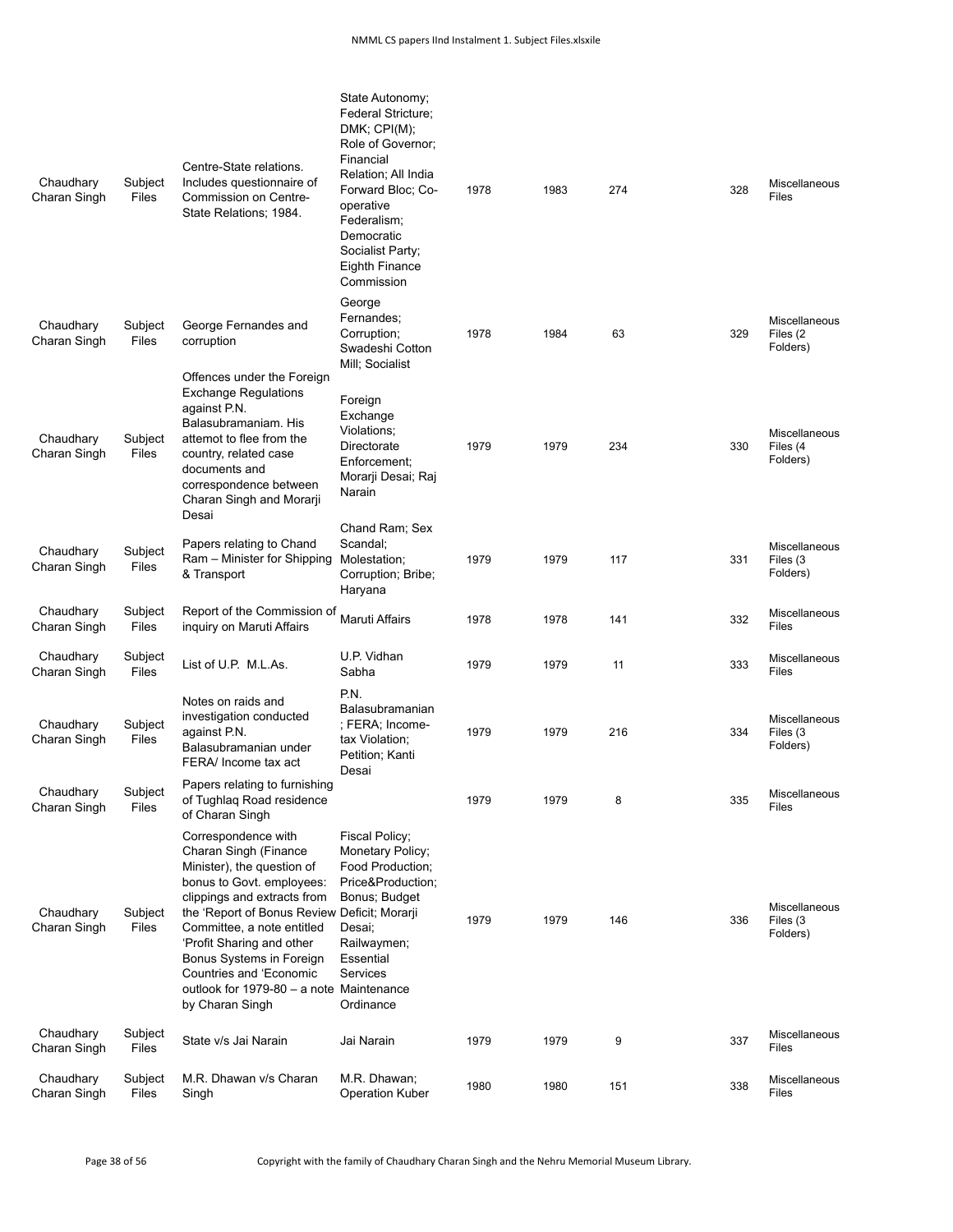| Chaudhary<br>Charan Singh | Subject<br>Files | C.I.D. Enquiry into Baghpat<br>affairs - incident of police<br>atrocities on Maya Tyagi<br>and violation of her modesty<br>and killing of policemen -<br>Protest by Lok Dal and<br>press clippings, also appeal<br>by Jas Bir Singh, Advocate<br>of Maya Tyagi and an article Limaye<br>by J.B.Kripalani | Maya Tyagi;<br>Rape; Murder;<br>Baghpat; Protest;<br>Lok Dal; J.B.<br>Kriplani; Giani<br>Zail Singh; Indira<br>Gandhi; Madhu                  | 1980 | 1980         | 344 | 339     | Miscellaneous<br>Files $(4+)$ |
|---------------------------|------------------|----------------------------------------------------------------------------------------------------------------------------------------------------------------------------------------------------------------------------------------------------------------------------------------------------------|-----------------------------------------------------------------------------------------------------------------------------------------------|------|--------------|-----|---------|-------------------------------|
| Chaudhary<br>Charan Singh | Subject<br>Files | Haryana Affairs                                                                                                                                                                                                                                                                                          | Devi Lal:<br>Differences in Lok<br>Dal; Haryana;<br>Disciplinary<br>Action                                                                    | 1980 | 1980         | 75  | 340     | Miscellaneous<br>Files        |
| Chaudhary<br>Charan Singh | Subject<br>Files | Papers relating to<br>Afghanistan                                                                                                                                                                                                                                                                        | Soviet Union;<br>Military<br>Intervention;<br>Afghanistan                                                                                     | 1980 | 1980         | 11  | 341     | Miscellaneous<br>Files        |
| Chaudhary<br>Charan Singh | Subject<br>Files | Proportion of Brahmins &<br>other castes in govt.<br>services & in legislature.                                                                                                                                                                                                                          | Caste<br>Representation;<br>U.P. Civil<br>Services                                                                                            | 1980 | 1982         | 308 | 342     | Miscellaneous<br>Files        |
| Chaudhary<br>Charan Singh | Subject<br>Files | Crimes committed or<br>abatted by the police on<br>women                                                                                                                                                                                                                                                 | Rape Charges on<br>Police; Assault on<br>Girls                                                                                                | 1980 | 1982         | 39  | 343(a)  | Miscellaneous<br>Files        |
| Chaudhary<br>Charan Singh | Subject<br>Files | Incidents of dacoities.<br>atrocities on Harijans and<br>caste wars in Bihar and<br>U.P., also an open letter to<br>the P.M. on Dharbhanga<br>incidents and crimes in<br>trains.                                                                                                                         | Torture by Police;<br><b>Fake Encounters:</b><br>Custodial Deaths;<br>Atrocities on<br>Harijans; Crime<br>on Rails                            | 1980 | 1984         | 110 | 343 (b) | Miscellaneous<br>Files        |
| Chaudhary<br>Charan Singh | Subject<br>Files | Editorials, press clippings<br>and a pamphlet on incident<br>of blinding of criminals in<br>Bhagalpur<br>Letters of invitation,                                                                                                                                                                          | <b>Bhagalpur</b><br>Blinding Incident;<br>Crime in Bihar                                                                                      | 1980 | 1982         | 58  | 343 ©   | Miscellaneous<br>Files        |
| Chaudhary<br>Charan Singh | Subject<br>Files | greetings for birthday, Diwali<br>and other miscellaneous<br>matters received by Charan<br>Singh                                                                                                                                                                                                         |                                                                                                                                               | 1981 | January 1982 | 231 | 344     | Miscellaneous<br>Files        |
| Chaudhary<br>Charan Singh | Subject<br>Files | Vishwa Hindu Parishad -<br>pamphlets containing an<br>earnest request from the<br>President of Vishwa Hindu<br>Parishad, Udaipur and<br>Dayanand Nirvana<br>Centenary Commemoration<br>volume.                                                                                                           | Vishwa Hindu<br>Parishad;<br>Conversion;<br>Dayanand<br>Saraswati; Arya<br>Samaj                                                              | 1981 | 1981         | 18  | 345     | Miscellaneous<br>Files        |
| Chaudhary<br>Charan Singh | Subject<br>Files | Papers relating to economic<br>conditions in India collected<br>for writing a book by Charan Development;<br>Singh - includes extracts<br>from Pyarelal's book and<br>clippings                                                                                                                          | Industry; Food<br>Production;<br>Poverty;<br>Alternative<br>Pyarelal;<br>Mahatma Gandhi;<br><b>Food Price</b><br>Policy; Cotton<br>Production | 1981 | 1981         | 149 | 346     | Miscellaneous<br>Files        |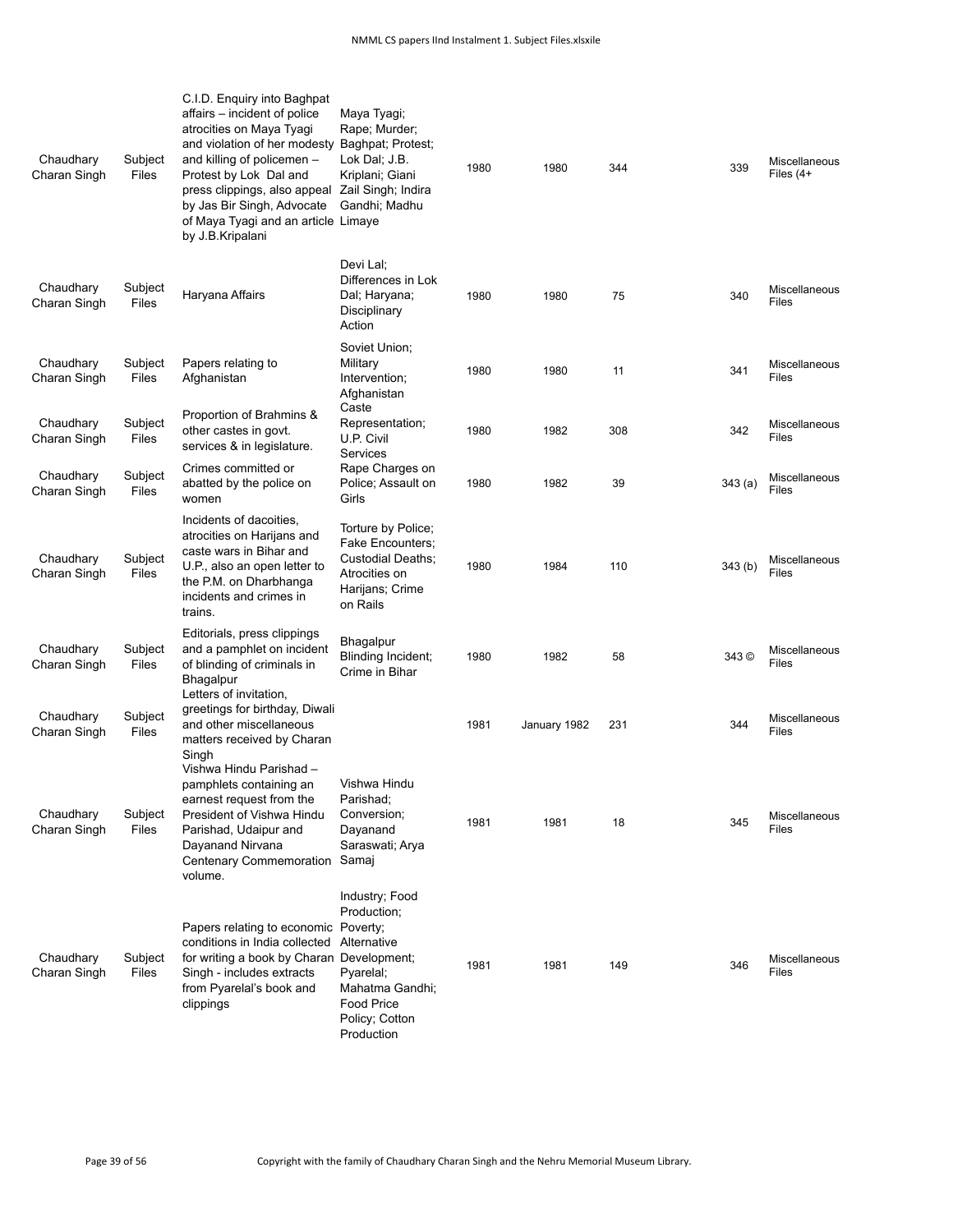| Chaudhary<br>Charan Singh | Subject<br>Files | Aligarh Muslim University<br>Amendment Bill and<br>disturbances in Aligarh and<br>Varanasi; includes letter<br>from Dr. Karan Singh,<br>Zulfiquarulla and others to<br>P.M. Charan Singh and The<br>Statutes of the University<br>(A.M.U.) and minority<br>character of the university. | AMU Amendment<br>Act; Riots in<br>Varanasi;<br>Kamlapati<br>Tripathi;<br>University<br>Autonomy;<br><b>Minority Status;</b><br>Zulfiquarulla; Irfan<br>Habib                               | 1981     | 1981             | 309 | 347    | Miscellaneous<br>Files (3<br>Folders) |                                                                                                 |
|---------------------------|------------------|-----------------------------------------------------------------------------------------------------------------------------------------------------------------------------------------------------------------------------------------------------------------------------------------|--------------------------------------------------------------------------------------------------------------------------------------------------------------------------------------------|----------|------------------|-----|--------|---------------------------------------|-------------------------------------------------------------------------------------------------|
| Chaudhary<br>Charan Singh | Subject<br>Files | Press clippings concerning<br>case of corruption against<br>Chief Minister of<br>Maharashtra - A.R.Antulay                                                                                                                                                                              | Corruption; Fund<br>Collection; A.R.<br>Antulay                                                                                                                                            | May 1981 | <b>July 1982</b> | 40  | 348(a) | Miscellaneous<br><b>Files</b>         |                                                                                                 |
| Chaudhary<br>Charan Singh | Subject<br>Files | Papers on encounters (a<br>fake and otherwise) against<br>dacoits in U.P. and<br>surrender by many of them                                                                                                                                                                              | Dacoits; Bandits;<br>Encounter by<br>Police; Chambal;<br>Phoolan Devi:<br>Malkhan Singh;<br>Mafia in<br>Gorakhpur;<br>Law&Order<br>Bangalore Scam;<br>Ramakrishna<br>Hegde;<br>Corruption; | 1983     | 1983             | 234 | 348(b) | Miscellaneous<br><b>Files</b>         |                                                                                                 |
| Chaudhary<br>Charan Singh | Subject<br>Files | Mounting unemployment                                                                                                                                                                                                                                                                   | Mahadevi Verma<br>Unemployment;<br>Jobless; Labour<br>Force                                                                                                                                | 1980     | 1983             | 82  | 349    | Miscellaneous<br><b>Files</b>         | Correspond                                                                                      |
| Chaudhary<br>Charan Singh | Subject<br>Files | Correspondence relating to<br>the book 'Economic<br>Nightmare of India                                                                                                                                                                                                                  | Economic<br>Nightmare of<br>India; National<br><b>Publishing House</b>                                                                                                                     | 1981     | 1982             | 51  | 350    | Miscellaneous<br>Files                | ence with<br>National<br>Publishing<br>House<br>related to<br>Economic<br>Nightmare<br>of India |
| Chaudhary<br>Charan Singh | Subject<br>Files | Asian Games-<br>correspondence with Dr.<br>Karan Singh and huge<br>expendi-ture incurred on the Extravaganza;<br>games                                                                                                                                                                  | Asian Games;<br>Protest by Lok<br>Dal:<br>Eco-Balance                                                                                                                                      | 1979     | 1983             | 46  | 351    | Miscellaneous<br>Files                |                                                                                                 |
| Chaudhary<br>Charan Singh | Subject<br>Files | Papers relating to Kisan<br>Trust                                                                                                                                                                                                                                                       | Asli Bharat; Ajay<br>Singh; Devi Lal                                                                                                                                                       | 1981     | 1983             | 91  | 352    | Miscellaneous<br><b>Files</b>         |                                                                                                 |
| Chaudhary<br>Charan Singh | Subject<br>Files | USSR and the American<br>story (of Slavery) - letters,<br>press clippings relating to<br>U.S.S.R.'s attitude towards<br>Morarji Desai and Indira<br>Gandhi and Soviet attempt<br>to break Janata Party;<br>includes an articles by<br>Morarji Desai                                     | Forced Labour;<br>U.S.S.R.; Morarji<br>Desai; Pakistan;<br>Nuclear Bomb;<br>Kashmir; United<br>States; Foreign<br>Policy; Indira<br>Gandhi; Janata<br>Party                                | 1981     | 1984             | 95  | 353    | Miscellaneous<br>Files (2<br>Folders) |                                                                                                 |
| Chaudhary<br>Charan Singh | Subject<br>Files | Scandals: and rumours<br>against M.L. Fotedar and<br>Vasant Sathe and the tallow<br>scandal.                                                                                                                                                                                            | Sex Scandal;<br>Indira Gandhi; Big<br>Business;<br>Corruption; Beef<br>Tallow Scandal;<br>M.L. Fotedar;<br>Vasant Sathe                                                                    | 1982     | 1982             | 15  | 354    | Miscellaneous<br>Files                |                                                                                                 |
| Chaudhary<br>Charan Singh | Subject<br>Files | Articles relating to education Education and<br>i.e. 'Education and Youth in<br>a Democratic Society' by<br>N.A.Palkhivala, 'Reviewing<br>Adult Education', and article Education; V.V.<br>by V.V.John                                                                                  | Youth; Gandhi<br>Marg; N.A.<br>Palkhivala; Adult<br>John                                                                                                                                   | 1982     | 1982             | 61  | 355    | Miscellaneous<br>Files                |                                                                                                 |

Page 40 of 56 Copyright with the family of Chaudhary Charan Singh and the Nehru Memorial Museum Library.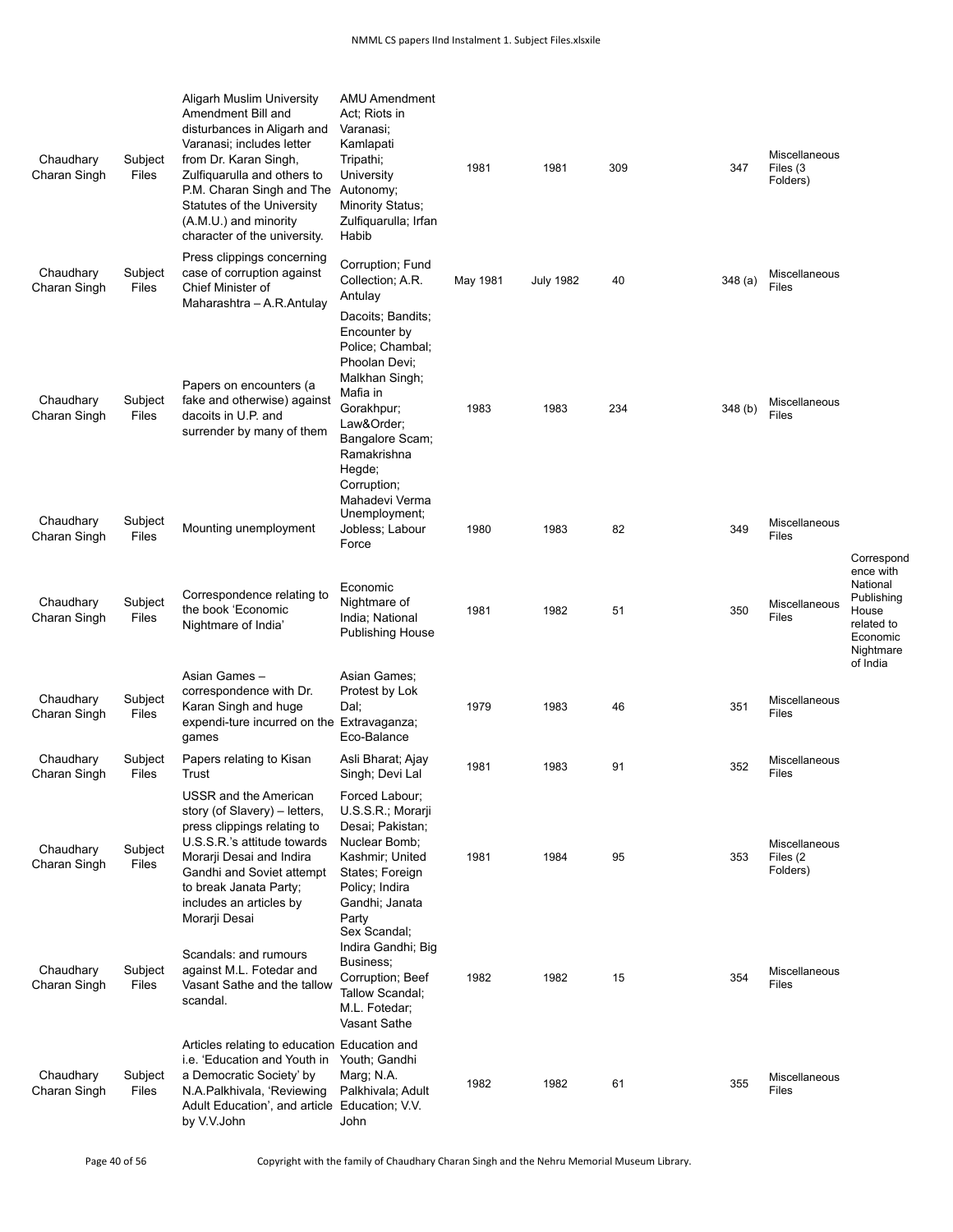| Chaudhary<br>Charan Singh | Subject<br>Files        | Representation of the<br>Peoples' Amendment Bill<br>1982- A bill to amend the<br>Representation of the<br>peoples' Act.                                          | J.P. Goyal;<br>Representation of<br>the Peoples' Act;<br>Amendment                                                                                                                                                  | 1982 | 1982 | 6   | 356                | Miscellaneous<br>Files                 |
|---------------------------|-------------------------|------------------------------------------------------------------------------------------------------------------------------------------------------------------|---------------------------------------------------------------------------------------------------------------------------------------------------------------------------------------------------------------------|------|------|-----|--------------------|----------------------------------------|
| Chaudhary<br>Charan Singh | Subject<br>Files        | Election petition against Zail<br>Singh                                                                                                                          | Election Petition;<br>Supreme Court;<br>Zail Singh;<br>President<br>Election                                                                                                                                        | 1982 | 1982 | 39  | 357                | Miscellaneous<br>Files                 |
| Chaudhary<br>Charan Singh | Subject<br>Files        | Papers regarding<br>Commission of enquiry in<br>the firing in Khelapur in<br>Muzaffarnagar                                                                       | Janata Party;<br>Ramasrev Mishra<br>Commission:<br>Firing in<br>Muzaffarnagar                                                                                                                                       | 1982 | 1982 | 7   | 358                | Miscellaneous<br>Files                 |
| Chaudhary<br>Charan Singh | Subject<br><b>Files</b> | A short election manifesto of Dal; Economic<br>Lok Dal and issues in the<br>coming Assembly elections                                                            | Election<br>Manifesto; Lok<br>Policy; Neglect of<br>Agriculture; State<br>Assembly<br>Elections                                                                                                                     | 1980 | 1980 | 84  | 359                | Miscellaneous<br>Files                 |
| Chaudhary<br>Charan Singh | Subject<br>Files        | Miscellaneous<br>correspondence received<br>from educational institutions<br>and tour programme of<br>Choudhary Charan Singh<br>Correspondence received          |                                                                                                                                                                                                                     | 1982 | 1982 | 61  | 360                | Miscellaneous<br>Files                 |
| Chaudhary<br>Charan Singh | Subject<br>Files        | from various institutions and<br>individuals for attending<br>functions, ceremonies or<br>stating their problems,<br>includes Charan Singh's<br>replies          |                                                                                                                                                                                                                     | 1982 | 1982 | 409 | 361                | Miscellaneous<br>Files                 |
| Chaudhary<br>Charan Singh | Subject<br><b>Files</b> | Papers relating to Etawah                                                                                                                                        | Law&Order<br>Crime Dacoit                                                                                                                                                                                           | 1982 | 1982 | 32  | 362                | Miscellaneous<br>Files                 |
| Chaudhary<br>Charan Singh | Subject<br>Files        | Correspondence of<br>I.K.Gujral, Gurdial Singh<br>and papers regarding the<br>Punjab problem and<br>demand of Sikhs and its<br>solution                          | I.K. Gujral;<br>Khalistan; Akali;<br>Minorities;<br>Foreign Fund;<br>Punjab Violence;<br>Harcharan Singh<br>Longowal;<br>Bhindranwale;<br>Dal Khalsa<br>Khalistan; Sikh                                             | 1981 | 1982 | 242 | 363(a)             | Miscellaneous<br>Files                 |
| Chaudhary<br>Charan Singh | Subject<br>Files        | Punjab problem: papers<br>relating to violence and<br>terrorist activities; criticism<br>by opposition and joint<br>Tripartite meeting<br>A note and a report on | Agitation;<br>Extremists:<br>Bhindranwale;<br>Violence in<br>Punjab;<br>Longowal; Lok<br>Dal; Harkrishan<br>Singh Surjeet;<br>State Autonomy;<br>Foreign Hand;<br>Nirankari; Hindus<br>in Punjab<br>Akali Dal; Sant | 1983 | 1983 | 812 | 363 <sub>(b)</sub> | Miscellaneous<br>Files (20<br>Folders) |
| Chaudhary<br>Charan Singh | Subject<br>Files        | Punjab, demands of the<br>Akali Dal and Sant<br>Harcharan Singh Longowal<br>and Tripartite talks to solve<br>the problem                                         | Harcharan Singh<br>Longowal;<br>Bhindranwale;<br>Lok Dal;<br>Khalistan                                                                                                                                              | 1984 | 1984 | 405 | 363 ©              | Miscellaneous<br>Files                 |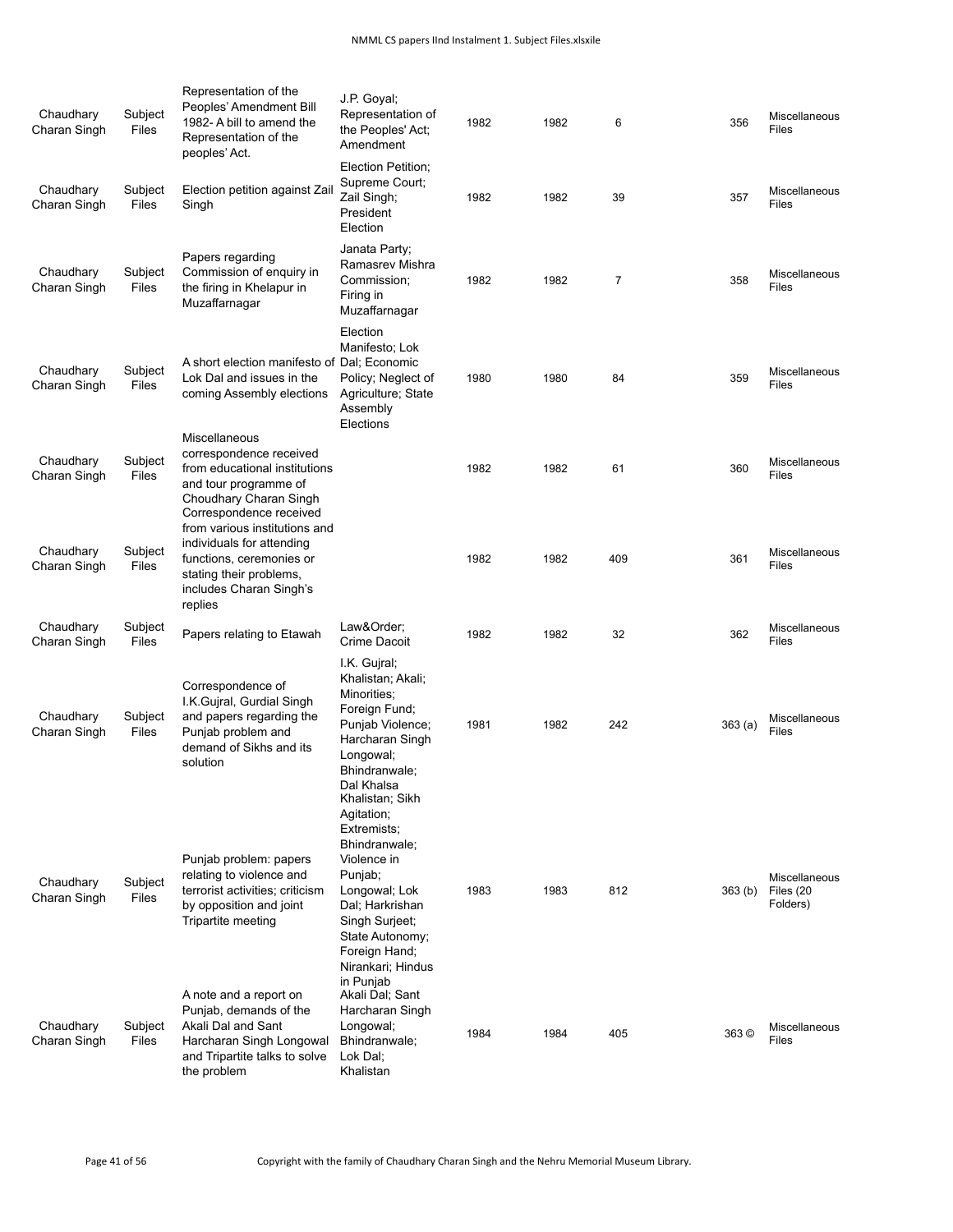| Chaudhary<br>Charan Singh | Subject<br>Files        | Press clippings, editorials<br>etc. on operation within the<br>Golden temple, Charan<br>Sing's call to withdraw<br>troops from the Golden<br>Temple and other<br>miscellaneous subjects | National<br>Integration<br>Council; Indira<br>Gandhi:<br>Khalistan;<br>Regionalism;<br>Divisive Forces:<br>Punjab; Assam;<br>Communalism;<br>Hindu-Sikh<br>Conflict; Army | 1984              | 1984              | 632 | 363 <sub>(d)</sub> | Miscellaneous<br>Files                |
|---------------------------|-------------------------|-----------------------------------------------------------------------------------------------------------------------------------------------------------------------------------------|---------------------------------------------------------------------------------------------------------------------------------------------------------------------------|-------------------|-------------------|-----|--------------------|---------------------------------------|
| Chaudhary<br>Charan Singh | Subject<br>Files        | On Bhindrawale, U.K. Sikhs<br>and operation Bluestar and<br>its consequences and a<br>letter to Charan Singh from<br>Guru Singh Sabha,<br>Ghaziabad.                                    | Operation;<br>Golden Temple<br>Secession; Sikh<br>Community:<br>Khalistan; Golden<br>Temple;<br>Operation<br>Bluestar; Akalis;<br>Army Action<br>Janata Party;<br>Chandra | 1985              | 1985              | 520 | 363(e)             | Miscellaneous<br>Files (3<br>Folders) |
| Chaudhary<br>Charan Singh | Subject<br>Files        | Chandra Shekhar's<br>Padyatra                                                                                                                                                           | Shekhar: Madhu<br>Dandavate;<br>Padyatra<br>BJP; Atal Bihari                                                                                                              | 1982              | 1984              | 168 | 364                | Miscellaneous<br>Files                |
| Chaudhary<br>Charan Singh | Subject<br><b>Files</b> | Paper relating to BJP                                                                                                                                                                   | Vajpayee;<br>Gandhian<br>Socialism;<br>Congress (I)                                                                                                                       | 1983              | 1983              | 95  | 365                | Miscellaneous<br>Files                |
| Chaudhary<br>Charan Singh | Subject<br>Files        | Press clipping articles and<br>editorials on rape and dowry<br>deaths and laws against<br>them                                                                                          | Rape Cases; U.P<br>Government;<br>Dowry Deaths;<br>Child Marriage;<br>Anti Dowry Law                                                                                      | 1983              | 1983              | 65  | 366                | Miscellaneous<br>Files (3<br>Folders) |
| Chaudhary<br>Charan Singh | Subject<br>Files        | Papers regarding Beef<br>tallow                                                                                                                                                         | Beef Tallow;<br>Vanaspati; NDA;<br>Atal Bihari<br>Vajpayee; Protest                                                                                                       | 1983              | 1983              | 144 | 367                | Miscellaneous<br>Files                |
| Chaudhary<br>Charan Singh | Subject<br>Files        | Papers relating to 'Jail<br>Bharo Andolan launched by<br>the Lok Dal, arrest of<br>Gayatri Devi and many<br>workers.                                                                    | Lok Dal; Protes;<br>Congress (I);<br>Gayatri Devi                                                                                                                         | September<br>1983 | September<br>1983 | 75  | 368                | Miscellaneous<br>Files                |
| Chaudhary<br>Charan Singh | Subject<br>Files        | Paper relating to Congress<br>(S)                                                                                                                                                       | Congress (I);<br>Socialism;<br>Poverty;<br>International<br>Situation;<br>Sarkaria<br>Commission                                                                          | 1983              | 1983              | 24  | 369                | Miscellaneous<br>Files                |
| Chaudhary<br>Charan Singh | Subject<br>Files        | Miscellaneous letters to<br>Charan Singh received from<br>various candidates for<br>getting the ticket of Dalit<br>Mazdoor Kisan Party for<br>U.P. assembly elections                   | DMKP; U.P.<br>Vidhan Sabha<br>Elections: Yuva<br>lok Dal                                                                                                                  | 1983              | 1983              | 224 | 370                | Miscellaneous<br>Files                |
| Chaudhary<br>Charan Singh | Subject<br>Files        | Papers relating to Telugu<br>Desam                                                                                                                                                      | Teliqu desam;<br>N.T. Rama Rao;<br><b>Oppostion Unity</b><br>Democratic                                                                                                   | 1983              | 1983              | 10  | 371                | Miscellaneous<br>Files                |
| Chaudhary<br>Charan Singh | Subject<br>Files        | Papers relating to<br>Democratic Socialist Party                                                                                                                                        | Socialist Party;<br>H.N. Bahuguna                                                                                                                                         | 1983              | 1983              | 3   | 372                | Miscellaneous<br>Files                |
| Chaudhary<br>Charan Singh | Subject<br>Files        | Letters from Charan Singh<br>to Shri Raghavan regarding<br>the 'Caste' question and<br>caste - wise division in the<br>Parliament.                                                      | Raghvan; Caste<br>System; Division<br>of Hindus; Caste<br>Representation                                                                                                  | 1983              | 1983              | 14  | 373                | Miscellaneous<br>Files                |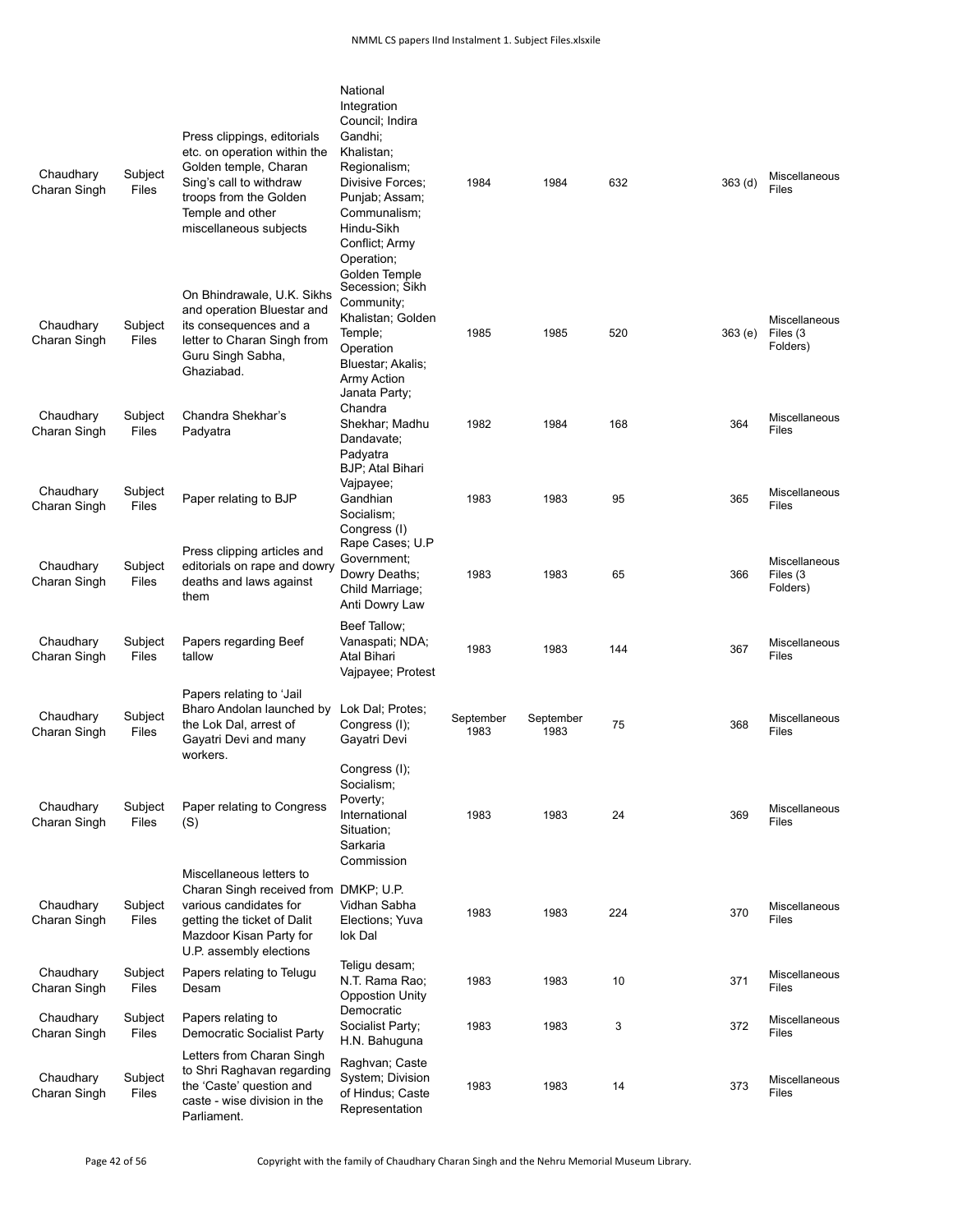| Chaudhary<br>Charan Singh | Subject<br>Files | Papers concerning 'National Yuva Lok Dal;<br>Conference of the Yuva Lok Brajesh Gupta;<br>Dal and an article on<br>'Unemployment in India' by<br>Dr. Brajesh Gupta | Unemployment;<br><b>Education Policy;</b><br>Dowry Deaths                                                                        | 1983 | 1983 | 18  |         | 374 | Miscellaneous<br>Files                                         |                                    |
|---------------------------|------------------|--------------------------------------------------------------------------------------------------------------------------------------------------------------------|----------------------------------------------------------------------------------------------------------------------------------|------|------|-----|---------|-----|----------------------------------------------------------------|------------------------------------|
| Chaudhary<br>Charan Singh | Subject<br>Files | Punjab - Haryana dispute                                                                                                                                           | Punjab - Haryana<br>Dispute;<br>Chandravati<br>Non-Alignment;<br>Indira Gandhi;<br>Tibetan Self-Rule;                            | 1983 | 1983 | 12  |         | 375 | Miscellaneous<br><b>Files</b>                                  |                                    |
| Chaudhary<br>Charan Singh | Subject<br>Files | Seventh Non-alignment<br>summit                                                                                                                                    | World-Peace;<br>Chinese<br>Domination;<br>Afghanistan;<br>Soviet Union                                                           | 1983 | 1983 | 31  |         | 376 | <b>Miscellaneous</b><br>Files                                  |                                    |
| Chaudhary<br>Charan Singh | Subject<br>Files | Papers relating to lathi<br>charge in Unnav Jail                                                                                                                   | Lathi Charge;<br>Unnav Jail                                                                                                      | 1983 | 1983 | 38  |         | 377 | Miscellaneous<br>Files                                         |                                    |
| Chaudhary<br>Charan Singh | Subject<br>Files | A note by Charan Singh,<br>Jagjivan Ram and other<br>opposition leaders opposing<br>the supersession of Lt. Gen.<br>Sinha                                          | Apoointment in<br>army; Lt. Gen<br>Sinha; Jagjivam<br>Ram; L.K. Advani;<br>George<br>Fernandes                                   | 1983 | 1983 | 8   |         | 378 | Miscellaneous<br>Files                                         |                                    |
| Chaudhary<br>Charan Singh | Subject<br>Files | Important papers received<br>from parliament                                                                                                                       | Ambassdor Cars;<br>Seventh Lok<br>Sabha<br>Casteism;                                                                             | 1983 | 1983 | 19  |         | 379 | Miscellaneous<br>Files                                         |                                    |
| Chaudhary<br>Charan Singh | Subject<br>Files | Documents in favour of<br>against reservation                                                                                                                      | Backward<br>Castes;<br>Reservation<br>Policy; Inter-<br>Caste Marriages                                                          | 1979 | 1985 | 51  |         | 380 | Miscellaneous<br>Files                                         | CCS<br>interview on<br>reservation |
| Chaudhary<br>Charan Singh | Subject<br>Files | Miscellaneous papers                                                                                                                                               | Mahabharta;<br>Mahatma Gandhi                                                                                                    | 1983 | 1984 | 145 |         | 381 | Miscellaneous<br>Files (2)<br>Folders)                         |                                    |
| Chaudhary<br>Charan Singh | Subject<br>Files | Letters of appreciation and<br>threats regarding his<br>statement on Khalistan                                                                                     | Khalistan;<br>Punjab; P.C.<br>Sethi; Threat<br>Letters                                                                           | 1982 | 1983 | 346 |         | 382 | Miscellaneous<br>Files (3<br>Folders) See<br>file no. 363 also |                                    |
| Chaudhary<br>Charan Singh | Subject<br>Files | Congratulatory letters on the<br>formation of the new party,<br><b>DMKP</b>                                                                                        | <b>DMKP</b>                                                                                                                      | 1984 | 1984 | 198 |         | 383 | Miscellaneous<br>Files                                         |                                    |
| Chaudhary<br>Charan Singh | Subject<br>Files | Papers relating to Indira<br>Gandhi's assassination                                                                                                                | Indira Gandhi;<br>Assassination                                                                                                  | 1984 | 1984 | 25  |         | 384 | Miscellaneous<br>Files                                         |                                    |
| Chaudhary<br>Charan Singh | Subject<br>Files | Opposition unity - papers<br>regarding                                                                                                                             | Lok Dal; Janata<br>Party; Congress<br>(S); National<br>Alternative; Price<br>Rise; Morarji<br>Desai; George<br>Fernandes; Surjit | 1984 | 1984 | 113 | English | 385 | Miscellaneous<br>Files                                         |                                    |
| Chaudhary<br>Charan Singh | Subject<br>Files | Representation of Ishwarpal<br>Singh                                                                                                                               | Barnala<br>Ishwarpal Singh;<br>Indira Gandhi;<br>Caste<br>Parliamentary                                                          | 1984 | 1984 | 6   |         | 386 | Miscellaneous<br>Files                                         |                                    |
| Chaudhary<br>Charan Singh | Subject<br>Files | Presidential system of govt.<br>- papers & press clippings<br>relating to                                                                                          | System;<br>Presidential<br>System;<br>American<br>System; Swiss<br>System; S.N.<br>Kacker                                        | 1984 | 1984 | 362 |         | 387 | <b>Miscellaneous</b><br>Files (4<br>Folders)                   |                                    |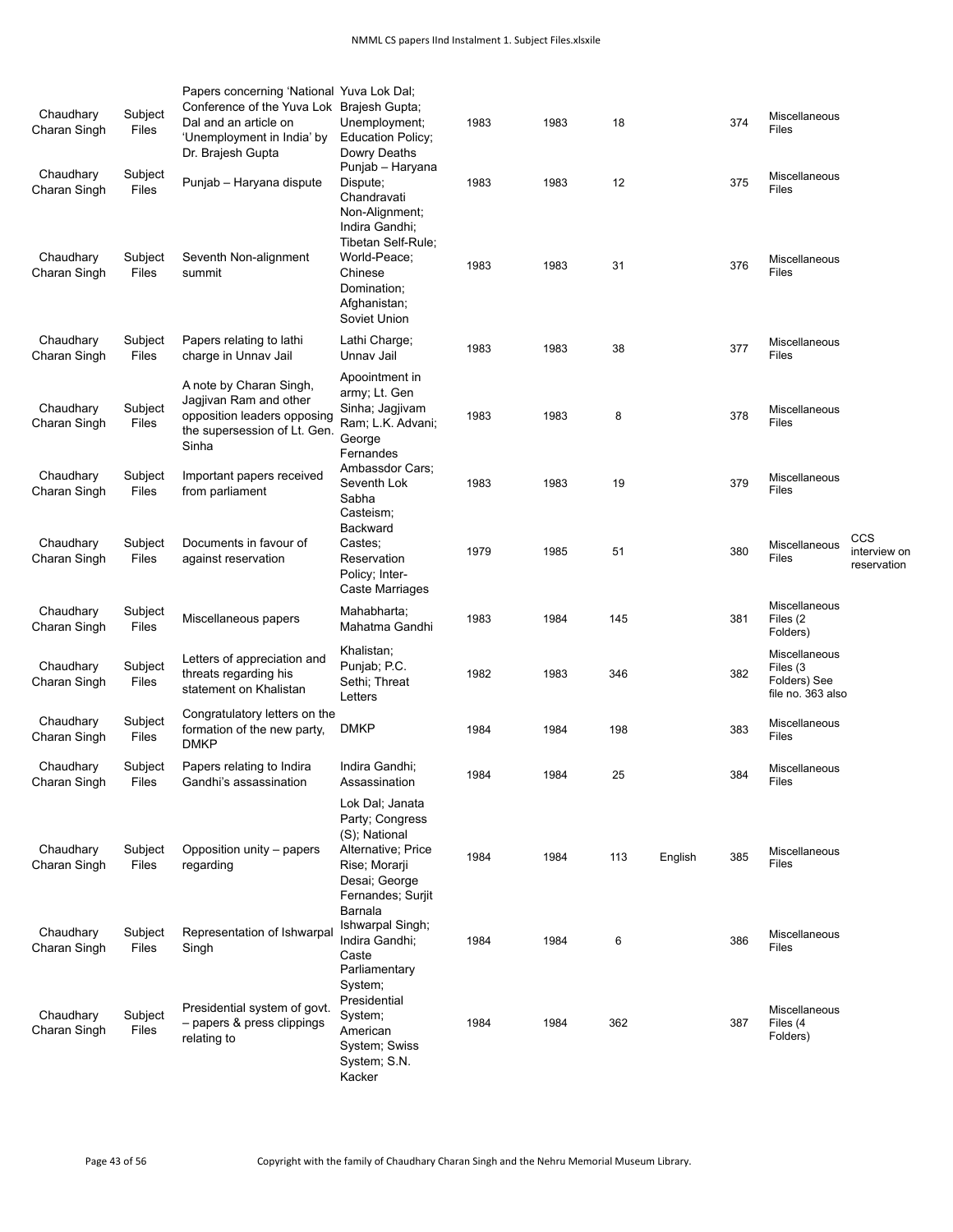| Chaudhary<br>Charan Singh | Subject<br>Files | Letters containing various<br>suggestion invitations,<br>publication of Sardar Patel<br>commemoration volume,<br>includes letters of<br>appreciation of Charan<br>Singh's work and their<br>replies.                                                        | Sardar Patel;<br>Ram Janam<br><b>Bhumi</b>                                                                                                            | 1984     | 1984              | 349            | 388     | Miscellaneous<br><b>Files</b>         |                                |
|---------------------------|------------------|-------------------------------------------------------------------------------------------------------------------------------------------------------------------------------------------------------------------------------------------------------------|-------------------------------------------------------------------------------------------------------------------------------------------------------|----------|-------------------|----------------|---------|---------------------------------------|--------------------------------|
| Chaudhary<br>Charan Singh | Subject<br>Files | Miscellaneous<br>correspondence with Vikram Vikram Singh;<br>Singh, K.S. Rustomji,<br>Shivnandan Singh, Karpoori Shivnandan<br>Thakur, Hardwarilal, H.N.<br>Bahuguna concerning<br>Democratic Socialist Party,<br>consultative committee on<br>Punjab, etc. | Rural India; NDA;<br>Sharad Joshi;<br>K.S. Rustomji;<br>Singh; Karpoori<br>Thakur;<br>Haedwarilal; H.N.<br>Bahuguna;<br>Democratic<br>Socialist Party | 1981     | 1984              |                | 389(a)  | Miscellaneous<br>Files (3<br>Folders) |                                |
| Chaudhary<br>Charan Singh | Subject<br>Files | Miscellaneous<br>correspondence with P.C.<br>Sethi, Surendra Mohan,<br>S.N.Mishra (Gen. Secty. Of<br>Lok Dal) and some<br>scholars/individuals<br>regarding various matters.                                                                                |                                                                                                                                                       | 1984     | 1984              | 302            | 389 (b) | Miscellaneous<br><b>Files</b>         |                                |
| Chaudhary<br>Charan Singh | Subject<br>Files | Miscellaneous letters<br>received by Charan Singh<br>from Sham Lal Verma, S.B.<br>Mohapatra, G.R. Sengupta<br>concerning opposition unity<br>and other miscellaneous<br>matters.                                                                            |                                                                                                                                                       | 1984     | 1984              | 35             | 390     | Miscellaneous<br>Files                |                                |
| Chaudhary<br>Charan Singh | Subject<br>Files | Papers relating to National<br>Democratic Alliance                                                                                                                                                                                                          | Devraj Urs; Atal<br>Bihari Vajpayee;<br>BJP; Lok Dal;<br>N.T. Rama Rao;<br>Farooq Abdullah;<br>Vijar Kumar<br>Malhotra; Crisis in<br>Assam            | 1983     | 1984              | 385            | 391     | Miscellaneous<br>Files (3<br>Folders) |                                |
| Chaudhary<br>Charan Singh | Subject<br>Files | Miscellaneous papers,<br>writings of Charan Singh<br>and press clippings on<br>Sardar Patel and on Charan<br>Singh, emergency, etc.                                                                                                                         | J.P. Narayan;<br>Blitz                                                                                                                                | 1984     | 1985              | 46             | 392     | Miscellaneous<br>Files                | CCS's<br>speech (pg.<br>26-32) |
| Chaudhary<br>Charan Singh | Subject<br>Files | Papers relating to Hindus &<br><b>Hinduism</b>                                                                                                                                                                                                              |                                                                                                                                                       | 1984     | 1985              | 40             | 393     | Miscellaneous<br>Files                |                                |
| Chaudhary<br>Charan Singh | Subject<br>Files | Letter of V.K. Chopra -<br>editor, Hind Samachar<br>group of papers<br>Papers relating to atrocities                                                                                                                                                        | V. K. Chopra;<br>Punjab                                                                                                                               | 1985     | 1985              | 122            | 394     | Miscellaneous<br>Files                |                                |
| Chaudhary<br>Charan Singh | Subject<br>Files | on Harijans in Haryana and<br>statistics of Employment<br>Exchange; clippings on<br>Punjab accord.                                                                                                                                                          |                                                                                                                                                       | 1985     | 1985              | 22             | 395     | Miscellaneous<br>Files                |                                |
| Chaudhary<br>Charan Singh | Subject<br>Files | Repudiation of charges<br>made against Charan Singh<br>by Rajiv Gandhi                                                                                                                                                                                      | Rajiv Gandhi;<br>Rajya Sabha                                                                                                                          | 1985     | 1985              | $\overline{7}$ | 396     | Miscellaneous<br><b>Files</b>         |                                |
| Chaudhary<br>Charan Singh | Subject<br>Files | Murder of Raja Man Singh<br>of Bharatpur                                                                                                                                                                                                                    | Raja Man Singh;<br>Bharatpur                                                                                                                          | 1985     | 1985              | 40             | 397     | Miscellaneous<br>Files                |                                |
| Chaudhary<br>Charan Singh | Subject<br>Files | P.M. on Hindi as official<br>language and anti-Hindi<br>agitation in Tamil Nadu                                                                                                                                                                             | Ant-Hindi Agitation;<br>Tamil Nadu;<br>Dravidar<br>Kazhagam                                                                                           | May 1985 | September<br>1985 | 4              | 398     | Miscellaneous<br>Files                |                                |

Page 44 of 56 Copyright with the family of Chaudhary Charan Singh and the Nehru Memorial Museum Library.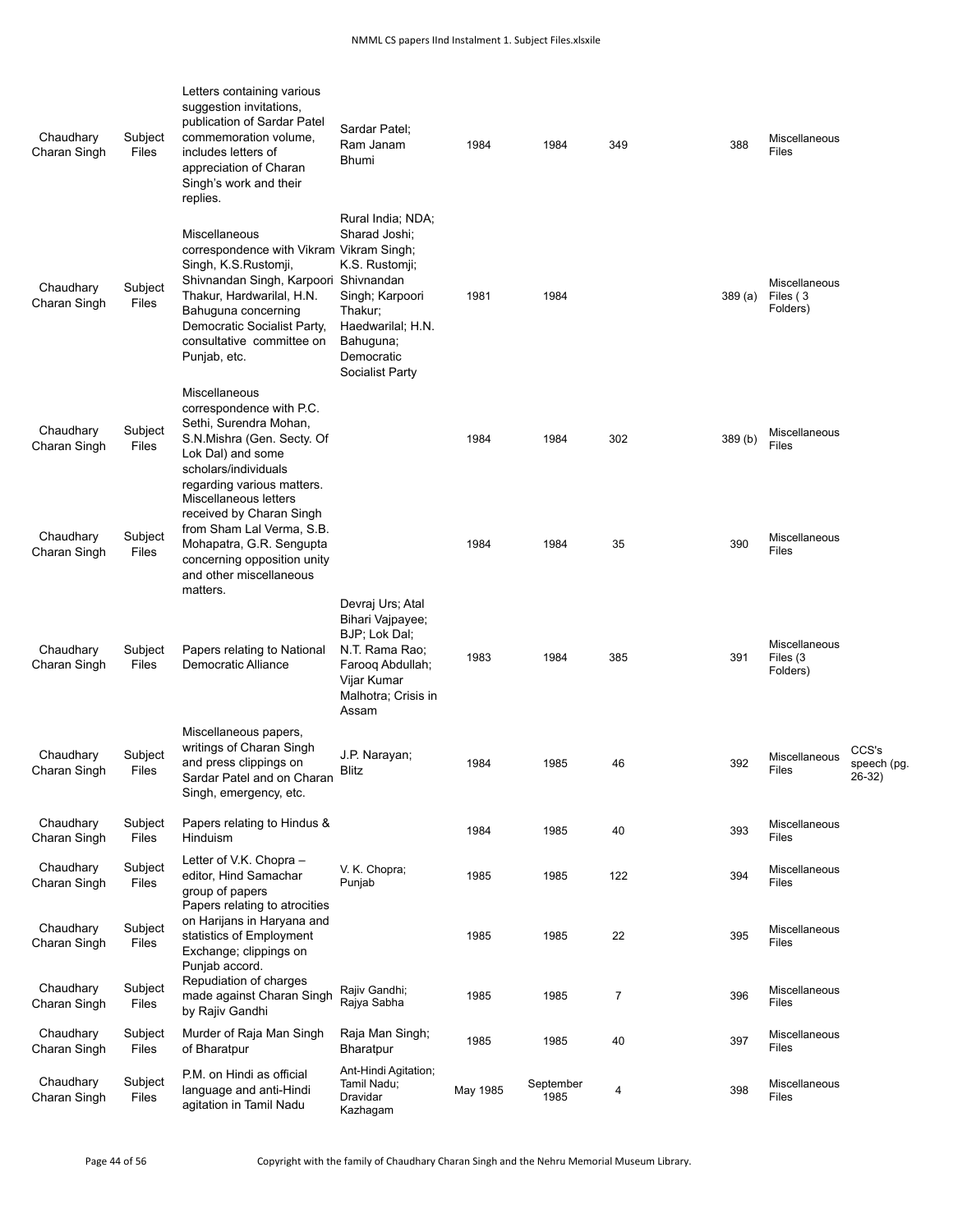| Chaudhary<br>Charan Singh | Subject<br>Files | Papers relating to corruption<br>in Haryana                                                                                                                                                                                          | Corruption;<br>Nepotism;<br>Favouritism;<br>Bhajan Lal; Devi<br>Lal; Haryana                            | 1985 | 1985 | 131 |       | 399 | Miscellaneous<br>Files        |                                                                                                                                                                               |
|---------------------------|------------------|--------------------------------------------------------------------------------------------------------------------------------------------------------------------------------------------------------------------------------------|---------------------------------------------------------------------------------------------------------|------|------|-----|-------|-----|-------------------------------|-------------------------------------------------------------------------------------------------------------------------------------------------------------------------------|
| Chaudhary<br>Charan Singh | Subject<br>Files | Papers relating to caste of<br>public servants                                                                                                                                                                                       |                                                                                                         | 1985 | 1985 | 22  |       | 400 | Miscellaneous<br>Files        |                                                                                                                                                                               |
| Chaudhary<br>Charan Singh | Subject<br>Files | Inter caste marriages                                                                                                                                                                                                                | Inter-caste<br>Marriages                                                                                | 1985 | 1985 | 6   |       | 401 | Miscellaneous<br>Files        |                                                                                                                                                                               |
| Chaudhary<br>Charan Singh | Subject<br>Files | Who are the friends of<br>Kulaks? – letters and papers Kulaks<br>relating to<br>Personal papers regarding                                                                                                                            |                                                                                                         | 1986 | 1986 | 94  |       | 402 | Miscellaneous<br>Files        |                                                                                                                                                                               |
| Chaudhary<br>Charan Singh | Subject<br>Files | shares/accounts,<br>reinstallation of water<br>meters and 'Padyatra' by the<br>Lok Dal works.                                                                                                                                        | Ajit Singh                                                                                              | 1986 | 1986 | 39  |       | 403 | Miscellaneous<br>Files        |                                                                                                                                                                               |
| Chaudhary<br>Charan Singh | Subject<br>Files | Greetings received by<br>Charan Singh on his<br>birthday and other<br>invitations.                                                                                                                                                   | Ajit Singh                                                                                              | 1986 | 1986 | 58  |       | 404 | Miscellaneous<br>Files        |                                                                                                                                                                               |
| Chaudhary<br>Charan Singh | Subject<br>Files | Letters from Charan Singh<br>to Madhushri Kabra and a<br>pamphlet on Sardar Patel                                                                                                                                                    | Sardar Parel:<br>Madhushri Kabra                                                                        | 1986 | 1986 | 50  | Hindi | 405 | Miscellaneous<br>Files        |                                                                                                                                                                               |
| Chaudhary<br>Charan Singh | Subject<br>Files | Suggestions for improving<br>the party and the police<br>system in the country                                                                                                                                                       | Party Organisation;<br>Ajit Singh; Beer<br>Singh                                                        | 1986 | 1986 | 42  | Hindi | 406 | Miscellaneous<br>Files        |                                                                                                                                                                               |
| Chaudhary<br>Charan Singh | Subject<br>Files | Diwali & birthday greetings<br>to Charan Singh and papers<br>of the Consultative<br>Committee for the Deptt. of<br>Atomic Energy, Space,<br>Science and Technology, etc System; Ajit Singh                                           | 7th Five Year Plan;<br>Science and<br>Technology;<br><b>National Natural</b><br>Resources<br>Management | 1986 | 1987 | 128 |       | 407 | Miscellaneous<br>Files        |                                                                                                                                                                               |
| Chaudhary<br>Charan Singh | Subject<br>Files | Papers of Lok Dal:<br>constitution of the Akhil<br>Bharatiya Lok Dal, its<br>Election Manifesto, includes Akhil Bhartiya Lok<br>a few miscellaneous letters<br>and birthday greetings and<br>clippings on losses in Public<br>units. | Dal; Ajit Singh                                                                                         | 1979 | 1987 | 258 |       | 408 | Miscellaneous<br>Files        | Lok Dal<br>Constitution<br>, Sept. 1980<br>in Hindi.<br><b>BKD-Aims</b><br>and<br>Principles,<br>Dec. 1973.<br>Lok Dal<br>Manifesto,<br>1979, both<br>in Hindi and<br>Englsh. |
| Chaudhary<br>Charan Singh | Subject<br>Files | Rajai 93rd Souvenir                                                                                                                                                                                                                  | Rajaji                                                                                                  |      |      | 245 |       | 409 | Miscellaneous<br><b>Files</b> |                                                                                                                                                                               |
| Chaudhary<br>Charan Singh | Subject<br>Files | Life Sketch of Devi Lal by<br>Dal Singh                                                                                                                                                                                              | Devi Lal                                                                                                |      |      | 17  |       | 410 | Miscellaneous<br>Files        |                                                                                                                                                                               |
| Chaudhary<br>Charan Singh | Subject<br>Files | Proposed constitution of<br>B.K.D. (Bharatiya Kranti<br>Dal)                                                                                                                                                                         | <b>BKD</b>                                                                                              |      |      | 18  |       | 411 | Miscellaneous<br>Files        |                                                                                                                                                                               |
| Chaudhary<br>Charan Singh | Subject<br>Files | Miscellaneous papers                                                                                                                                                                                                                 |                                                                                                         |      |      | 54  |       | 412 | Miscellaneous<br><b>Files</b> |                                                                                                                                                                               |
| Chaudhary<br>Charan Singh | Subject<br>Files | Memorandum to P.M.<br>regarding Bhajan Lal                                                                                                                                                                                           | Bhajan Lal                                                                                              |      |      | 51  |       | 413 | Miscellaneous<br>Files        |                                                                                                                                                                               |
| Chaudhary<br>Charan Singh | Subject<br>Files | Miscellaneous note and<br>page-proofs of some<br>chapters of his book on<br>India's Economic Policy                                                                                                                                  |                                                                                                         |      |      | 75  |       | 414 | Miscellaneous<br>Files        |                                                                                                                                                                               |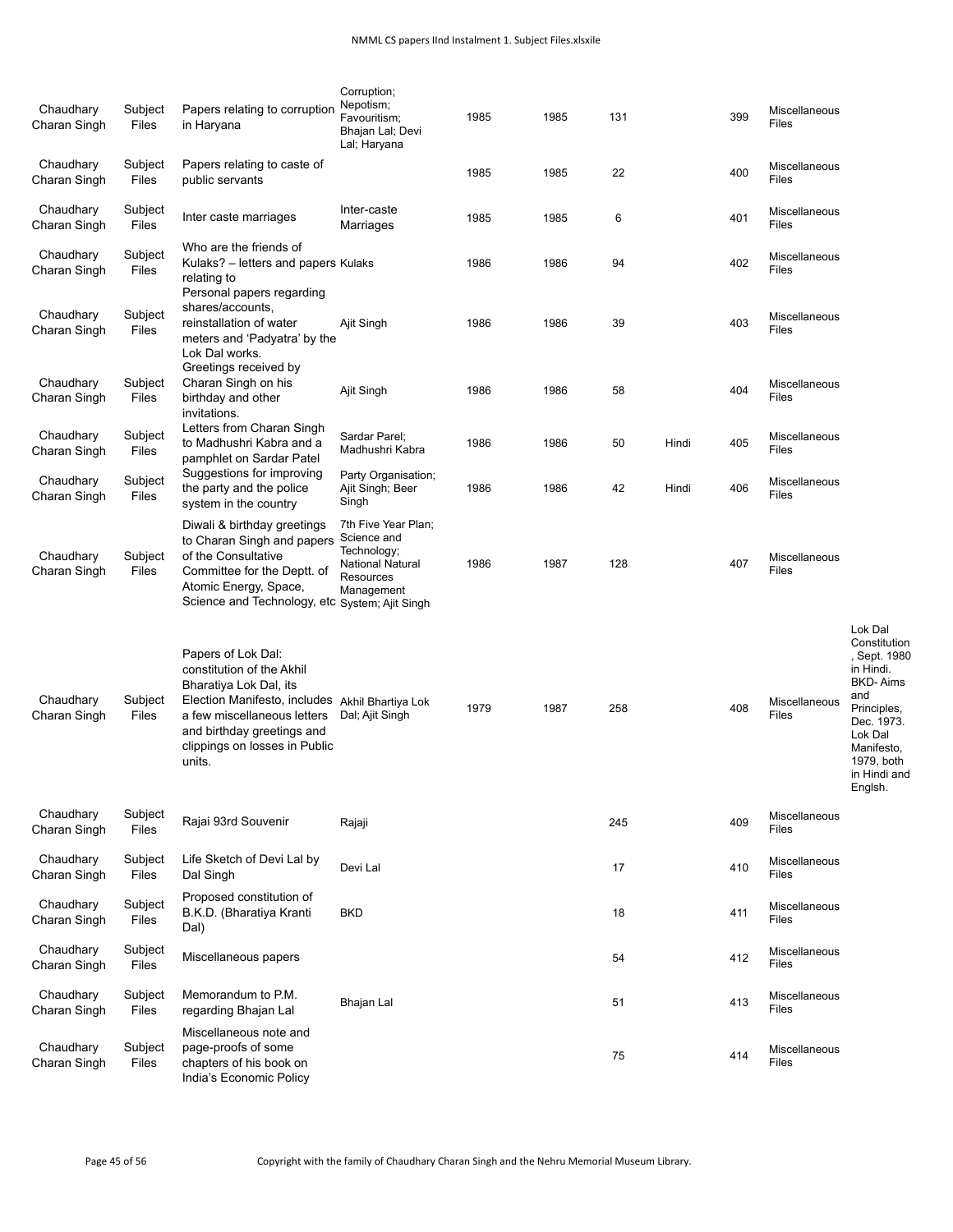| Chaudhary<br>Charan Singh | Subject<br>Files        | Extracts from various books<br>/articles collected by him for<br>writings a book                                                                                                                                                         | Rural Employment;<br>Economic<br>Development:<br>Alternative<br>Strategy; Economic<br>Planning; Rajni<br>Kothari; Judicial<br>Independence | 1973 | 1980 | 336 | 415 | Miscellaneous<br><b>Files</b>                |
|---------------------------|-------------------------|------------------------------------------------------------------------------------------------------------------------------------------------------------------------------------------------------------------------------------------|--------------------------------------------------------------------------------------------------------------------------------------------|------|------|-----|-----|----------------------------------------------|
| Chaudhary<br>Charan Singh | Subject<br><b>Files</b> | Life sketch of Charan Singh                                                                                                                                                                                                              |                                                                                                                                            | 1980 | 1981 | 13  | 416 | <b>Miscellaneous</b><br>Files (2<br>Folders) |
| Chaudhary<br>Charan Singh | Subject<br>Files        | Reform of Judicial<br>administration (Police<br>Reform) by Anandswarup<br>Gupta. (I.G. of Police, H.P.)<br>Miscellaneous letters<br>received from Mayapati                                                                               | Police Reform                                                                                                                              | 1957 | 1957 | 132 | 417 | Miscellaneous<br><b>Files</b>                |
| Chaudhary<br>Charan Singh | Subject<br><b>Files</b> | Tripathi, S.P. Anand, Lok Dal<br>functionaries and other<br>individuals regarding Party<br>and political matters and<br>their replies.                                                                                                   | Lok Dal; Mayapati<br>Tripathi; S.P. Anand                                                                                                  | 1984 | 1984 | 251 | 418 | Miscellaneous<br>Files                       |
| Chaudhary<br>Charan Singh | Subject<br>Files        | My views on 'Caste system'                                                                                                                                                                                                               | Caste System;<br>Educational<br>Institions;<br>Jawaharlal Nehru;<br><b>Backward Classes</b><br>Reservation                                 | 1939 | 1982 | 134 | 419 | Speeches/Writi<br>ngs by him (2)<br>Folders) |
| Chaudhary<br>Charan Singh | Subject<br>Files        | Official notes by Charan<br>Singh as Finance Minister in<br>U.P. Govt. regarding<br>expenditure in Irrigation and<br>other departments of the<br>Government.                                                                             | G.B. Pant:<br>Sampurnanand;<br>Finance Minister;<br>Irrigation                                                                             | 1950 | 1958 | 32  | 420 | Speeches/Writi<br>ngs by him                 |
| Chaudhary<br>Charan Singh | Subject<br>Files        | Speeches and statements of<br>Charan Singh on police<br>administration as Home<br>Minister<br>Speeches and statements                                                                                                                    | C.B. Gupta;<br>Banarsi<br>Das;Law&Order                                                                                                    | 1960 | 1964 | 178 | 421 | Speeches/Writi<br>ngs by him (2)<br>Folders) |
| Chaudhary<br>Charan Singh | Subject<br>Files        | as U.P. Chief Minister on<br>various issues: includes<br>press clippings and<br>interview of Indira Gandhi                                                                                                                               | Indira Gandhi                                                                                                                              | 1961 | 1968 | 46  | 422 | Speeches/Writi<br>ngs by him (2)<br>Folders) |
| Chaudhary<br>Charan Singh | Subject<br>Files        | Speeches/news<br>items/articles/press<br>clippings etc. regarding<br>food& agriculture                                                                                                                                                   |                                                                                                                                            | 1964 | 1966 | 60  | 423 | Speeches/Writi<br>ngs by him                 |
| Chaudhary<br>Charan Singh | Subject<br>Files        | Articles on economic<br>development, development<br>crisis and press clippings<br>collected for a book                                                                                                                                   | Development<br>Crisis; Om Prakash<br>Kalra                                                                                                 | 1966 | 1966 | 110 | 424 | Speeches/Writi<br>ngs by him                 |
| Chaudhary<br>Charan Singh | Subject<br>Files        | Presidential address at<br><b>B.K.D's Pradeshik</b><br>Sammelan at Allahabad                                                                                                                                                             | Indira Gandhi;<br>Jawaharlal Nehru;<br>Economic<br>Development;<br>Production; Food<br>Prices                                              | 1973 | 1973 | 46  | 425 | Speeches/Writi<br>ngs by him                 |
| Chaudhary<br>Charan Singh | Subject<br>Files        | Charan Singh's reply to<br>debate in the Legislative<br>Assembly                                                                                                                                                                         |                                                                                                                                            | 1975 | 1976 | 30  | 426 | Speeches/Writi<br>ngs by him                 |
| Chaudhary<br>Charan Singh | Subject<br>Files        | Notes and draft articles by<br>Charan Singh on assembly<br>elections; articles on Charan<br>Singh 'The Man Who Would<br>be King', 'Charan Singh<br>against Castism" - and<br>clippings on Belchi incident<br>and atrocities on Harijans. | Janata Party;<br>Emergency;<br>Mahtatma Gandhi;<br>Belechi Affair;<br>Atrocities on<br>Harijans                                            | 1977 | 1977 | 83  | 427 | Speeches/Writi<br>ngs by him                 |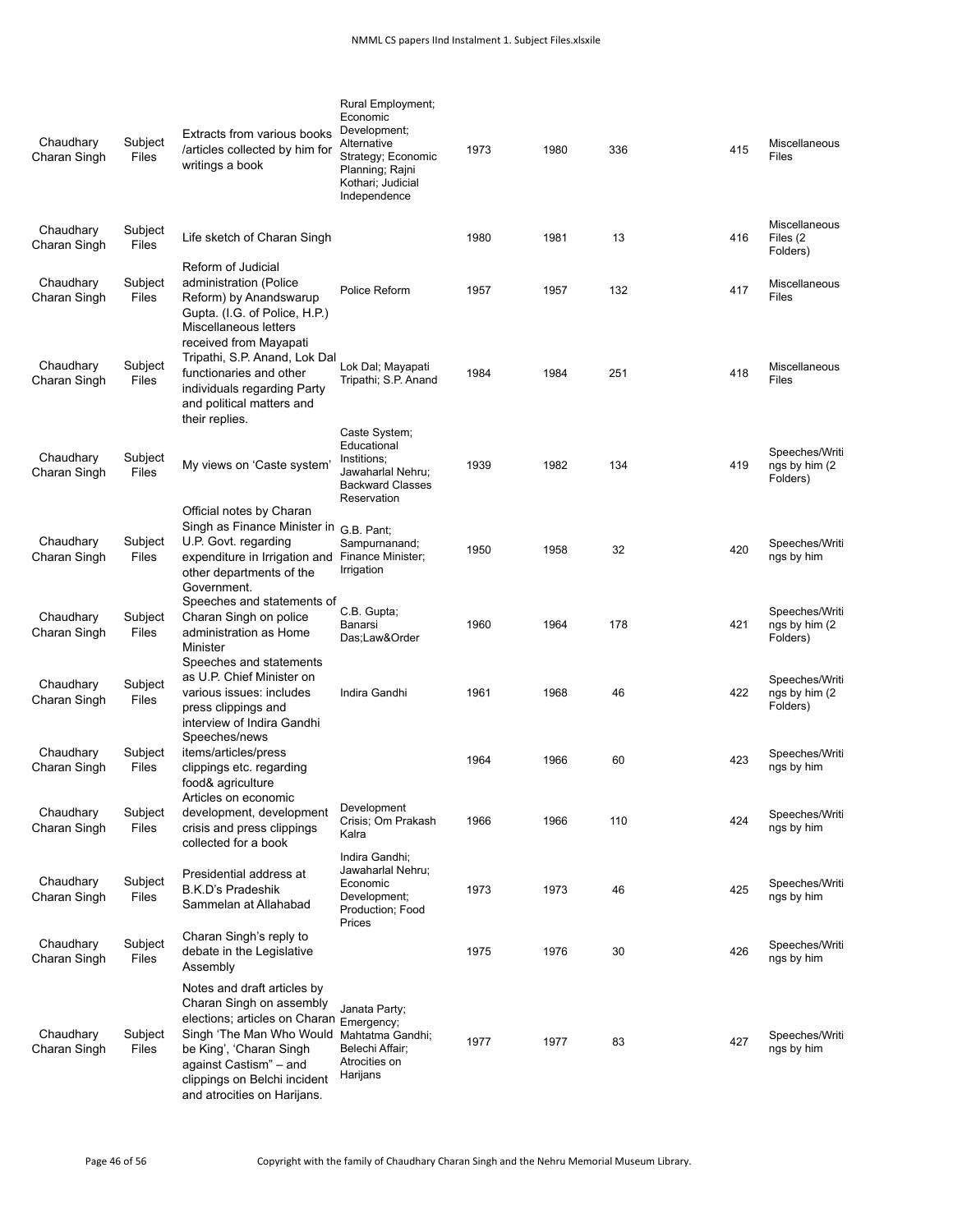| Chaudhary<br>Charan Singh                              | Subject<br>Files                     | Letters, articles, statements<br>by him and others regarding<br>"Inborn bias against Kisans,<br>Charan Singh - Crusador                                                                                                                                                                                                                                                                                                                                                                                                                                   | Bias against<br>Peasantry; Indira<br>Gandhi; Sugar Mill;<br>Civil Disobedience                                                                                                                                                              | 1977         | 1981         | 80         | 428            | Speeches/Writi<br>ngs by him                                                   |                                                                                     |
|--------------------------------------------------------|--------------------------------------|-----------------------------------------------------------------------------------------------------------------------------------------------------------------------------------------------------------------------------------------------------------------------------------------------------------------------------------------------------------------------------------------------------------------------------------------------------------------------------------------------------------------------------------------------------------|---------------------------------------------------------------------------------------------------------------------------------------------------------------------------------------------------------------------------------------------|--------------|--------------|------------|----------------|--------------------------------------------------------------------------------|-------------------------------------------------------------------------------------|
| Chaudhary<br>Charan Singh                              | Subject<br>Files                     | Charan Singh's speech in<br>Lok Sabha                                                                                                                                                                                                                                                                                                                                                                                                                                                                                                                     |                                                                                                                                                                                                                                             | 1978         | 1978         | 32         | 429            | Speeches/Writi<br>ngs by him                                                   |                                                                                     |
| Chaudhary<br>Charan Singh                              | Subject<br>Files                     | Charan Singh's illness                                                                                                                                                                                                                                                                                                                                                                                                                                                                                                                                    |                                                                                                                                                                                                                                             | 1978         | 1978         | 50         | 430            | Speeches/Writi<br>ngs by him                                                   |                                                                                     |
| Chaudhary<br>Charan Singh                              | Subject<br>Files                     | Inaugural address of Charan<br>Singh of Bharatiya Lok Dal<br>and editorial on his Red Fort<br>speech                                                                                                                                                                                                                                                                                                                                                                                                                                                      | Atomic Explosion;<br>Atal Bihari<br>Vajpayee                                                                                                                                                                                                | 1973         | 1979         | 46         | 431            | Speeches/Writi<br>ngs by him                                                   |                                                                                     |
| Chaudhary<br>Charan Singh                              | Subject<br>Files                     | Daily diary maintained as<br>Dy. Prime Minister                                                                                                                                                                                                                                                                                                                                                                                                                                                                                                           |                                                                                                                                                                                                                                             | 1979         | 1979         | 82         | 432            | Speeches/Writi<br>ngs by him                                                   |                                                                                     |
| Chaudhary<br>Charan Singh                              | Subject<br>Files                     | Daily Diary maintained for<br>Dy. Prime Minster                                                                                                                                                                                                                                                                                                                                                                                                                                                                                                           |                                                                                                                                                                                                                                             | 1979         | 1979         | 113        | 433            | Speeches/Writi<br>ngs by him                                                   |                                                                                     |
| Chaudhary<br>Charan Singh                              | Subject<br>Files                     | Notebook containing<br>engagements                                                                                                                                                                                                                                                                                                                                                                                                                                                                                                                        |                                                                                                                                                                                                                                             | 1979         | 1979         | 175        | 434            | Speeches/Writi<br>ngs by him                                                   |                                                                                     |
| Chaudhary<br>Charan Singh                              | Subject<br>Files                     | Draft of a broadcast speech<br>on Indian economy and<br>agriculture.                                                                                                                                                                                                                                                                                                                                                                                                                                                                                      | Agricultural<br>Labourer; Village<br>Life; Neglect of<br>Villages                                                                                                                                                                           | 1980         | 1980         | 17         | 435            | Speeches/Writi<br>ngs by him                                                   |                                                                                     |
| Chaudhary<br>Charan Singh                              | Subject<br>Files                     | Finance Minister's speech<br>on the budget and Charan<br>Singh's replies and address<br>by the President of India to<br>Parliament                                                                                                                                                                                                                                                                                                                                                                                                                        | Budget; Indira<br>Gandhi; Bhanu<br>Pratap Singh; Anti-<br>Poor Budget                                                                                                                                                                       | 1980         | 1981         | 201        | 436            | Speeches/Writi<br>ngs by him (2)<br>Folders)                                   |                                                                                     |
| Chaudhary<br>Charan Singh                              | Subject<br>Files                     | Press statements of Charan<br>Singh issued as President of Limaye; Price Rise;<br>the Lok Dal on the Punjab<br>issue, formation of National<br>Democratic front, banning<br>communal organization,<br>budget speech, address at a Ram Naresh<br>meet of Kisan Trust.                                                                                                                                                                                                                                                                                      | President Rule in<br>U.P.; Judiciary;<br>Law&Order<br>Agriculture; Madhu<br>Opposition Unity;<br>Indira Gandhi; Devi<br>Lal; Party<br>Democracy; Atal<br>Bihari Vajpayee;<br>Yadav; NDA;<br>Caste; Janata<br>Party; Lok Dal;<br>Kisan Trust | 1980         | 1983         | 543        | 437            | Speeches/Writi<br>ngs by him (5<br>Folders)                                    | Includes<br>various<br>resolutions<br>passed by<br>Lok Dal on<br>diverse<br>issues. |
| Chaudhary<br>Charan Singh<br>Chaudhary<br>Charan Singh | Subject<br>Files<br>Subject<br>Files | Miscellaneous<br>correspondence exchanged<br>with editors, publishers and<br>individuals i.e. Gurudutt,<br>Solanki, Shree Krishnaji,<br>Inderjit, M.A. Thomas, Rabi<br>Ray relating to Charan<br>Singh's contribution to<br>opposition unity, his book<br>'Economic Nightmare of<br>India', objections to some<br>remarks published in India<br>Today against (Charan<br>Singh) him and other<br>miscellaneous matters.<br>Checking register of the<br>policemen(on duty) and<br>visitors book at Charan<br>Singh's residence<br>Messages sent to editor, | Gurudutt, Solanki,<br>Shree Krishnaji,<br>Inderjit, M.A.<br>Thomas, Rabi Ray;<br>Economic<br>Nightmare of India                                                                                                                             | 1981<br>1981 | 1981<br>1982 | 105<br>187 | 437 (a)<br>438 | Speeches/Writi<br>ngs by him<br>Speeches/Writi<br>ngs by him (2)<br>Registers) |                                                                                     |
| Chaudhary<br>Charan Singh                              | Subject<br>Files                     | 'Jan Adhikar Rakshak',<br>foreword to a book on 'Yoga'<br>and his views on 'Caste<br>System                                                                                                                                                                                                                                                                                                                                                                                                                                                               | Jan Adhikar<br>Rakshak; Caste<br>System                                                                                                                                                                                                     | 1983         | 1983         | 4          | 439            | Speeches/Writi<br>ngs by him                                                   |                                                                                     |

Page 47 of 56 Copyright with the family of Chaudhary Charan Singh and the Nehru Memorial Museum Library.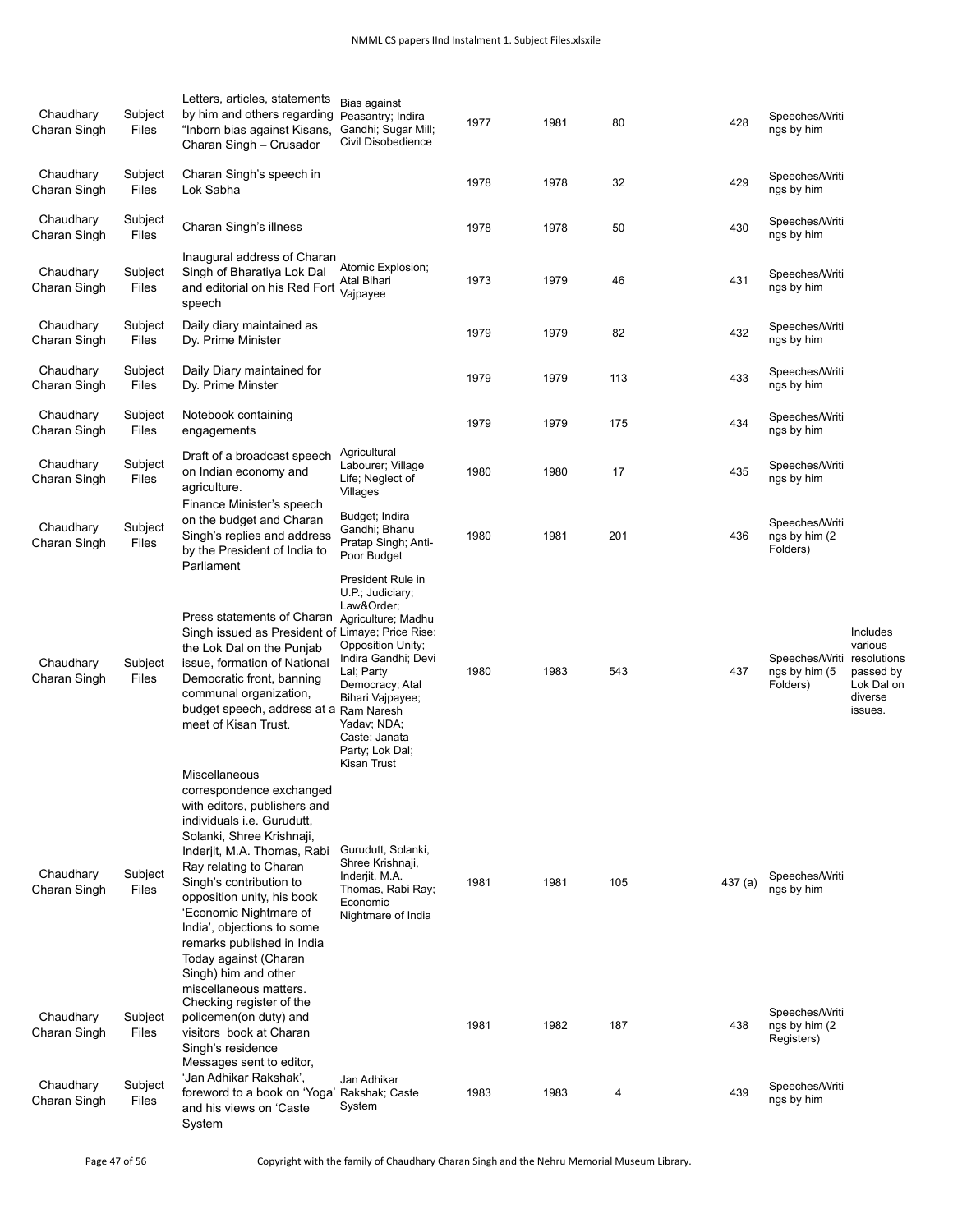| Chaudhary<br>Charan Singh | Subject<br>Files | Correspondence and papers Lok Dal; Indira<br>regarding Charan Singh's<br>statements in 'Blitz'                                                                                                                                                                                  | Gandhi; Caste;<br>Blitz                                                                                                                                                               | 1983 | 1983 | 78  | 440 | Speeches/Writi<br>ngs by him                 | CCS<br>response to<br><b>Blitz</b> for<br>calling him<br>Jat Leader                                                                |
|---------------------------|------------------|---------------------------------------------------------------------------------------------------------------------------------------------------------------------------------------------------------------------------------------------------------------------------------|---------------------------------------------------------------------------------------------------------------------------------------------------------------------------------------|------|------|-----|-----|----------------------------------------------|------------------------------------------------------------------------------------------------------------------------------------|
| Chaudhary<br>Charan Singh | Subject<br>Files | Material collected for his<br>book                                                                                                                                                                                                                                              | Agricultural Labour;<br><b>Green Revolution:</b><br>Employment;<br>Poverty; Small<br>Farms; Religion                                                                                  | 1982 | 1985 | 442 | 441 | Speeches/Writi<br>ngs by him (2)<br>Folders) |                                                                                                                                    |
| Chaudhary<br>Charan Singh | Subject<br>Files | 'Land reforms and<br>distribution of Land, a<br>fiasco" – an article by<br>Charan Singh and incidents<br>of booth capturing in<br>Mathura, etc.<br>Typescript of 'Whither India'                                                                                                | Booth Capturing;<br>Mathura; DMKP                                                                                                                                                     | 1984 | 1984 | 32  | 442 | Speeches/Writi<br>ngs by him                 |                                                                                                                                    |
| Chaudhary<br>Charan Singh | Subject<br>Files | - by Charan Singh and a<br>copy of his address to the<br>National Council of his party<br>(Lok Dal)<br>Book reviews - "Economic                                                                                                                                                 |                                                                                                                                                                                       | 1984 | 1984 | 26  | 443 | Speeches/Writi<br>ngs by him                 |                                                                                                                                    |
| Chaudhary<br>Charan Singh | Subject<br>Files | Nightmare of India - its<br>cause & cure" - by Charan                                                                                                                                                                                                                           |                                                                                                                                                                                       |      |      |     | 444 | Speeches/Writi<br>ngs by him                 |                                                                                                                                    |
| Chaudhary<br>Charan Singh | Subject<br>Files | Singh<br>Press clippings, reports,<br>extracts from books etc.<br>collected to write a book<br>-includes material on<br>Gandhi, Jawaharlal Nehru,<br>Indian Politics and economy<br>and release of Charan<br>Singh's book "Economic<br>Nightmare of India its cause<br>and cure | Corruption; Indian<br>Economy; E.P.<br>Schumacher;<br>Economic Growth;<br>India's Povert&Its<br>Solutions;<br>Jawaharlal Nehru;<br>Indian Politics;<br>Economic<br>Nightmare of India | 1928 | 1983 | 133 | 445 | Speeches/Writi<br>ngs by him                 | Contains<br>correspond<br>ence<br>between<br>Gandhi and<br>Nehru<br>CCS note                                                       |
| Chaudhary<br>Charan Singh | Subject<br>Files | Material collected for the<br>book "Land Reforms in U.P.                                                                                                                                                                                                                        | Land Reforms;<br>Zamikndari<br>Abolition<br>Committee:<br>Tenants Act; G.B.<br>Pant; C.B. Gupta;<br>Sucheta Kriplani;<br>Reservation of<br>Jobs                                       | 1946 | 1973 | 207 | 446 | Speeches/Writi<br>ngs by him (4<br>Folders)  | on Rport of<br>the<br>Zamindari<br>Abolition<br>Committee,<br>18/10/48.<br>Includes<br>other<br>papers and<br>CCS notes<br>on Land |
| Chaudhary<br>Charan Singh | Subject<br>Files | Material collected for a<br>book. Includes draft copy of<br>some chapters of a book,<br>'Socialism and Mixed<br>Economy' includes a note<br>on the performance of<br>Public Sector Enterprises.<br>Notes on economics &                                                         | Socialsim;<br>Communism;<br>Mahatma Gandhi;<br><b>Public Sector</b><br>Enterprises; Mixed<br>Economy                                                                                  | 1979 | 1979 | 142 | 447 | Speeches/Writi<br>ngs by him                 | Reforms                                                                                                                            |
| Chaudhary<br>Charan Singh | Subject<br>Files | agriculture, includes papers:<br>'Income Distribution and<br>Urban Unrest' and 'Growth<br>of Bureaucracy and its<br>share of the total Govt.<br>Revenues.                                                                                                                       | Agriculture; Urban<br>Unrest:<br>Bureaucracy                                                                                                                                          | 1977 | 1977 | 17  | 448 | Speeches/Writi<br>ngs by him                 |                                                                                                                                    |
| Chaudhary<br>Charan Singh | Subject<br>Files | "Economic nightmare of<br>India, its cause and cure",<br>by Charan Singh                                                                                                                                                                                                        | Ishwari Prasad;<br>Economic<br>Nightmare                                                                                                                                              |      |      | 89  | 449 | Speeches/Writi<br>ngs by him                 |                                                                                                                                    |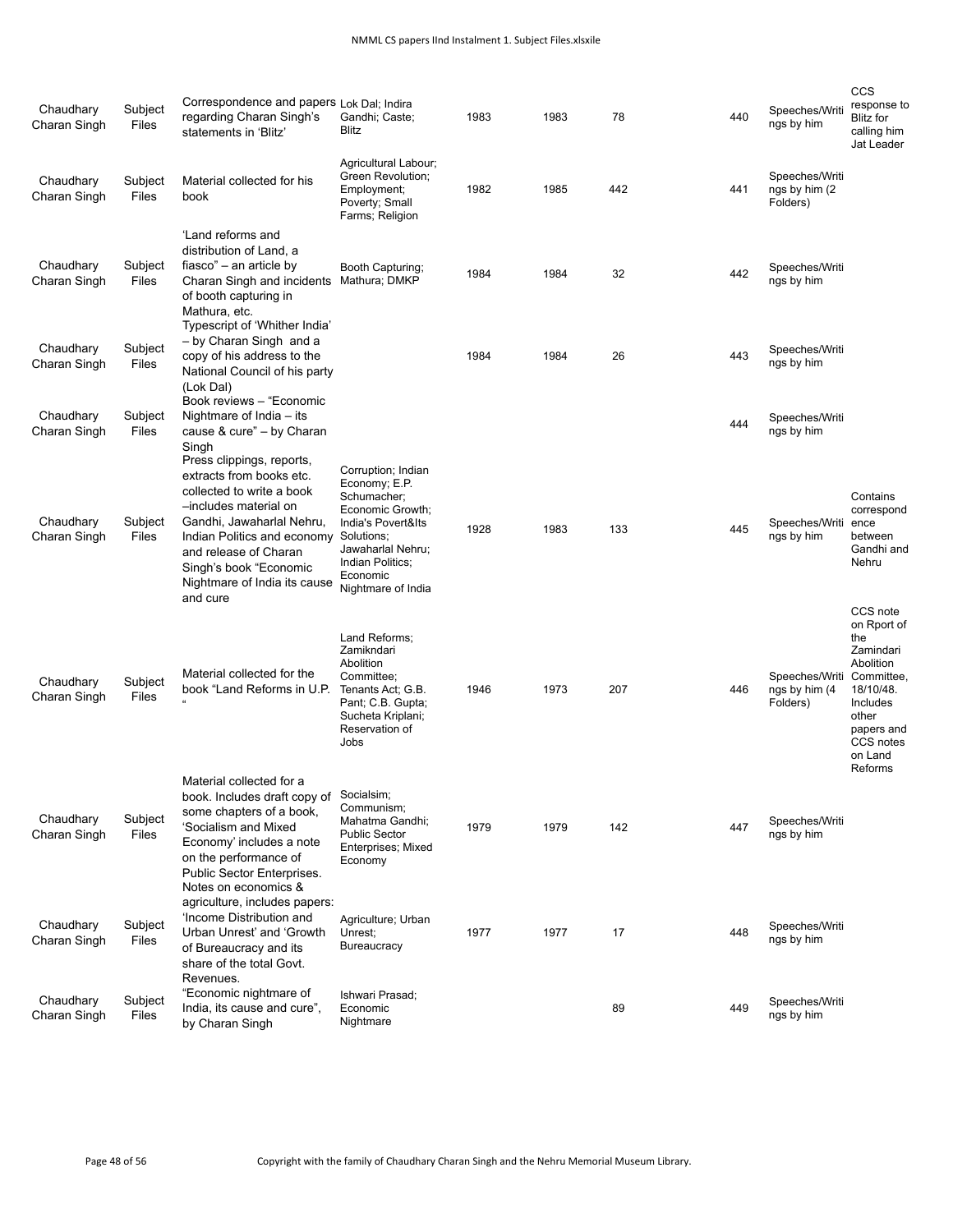| Chaudhary<br>Charan Singh | Subject<br>Files | MSS of a booklet<br>"Shishtachar and Swasthya" Shishtachar<br>by Charan Singh                                                                                                                                          |                                                                                                              | 1941 | 1941 | 255 | 450     | Speeches/Writi<br>ngs by him                          | Hand<br>written<br>manuscript<br>οf<br>Shishatach<br>ar by CCS<br>from Barille<br>Central Jail,<br>1/6/1941 |
|---------------------------|------------------|------------------------------------------------------------------------------------------------------------------------------------------------------------------------------------------------------------------------|--------------------------------------------------------------------------------------------------------------|------|------|-----|---------|-------------------------------------------------------|-------------------------------------------------------------------------------------------------------------|
| Chaudhary<br>Charan Singh | Subject<br>Files | Poems & songs collected by<br>Charan Singh, P.Adeswar<br>Rao, Ramji Sahay, etc.                                                                                                                                        |                                                                                                              | 1973 | 1973 | 161 | 451     | Speeches and<br>Writings by<br>Others (2<br>Folders)  | Poems on<br><b>CCS</b>                                                                                      |
| Chaudhary<br>Charan Singh | Subject<br>Files | Pamphlets and articles on<br>Swami Dayanand and Arya<br>Samaj by Charan Singh<br>and others and articles, on<br>'Sri Aurobindo's "Hymn to<br>Durga', and 'Why does the<br>Ramayana Live'                               | Swami Dayanand;<br>Arva Samaj; Sri<br>Aurobindo                                                              | 1931 | 1933 | 113 | 452     | Speeches and<br>Writings by<br>Others                 | Papers<br>related to<br>Arya Samaj                                                                          |
| Chaudhary<br>Charan Singh | Subject<br>Files | Poems, songs on Charan<br>Singh, includes a few poem<br>and quotations by others<br>also                                                                                                                               |                                                                                                              | 1967 | 1973 | 166 | 453     | Speeches and<br>Writings by<br>Others                 | Poems and<br>songs on<br>CCS                                                                                |
| Chaudhary<br>Charan Singh | Subject<br>Files | Miscellaneous speeches<br>and articles (press clippings)<br>on Democracy and<br>Satyagraha, points of a<br>speech delivered at<br>Azamgarh and copy of<br>'Indian Communist Journal'                                   | Democracy;<br>Satyagraha; Indian<br>Communist                                                                | 1968 | 1969 | 106 | 454     | Speeches and<br>Writings by<br>Others (2)<br>Folders) |                                                                                                             |
| Chaudhary<br>Charan Singh | Subject<br>Files | Copies of Sh. Virendra<br>Verma's (M.L.A.) and Hari<br>Har Shukla's<br>correspondence with<br>Charan Singh, President,<br>B.K. D. regarding leaving<br>B.K.D. and other party                                          | Virendra Verma;<br>Hari Har Shukla;<br>BKD; Defection;<br>Split in BKD; G.B.<br>Pant; Zamindari<br>Abolition | 1949 | 1972 | 133 | 455     | Speeches and<br>Writings by<br>Others (2)<br>Folders) |                                                                                                             |
| Chaudhary<br>Charan Singh | Subject<br>Files | matters and party discipline<br>Press clippings and cuttings<br>from various magazines on<br>Charan Singh and reports of<br>his speeches                                                                               |                                                                                                              | 1977 | 1977 | 115 | 456     | Speeches and<br>Writings by<br>Others                 |                                                                                                             |
| Chaudhary<br>Charan Singh | Subject<br>Files | Political biography of<br>Ch. Charan Singh by<br>R.S.Rana and by others<br>also.                                                                                                                                       | Biography; R.S.<br>Rana                                                                                      | 1977 | 1977 | 177 | 457 (a) | Speeches and<br>Writings by<br>Others                 | <b>CCS</b><br>biography<br>by R S<br>Rana                                                                   |
| Chaudhary<br>Charan Singh | Subject<br>Files | Mss of "Chaudhri Charan<br>Singh' a book by Jagdish<br>Arora, certificate of election<br>to U.P. assembly proposal to<br>write Charan Singh's<br>biography by Paul Brass of<br>Washington                              |                                                                                                              | 1970 | 1981 | 122 | 457 (b) | Speeches and<br>Writings by<br>Others                 | CCS<br>biography<br>by Jagdish<br>Arora. Also<br>includes<br>biographical<br>notes on<br>CCS by             |
| Chaudhary<br>Charan Singh | Subject<br>Files | Articles on Charan Singh on<br>the occasion of Kisan<br>Sammelan<br>Papers and clippings on                                                                                                                            | Kisan Sammelan                                                                                               | 1977 | 1978 | 32  | 458     | Speeches and<br>Writings by<br>Others                 | Paul Brass                                                                                                  |
| Chaudhary<br>Charan Singh | Subject<br>Files | Interview to Surya by<br>Kalpanath Rai-M.P. and<br>allegations of corruption<br>against Charan Singh,<br>related correspondence with Gurudutt Solanki<br>H.M. Patel, Kalpanath Rai,<br>Gurudutt Solanki and<br>others. | Kalpanath Rai;<br>H.M. Patel;                                                                                | 1979 | 1979 | 304 | 459     | Speeches and<br>Writings by<br>Others                 |                                                                                                             |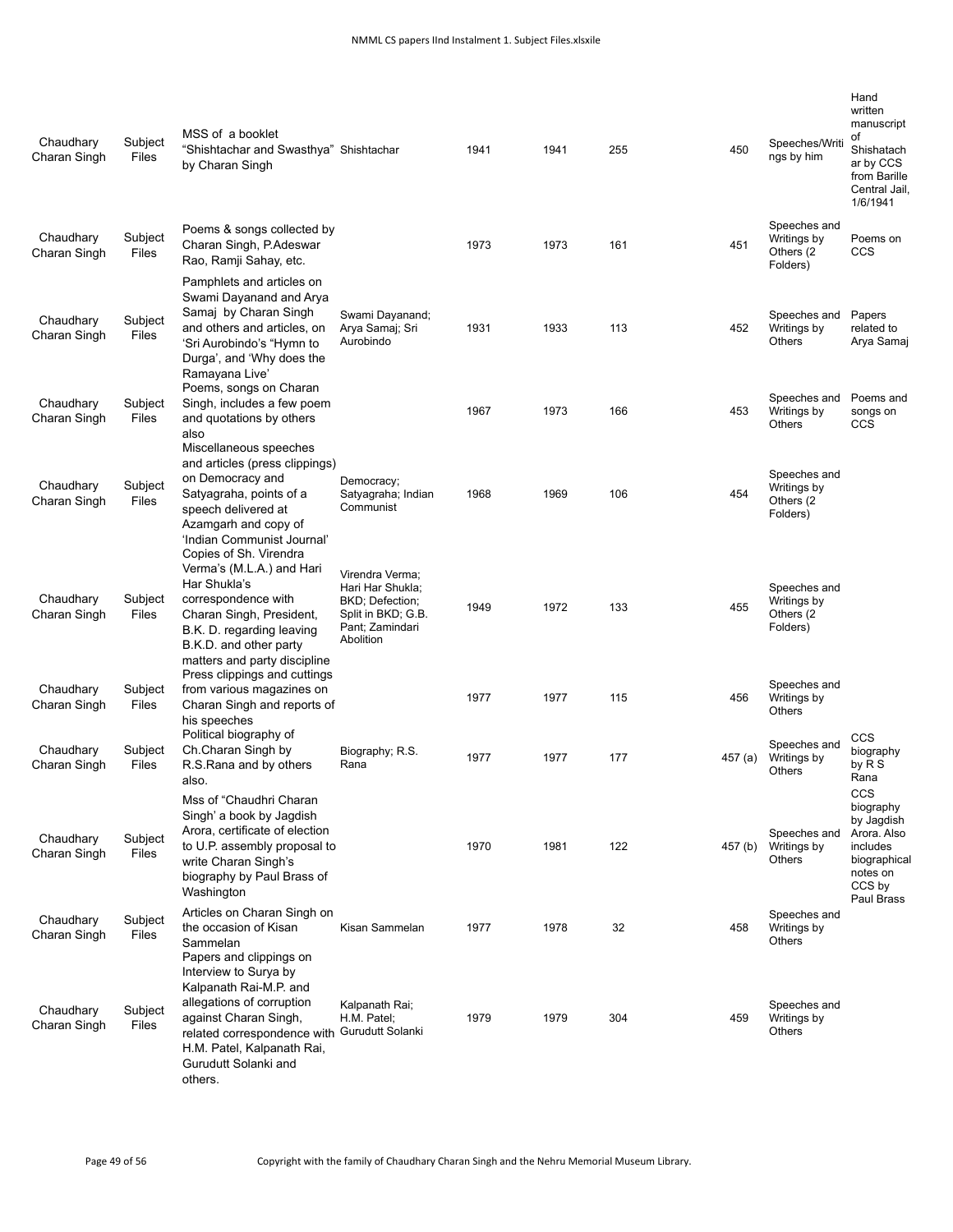| Chaudhary<br>Charan Singh | Subject<br>Files | Miscellaneous articles,<br>speeches by others.                                                                                                                                                                                                                    | Jawaharlal Nehru;<br>Sucheta Kriplani;<br>G.B. Pant; Lok Dal;<br>Inder Malhotra                   | 1980      | 1980      | 176 | 460     | Speeches and<br>Writings by<br>Others                 |                                                                                                                                                    |
|---------------------------|------------------|-------------------------------------------------------------------------------------------------------------------------------------------------------------------------------------------------------------------------------------------------------------------|---------------------------------------------------------------------------------------------------|-----------|-----------|-----|---------|-------------------------------------------------------|----------------------------------------------------------------------------------------------------------------------------------------------------|
| Chaudhary<br>Charan Singh | Subject<br>Files | Articles by others & press<br>clippings on labour, forest<br>policy, irrigation & fertilizers<br>etc, includes Report of the<br>Working Group on Energy<br>Policy' and a paper entitled<br>'Need for Better<br>Management of India's Land<br>and Water Resources. | Labour; Forest<br>Policy; Irrigation;<br>Energy Policy;<br>Land and Water<br>Resources            | 1980      | 1983      | 472 | 461     | Speeches and<br>Writings by<br>Others                 |                                                                                                                                                    |
| Chaudhary<br>Charan Singh | Subject<br>Files | Different articles on<br>economic scene                                                                                                                                                                                                                           |                                                                                                   | 1983      | 1983      | 29  | 462     | Speeches and<br>Writings by<br>Others                 |                                                                                                                                                    |
| Chaudhary<br>Charan Singh | Subject<br>Files | Notes on the 'Padyatra'<br>taken out on birthday of<br>Charan Singh                                                                                                                                                                                               |                                                                                                   | Dec. 1983 | Dec. 1983 | 26  | 463     | Speeches and<br>Writings by<br>Others                 |                                                                                                                                                    |
| Chaudhary<br>Charan Singh | Subject<br>Files | Circular letters of Madhu<br>Mehta (Hindustani Andolan)<br>on the prevailing political<br>situation in the country                                                                                                                                                |                                                                                                   | 1984      | 1984      | 8   | 464     | Speeches and<br>Writings by<br>Others                 |                                                                                                                                                    |
| Chaudhary<br>Charan Singh | Subject<br>Files | "How we conquered India"<br>by Sir J.R. Seely with an<br>introduction by Ch. Charan<br>Singh - extracts from<br>"Expansion of England",<br>Includes its Hindi translation                                                                                         |                                                                                                   |           |           | 8   | 465     | Speeches and<br>Writings by<br>Others (2)<br>Folders) |                                                                                                                                                    |
| Chaudhary<br>Charan Singh | Subject<br>Files | An article by V.S. Naipaul<br>"Killing History among the<br>believers"                                                                                                                                                                                            |                                                                                                   |           |           | 92  | 466     | Speeches and<br>Writings by<br>Others                 |                                                                                                                                                    |
| Chaudhary<br>Charan Singh | Subject<br>Files | Articles by Charan Singh i.e.<br>'Time for Civil Disobedience'<br>and 'Lok Dal is the only real<br>Alternative to Congress I,<br>includes correspondence<br>with Sucheta Kripalani.                                                                               |                                                                                                   |           |           | 22  | 467     | Speeches and<br>Writings by<br>Others                 |                                                                                                                                                    |
| Chaudhary<br>Charan Singh | Subject<br>Files | Material collected, for the<br>book. "Land Reforms in U.P.<br>and the Kulaks"                                                                                                                                                                                     | Jawaharlal Nehru;<br>Indira Gandhi;<br>Caste; Caste<br>Representation;<br>Land Reforms;<br>Kulaks |           |           | 593 | 468 (a) | Speeches and Kulaks, and<br>Writings by<br>Others     | Draft copies<br>of books-<br>Land<br>Reforms in<br>UP and the<br>Who is<br>Casteist?.<br>These draft<br>copies was<br>also<br>corrected<br>by CCS. |
| Chaudhary<br>Charan Singh | Subject<br>Files | Draft Chapter of the book<br>'Land Reforms in U.P. and<br>the Kulaks".                                                                                                                                                                                            |                                                                                                   |           |           | 172 | 468 (b) | Speeches and<br>Writings by<br>Others                 | Draft<br>chapter of<br>the book-<br>Land<br>Reforms in<br>UP and the<br>Kulaks                                                                     |
| Chaudhary<br>Charan Singh | Subject<br>Files | Notes & articles written by<br>others.                                                                                                                                                                                                                            | J.B. Kriplani; Henry<br>David Thoreau;<br>Judicial<br>Administration                              |           |           | 89  | 469     | Speeches and<br>Writings by<br>Others                 |                                                                                                                                                    |
| Chaudhary<br>Charan Singh | Subject<br>Files | Gandhivaad Aur Samyavad<br>Ki Vichitra Samasyaen' an<br>article by Brijmohan                                                                                                                                                                                      | Varnaashram;<br>Gandhism;<br>Communism                                                            |           |           | 50  | 470     | Speeches and<br>Writings by<br>Others                 |                                                                                                                                                    |
| Chaudhary<br>Charan Singh | Subject<br>Files | "Kisan Chetana Aur Ch.<br>Charan Singh" - typescript<br>of a book by Ch. Mahipal<br>Singh                                                                                                                                                                         |                                                                                                   |           |           | 71  | 471     | Speeches and<br>Writings by<br>Others                 | CCS<br>biography<br>by Mahipal<br>Singh                                                                                                            |

Page 50 of 56 Copyright with the family of Chaudhary Charan Singh and the Nehru Memorial Museum Library.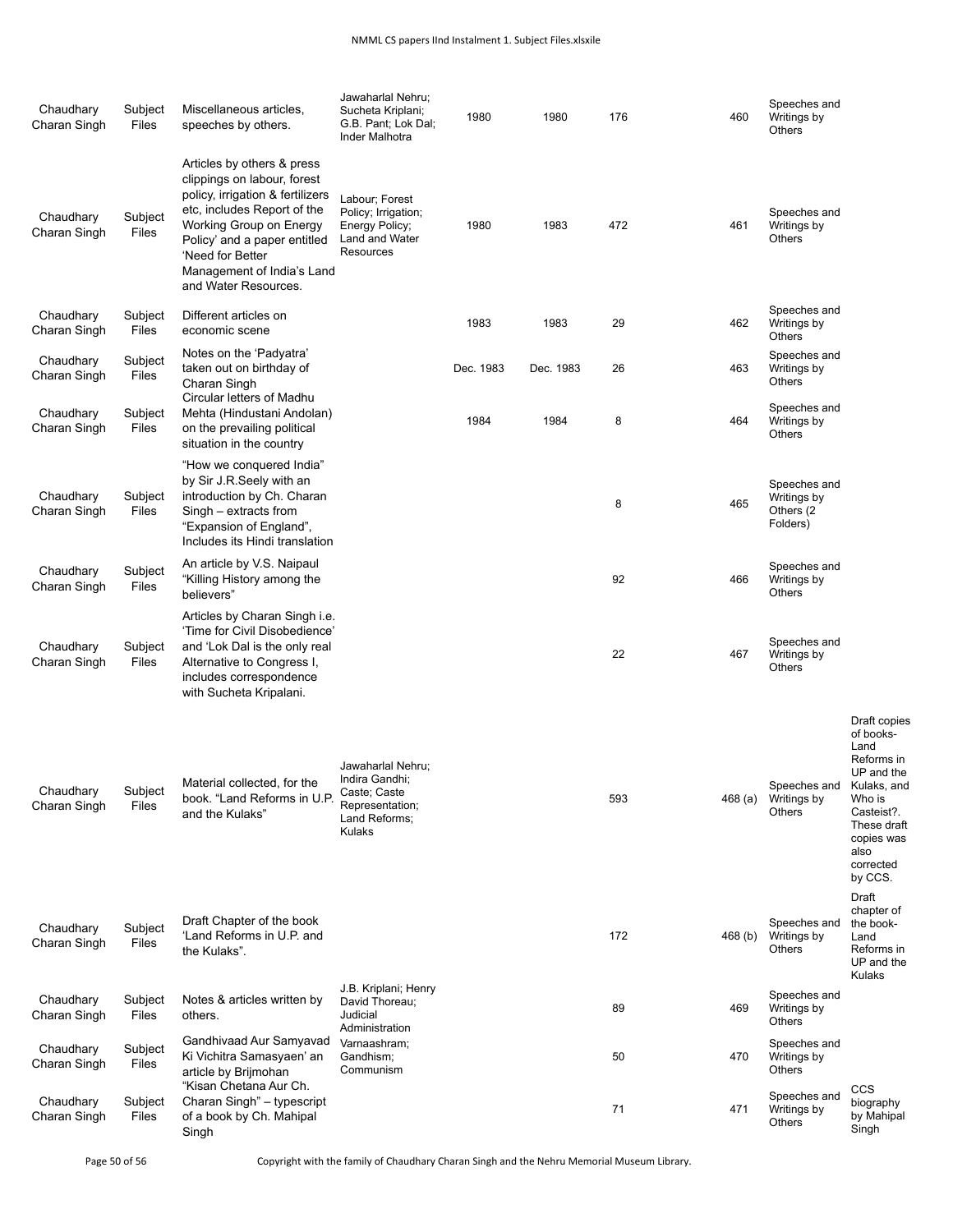| Chaudhary<br>Charan Singh<br>Chaudhary<br>Charan Singh | Subject<br>Files<br>Subject<br>Files | Miscellaneous papers<br>regarding Nehru & his times-<br>press clippings, extracts<br>from books and an article<br>'Hyderabad Police Action Ki<br>Androoni Kahani'<br>Press cuttings relating to<br>Charan Singh's resignation,<br>includes a few letters from<br>Ugrasen, Pratap Singh etc | Sampurnanand;<br>Jawaharlal Nehry;<br>Foreign Policy;<br><b>Hyderabad Police</b><br>Action<br>Jan Congress; Pay<br>Scales; Bhanu<br>Pratap Singh;<br>Swatantra Party; | 1950<br>1967 | 1984<br>1967 | 66<br>125 | 472<br>473 | Press Clippings<br>Press Clippings          |                                                                                                                                                                                |
|--------------------------------------------------------|--------------------------------------|--------------------------------------------------------------------------------------------------------------------------------------------------------------------------------------------------------------------------------------------------------------------------------------------|-----------------------------------------------------------------------------------------------------------------------------------------------------------------------|--------------|--------------|-----------|------------|---------------------------------------------|--------------------------------------------------------------------------------------------------------------------------------------------------------------------------------|
|                                                        |                                      | With Charan Singh as the<br>C.M. of U.P.                                                                                                                                                                                                                                                   | Samyukta<br>Vidhayak Dal                                                                                                                                              |              |              |           |            |                                             |                                                                                                                                                                                |
| Chaudhary<br>Charan Singh                              | Subject<br>Files                     | Press cuttings relating to<br>R.S.S. crisis in the Janata<br>Party and efforts for<br>opposition unity. Includes<br>letters exchanged with<br>Morarji Desai, some<br>editorials and articles by<br>Promila Kalhan, Ram<br>Jethmalani and others.                                           | RSS; Dual<br>Membership;<br>Mahatma Gandhi;<br>Janata Party;<br>Morarji Desai;<br>Chandra Shekhar;<br>Jan Singh; BLD;<br>M.D. Deoras                                  | 1977         | 1983         | 457       | 474 (a)    | Press Clippings Party.<br>(8 Folders)       | File related<br>to RSS and<br>Jan Sangh,<br>and their<br>role in<br>Janata<br>Includes<br>Janata<br>Party<br>Consituion,<br>21 Dec.<br>1977 (pg.<br>92-132)                    |
| Chaudhary<br>Charan Singh                              | Subject<br>Files                     | Correspondence/press<br>clippings related to CFD -<br>R.S.S, Janata Party and<br>Jammu and Kashmir, Bhanu<br>Pratap Singh and B.B.<br>Gupta                                                                                                                                                | Janata Party; Jan<br>Sangh; RSS;<br>Jammu&Kashmir<br>Chandra Shekhar;<br>Nanaji Deshmukh;<br>Aligarh Riots; BJP                                                       | 1977         | 1984         | 369       | 474 (b)    | Press Clippings<br>(6 Folders)              | File related<br>to RSS and<br>Jan Sangh,<br>and their<br>role in<br>Janata<br>Party                                                                                            |
| Chaudhary<br>Charan Singh                              | Subject<br>Files                     | Gandhian approach - press<br>clippings & articles, includes<br>articles 'Towards Gandhiji'<br>by Charan Singh and<br>'Revalidating Gandhi' by<br>J.D.Sethi.                                                                                                                                | Mahatma Gandhi;<br>Pyarelal; Gandhian<br>Economics; J.D.<br>Sethi                                                                                                     | 1974         | 1983         | 71        | 475        | Press Clippings "Towards                    | CCS article-<br>Gandhiji"                                                                                                                                                      |
| Chaudhary<br>Charan Singh                              | Subject<br>Files                     | Xerox copies of press<br>clippings                                                                                                                                                                                                                                                         |                                                                                                                                                                       | 1978         | 1978         | 46        | 476        | Press Clippings                             |                                                                                                                                                                                |
| Chaudhary<br>Charan Singh                              | Subject<br>Files                     | Cuttings from the<br>'Organiser'                                                                                                                                                                                                                                                           | Organiser                                                                                                                                                             | 1978         | 1979         | 73        | 477        | Press Clippings                             |                                                                                                                                                                                |
| Chaudhary<br>Charan Singh                              | Subject<br>Files                     | Private life of Pt. Nehru and<br>other miscellaneous papers.<br>(Press clippings) includes<br>articles such as<br>"Mountbatten and Nehru',<br>articles by Khushwant<br>Singh, Arun Shourie, etc                                                                                            | Janata Partyl<br>Hukum Dev<br>Narayan Singh;<br>Orissa Governor;<br>Jagjivan Ram;<br>George Fernandes;<br>Gayatri Devi                                                | 1978         | 1985         | 90        | 478        | Press Clippings                             |                                                                                                                                                                                |
| Chaudhary<br>Charan Singh                              | Subject<br>Files                     | Press cuttings and<br>miscellaneous<br>correspondence with Hakim<br>Dev Narain Yadav, etc.<br>conferring the degree of<br>Doctor of Science on<br>Charan Singh, letter of<br>congratulations to Mrs<br>Gandhi on her Victory in<br>election                                                | Essential<br>Commodities Act:<br>Anti-Hoarding;<br>Janata Party; N.<br>Sanjiva Reddy;<br>George Fernandes;<br>Doordarshan<br><b>Election Broadcast</b>                | 1979         | 1979         | 210       | 479        | Press Clippings and Lok Dal                 | Gayatri<br>Devi's<br>views on<br>CCS (pg.<br>63). 1980<br>Lok Sabha<br>elections<br>Manifesto.<br><b>CCS</b><br>doordarshn<br>election<br>broadcast,<br>28 Dec.<br>1979<br>CCS |
| Chaudhary<br>Charan Singh                              | Subject<br>Files                     | Press clippings on elections Lok Sabha<br>to Lok Sabha                                                                                                                                                                                                                                     | Elections                                                                                                                                                             | 1979         | 1979         | 131       | 480        | Press Clippings Onlooker, 1-<br>(3 Folders) | interview in<br>15 Oct,<br>1979 (pg.<br>$60-61)$                                                                                                                               |

Page 51 of 56 Copyright with the family of Chaudhary Charan Singh and the Nehru Memorial Museum Library.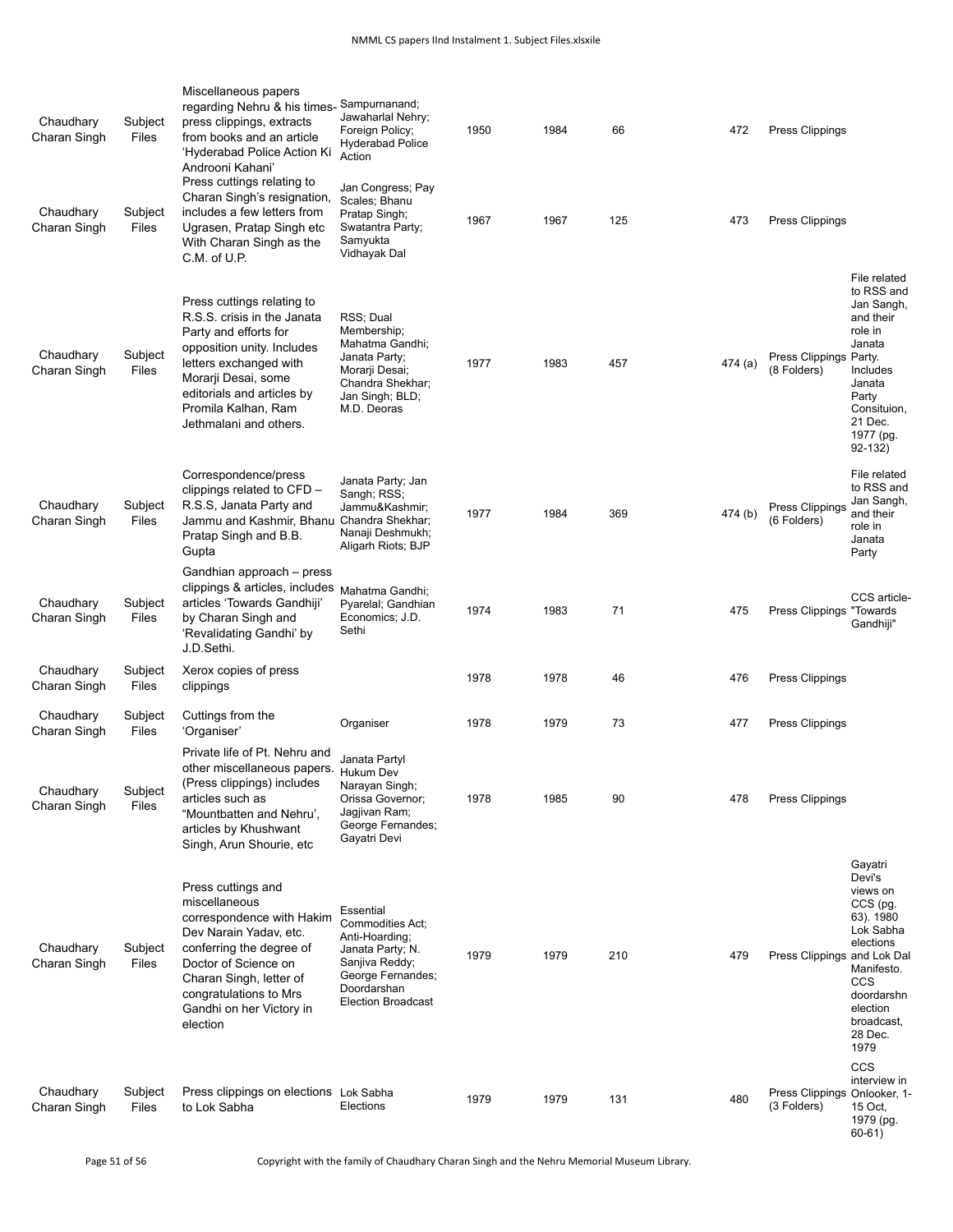| Chaudhary<br>Charan Singh | Subject<br>Files | Press cuttings                                                                                                                                                                              | Rail Bonus; Sanjiva<br>Reddy; Jananta<br>Party; Inflation                                                                                     | 1979 | 1979 | 132 | 481 | Press Clippings                           | Press<br>statement<br>on Inflation<br>by CCS,<br>18/9/1979<br>$(pq. 63-82)$                  |
|---------------------------|------------------|---------------------------------------------------------------------------------------------------------------------------------------------------------------------------------------------|-----------------------------------------------------------------------------------------------------------------------------------------------|------|------|-----|-----|-------------------------------------------|----------------------------------------------------------------------------------------------|
| Chaudhary<br>Charan Singh | Subject<br>Files | Press cuttings regarding<br><b>CIA</b>                                                                                                                                                      | CIA; Jagjivan Ram;<br>Conspiracy                                                                                                              | 1979 | 1979 | 54  | 482 | Press Clippings                           |                                                                                              |
| Chaudhary<br>Charan Singh | Subject<br>Files | Press clippings on Charan<br>Singh as P.M.                                                                                                                                                  | Janata Party; Dual<br>Membership; Rural<br>Orientation; Rural<br>vs Urban<br>Janata Party; Jaya                                               | 1979 | 1979 | 122 | 483 | Press Clippings                           |                                                                                              |
| Chaudhary<br>Charan Singh | Subject<br>Files | Press clippings regarding<br>stand of Lok Dal on Public<br>questions                                                                                                                        | Prakash Narayan;<br>Cottage Industry;<br>Opposition Unity;<br>Lok Dal                                                                         | 1979 | 1980 | 111 | 484 | Press Clippings                           |                                                                                              |
| Chaudhary<br>Charan Singh | Subject<br>Files | Miscellaneous press<br>clippings & letters                                                                                                                                                  | T.N.Singh; BKD; Y.<br>B. Chavan; N.<br>Sanjiva Reddy;<br>Janata Party (S);<br>Indira Gandhi;<br>Banarsi Das; Lok<br>Dal                       | 1970 | 1980 | 139 | 485 | Press Clippings the nation<br>(3 Folders) | Draft of<br><b>CCS</b><br>speech to<br>after taking<br>over as PM.<br>28/7/1979<br>$(44-46)$ |
| Chaudhary<br>Charan Singh | Subject<br>Files | Radical change & power<br>structure – press clippings                                                                                                                                       | J.R.D. Tata; IMF                                                                                                                              | 1979 | 1981 | 5   | 486 | Press Clippings                           |                                                                                              |
| Chaudhary<br>Charan Singh | Subject<br>Files | Press cuttings regarding<br>Haryana                                                                                                                                                         | Haryana; Devi Lal;<br>Crisis in Lok Dal;<br>Ram Jethmalani;<br>Bhajan Lal                                                                     | 1979 | 1982 | 228 | 487 | Press Clippings<br>(2 Folders)            |                                                                                              |
| Chaudhary<br>Charan Singh | Subject<br>Files | Miscellaneous clippings<br>from newspapers and<br>magazines regarding<br>Charan Singh<br>Press clippings collected for                                                                      | Chandra Shekhar;<br>Urban Bias:<br>Unemployment;<br>Operation Flood II;<br><b>Mother Dairy</b>                                                | 1979 | 1984 | 62  | 488 | Press Clippings                           | CCS<br>interviews<br>in different<br>magazines                                               |
| Chaudhary<br>Charan Singh | Subject<br>Files | book revision - includes<br>clippings on water scarcity,<br>farm credit, price policy, a<br>statement by Bhanu Pratap<br>Singh on low productivity<br>and T.N. Kaul on 'Non-<br>alignment'. | Asiad; Poverty;<br>Mohan Dharia;<br>Forest Policy;<br><b>Bhanu Pratap</b><br>Singh; Non-<br>Alignment;<br>Jawaharlal Nehru;<br>Mahatma Gandhi | 1980 | 1981 | 202 | 489 | Press Clippings                           |                                                                                              |
| Chaudhary<br>Charan Singh | Subject<br>Files | Press clippings about cases<br>of corruption                                                                                                                                                | Corruption; Food<br>Imports; Indira<br>Gandhi:<br>Emergency; Lok<br>Dal                                                                       | 1980 | 1982 | 320 | 490 | Press Clippings<br>(4 Folders)            |                                                                                              |
| Chaudhary<br>Charan Singh | Subject<br>Files | Press clippings on Epiloque:<br>mental attitude, caste<br>system and population<br>control - press clippings for<br>the book (Probably used for<br>the epilogue of the book)                | Poulation Policy;<br>Conversion; Birth<br>Control                                                                                             | 1981 | 1981 | 148 | 491 | Press Clippings                           |                                                                                              |
| Chaudhary<br>Charan Singh | Subject<br>Files | State of the nation – press<br>clippings                                                                                                                                                    | Rural<br>Unemployment:<br>China                                                                                                               | 1981 | 1982 | 30  | 492 | Press Clippings                           |                                                                                              |
| Chaudhary<br>Charan Singh | Subject<br>Files | Agriculture vis-à-vis industry<br>$-$ clippings relating to,<br>includes a paper 'Green<br>Revolution and the Small<br>Peasant' by G.S. Bhalla and<br>G.K. Chadha                           | Agriculture;<br>Industry; Green<br>Revolution; Small<br>Peasant                                                                               | 1981 | 1982 | 39  | 493 | Press Clippings                           |                                                                                              |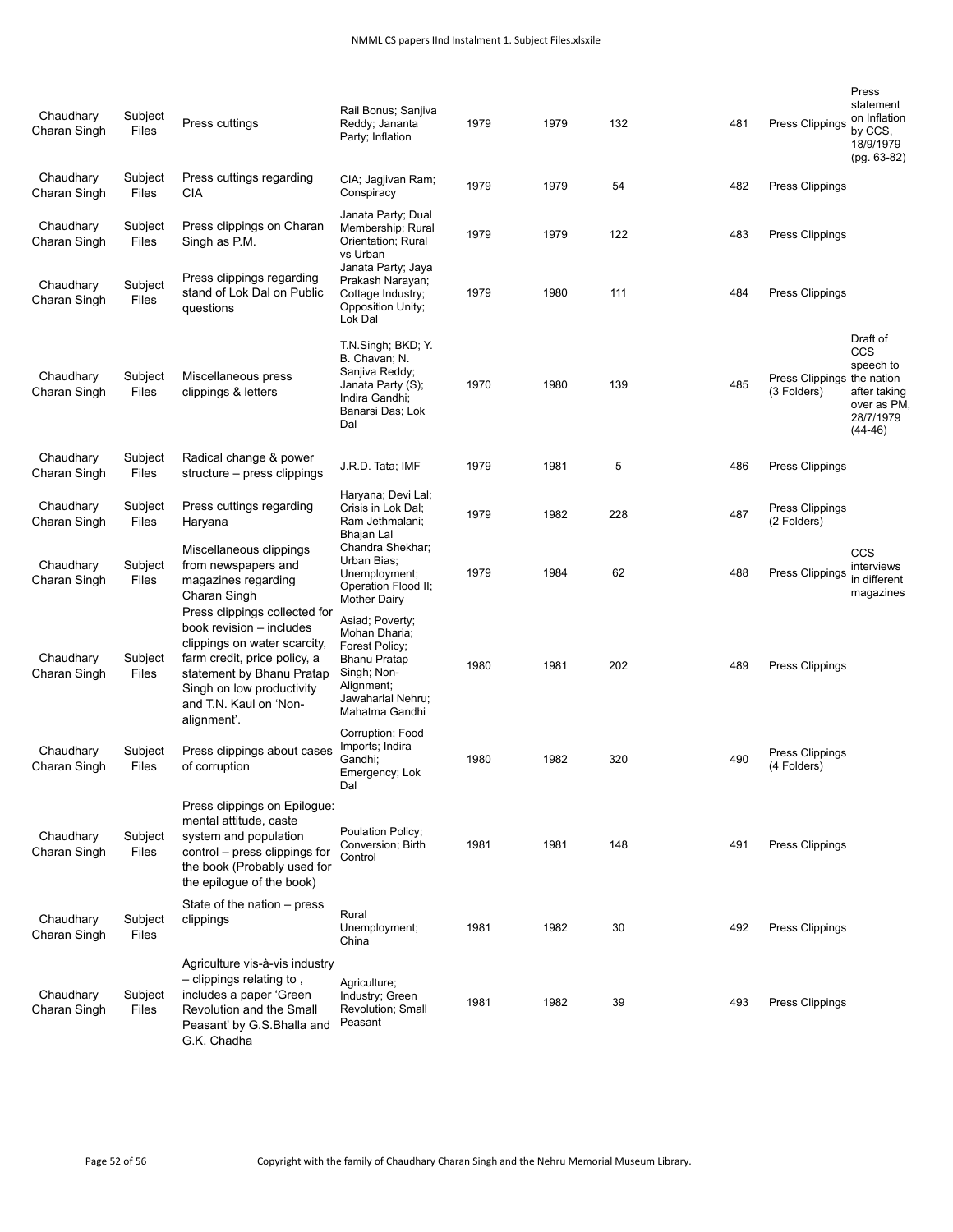| Chaudhary<br>Charan Singh | Subject<br>Files | Land system $-$ clippings<br>relating to it                                                                                                                                         | Land Reforms:<br>Collective Farming;<br>Zamindari Abolition                                                                             | 1981         | 1982         | 84  | 494 | Press Clippings Zamindari | CCS note<br>on the<br>Report of<br>the<br>Abolition<br>Committee.<br>18/10/1948<br>$(pg. 34-42)$ |
|---------------------------|------------------|-------------------------------------------------------------------------------------------------------------------------------------------------------------------------------------|-----------------------------------------------------------------------------------------------------------------------------------------|--------------|--------------|-----|-----|---------------------------|--------------------------------------------------------------------------------------------------|
| Chaudhary<br>Charan Singh | Subject<br>Files | Role of agriculture - cuttings Agriculture<br>relating to                                                                                                                           | Food Production;<br>Produce;<br><b>Purchasing Power</b><br>Labour Intensive                                                             | 1981         | 1982         | 50  | 495 | <b>Press Clippings</b>    |                                                                                                  |
| Chaudhary<br>Charan Singh | Subject<br>Files | Clippings relating to labour<br>intensive decentralized<br>industry                                                                                                                 | Industry;<br>Decentralization;<br>Employment;<br>Slums                                                                                  | 1981         | 1982         | 52  | 496 | Press Clippings           |                                                                                                  |
| Chaudhary<br>Charan Singh | Subject<br>Files | Deprivation of villages -<br>press clippings relating to                                                                                                                            | Poverty; Rural<br>Labourers;<br>Unemployment                                                                                            | 1981         | 1983         | 118 | 497 | Press Clippings           |                                                                                                  |
| Chaudhary<br>Charan Singh | Subject<br>Files | Concrete measures of<br>decentralization - press<br>clippings and papers on<br>agriculture and self-<br>employment for youth                                                        | Decentralization;<br>Agriculture; Self-<br>Employment;<br>Service Sector;<br>Manufacturing<br>Industries                                | 1981         | 1983         | 60  | 498 | Press Clippings           |                                                                                                  |
| Chaudhary<br>Charan Singh | Subject<br>Files | Funds for rural development<br>- clippings relating to                                                                                                                              | Rural Development                                                                                                                       | 1981         | 1983         | 12  | 499 | Press Clippings           |                                                                                                  |
| Chaudhary<br>Charan Singh | Subject<br>Files | Charan Singh's criticism of<br>Nehru's Policies, plea for<br>opposition unity<br>Miscellaneous press                                                                                | <b>Opposition Unity</b>                                                                                                                 | Dec. 1982    | Dec. 1982    | 10  | 500 | Press Clippings           |                                                                                                  |
| Chaudhary<br>Charan Singh | Subject<br>Files | clippings relating to Charan<br>Singh's birthday,<br>Bhindrawale and the Punjab<br>problem and Nirankari<br>Killings in Punjab<br>Miscellaneous press<br>clippings on N.T.Rama Rao, | Bhindrawale;<br>Punjab Problem;<br>Nirankari Killings<br>N.T. Rama Rao;                                                                 | 1983         | 1983         | 66  | 501 | Press Clippings           |                                                                                                  |
| Chaudhary<br>Charan Singh | Subject<br>Files | India's goal of self-reliance<br>and papers on 'Rural<br>Development' by Sures<br>Chandra Jain.                                                                                     | Self-Reliance;<br>Rural<br>Development;<br>Suresh Chandra<br>Jain                                                                       | 1982         | 1982         | 49  | 502 | Press Clippings           |                                                                                                  |
| Chaudhary<br>Charan Singh | Subject<br>Files | Press statements of Charan<br>Singh on Khalistan and<br>other contemporary issues.                                                                                                  | Khalistan, Christian<br><b>Missionaries</b>                                                                                             | 29 Oct. 1982 | 29 Oct. 1982 | 4   | 503 | Press Clippings           |                                                                                                  |
| Chaudhary<br>Charan Singh | Subject<br>Files | Press cuttings relating to<br>Haryana<br>Press clippings relating to                                                                                                                | Lok Dal; Devi Lal;<br>Bhajan Lal; 1982<br>Haryana Assembly<br>Elections                                                                 | 1982         | 1982         | 63  | 504 | Press Clippings           |                                                                                                  |
| Chaudhary<br>Charan Singh | Subject<br>Files | Chandigarh convention &<br>Haryana election and<br>comeback of Charan Singh,<br>his and Lok Dal's activities<br>and B.J.P.'s attitude towards<br>it                                 | Chandigarh<br>Convention;<br>Haryana Assembly<br>Elections;<br>Opposition Unity;<br>Lok Dal; Split in<br>Lok Dal; Devi Lal<br>Expulsion | 1982         | 1982         | 258 | 505 | Press Clippings           | File related<br>to split in<br>Lok Dal in<br>1982                                                |
| Chaudhary<br>Charan Singh | Subject<br>Files | Path of self-employment -<br>press clipping articles on<br>'The Human Resource'<br>Press clippings concerning                                                                       | Self-Employment;<br>Human Resource                                                                                                      | 1982         | 1983         | 6   | 506 | Press Clippings           |                                                                                                  |
| Chaudhary<br>Charan Singh | Subject<br>Files | India's agricultural potentials<br>and a booklet 'Fertilizers,<br>Chemicals and Drugs and<br>Pharmaceuticals                                                                        | Indian Agriculture;<br>Farm Growth                                                                                                      | 1982         | 1983         | 73  | 507 | Press Clippings           |                                                                                                  |
| Chaudhary<br>Charan Singh | Subject<br>Files | Attitude on B.J.P., C.P.I. and<br>Janata Party and other<br>parties on the Sikh problem<br>(Press clippings)                                                                        | BJP; CPI; Janata<br>Party; Khalistan;<br>Akalis                                                                                         | 1982         | 1984         | 15  | 508 | Press Clippings           |                                                                                                  |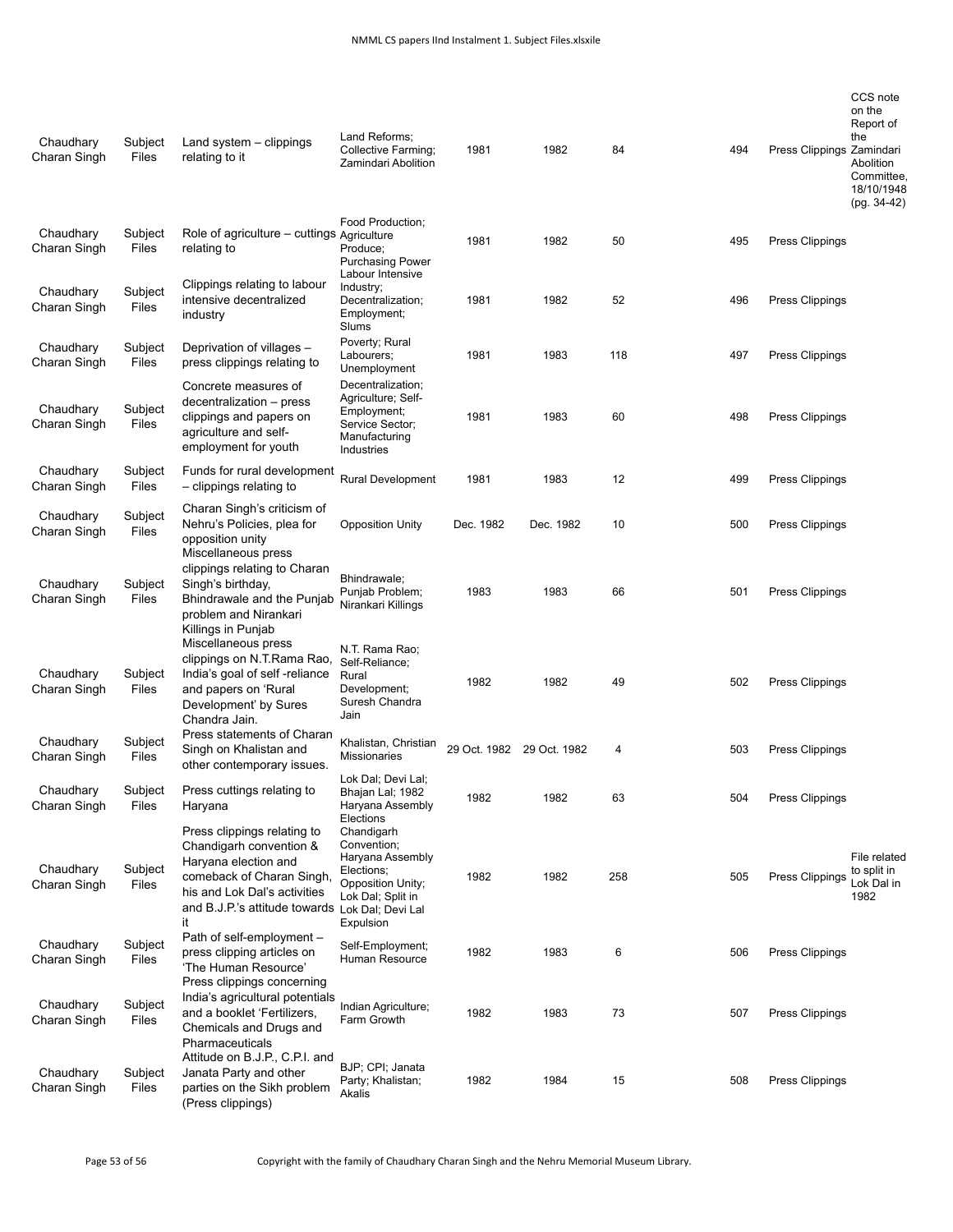| Chaudhary<br>Charan Singh | Subject<br>Files        | Exploitation of farmers,<br>press clippings relating to                                                                                                                                                         | Farmers<br>Exploitation; Bhanu<br>Pratap Singh;<br>Wheat Pricing;<br>G.S. Bhalla'<br>Agrarian Change   | 1982         | 1983             | 203 | 509 | Press Clippings                                                           |
|---------------------------|-------------------------|-----------------------------------------------------------------------------------------------------------------------------------------------------------------------------------------------------------------|--------------------------------------------------------------------------------------------------------|--------------|------------------|-----|-----|---------------------------------------------------------------------------|
| Chaudhary<br>Charan Singh | Subject<br>Files        | Attitude of Janata Party, and<br>merger of Janata Party with<br>Lok Dal, formation of<br>J.P.Vichar Manch<br>Charan Singh's                                                                                     | Janata Party; Lok<br>Dal; J.P. Vichar<br>Manch; Merger;<br>Chandra Shekhar;<br><b>Opposition Unity</b> | 1982         | 1983             | 73  | 510 | Press Clippings                                                           |
| Chaudhary<br>Charan Singh | Subject<br>Files        | views/statement on<br>H.S.Longowal and the Sikh<br>problem (Press clippings),<br>includes a pamphlet<br>containing Charan Singh's<br>speech in the Lok Sabha                                                    | Sikh Extremism                                                                                         | October 1982 | <b>June 1984</b> | 58  | 511 | Press Clippings                                                           |
| Chaudhary<br>Charan Singh | Subject<br>Files        | Press clippings on rally<br>addressed by Charan Singh<br>and Jagjivan Ram and some (Jagjivan)-Lok Dal<br>letter to the editor on<br>children's physical and<br>emotional growth<br>Papers relating to political | Congress<br>merger; Jagjivan<br>Ram                                                                    | 1983         | 1983             | 9   | 512 | Press Clippings                                                           |
| Chaudhary<br>Charan Singh | Subject<br>Files        | parties; includes<br>Correspondence with<br>A.I.C.C. (J.), press releases<br>and articles (press clippings)<br>on Jagjivan Ram                                                                                  | Congress<br>(Jagjivan)-Lok Dal<br>merger; Jagjivan<br>Ram                                              | 1983         | 1983             | 30  | 513 | <b>Press Clippings</b>                                                    |
| Chaudhary<br>Charan Singh | Subject<br>Files        | Press-cuttings relating to<br>M.K.Gandhi                                                                                                                                                                        | MK Gandhi;<br>Jawaharlal Nehru                                                                         | 1983         | 1983             | 62  | 514 | Press Clippings                                                           |
| Chaudhary<br>Charan Singh | Subject<br>Files        | Press releases issued by<br>the Dalit Mazdoor Kisan<br>Party, Rashtriya Loktantrik<br>Morcha and Charan Singh -<br>President of Lok Dal and a<br>few letters to Charan Singh                                    | Punjab problem                                                                                         | 1983         | 1984             | 128 | 515 | Press Clippings                                                           |
| Chaudhary<br>Charan Singh | Subject<br><b>Files</b> | Press-clippings on Sardar<br>Patel                                                                                                                                                                              | Sardar Patel;<br>Sunday                                                                                | 1984         | 1984             |     | 516 | Press Clippings                                                           |
| Chaudhary<br>Charan Singh | Subject<br>Files        | Press releases and circular<br>letters issued by Lok Dal<br>and Yuva Lok Dal, Uttar<br>Pradesh, containing minutes NDA<br>of the meetings, etc                                                                  | Lok Dal Press<br>Releases; Punjab;                                                                     | 1984         | 1984             | 113 | 517 | Press Clippings                                                           |
| Chaudhary<br>Charan Singh | Subject<br><b>Files</b> | Economic philosophy -<br>press cuttings, articles etc.                                                                                                                                                          | Lok Dal Natioan<br>Executive 1984;<br>Lok Dal Economic<br>Philisophy 1984                              | 1984         | 1984             | 203 | 518 | Press Clippings                                                           |
| Chaudhary<br>Charan Singh | Subject<br><b>Files</b> | Press cuttings relating to<br>Pakistan & Islam                                                                                                                                                                  | Pakistan;<br>Bangladesh; Islam;<br>Shah Bano: Muslim<br>Personal Law                                   | 1984         | 1985             | 169 | 519 | Press Clippings                                                           |
| Chaudhary<br>Charan Singh | Subject<br><b>Files</b> | Press cuttings on Punjab                                                                                                                                                                                        |                                                                                                        | 1985         | 1985             | 148 | 520 | Press Clippings                                                           |
| Chaudhary<br>Charan Singh | Subject<br>Files        | <b>Miscellaneous Press</b><br>clippings on Mohanjodaro,<br>and some other relics,<br>incidents of re-birth,<br>'Lessons from Hiroshima' by<br>Jagat S.Metha                                                     | Miscellaneous<br>Press clippings                                                                       | 1985         | 1985             | 22  | 521 | 1969 Note<br>by CCS on<br><b>Press Clippings</b><br>Coalition<br>Politics |
| Chaudhary<br>Charan Singh | Subject<br><b>Files</b> | Miscellaneous press<br>clippings on employment,<br>Anti-terrorist Bill, his views<br>on nuclear bombs, etc.                                                                                                     | <b>Miscellaneous</b><br>Press clippings                                                                | 1985         | 1985             | 25  | 522 | Press Clippings                                                           |

Page 54 of 56 Copyright with the family of Chaudhary Charan Singh and the Nehru Memorial Museum Library.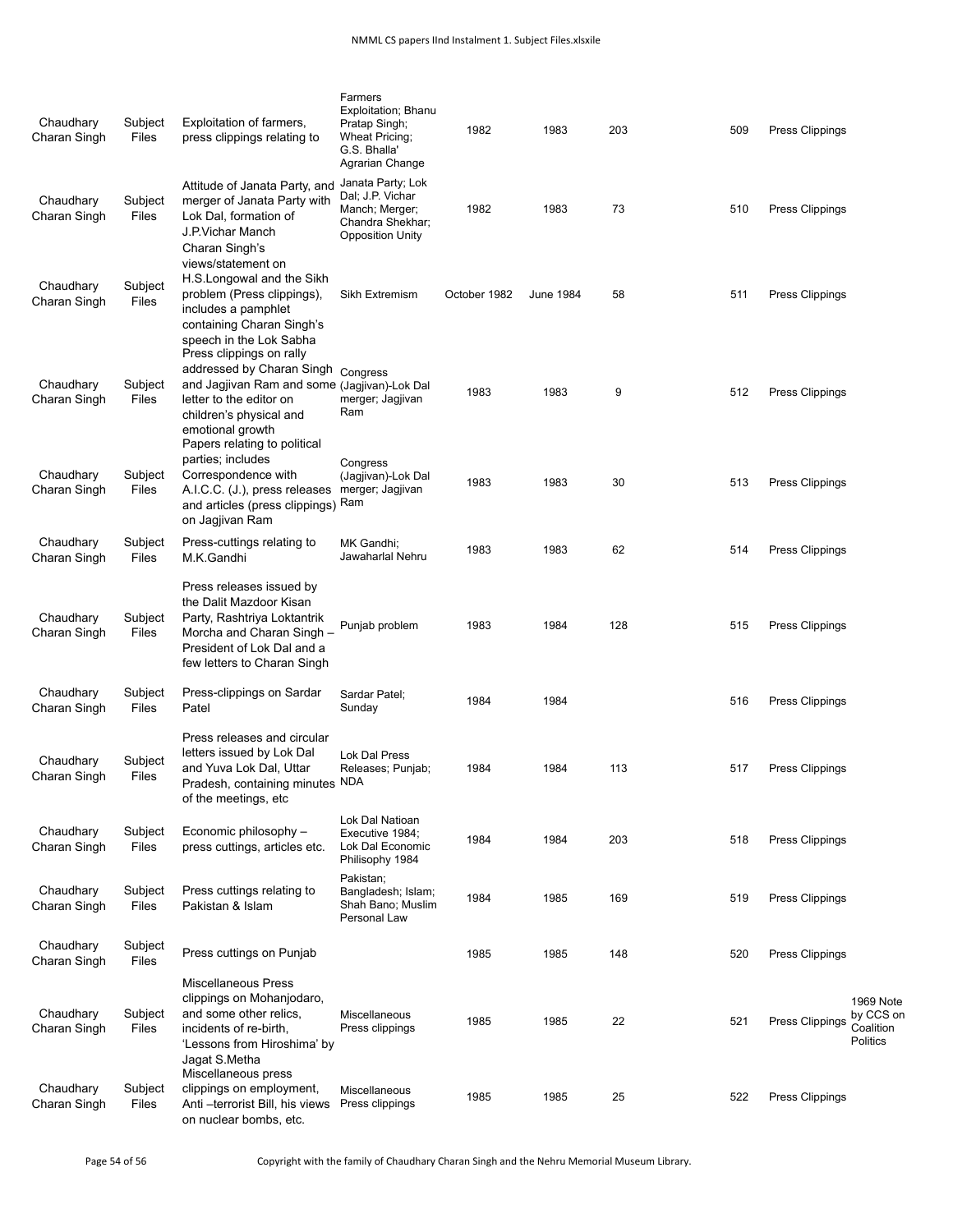| Chaudhary<br>Charan Singh | Subject<br>Files | Miscellaneous press<br>cuttings on Uniform Civil<br>Code, emergency,<br>corruption, pollution of<br>Ganga; includes copies of<br>letters to N.T.Rama Rao,<br>P.C.Sethi and Buta Singh on<br>Tripartite meeting on Punjab<br>issue. | Miscellaneous<br>Press clippings                                                                                                                                                         | 1985             | 1985                      | 222 | 523 | Press Clippings        |
|---------------------------|------------------|------------------------------------------------------------------------------------------------------------------------------------------------------------------------------------------------------------------------------------|------------------------------------------------------------------------------------------------------------------------------------------------------------------------------------------|------------------|---------------------------|-----|-----|------------------------|
| Chaudhary<br>Charan Singh | Subject<br>Files | Gujarat reservation stir,<br>clippings relating to                                                                                                                                                                                 | Gujarat<br>Reservation                                                                                                                                                                   | 1985             | 1985                      | 25  | 524 | Press Clippings        |
| Chaudhary<br>Charan Singh | Subject<br>Files | Two press cuttings relating<br>to Ronald Reagan and<br>Tibetan desire for<br>independence                                                                                                                                          | Miscellaneous<br>Press clippings                                                                                                                                                         | <b>July 1985</b> | August 1985               | 2   | 525 | Press Clippings        |
| Chaudhary<br>Charan Singh | Subject<br>Files | Cuttings regarding the<br>divisive forces                                                                                                                                                                                          | Miscellaneous<br>Press clippings                                                                                                                                                         | 1985             | 1985                      | 9   | 526 | Press Clippings        |
| Chaudhary<br>Charan Singh | Subject<br>Files | Press clippings articles from<br>magazines on Mizoram,<br>Asian Indians in U.S.A.<br>Charan Singh's interview<br>and a pamphlet 'More<br>Astounding viewpoints on<br>Kashmir' and article on<br>Gandhi                             | Miscellaneous<br>Press clippings                                                                                                                                                         | 1985             | 1985                      | 66  | 527 | Press Clippings        |
| Chaudhary<br>Charan Singh | Subject<br>Files | Press cuttings and articles<br>from magazines' on growth<br>of communalism, Rajiv<br>Gandhi, Punjab problem,<br>defeat of the opposition in<br>the elections and an article<br>'Twilight of the Raj".<br>Miscellaneous press       | Miscellaneous<br>Press clippings                                                                                                                                                         | 1985             | 1985                      | 161 | 528 | Press Clippings        |
| Chaudhary<br>Charan Singh | Subject<br>Files | clippings on Ajit Singh's<br>meetings and influence in<br>U.P., Bansilal and Haryana,<br>difference in the Lok Dal                                                                                                                 | Miscellaneous<br>Press clippings                                                                                                                                                         |                  | October 1986 October 1986 | 78  | 529 | Press Clippings        |
| Chaudhary<br>Charan Singh | Subject<br>Files | Social origin of leadership -<br>press cuttings regarding                                                                                                                                                                          | <b>Miscellaneous</b><br>Press clippings                                                                                                                                                  | 1986             | 1987                      | 114 | 530 | Press Clippings        |
| Chaudhary<br>Charan Singh | Subject<br>Files | Agrarian organization &<br>cuttings regarding<br>disintegration of Lok Dal                                                                                                                                                         | Miscellaneous<br>Press clippings                                                                                                                                                         | 1987             | 1987                      | 76  | 531 | Press Clippings        |
| Chaudhary<br>Charan Singh | Subject<br>Files | Press clippings regarding<br>split in Lok Dal and moves<br>to unite opposition                                                                                                                                                     | Madhu Limaye; AB<br>Vajpayee; Jagjivan<br>Ram;<br>Chandrashekhar; S<br>Swamy; Opposition<br>Unity 1981-1982-<br>1983; Janata Dal;<br>BJP; Congress (S);<br>Janata Party;<br>Congress (J) | 1981             | 1987                      | 191 | 532 | Press Clippings        |
| Chaudhary<br>Charan Singh | Subject<br>Files | Press clippings relating to<br>Bansi Lal and the Boeing<br>aircraft, depositions before<br>the Shah Commission,<br>demolitions during<br>emergency, etc.                                                                           | Boeing payoff<br>1976; Bansi Lal;<br>Jagmohan Reddy<br>Commission; Shah<br>Commission                                                                                                    | 1978             |                           | 66  | 533 | Press Clippings        |
| Chaudhary<br>Charan Singh | Subject<br>Files | Press clippings relating to<br>Zail Singh, Arrest of Indira<br>Gandhi and complaints<br>against her in the Shah<br>Commission                                                                                                      | Arrest of Indira<br>Gandhi; Shah<br><b>Commission Press</b><br>Coverage                                                                                                                  | 1977             |                           | 61  | 534 | <b>Press Clippings</b> |